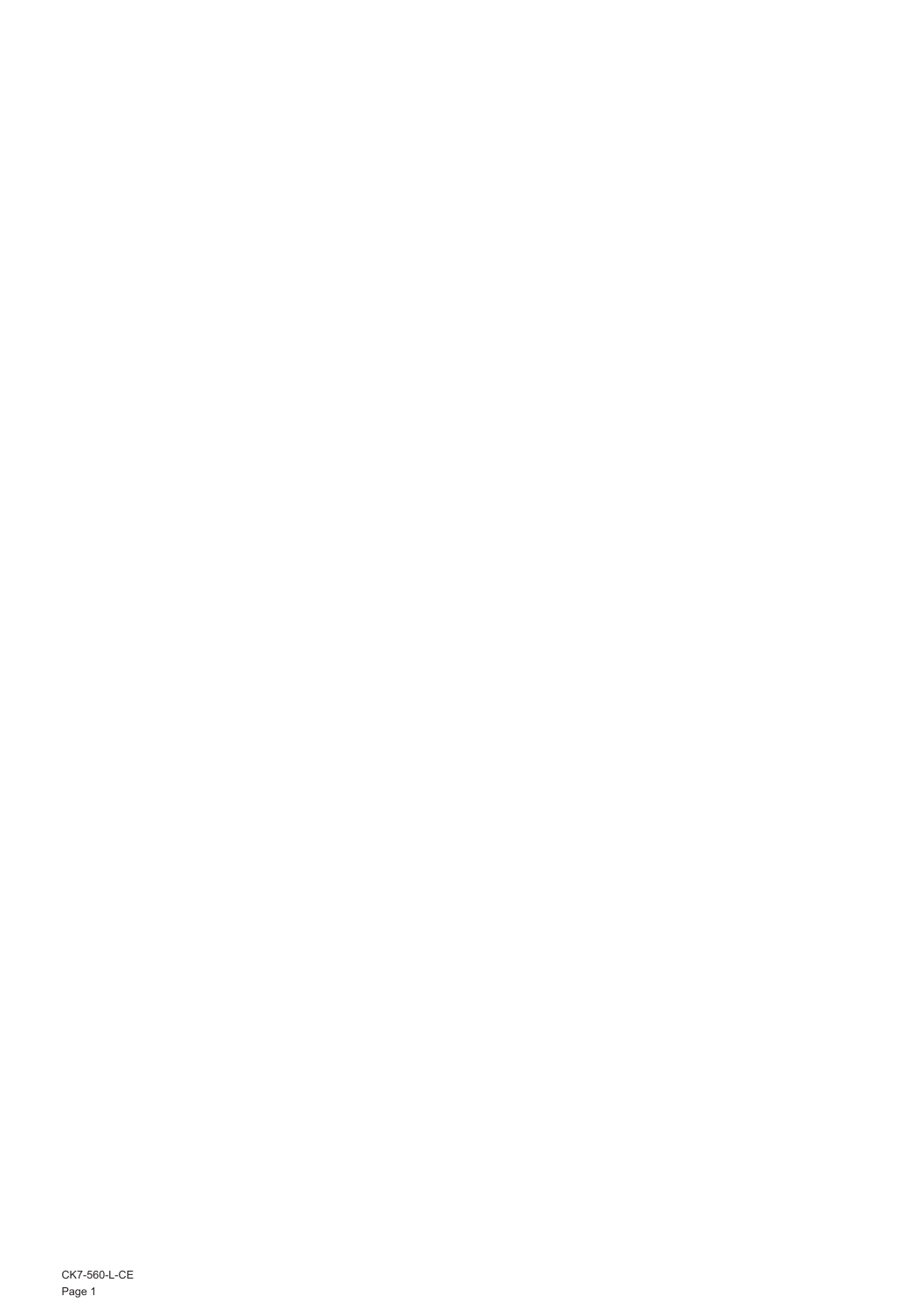## <span id="page-2-0"></span>**Novocastra™ Liquid Mouse Monoclonal Antibody Cytokeratin 7 Product Code: NCL-L-CK7-560**

## **Intended Use**

#### *For in vitro diagnostic use.*

NCL-L-CK7-560 is intended for the qualitative identification by light microscopy of Cytokeratin 7 molecules in paraffin sections. The clinical interpretation of any staining or its absence should be complemented by morphological studies using proper controls and should be evaluated within the context of the patient's clinical history and other diagnostic tests by a qualified pathologist.

## **Principle of Procedure**

Immunohistochemical (IHC) staining techniques allow for the visualization of antigens via the sequential application of a specific antibody to the antigen (primary antibody), a secondary antibody to the primary antibody and an enzyme complex with a chromogenic substrate with interposed washing steps. The enzymatic activation of the chromogen results in a visible reaction product at the antigen site. The specimen may then be counterstained and coverslipped. Results are interpreted using a light microscope and aid in the differential diagnosis of pathophysiological processes, which may or may not be associated with a particular antigen.

#### **Clone**

RN7

#### **Immunogen**

Prokaryotic recombinant protein corresponding to part of the C-terminal region of the cytokeratin 7 intermediate filament molecule.

#### **Specificity**

Human cytokeratin 7 intermediate filament protein.

#### **Reagent Composition**

NCL-L-CK7-560 is a liquid tissue culture supernatant containing sodium azide as a preservative.

#### **Ig Class**

IgG1

## **Total Protein Concentration Total Protein**

Refer to vial label for lot specific total protein concentration.

#### **Antibody Concentration**

Greater than or equal to 17 mg/L as determined by ELISA. Refer to vial label for lot specific Ig concentration.

## **Recommendations On Use**

Immunohistochemistry on paraffin sections.

**Heat Induced Epitope Retrieval (HIER):** Please follow the instructions for use in Novocastra Epitope Retrieval Solution pH 6.

**Suggested dilution:** 1:100 for 30 minutes at 25 °C. This is provided as a guide and users should determine their own optimal working dilutions.

**Visualization:** Please follow the instructions for use in the Novolink™ Polymer Detection Systems. For further product information or support, contact your local distributor or regional office of Leica Biosystems, or alternatively, visit the Leica Biosystems' Web site, www.LeicaBiosystems.com

The performance of this antibody should be validated when utilized with other manual staining systems or automated platforms.

#### **Storage and Stability**

Store at 2–8 °C. Do not freeze. Return to 2–8 °C immediately after use. Do not use after expiration date indicated on the vial label. Storage conditions other than those specified above must be verified by the user.

## **Specimen Preparation**

The recommended fixative is 10% neutral-buffered formalin for paraffin-embedded tissue sections.

## **Warnings and Precautions**

This reagent has been prepared from the supernatant of cell culture. As it is a biological product, reasonable care should be taken when handling it.

This reagent contains sodium azide. A Material Safety Data Sheet is available upon request or available from www.LeicaBiosystems.com

Consult federal, state or local regulations for disposal of any potentially toxic components.

Specimens, before and after fixation, and all materials exposed to them, should be handled as if capable of transmitting infection and disposed of with proper precautions.1 Never pipette reagents by mouth and avoid contacting the skin and mucous membranes with reagents and specimens. If reagents or specimens come in contact with sensitive areas, wash with copious amounts of water. Seek medical advice.

Minimize microbial contamination of reagents or an increase in non-specific staining may occur.

Incubation times or temperatures, other than those specified, may give erroneous results. Any such changes must be validated by the user.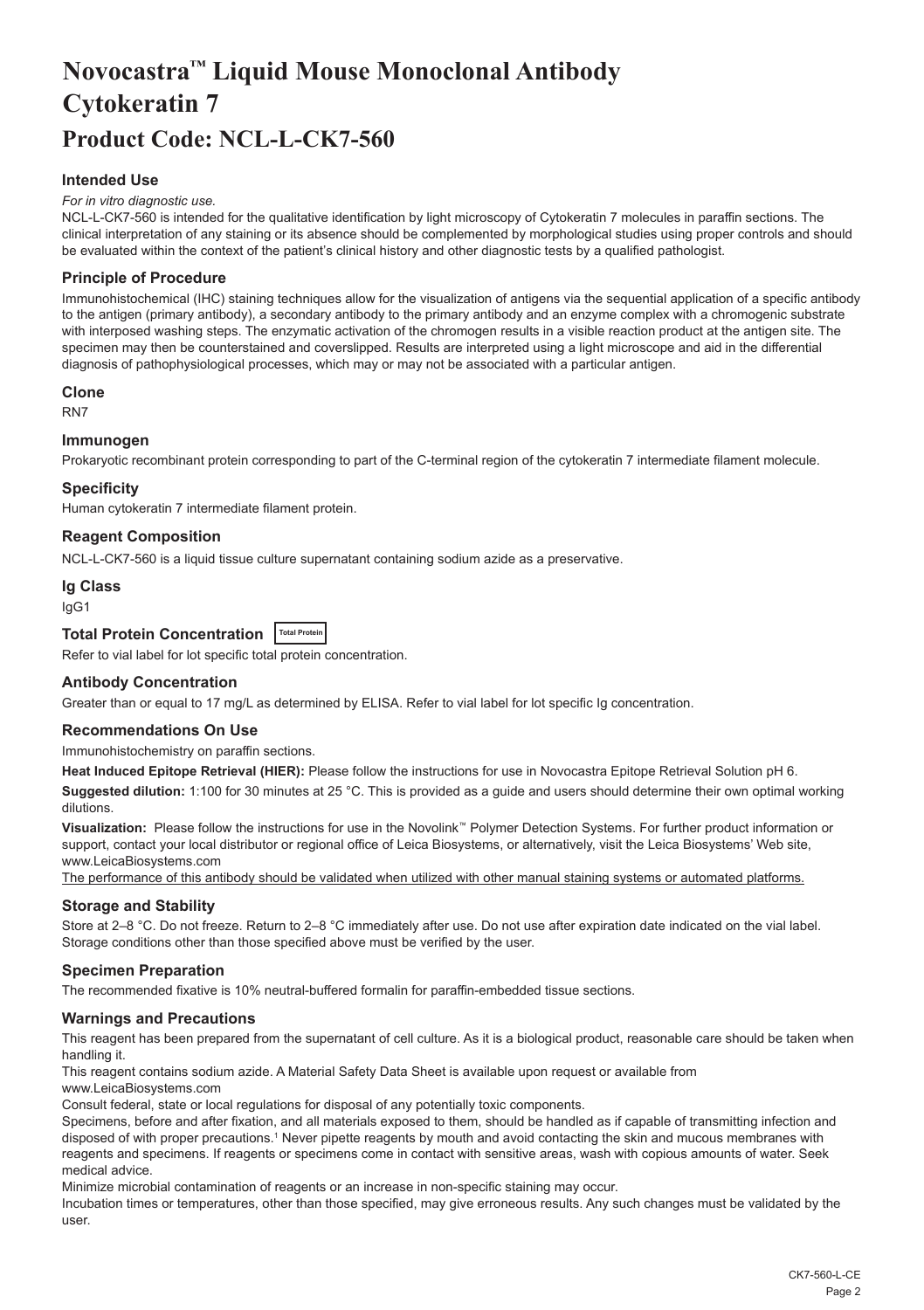## **Quality Control**

Differences in tissue processing and technical procedures in the user's laboratory may produce significant variability in results, necessitating regular performance of in-house controls in addition to the following procedures.

Controls should be fresh autopsy/biopsy/surgical specimens, formalin-fixed, processed and paraffin wax-embedded as soon as possible in the same manner as the patient sample(s).

## **Positive Tissue Control**

Used to indicate correctly prepared tissues and proper staining techniques.

One positive tissue control should be included for each set of test conditions in each staining run.

A tissue with weak positive staining is more suitable than a tissue with strong positive staining for optimal quality control and to detect minor levels of reagent degradation.<sup>2</sup>

Recommended positive control tissue is endometrium.

If the positive tissue control fails to demonstrate positive staining, results with the test specimens should be considered invalid.

#### **Negative Tissue Control**

Should be examined after the positive tissue control to verify the specificity of the labeling of the target antigen by the primary antibody. Recommended negative control tissue is cerebellum.

Alternatively, the variety of different cell types present in most tissue sections frequently offers negative control sites, but this should be verified by the user.

Non-specific staining, if present, usually has a diffuse appearance. Sporadic staining of connective tissue may also be observed in sections from excessively formalin-fixed tissues. Use intact cells for interpretation of staining results. Necrotic or degenerated cells often stain non-specifically.<sup>3</sup> False-positive results may be seen due to non-immunological binding of proteins or substrate reaction products. They may also be caused by endogenous enzymes such as pseudoperoxidase (erythrocytes), endogenous peroxidase

(cytochrome C), or endogenous biotin (eg. liver, breast, brain, kidney) depending on the type of immunostain used. To differentiate endogenous enzyme activity or non-specific binding of enzymes from specific immunoreactivity, additional patient tissues may be stained exclusively with substrate chromogen or enzyme complexes (avidin-biotin, streptavidin, labeled polymer) and substrate-chromogen, respectively. If specific staining occurs in the negative tissue control, results with the patient specimens should be considered invalid.

## **Negative Reagent Control**

Use a non-specific negative reagent control in place of the primary antibody with a section of each patient specimen to evaluate non-specific staining and allow better interpretation of specific staining at the antigen site.

## **Patient Tissue**

Examine patient specimens stained with NCL-L-CK7-560 last. Positive staining intensity should be assessed within the context of any non-specific background staining of the negative reagent control. As with any immunohistochemical test, a negative result means that the antigen was not detected, not that the antigen was absent in the cells/tissue assayed. If necessary, use a panel of antibodies to identify false-negative reactions.

## **Results Expected**

## Normal Tissues

Clone RN7 detects cytokeratin 7 in the cytoplasm and membrane of a large number of epithelial cell types. It consistently stains the endometrium, lung alveoli, bile ducts in liver, bronchiolar epithelium, thyroid, distal convoluted tubules and collecting ducts in kidney. Staining was also seen in the glands of the endocervix, bronchus, breast, salivary, sweat glands of the skin, myoepithelium (variably), ovarian mesothelium, trophoblasts of the placenta, all cell layers of the urothelium and the surface epithelium of the stomach. Nonepithelial tissues such as smooth muscle, connective tissue, lymphoid tissue and blood vessels are consistently negative (Total number of normal cases evaluated =110).

#### Abnormal Tissues

Clone RN7 stained 62/135 tumors evaluated, including lung tumors (9/12), ovarian tumors (9/11), breast tumors (9/10), liver tumors (3/8), thyroid tumors (7/7), kidney tumors (3/7), stomach tumors (3/6), skin tumors (2/6), bladder tumors (2/4), assorted squamous cell carcinomas (1/4), endometrial tumors (3/3), cervical tumors (3/3), testicular tumors (1/3), germ cell tumors (1/3), tumors of the rectum (1/2), unspecified metastatic tumors, (2/2), tumors of the larynx (1/2), pancreatic tumors (1/2), tumors of the gall bladder (1/1), sarcomas (0/7), tumors of the colon (0/4), neuroendocrine tumors (0/4), brain tumors (0/3), esophageal tumors (0/3), melanomas (0/3), adrenal tumors (0/3), soft tissue tumors (0/2), squamous cell carcinomas of the tongue (0/2), thymus tumors (0/2), prostate tumors (0/2), prostate hyperplasia (0/1), small bowel tumors (0/1), neural tumors (0/1) and lymphomas (0/1). (Total number of tumor cases evaluated = 135).

#### **NCL-L-CK7-560 is recommended for the detection of human CK7 protein in normal and neoplastic tissues, as an adjunct to conventional histopathology using non-immunologic histochemical stains.**

## **General Limitations**

Immunohistochemistry is a multistep diagnostic process that consists of specialized training in the selection of the appropriate reagents; tissue selection, fixation, and processing; preparation of the IHC slide; and interpretation of the staining results.

Tissue staining is dependent on the handling and processing of the tissue prior to staining. Improper fixation, freezing, thawing, washing, drying, heating, sectioning or contamination with other tissues or fluids may produce artifacts, antibody trapping, or false negative results. Inconsistent results may be due to variations in fixation and embedding methods, or to inherent irregularities within the tissue.4 Excessive or incomplete counterstaining may compromise proper interpretation of results.

The clinical interpretation of any staining or its absence should be complemented by morphological studies using proper controls and should be evaluated within the context of the patient's clinical history and other diagnostic tests by a qualified pathologist. Antibodies from Leica Biosystems Newcastle Ltd are for use, as indicated, on either frozen or paraffin-embedded sections with specific fixation requirements. Unexpected antigen expression may occur, especially in neoplasms. The clinical interpretation of any stained tissue section must include morphological analysis and the evaluation of appropriate controls.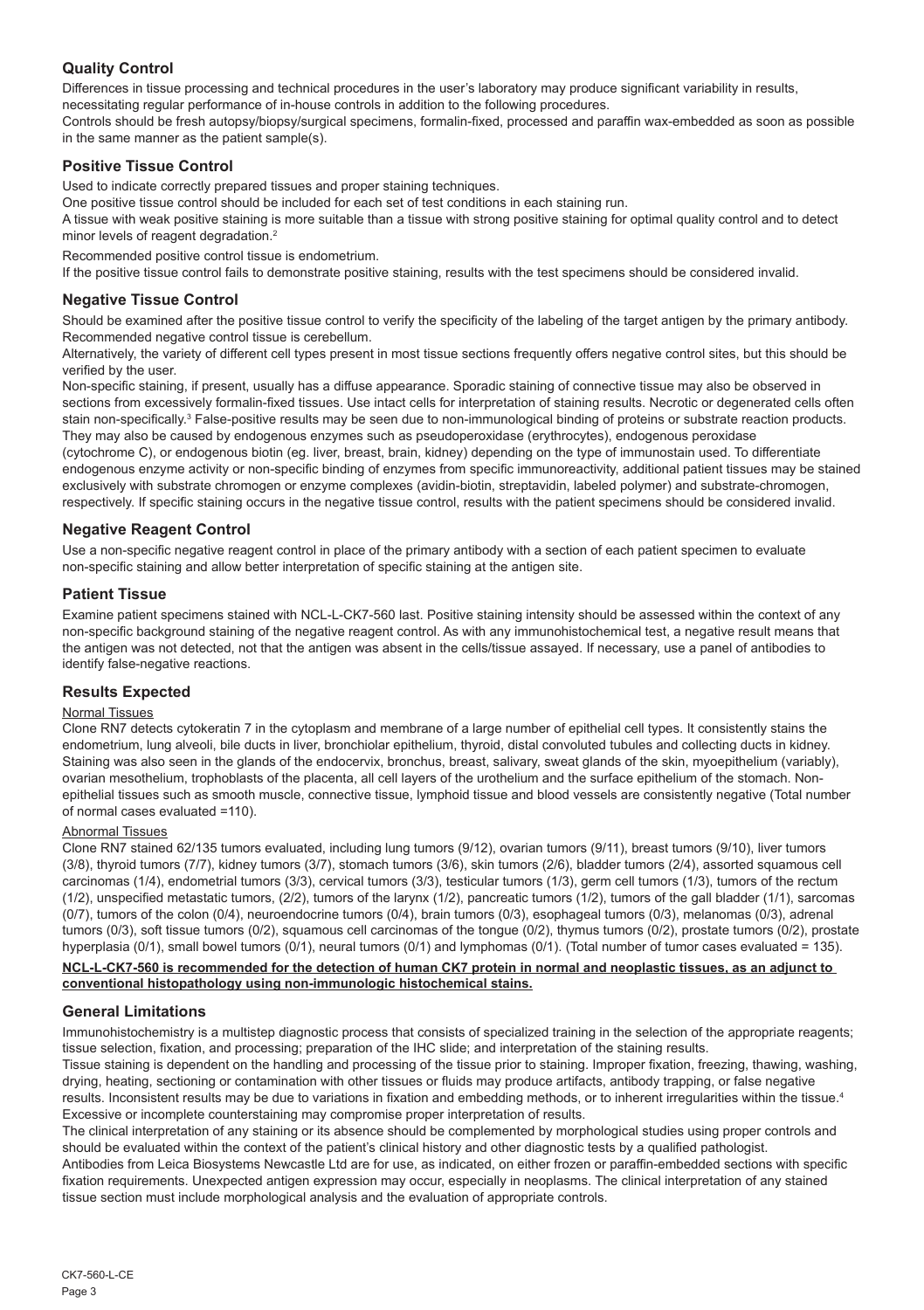## **Bibliography - General**

- 1. National Committee for Clinical Laboratory Standards (NCCLS). Protection of laboratory workers from infectious diseases transmitted by blood and tissue; proposed guideline. Villanova, P.A. 1991; 7(9). Order code M29-P.
- 2. Battifora H. Diagnostic uses of antibodies to keratins: a review and immunohistochemical comparison of seven monoclonal and three polyclonal antibodies. Progress in Surgical Pathology. 6:1–15. eds. Fenoglio-Preiser C, Wolff CM, Rilke F. Field & Wood, Inc., Philadelphia.
- 3. Nadji M, Morales AR. Immunoperoxidase, part I: the techniques and pitfalls. Laboratory Medicine. 1983; 14:767.
- 4. Omata M, Liew CT, Ashcavai M, Peters RL. Nonimmunologic binding of horseradish peroxidase to hepatitis B surface antigen: a possible source of error in immunohistochemistry. American Journal of Clinical Pathology. 1980; 73:626.
- 5. van de Molengraft FJJM, van Niekerk CC, Jap PHK, et al. OVTL 12/30 (keratin 7 antibody) is a marker of glandular differentiation in lung cancer. Histopathology. 1993; 22:35-38.
- 6. van Niekerk CC, Jap PH, Ramaekers FC, et al. Immunohistochemical demonstration of keratin 7 in routinely fixed paraffin-embedded human tissues. Journal of Pathology. 1991; 165(2):145-152.

## **Amendments to Previous Issue**

Reagent Composition, Total Protein Concentration, Recommendations On Use, Warnings and Precautions, Results Expected.

## **Date of Issue**

03 October 2018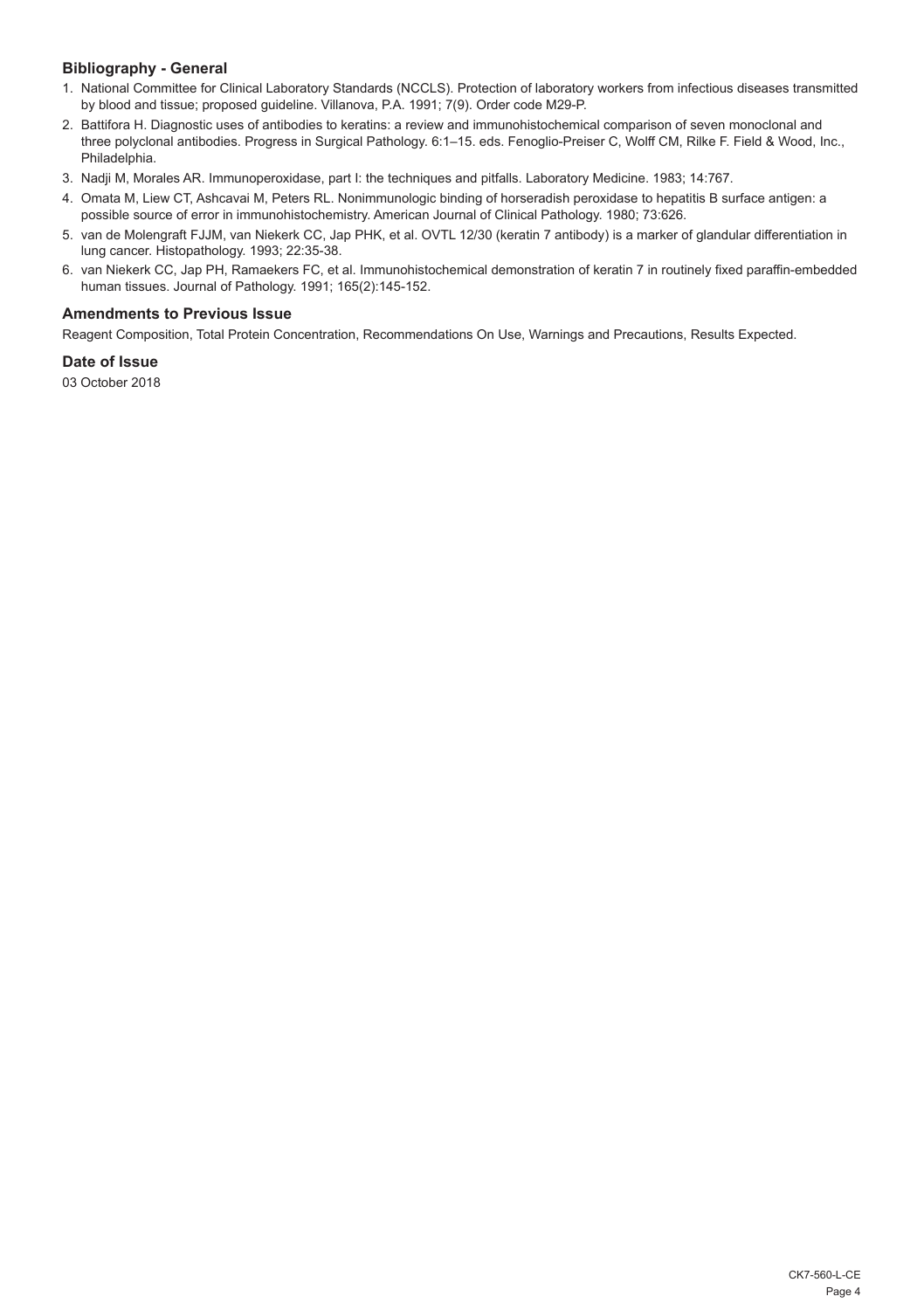## <span id="page-5-0"></span>**Novocastra™ Anticorps Monoclonal liquide de Souris Cytokeratin 7 Référence du Produit: NCL-L-CK7-560**

## **Utilisation Prévue**

#### *Diagnostic in vitro*.

Le NCL-L-CK7-560 est destiné à l'identification qualitative par microscopie optique de la molécules Cytokeratin 7 sur des coupes en paraffine. L'interprétation clinique de tout marquage, ou absence de marquage, doit être complétée par des études morphologiques utilisant des contrôles appropriés et doit être évaluée par un pathologiste qualifié à la lumière des antécédents cliniques du patient et d'autres analyses diagnostiques.

## **Principe de la Procédure**

Les techniques de marquage immunohistochimique (IHC) permettent la visualisation des antigènes via l'application séquentielle d'un anticorps spécifique sur un antigène (anticorps primaire), d'un anticorps secondaire sur l'anticorps primaire et d'un complexe enzymatique comportant un substrat chromogène, avec des étapes de lavage intercalées. L'activation enzymatique du chromogène se traduit par la présence d'un produit de réaction visible au niveau du site de l'antigène. Le spécimen peut ensuite faire l'objet d'une coloration de contraste et être placé sous une lamelle. Les résultats sont interprétés à l'aide d'un microscope optique et participent au diagnostic différentiel des processus physiopathologiques, susceptibles, ou non, d'être associés à un antigène particulier.

#### **Clone**

D<sub>N7</sub>

#### **Immunogène**

Protéine procaryote recombinante correspondant à la région C terminale de la molécule du filament intermédiaire de cytokératine 7.

#### **Spécificité**

Protéine filamentaire intermédiaire de cytokératine 7 humaine.

#### **Composition du Réactif**

Le NCL-L-CK7-560 est un surnageant de culture tissulaire liquide contenant une solution d'azide de sodium comme conservateur.

## **Classe d'Ig**

IgG1

## **Concentration Totale en Protéines Total Protein**

La concentration totale en protéines, spécifique du lot, figure sur l'étiquette du flacon.

## **Concentration en Anticorps**

Supérieure ou égale à 17 mg/l, déterminée par la méthode ELISA. La concentration totale en Ig, spécifique du lot, figure sur l'étiquette du flacon.

## **Recommandations d'utilisation**

Immunohistochimie sur coupes en paraffine.

**Restauration d'épitope induite par la chaleur (HIER):** Veuillez respecter le mode d'emploi de Novocastra Epitope Retrieval Solution pH 6.

Dilution préconisée: 1:100 durant 30 minutes à 25 °C. Ceci n'est donné qu'à titre indicatif et les utilisateurs doivent déterminer leurs propres dilutions de travail optimales.

**Visualisation:** Veuillez respecter le mode d'emploi des Novolink™ Polymer Detection Systems. Pour plus d'informations sur le produit ou pour toute assistance, contactez votre représentant local ou le bureau régional de Leica Biosystems, ou sinon rendez vous sur le site www.LeicaBiosystems.com de Leica Biosystems.

Les performances de cet anticorps devront être validées lorsqu'il est utilisé avec d'autres systèmes de coloration manuels ou platesformes automatisées.

## **Conservation et Stabilité**

Conserver à 2–8 °C. Ne pas congeler. Remettre immédiatement à 2–8 °C après utilisation. Ne pas utiliser après la date de péremption indiquée sur l'étiquette du récipient. Les conditions de conservation autres que celles qui sont spécifiées ci-dessus doivent faire l'objet d'une vérification par l'utilisateur.

## **Préparation des Spécimens**

Le fixateur recommandé est le formol à 10%, tamponné, neutre, pour coupes tissulaires incluses en paraffine.

#### **Mises en Garde et Précautions**

Ce réactif a été préparé à partir du surnageant d'une culture cellulaire. Du fait de sa nature de produit biologique, sa manipulation doit faire l'objet du plus grand soin.

Ce réactif contient de l'azide de sodium. Une Fiche de données de sécurité est disponible sur demande ou sur le site www.LeicaBiosystems.com

Consulter les réglementations nationales, régionales ou locales en vigueur relatives à l'élimination de tous les éléments potentiellement toxiques.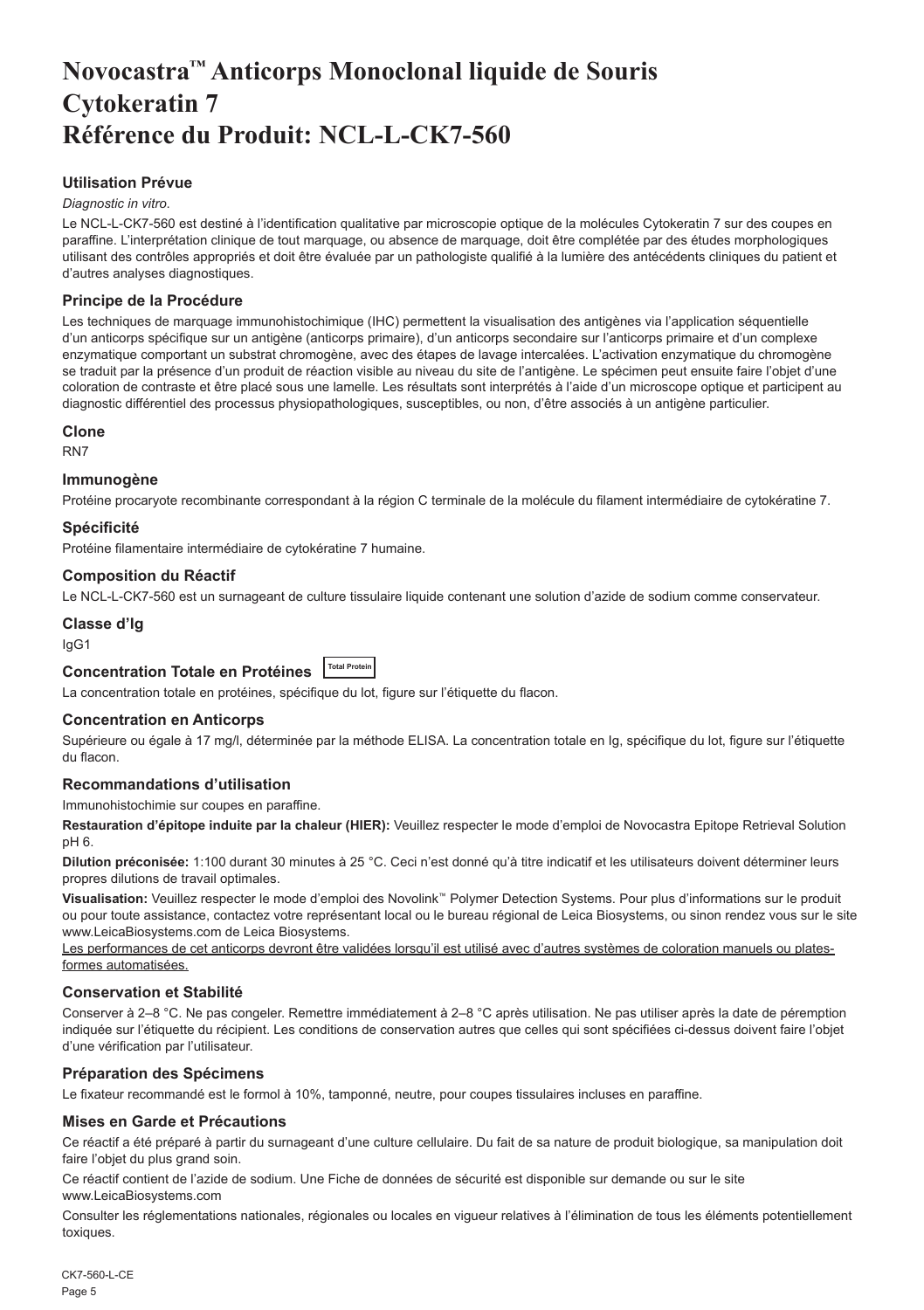Les spécimens, avant et après fixation, ainsi que toutes les matières ayant été en contact avec eux, doivent être manipulés comme s'ils étaient susceptibles de transmettre une infection et être éliminés en respectant les précautions appropriées'. Ne jamais pipeter les réactifs avec la bouche et éviter tout contact des réactifs et des spécimens avec la peau et les membranes muqueuses. Rincer avec de grandes quantités d'eau en cas de contact des réactifs ou des spécimens avec des zones sensibles. Consulter un médecin.

Minimiser la contamination microbienne des réactifs sinon un accroissement du marquage non spécifique est susceptible de se produire. Des durées et des températures d'incubation différentes de celles qui ont été spécifiées sont susceptibles de conduire à des résultats erronés. Toutes les modifications doivent être validées par l'utilisateur.

## **Contrôle de Qualité**

Des différences de traitement des tissus et de procédures techniques du laboratoire de l'utilisateur sont susceptibles de conduire à une variabilité significative des résultats, ce qui rend nécessaire la mise en œuvre de contrôles en interne en plus des procédures suivantes. Les contrôles doivent être des spécimens frais provenant d'autopsies, de biopsies ou d'interventions chirurgicales, fixés au formol, traités et inclus en cire de paraffine dès que possible, de la même façon que le(s) échantillon(s) de patient.

## **Tissu de Contrôle Positif**

Il est utilisé pour indiquer que les tissus ont été préparés correctement et que les techniques de marquage étaient appropriées. Un contrôle tissulaire positif doit être inclus dans toute opération de marquage pour chaque ensemble de conditions d'analyse.

Un tissu présentant un marquage faiblement positif est plus adapté à un contrôle de qualité optimal qu'un tissu présentant un marquage fortement positif et il permet de détecter de moindres niveaux de dégradation du réactif.<sup>2</sup>

Le tissu de contrôle positif recommandé est l'endomètre.

Si le tissu de contrôle positif ne présente pas de marquage positif, les résultats des spécimens analysés doivent être considérés comme invalides.

## **Tissu de Contrôle Négatif**

Il doit être examiné après le tissu de contrôle positif afin de vérifier la spécificité du marquage de l'antigène cible par l'anticorps primaire. Le cervelet constitue le tissu de contrôle négatif recommandé.

Sinon, la diversité des types cellulaires présents dans la plupart des tissus permet de disposer fréquemment de sites de contrôle négatif, mais ils doivent être vérifiés par l'utilisateur.

S'il est présent, le marquage non spécifique prend habituellement une apparence diffuse. Un marquage sporadique du tissu conjonctif peut également être observé sur des coupes de tissus qui ont été fixées par un excès de formol. Utiliser des cellules intactes pour l'interprétation des résultats du marquage. Les cellules nécrotiques ou dégénérées sont souvent marquées de façon non spécifique.3 Des résultats faussement positifs peuvent être observés en raison d'une liaison non immunologique à des protéines ou à des produits de réaction du substrat. Ils peuvent également être provoqués par des enzymes endogènes comme la pseudoperoxydase (érythrocytes), la peroxydase endogène (cytochrome C), ou la biotine endogène (foie, sein, cerveau, rein, par exemple) selon le type d'immunomarquage utilisé. Pour différencier l'activité des enzymes endogènes ou la liaison non spécifique d'enzymes de l'immunoréactivité spécifique, des tissus supplémentaires du patient peuvent être marqués exclusivement avec le substrat chromogène ou par des complexes enzymatiques (avidine-biotine, streptavidine, polymère marqué) et le substrat chromogène respectivement. Si un marquage spécifique se produit dans le tissu de contrôle négatif, les résultats des spécimens du patient doivent être considérés comme invalides.

## **Réactif de Contrôle Négatif**

Utiliser un réactif de contrôle négatif non spécifique à la place de l'anticorps primaire avec une coupe de chaque spécimen du patient afin d'évaluer le marquage non spécifique et de permettre une meilleure interprétation du marquage spécifique au niveau du site antigénique.

## **Tissu du Patient**

Examiner les échantillons du patient marqués au NCL-L-CK7-560 en dernier lieu. L'intensité du marquage positif doit être évaluée à la lumière du bruit de fond du marquage non spécifique du réactif de contrôle négatif. Comme pour toutes les analyses immunohistochimiques, un résultat négatif signifie que l'antigène n'a pas été détecté mais ne signifie pas qu'il est absent des cellules/ tissus testés. Si nécessaire, employer un panel d'anticorps pour identifier les réactions faussement négatives.

## **Résultats Attendus**

## Tissus normaux

Le clone RN7 détecte de la cytokératine 7 dans le cytoplasme et la membrane d'un grand nombre de types de cellules épithéliales. Il marque systématiquement l'endomètre, les alvéoles pulmonaires, les voies biliaires dans le foie, l'épithélium bronchiolaire, la thyroïde, les tubules convolutés distaux et les canaux collecteurs des reins. Le marquage a également été constaté dans les glandes de l'endocol, les bronches, les seins, les glandes salivaires, les glandes sudoripares de la peau, le myoépithélium (variable), le mésothélium ovarien, les trophoblastes du placenta, toutes les couches cellulaires de l'urothélium et l'épithélium de surface de l'estomac. Les tissus nonépithéliaux comme le muscle lisse, le tissu conjonctif, le tissu lymphoïde et les vaisseaux sanguins sont systématiquement négatifs. (Nombre total de cas normaux évalués = 110).

## Tissus tumoraux

Le clone RN7 a marqué 62/135 tumeurs évaluées, dont des tumeurs du poumon (9/12), des tumeurs de l'ovaire (9/11), des tumeurs du sein (9/10), des tumeurs du foie (3/8), des tumeurs de la thyroïde (7/7), de tumeurs des reins (3/7), des tumeurs de l'estomac (3/6), des tumeurs de la peau (2/6), des tumeurs de la vessie (2/4), des carcinomes squameux assortis (1/4), des tumeurs endométriales (3/3), des tumeurs cervicales (3/3), des tumeurs testiculaires (1/3), des tumeurs des cellules germinales (1/3), des tumeurs du rectum (1/2), des tumeurs métastatiques non spécifiées (2/2), des tumeurs du larynx (1/2), des tumeurs du pancréas (1/2), des tumeurs de la vésicule biliaire (1/1), des sarcomes (0/7), des tumeurs du côlon (0/4), des tumeurs neuroendocrines (0/4), des tumeurs cérébrales (0/3), des tumeurs œsophagiennes (0/3), des mélanomes (0/3), des tumeurs surrénales (0/3), des tumeurs des tissus mous (0/2), des carcinomes squameux de la langue (0/2), des tumeurs du thymus (0/2), des tumeurs de la prostate (0/2), une hyperplasie de la prostate (0/1), des tumeurs de l'intestin grêle (0/1), des tumeurs nerveuses (0/1) et des lymphomes (0/1). (Nombre total de cas de tumeur évalués = 135).

**Le NCL-L-CK7-560 est recommandé pour la détection de la protéine CK7 humaine dans les tissus normaux et néoplasiques, en complément à l'histopathologie traditionnelle utilisant des marqueurs histochimiques non immunologiques.**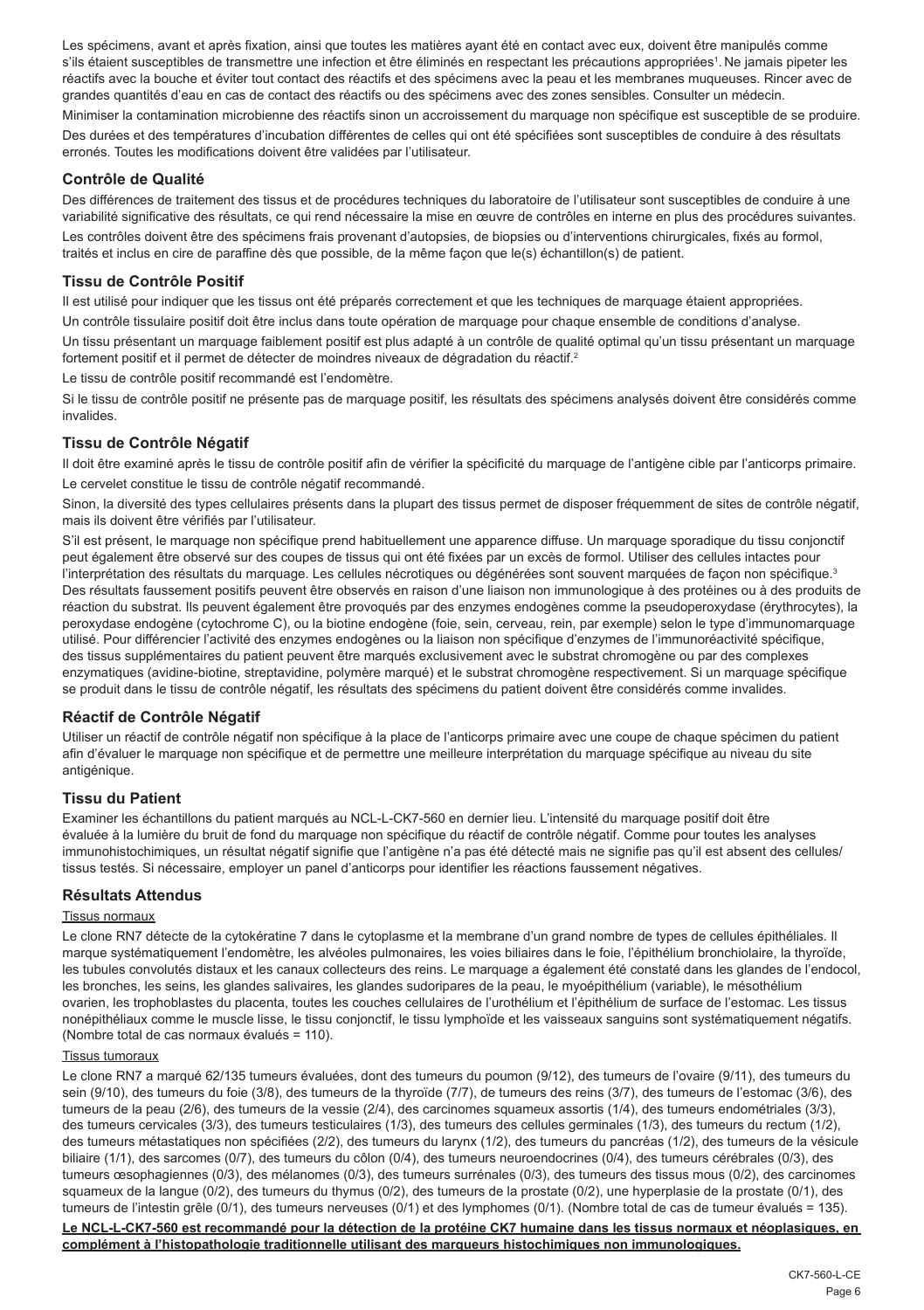## **Limites Générales**

L'immunohistochimie est un processus diagnostique constitué de plusieurs étapes qui nécessite une formation spécialisée relative au choix des réactifs appropriés ; au choix, à la fixation et au traitement des tissus ; à la préparation des lames IHC ; et à l'interprétation des résultats du marquage.

Le marquage des tissus dépend de leur manipulation et de leur traitement avant le marquage. Une fixation, une congélation, une décongélation, un lavage, un séchage, un chauffage, une coupe, incorrects ou une contamination par d'autres tissus ou d'autres liquides sont susceptibles de conduire à la production d'artefacts, au piégeage de l'anticorps ou à des résultats faussement négatifs. Des variations dans les méthodes de fixation et d'inclusion, ainsi que des irrégularités propres au tissu, peuvent conduire à des résultats incohérents<sup>4</sup>

Une coloration de contraste excessive ou incomplète peut gêner l'interprétation correcte des résultats.

L'interprétation clinique de tout marquage, ou absence de marquage, doit être complétée par des études morphologiques utilisant des contrôles appropriés et doit être évaluée par un pathologiste qualifié à la lumière des antécédents cliniques du patient et d'autres analyses diagnostiques.

Les anticorps de Leica Biosystems Newcastle Ltd sont destinés, selon les besoins, à être utilisés sur des coupes incluses en paraffine ou des coupes congelées, et conformément à des exigences particulières en matière de fixation. Une expression antigénique inattendue est susceptible de se produire, en particulier au niveau des néoplasmes. L'interprétation clinique de toute coupe tissulaire marquée doit comporter une analyse morphologique et l'évaluation des contrôles appropriés.

#### **Bibliographie Générale**

- 1. National Committee for Clinical Laboratory Standards (NCCLS). Protection of laboratory workers from infectious diseases transmitted by blood and tissue; proposed guideline. Villanova, P.A. 1991; 7(9). Order code M29-P.
- 2. Battifora H. Diagnostic uses of antibodies to keratins: a review and immunohistochemical comparison of seven monoclonal and three polyclonal antibodies. Progress in Surgical Pathology. 6:1–15. eds. Fenoglio-Preiser C, Wolff CM, Rilke F. Field & Wood, Inc., Philadelphia.
- 3. Nadji M, Morales AR. Immunoperoxidase, part I: the techniques and pitfalls. Laboratory Medicine. 1983; 14:767.
- 4. Omata M, Liew CT, Ashcavai M, Peters RL. Nonimmunologic binding of horseradish peroxidase to hepatitis B surface antigen: a possible source of error in immunohistochemistry. American Journal of Clinical Pathology. 1980; 73:626.
- 5. van de Molengraft FJJM, van Niekerk CC, Jap PHK, et al. OVTL 12/30 (keratin 7 antibody) is a marker of glandular differentiation in lung cancer. Histopathology. 1993; 22:35-38.
- 6. van Niekerk CC, Jap PH, Ramaekers FC, et al. Immunohistochemical demonstration of keratin 7 in routinely fixed paraffin-embedded human tissues. Journal of Pathology. 1991; 165(2):145-152.

#### **Amendements Apportés à la Version Précédente**

Composition du Réactif, Concentration Totale en Protéines, Recommandations d'utilisation, Mises en Garde et Précautions, Résultats **Attendue** 

## **Date de Publication**

03 octobre 2018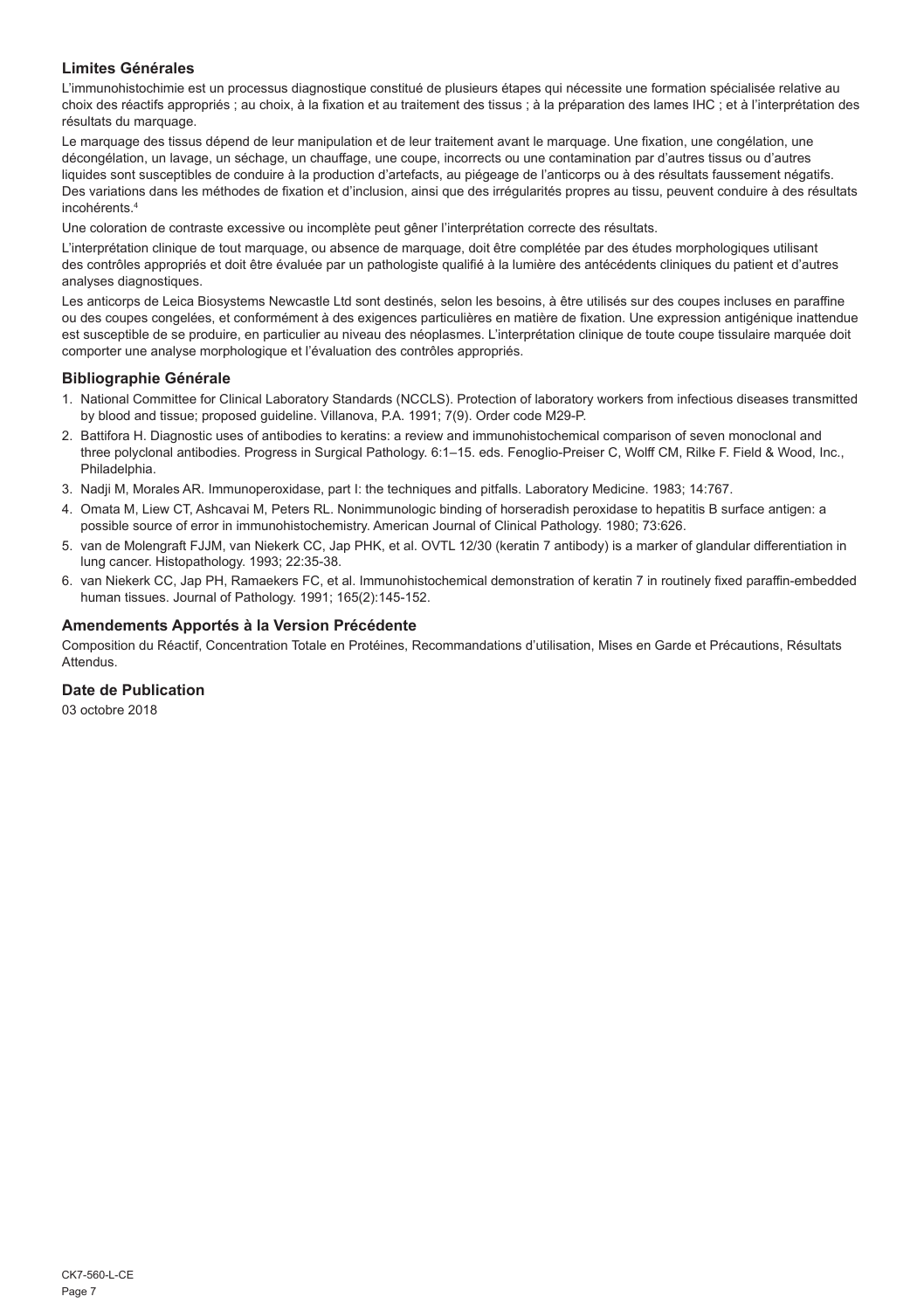## <span id="page-8-0"></span>**Novocastra™ Anticorpo Monoclonale Murino Liquido Cytokeratin 7 Codice Del Prodotto: NCL-L-CK7-560**

## **Uso Previsto**

#### *Per uso diagnostico in vitro*.

NCL-L-CK7-560 è destinato all'identificazione qualitativa in microscopia ottica della molecole Cytokeratin 7, in sezioni incluse in paraffina. L'interpretazione clinica di ogni colorazione o della sua assenza va integrata da studi morfologici che utilizzino i controlli appropriati e deve essere valutata da un patologo qualificato, nel contesto della storia clinica del paziente e delle altre metodiche diagnostiche adoperate.

## **Principio Della Procedura**

Le tecniche di colorazione immunoistochimica (IHC) consentono la visualizzazione degli antigeni mediante l'applicazione sequenziale di un anticorpo specifico per l'antigene (anticorpo primario), di un anticorpo secondario che lega l'anticorpo primario e di un complesso enzimatico con un substrato cromogeno; l'applicazione dei tre reagenti è intervallata da fasi di lavaggio. L'attivazione enzimatica del cromogeno produce una reazione visibile in corrispondenza del sito antigenico. Il campione biologico può, quindi, essere controcolorato e montato. I risultati vengono interpretati mediante un microscopio ottico e sono utili nella diagnosi differenziale di processi fisiopatologici, che possono essere più o meno associati ad un particolare antigene.

#### **Clone**

D<sub>N7</sub>

#### **Immunogeno**

Proteina ricombinante procariotica, corrispondente a parte della regione C-terminale della molecola del filamento intermedio citocheratina 7.

#### **Specificità**

Filamento intermedio proteico citocheratina 7 umana.

#### **Composizione Del Reagente**

NCL-L-CK7-560 è un supernatante liquido di coltura tissutale, contenente di sodio azide come conservante.

#### **Classe Ig**

IgG1

## **Concentrazione Proteica Totale Total Protein**

Consultare l'etichetta del flacone per la concentrazione proteica totale specifica del lotto.

#### **Concentrazione Anticorpale**

Superiore o uguale a 17 mg/l, come determinato mediante test ELISA. Consultare l'etichetta del flacone per la concentrazione di Ig specifica del lotto.

## **Raccomandazioni Per L'uso**

Immunoistochimica su sezioni incluse in paraffina.

**Smascheramento antigenico termoindotto (HIER):** Si prega di seguire le istruzioni per l'uso fornite in Novocastra Epitope Retrieval Solution pH 6.

**Diluizione raccomandata:** 1:100 per 30 minuti a 25 °C. Queste raccomandazioni costituiscono delle semplici linee guida; spetta al singolo utente stabilire le diluizioni di lavoro ottimali.

**Visualizzazione:** Si raccomanda di seguire le istruzioni per l'uso dei Novolink™ Polymer Detection Systems. Per ulteriori informazioni sui prodotti o assistenza, contattare il distributore di zona o la sede regionale di Leica Biosystems, oppure visitare il sito internet di Leica Biosystems, www.LeicaBiosystems.com

La resa di questo anticorpo deve essere validata quando viene utilizzato con altri metodi di colorazione manuale o piattaforme automatizzate.

#### **Conservazione E Stabilità**

Conservare a 2–8 °C. Non congelare. Immediatamente dopo l'uso, raffreddare di nuovo a 2–8 °C. Non usare dopo la data di scadenza, indicata sull'etichetta del flacone. Condizioni di conservazione diverse da quelle sopra specificate vanno verificate dall'utente.

## **Preparazione Del Campione Biologico**

Il fissativo raccomandato è la formalina tamponata neutra al 10% per sezioni tissutali incluse in paraffina.

#### **Avvertenze E Precauzioni**

Questo reagente è stato preparato dal supernatante di coltura cellulare. Trattandosi di un prodotto biologico, va maneggiato con cautela. Questo reagente contiene sodio azide. Una scheda di sicurezza del prodotto (MSDS) è disponibile su richiesta o dal sito www.LeicaBiosystems.com

Fare riferimento alla normativa federale, statale o locale per lo smaltimento dei componenti potenzialmente tossici.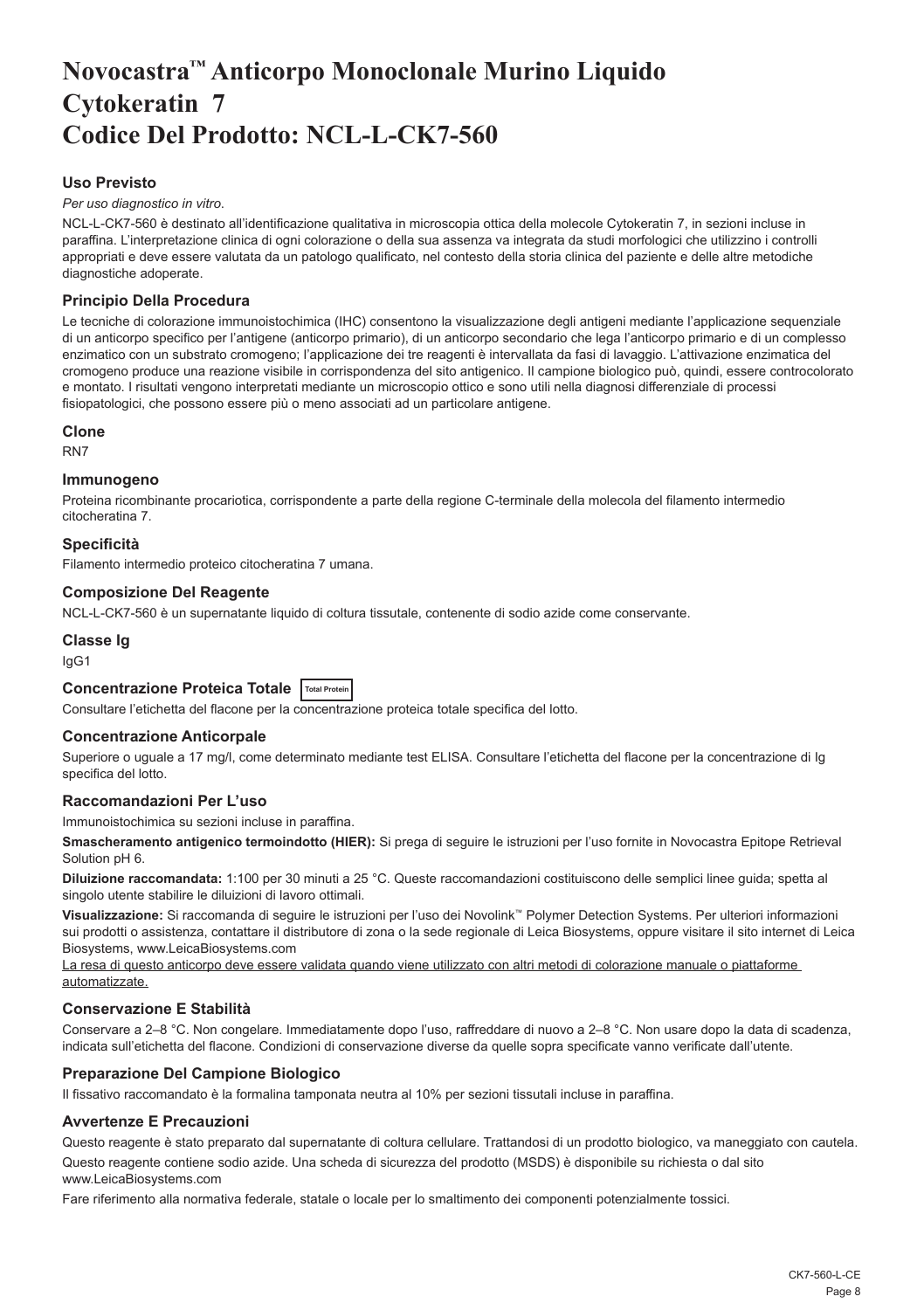Prima e dopo la fissazione, i campioni biologici e tutti i materiali ad essi esposti vanno trattati come potenzialmente infettanti e smaltiti con le appropriate precauzioni.<sup>1</sup> Non pipettare i reagenti con la bocca ed evitare il contatto dei reagenti e dei campioni biologici con la pelle e con le mucose. Se i reagenti o i campioni biologici vengono a contatto con zone sensibili, sciacquare abbondantemente le parti interessate. Consultare il medico.

Ridurre al minimo la contaminazione microbica dei reagenti, allo scopo di evitare un aumento di colorazione aspecifica.

Tempi o temperature d'incubazione diversi da quelli specificati possono condurre a risultati non veritieri. Tali variazioni devono essere convalidate dall'utente.

## **Controllo Qualità**

Differenze nella processazione del tessuto e nelle tecniche in uso presso il laboratorio dell'utente possono produrre una discrepanza significativa nei risultati, rendendo necessaria la regolare esecuzione di controlli interni, in aggiunta alle procedure descritte di seguito.

I controlli devono essere costituiti da campioni biologici freschi autoptici/bioptici/chirurgici e devono essere il più rapidamente possibile fissati in formalina, processati ed inclusi in paraffina, allo stesso modo dei campioni biologici ottenuti dal paziente.

## **Controllo Positivo Del Tessuto**

È usato per indicare tessuti correttamente preparati e tecniche di colorazione appropriate.

Per ogni gruppo di condizioni del test e ogni volta che viene eseguita la colorazione, deve essere incluso un controllo positivo del tessuto.

Un tessuto a debole colorazione positiva è più adatto di uno a colorazione positiva intensa per un ottimale controllo qualità e per mettere in evidenza anche minimi livelli di degradazione del reagente.<sup>2</sup>

Il tessuto raccomandato per il controllo positivo è l'endometrio.

Se il controllo positivo del tessuto non dimostra colorazione positiva, i risultati con i campioni biologici del test vanno considerati non validi.

## **Controllo Negativo Del Tessuto**

Va esaminato dopo il controllo positivo, per verificare la specificità nei confronti dell'antigene bersaglio da parte dell'anticorpo primario. Il tessuto raccomandato per il controllo negativo è il cervelletto.

In alternativa, la varietà dei tipi cellulari presenti nella maggior parte delle sezioni tissutali offre spesso siti di controllo negativo, ma questo va verificato dall'utente.

La colorazione aspecifica, se presente, assume di solito aspetto diffuso. La colorazione sporadica del tessuto connettivo può anche manifestarsi in seguito ad iperfissazione di sezioni di tessuto in formalina. Per l'interpretazione dei risultati della colorazione, usare cellule intatte. Le cellule necrotiche o degenerate si colorano spesso in maniera aspecifica<sup>3</sup>. Si possono osservare risultati falsamente positivi, dovuti a legame non immunologico delle proteine o a prodotti di reazione del substrato. Tali falsi positivi possono essere anche causati da enzimi endogeni quali la pseudoperossidasi (eritrociti), la perossidasi endogena (citocromo C) o la biotina endogena (es. fegato, mammella, cervello, rene), a seconda del tipo di immunocolorazione usato. Per differenziare l'attività enzimatica endogena o il legame enzimatico aspecifico dall'immunoreattività specifica, possono essere colorati ulteriori tessuti del paziente esclusivamente con substrato cromogeno o con complessi enzimatici (avidina-biotina, streptavidina, polimero marcato) e substrato cromogeno. Se nel controllo negativo del tessuto compare una colorazione specifica, i risultati sui campioni biologici ottenuti dal paziente devono essere considerati non validi.

## **Controllo Negativo Del Reagente**

Usare un controllo negativo aspecifico del reagente in luogo dell'anticorpo primario, con una sezione di ogni campione biologico del paziente, per valutare la colorazione aspecifica e per consentire una migliore interpretazione della colorazione specifica in corrispondenza del sito antigenico.

## **Tessuto Del Paziente**

Successivamente, esaminare i campioni biologici del paziente colorati con NCL-L-CK7-560. L'intensità della colorazione positiva va analizzata nel contesto di qualsiasi colorazione aspecifica di fondo del controllo negativo del reagente. Come per tutti gli altri test immunoistochimici, un risultato negativo significa che l'antigene non è stato determinato, ma non necessariamente che fosse assente dalle cellule o dal tessuto esaminato. Se necessario, usare un pannello di anticorpi per identificare reazioni falsamente negative.

#### **Risultati Attesi**

#### Tessuti normali

Il clone RN7 rileva la citocheratina 7 nel citoplasma e nella membrana di un gran numero di tipi di cellule epiteliali. Colora regolarmente endometrio, alveoli del polmone, dotti biliari epatici, epitelio bronchiale, tiroide, tubuli convoluti distali e dotti collettori renali. È stata inoltre osservata la colorazione nelle ghiandole dell'endocervice, nei bronchi, nella mammella, nelle ghiandole salivari e sudoripare della pelle, nel mioepitelio (in modo variabile), nel mesotelio delle ovaie, nei trofoblasti della placenta, in tutti gli strati cellulari di urotelio ed epitelio superficiale dello stomaco. I tessuti non epiteliali quali muscolatura liscia, tessuto connettivo, tessuto linfoide e vasi sanguigni sono regolarmente negativi (Numero complessivo di casi normali valutati = 110).

#### Tessuti tumorali

Il clone RN7 ha colorato 62/135 tumori valutati, tra cui tumori del polmone (9/12), tumori dell'ovaio (9/11), tumori della mammella (9/10), tumori del fegato (3/8), tumori della tiroide (7/7), tumori del rene (3/7), tumori dello stomaco (3/6), tumori della pelle (2/6), tumori della vescica (2/4), vari carcinomi a cellule squamose (1/4), tumori endometriali (3/3), tumori cervicali (3/3), tumori testicolari (1/3), tumori a cellule germinali (1/3), tumori del retto (1/2), tumori metastatici non specificati, (2/2), tumori della laringe (1/2), tumori del pancreas (1/2), tumori della cistifellea (1/1), sarcomi (0/7), tumori del colon (0/4), tumori neuroendocrini (0/4), tumori del cervello (0/3), tumori esofagei (0/3), melanomi (0/3), tumori del surrene (0/3), tumori dei tessuti molli (0/2), carcinomi a cellule squamose della lingua (0/2), tumori del timo (0/2), tumori della prostata (0/2), iperplasia prostatica (0/1), tumori dell'intestino tenue (0/1), tumori neurali (0/1) e linfomi (0/1). (Numero complessivo di casi di tumore valutati = 135).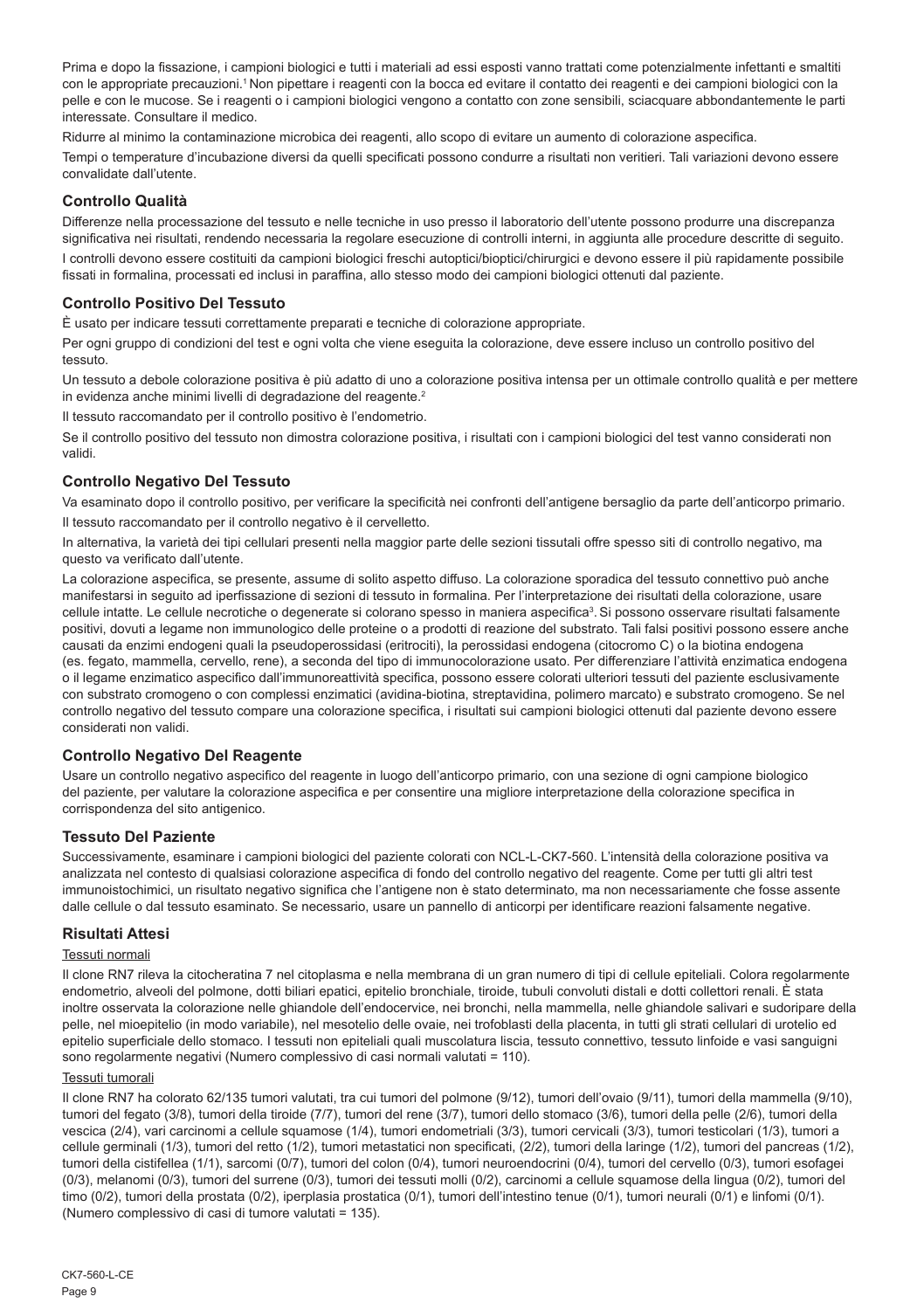#### **L'uso di NCL-L-CK7-560 è consigliato per il rilevamento della proteina CK7 umana in tessuti normali e neoplastici, in aggiunta all'istopatologia convenzionale che si avvale di colorazioni istochimiche non immunologiche.**

## **Limitazioni Generali**

L'immunoistochimica è un procedimento diagnostico a più passi (multistep) che richiede un'esperienza specifica nella selezione dei reagenti appropriati, nella selezione, fissazione e processazione dei tessuti, nella preparazione di vetrini IHC e nell'interpretazione dei risultati della colorazione.

La colorazione del tessuto dipende dalle modalità di manipolazione e di processazione del tessuto stesso, adottate prima della colorazione. La fissazione, il congelamento, lo scongelamento, il lavaggio, l'asciugatura, il riscaldamento o la sezione condotti in modo non corretto, o la contaminazione con altri tessuti o liquidi, possono produrre artefatti, intrappolamento (trapping) anticorpale o risultati falsi negativi. Risultati incompatibili possono essere dovuti a modifiche dei metodi di fissazione e di inclusione o ad irregolarità intrinseche al tessuto.4

Una controcolorazione eccessiva o incompleta può compromettere la corretta interpretazione dei risultati.

L'interpretazione clinica di ogni colorazione o della sua assenza va integrata da studi morfologici che utilizzino i controlli appropriati e deve essere valutata da un patologo qualificato, nel contesto della storia clinica del paziente e delle altre metodiche diagnostiche adoperate.

Gli anticorpi di Leica Biosystems Newcastle Ltd. sono destinati all'uso, quando indicato, su sezioni congelate o incluse in paraffina, con specifici requisiti di fissazione. Un'espressione antigenica inattesa può manifestarsi in particolare nelle neoplasie. L'interpretazione clinica di ogni sezione tissutale colorata deve includere l'analisi morfologica e la valutazione dei controlli appropriati.

#### **Riferimenti Bibliografici Di Base**

- 1. National Committee for Clinical Laboratory Standards (NCCLS). Protection of laboratory workers from infectious diseases transmitted by blood and tissue; proposed guideline. Villanova, P.A. 1991; 7(9). Order code M29-P.
- 2. Battifora H. Diagnostic uses of antibodies to keratins: a review and immunohistochemical comparison of seven monoclonal and three polyclonal antibodies. Progress in Surgical Pathology. 6:1–15. eds. Fenoglio-Preiser C, Wolff CM, Rilke F. Field & Wood, Inc., Philadelphia.
- 3. Nadji M, Morales AR. Immunoperoxidase, part I: the techniques and pitfalls. Laboratory Medicine. 1983; 14:767.
- 4. Omata M, Liew CT, Ashcavai M, Peters RL. Nonimmunologic binding of horseradish peroxidase to hepatitis B surface antigen: a possible source of error in immunohistochemistry. American Journal of Clinical Pathology. 1980; 73:626.
- 5. Van de Molengraft FJJM, van Niekerk CC, Jap PHK, et al. OVTL 12/30 (keratin 7 antibody) is a marker of glandular differentiation in lung cancer. Histopathology. 1993; 22:35-38.
- 6. van Niekerk CC, Jap PH, Ramaekers FC, et al. Immunohistochemical demonstration of keratin 7 in routinely fixed paraffin-embedded human tissues. Journal of Pathology. 1991; 165(2):145-152.

#### **Modifiche Alla Pubblicazione Precedente**

Composizione Del Reagente, Concentrazione Proteica Totale, Raccomandazioni Per L'uso, Avvertenze E Precauzioni, Risultati Attesi.

## **Data Di Pubblicazione**

03 ottobre 2018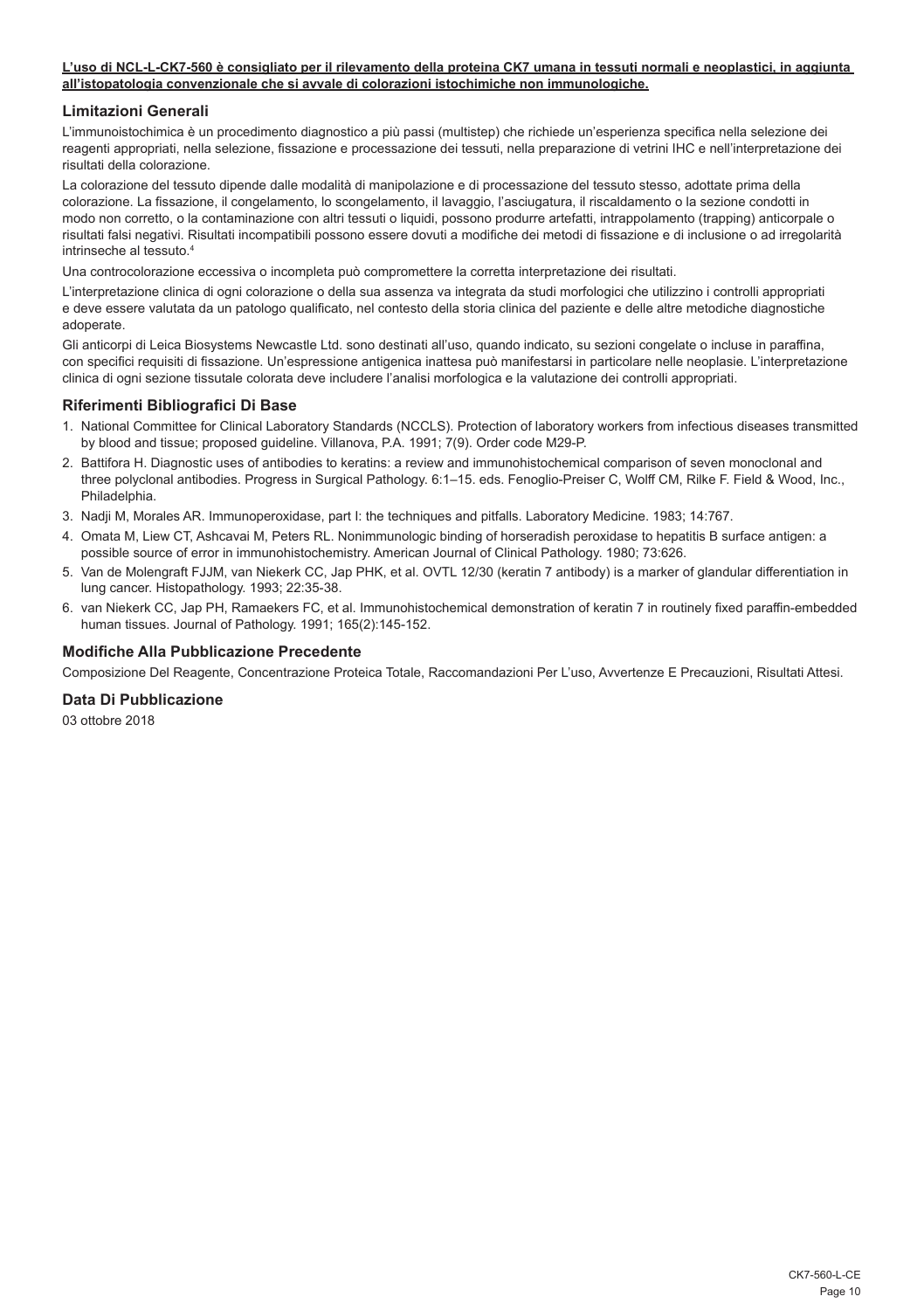## <span id="page-11-0"></span>**Novocastra™ Flüssiger Monoklonaler Maus-Antikörper Cytokeratin 7 Produkt-Nr.: NCL-L-CK7-560**

## **Verwendungszweck**

#### *Für in-vitro-Diagnostik*.

NCL-L-CK7-560 ist für den qualitativen Nachweis der Cytokeratin 7-Moleküle in Paraffinschnitten mittels Lichtmikroskopie gedacht. Die klinische Bewertung einer vorliegenden bzw. fehlenden Färbung sollte durch morphologische Studien mit entsprechenden Kontrollen ergänzt und im Kontext der Krankengeschichte des Patienten und anderer diagnostischer Tests von einem qualifizierten Pathologen vorgenommen werden.

#### **Verfahrensgrundlage**

Immunhistochemische (IHC) Färbetechniken gestatten die optische Darstellung von Antigenen mittels sequentieller Anwendung eines spezifischen Antikörpers zum Antigen (primärer Antikörper), eines sekundären Antikörpers zum primären Antikörper und eines Enzymkomplexes mit einem chromogenen Substrat, jeweils getrennt durch dazwischen liegende Waschschritte. Die enzymatische Aktivierung des Chromogens führt zu einem sichtbaren Reaktionsprodukt am Ort des Antigens. Die Probe kann dann gegengefärbt und mit einem Deckglas versehen werden. Die Ergebnisse werden mithilfe eines Lichtmikroskops interpretiert und unterstützen die Differentialdiagnose pathophysiologischer Prozesse, die mit einem bestimmten Antigen assoziiert sein könnten.

#### **Klon**

D<sub>N7</sub>

#### **Immunogen**

Prokaryotisches rekombinantes Protein, das einem Teil der C-terminalen Region des intermediären Filamentmoleküls von Zytokeratin 7 entspricht.

#### **Spezifität**

Intermediäres Filamentprotein des humanen Zytokeratins 7.

#### **Reagenzzusammensetzung**

NCL-L-CK7-560 ist ein flüssiger Gewebekulturüberstand, der Natriumazid als Konservierungsmittel enthält.

#### **Ig-Klasse**

IgG1

## **Gesamtproteinkonzentration Total Protein**

Siehe Angaben auf dem Produktetikett bezüglich der chargenspezifischen Gesamtproteinkonzentration.

#### **Antikörperkonzentration**

Größer als oder gleich 17 mg/l laut ELISA-Bestimmung. Hinsichtlich der chargenspezifischen Ig-Konzentration siehe Angaben auf dem Produktetikett.

#### **Gebrauchsempfehlungen**

Immunhistochemie in Paraffinschnitten

**Hitzeinduzierte Epitopdemaskierung (HIER):** Bitte Gebrauchsanweisung für Novocastra Epitope Retrieval Solution pH 6 befolgen.

**Empfohlene Verdünnung:** 1:100 über einen Zeitraum von 30 Minuten bei 25 °C. Dies ist nur eine Empfehlung, und die Benutzer sollten ihre eigenen optimalen Arbeitsverdünnungen bestimmen.

**Visualisierung:** Bitte Gebrauchsanweisung für Novolink™ Polymer Detection Systems befolgen. Wenn Sie weitere Produktinformationen oder Unterstützung wünschen, setzen Sie sich bitte mit ihrem Händler vor Ort oder mit der Zweigniederlassung von Leica Biosystems in Verbindung beziehungsweise besuchen Sie die Internetseite von Leica Biosystems, www.LeicaBiosystems.com

Die Leistungsfähigkeit dieses Antikörpers sollte bestätigt werden, wenn er mit anderen manuellen Färbesystemen oder automatisierten Plattformen eingesetzt wird.

## **Lagerung und Stabilität**

Bei 2–8 °C lagern. Nicht einfrieren. Nach Gebrauch sofort wieder bei 2–8 °C lagern. Nach Ablauf des Verfallsdatums (auf dem Behälteretikett) darf das Produkt nicht mehr verwendet werden. Lagerbedingungen, die von den oben genannten Bedingungen abweichen, müssen vom Benutzer verifiziert werden.

## **Probenvorbereitung**

Für paraffineingebettete Gewebeschnitte ist das empfohlene Fixativ 10% neutral gepuffertes Formalin.

#### **Warnhinweise und Sicherheitsmaßnahmen**

Dieses Reagenz wurde aus Zellkulturüberstand zubereitet. Das Reagenz ist ein biologisches Produkt und sollte mit entsprechender Vorsicht gehandhabt werden.

Dieses Reagenz enthält Natriumazid. Ein Materialsicherheits-Datenblatt ist auf Anfrage von www.LeicaBiosystems.com erhältlich.

Die entsprechenden nationalen und lokalen Bestimmungen und Vorschriften zur Entsorgung potentiell giftiger Komponenten sind einzuhalten.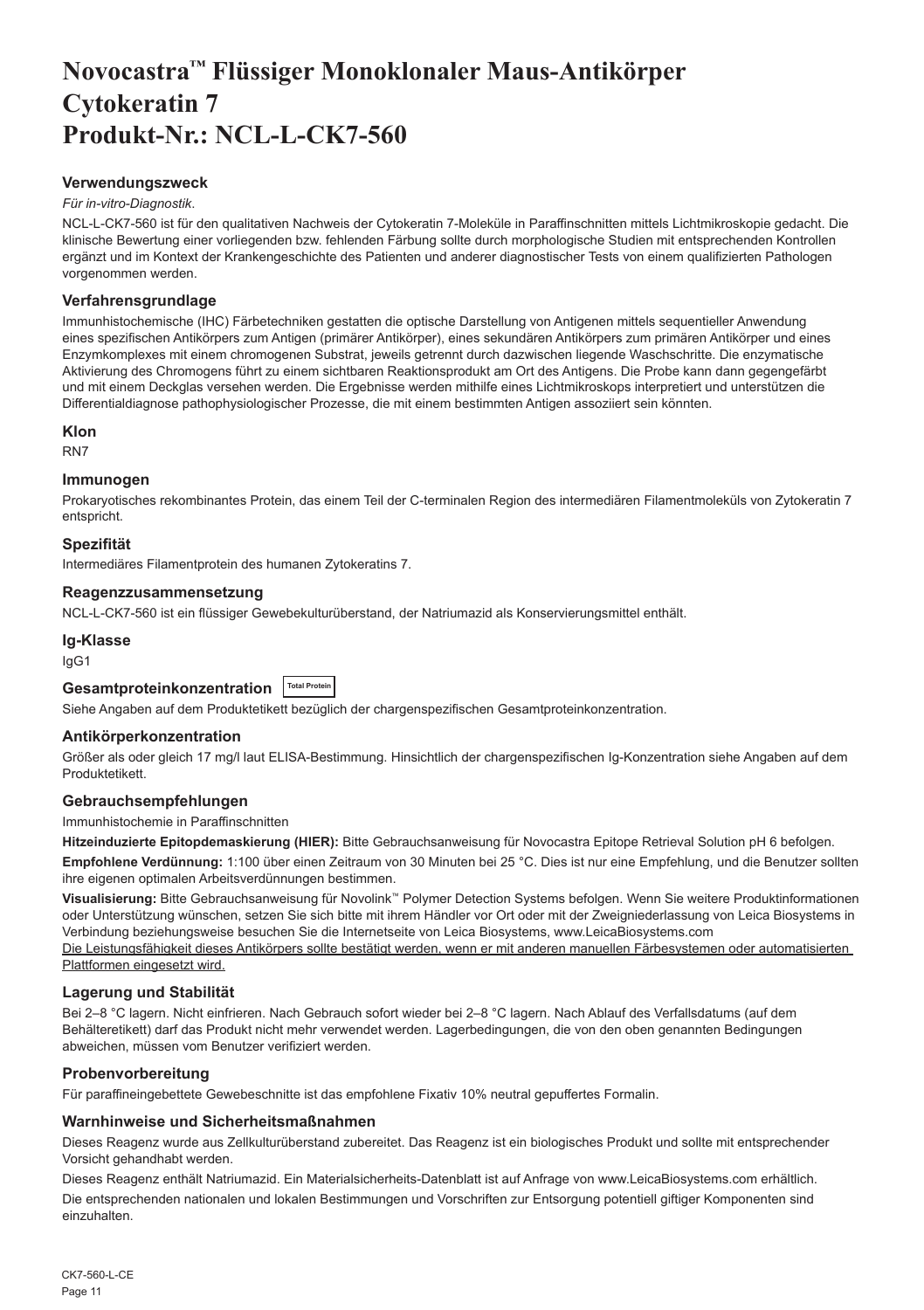Vor und nach der Fixierung sind die Proben sowie alle Materialien, die mit ihnen in Kontakt gekommen sind, als potentiell infektiös zu behandeln und daher mit entsprechender Vorsicht zu entsorgen.<sup>1</sup> Reagenzien dürfen niemals mit dem Mund pipettiert werden, und jeglicher Kontakt der Reagenzien und Proben mit Haut und Schleimhäuten ist zu vermeiden. Falls Reagenzien oder Proben mit empfindlichen Bereichen in Kontakt gekommen sind, müssen diese mit reichlich Wasser gespült werden. Ärztlichen Rat einholen.

Die mikrobielle Verunreinigung von Reagenzien ist zu minimieren, da ansonsten eine erhöhte unspezifische Färbung auftreten kann. Falls die spezifizierten Inkubationszeiten oder –temperaturen nicht eingehalten werden, kann es zu fehlerhaften Ergebnissen kommen. Jegliche Abweichungen von den angegebenen Werten müssen vom Benutzer verifiziert werden.

#### **Qualitätskontrolle**

Unterschiede bei der Gewebebearbeitung und den technischen Verfahren im Labor des Benutzers können zu signifikanten Schwankungen bei den Ergebnissen führen. Daher ist es wichtig, zusätzlich zu den folgenden Verfahren regelmäßige laborinterne Kontrollen durchzuführen.

Die Kontrollen sollten mit frischen Autopsie-/Biopsie-/chirurgischen Proben vorgenommen werden, die so bald wie möglich und auf dieselbe Weise wie die Patientenprobe(n) in Formalin fixiert, behandelt und in Paraffin eingebettet worden sind.

## **Positive Gewebekontrolle**

Zeigt korrekt vorbereitete Gewebe und korrekte Färbetechniken an.

In jedem Färbelauf sollte für jeden Satz Testbedingungen eine positive Gewebekontrolle durchgeführt werden.

Gewebe mit schwach positiver Färbung ist für die optimale Qualitätskontrolle und den Nachweis kleiner Minderungen in der Reagenzleistung besser geeignet als ein Gewebe mit stark positiver Färbung.<sup>2</sup>

Für die positive Gewebekontrolle wird Endometrium-Gewebe empfohlen.

Falls das positive Kontrollgewebe keine positive Färbung nachweisen kann, sollten die mit den Testproben erzielten Ergebnisse als ungültig betrachtet werden.

## **Negative Gewebekontrolle**

Die negative Gewebekontrolle sollte nach der positiven Gewebekontrolle erfolgen, um die Spezifität der Zielantigenmarkierung durch den primären Antikörper zu verifizieren.

Für die negative Gewebekontrolle wird Kleinhirngewebe empfohlen.

Alternativ bietet die Vielfalt unterschiedlicher Zelltypen, die in den meisten Gewebeschnitten vorliegen, häufig Stellen für eine negative Kontrolle. Jedoch sollte dies vom Benutzer verifiziert werden.

Liegt eine unspezifische Färbung vor, hat diese gewöhnlich ein diffuses Erscheinungsbild. Eine sporadische Färbung des Bindegewebes kann ebenfalls in Schnitten von übermäßig formalinfixierten Geweben beobachtet werden. Zur Bewertung der Färbeergebnisse intakte Zellen verwenden. Nekrotische oder degenerierte Zellen werden oft unspezifisch gefärbt.<sup>3</sup> Falsch-positive Ergebnisse können aufgrund einer nichtimmunologischen Bindung von Proteinen oder Substratreaktionsprodukten beobachtet werden. In Abhängigkeit von der Art der verwendeten Immunfärbung können solche Ergebnisse auch durch endogene Enzyme wie Pseudoperoxidase (Erythrozyten), endogene Peroxidase (Zytochrom C) oder endogenes Biotin (beispielsweise Leber, Mamma, Gehirn, Niere) hervorgerufen werden. Um eine endogene Enzymaktivität bzw. eine unspezifische Enzymbindung von einer spezifischen Immunreaktivität zu unterscheiden, können zusätzliche Patientengewebe ausschließlich mit Substratchromogen bzw. mit Enzymkomplexen (Avidin-Biotin, Streptavidin, markiertes Polymer) plus Substratchromogen gefärbt werden. Falls im negativen Kontrollgewebe eine spezifische Färbung auftritt, sollten die Ergebnisse mit den Patientenproben als ungültig betrachtet werden.

## **Negative Reagenzkontrolle**

Zur Beurteilung einer unspezifischen Färbung und zur besseren Bewertung einer spezifischen Färbung an der Antigenstelle ist mit einem Schnitt jedes Patientenpräparates anstelle des primären Antikörpers eine unspezifische negative Reagenzkontrolle zu verwenden.

## **Patientengewebe**

Die mit NCL-L-CK7-560 gefärbten Patientenproben müssen zuletzt untersucht werden. Eine positive Färbeintensität ist im Kontext einer unspezifischen Hintergrundfärbung der negativen Reagenzkontrolle zu bewerten. Wie bei jedem immunhistochemischen Test bedeutet ein negatives Ergebnis, dass das Antigen nicht nachgewiesen wurde. Ein negatives Ergebnis bedeutet jedoch nicht notwendigerweise, dass das Antigen in den getesteten Zellen / im getesteten Gewebe nicht vorlag. Bei Bedarf sollte zur Identifizierung falsch-negativer Reaktionen eine Gruppe von Antikörpern verwendet werden.

#### **Erwartete Ergebnisse**

## Normale Gewebe

Klon RN7 erkennt Cytokeratin 7 im Zytoplasma und in der Membran eines Großteils der Epithelzellentypen. Er färbt das Endometrium, die Lungenalveoli, die Gallengänge in der Leber, das bronchioläre Epithel, die Schilddrüse, die distalen Nierentubuli und die Sammelgänge in der Niere konsistent. Die Färbung war auch in den Drüsen der Endozervix, der Bronchien, der Brust, der Speicheldrüsen, der Schweißdrüsen der Haut, dem Myoepithel (variabel), dem Ovarialmesothel, den Trophoblasten der Placenta, allen Zellschichten des Urotels sowie des Oberflächenepithels des Magens erkennbar. Epithelfremde Gewebe, wie die glatte Muskulatur, das Bindegewebe, das lymphatische Gewebe und die Blutgefäße, sind einheitlich negativ (Gesamtanzahl der evaluierten normalen Fälle  $=110$ ).

#### **Tumorgewebe**

Der Klon RN7 färbte 62/135 der evaluierten Tumore, einschließlich der Lungentumore (9/12), Eierstocktumore (9/11), Brusttumore (9/10), Lebertumore (3/8), Schilddrüsentumore (7/7), Nierentumore (3/7), Magentumore (3/6), Hauttumore (2/6), Blasentumore (2/4), verschiedenen Plattenepithelkarzinome (1/4), Endometriumtumore (3/3), zervikale Tumore (3/3), Hodentumore (1/3), Keimzellentumore (1/3), Tumore des Rektums (1/2), unspezifizierten metastatische Tumore, (2/2), Tumore des Larynx (1/2), Pankreastumore (1/2), Tumore der Gallenblase (1/1), Sarkome (0/7), Tumore des Kolons (0/4), neuroendokrine Tumore (0/4), Hirntumore (0/3), Oesophagustumore (0/3), Melanome (0/3), adrenale Tumore (0/3), Weichgewebetumore (0/2), Plattenepithelkarzinome der Zunge (0/2), Thymustumore (0/2), Prostatatumore (0/2), Prostatahyperplasie (0/1), Dünndarmtumore (0/1), neurale Tumore (0/1) und Lymphomen (0/1). (Gesamtanzahl der evaluierten Tumorfälle = 135.)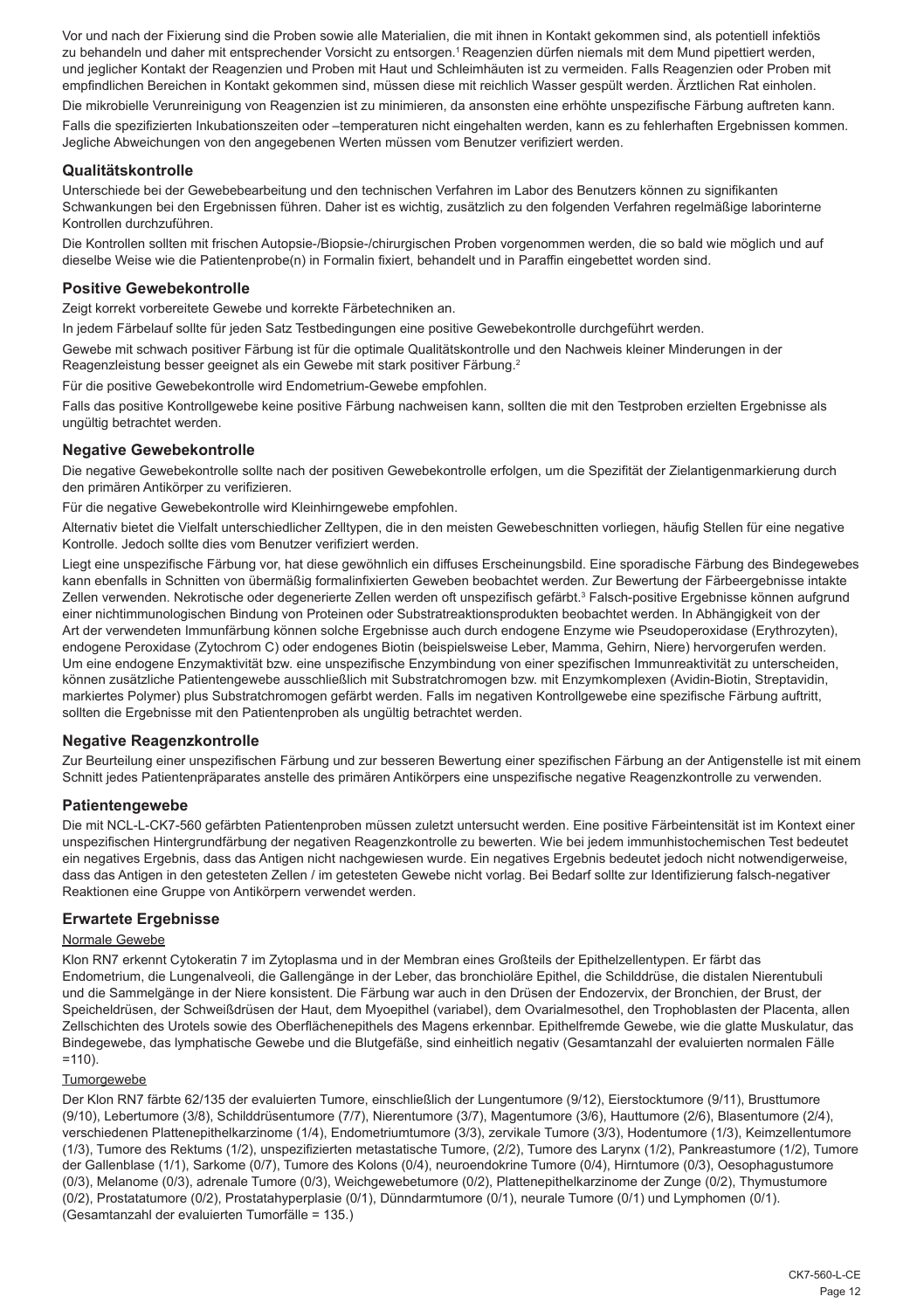**NCL-L-CK7-560 wird für den Nachweis von humanem CK7 Protein in normalem und neoplastischem Gewebe als zusätzliches Hilfsmittel zur herkömmlichen Histopathologie unter Verwendung nicht-immunologischer histochemischer Färbemittel empfohlen.**

## **Allgemeine Beschränkungen**

Die Immunhistochemie ist ein mehrstufiger diagnostischer Prozess, der eine spezialisierte Ausbildung auf den folgenden Gebieten erfordert: Auswahl der entsprechenden Reagenzien; Gewebeauswahl, -fixierung und -verarbeitung; Vorbereitung des IHC-Objektträgers sowie Bewertung der Färbeergebnisse.

Die Gewebefärbung hängt von der Handhabung und Verarbeitung des Gewebes vor dem Färben ab. Unsachgemäßes Fixieren, Einfrieren, Auftauen, Waschen, Trocknen, Erwärmen, Schneiden oder eine Kontamination mit anderen Geweben oder Flüssigkeiten kann zu Artefakten, Antikörper-Trapping oder falsch-negativen Ergebnissen führen. Abweichende Ergebnisse können aufgrund von Unterschieden bei der Fixierung und Einbettung oder intrinsischen Unregelmäßigkeiten im Gewebe selbst entstehen.4

Eine exzessive oder unvollständige Gegenfärbung kann die korrekte Bewertung von Ergebnissen gefährden.

Die klinische Bewertung einer vorliegenden bzw. fehlenden Färbung sollte durch morphologische Studien mit entsprechenden Kontrollen ergänzt und im Kontext der Krankengeschichte des Patienten und anderer diagnostischer Tests von einem qualifizierten Pathologen vorgenommen werden.

Antikörper von Leica Biosystems Newcastle Ltd sind wo angezeigt für die Verwendung entweder auf gefrorenen oder in Paraffin eingebetteten Schnitten mit spezifischen Fixierungsanforderungen bestimmt. Es kann insbesondere bei Neoplasmen zu einer unerwarteten Antigenexpression kommen. Die klinische Bewertung eines gefärbten Gewebeschnitts muss eine morphologische Analyse und die Auswertung der entsprechenden Kontrollen einschließen.

## **Literatur - Allgemein**

- 1. National Committee for Clinical Laboratory Standards (NCCLS). Protection of laboratory workers from infectious diseases transmitted by blood and tissue; proposed guideline. Villanova, P.A. 1991;7(9). Order code M29-P.
- 2. Battifora H. Diagnostic uses of antibodies to keratins: a review and immunohistochemical comparison of seven monoclonal and three polyclonal antibodies. Progress in Surgical Pathology. 6:1–15. eds. Fenoglio-Preiser C, Wolff CM, Rilke F. Field & Wood, Inc., Philadelphia.
- 3. Nadji M, Morales AR. Immunoperoxidase, part I: the techniques and pitfalls. Laboratory Medicine. 1983; 14:767.
- 4. Omata M, Liew CT, Ashcavai M, Peters RL. Nonimmunologic binding of horseradish peroxidase to hepatitis B surface antigen: a possible source of error in immunohistochemistry. American Journal of Clinical Pathology. 1980; 73:626.
- 5. Van de Molengraft FJJM, van Niekerk CC, Jap PHK, et al. OVTL 12/30 (keratin 7 antibody) is a marker of glandular differentiation in lung cancer. Histopathology. 1993; 22:35-38.
- 6. van Niekerk CC, Jap PH, Ramaekers FC, et al. Immunohistochemical demonstration of keratin 7 in routinely fixed paraffin-embedded human tissues. Journal of Pathology. 1991; 165(2):145-152.

#### **Änderungen zur vorhergehenden Ausgabe**

Reagenzzusammensetzung, Gesamtproteinkonzentration, Gebrauchsempfehlungen, Warnhinweise und Sicherheitsmaßnahmen, Erwartete Ergebnisse.

## **Ausgabedatum**

03 Oktober 2018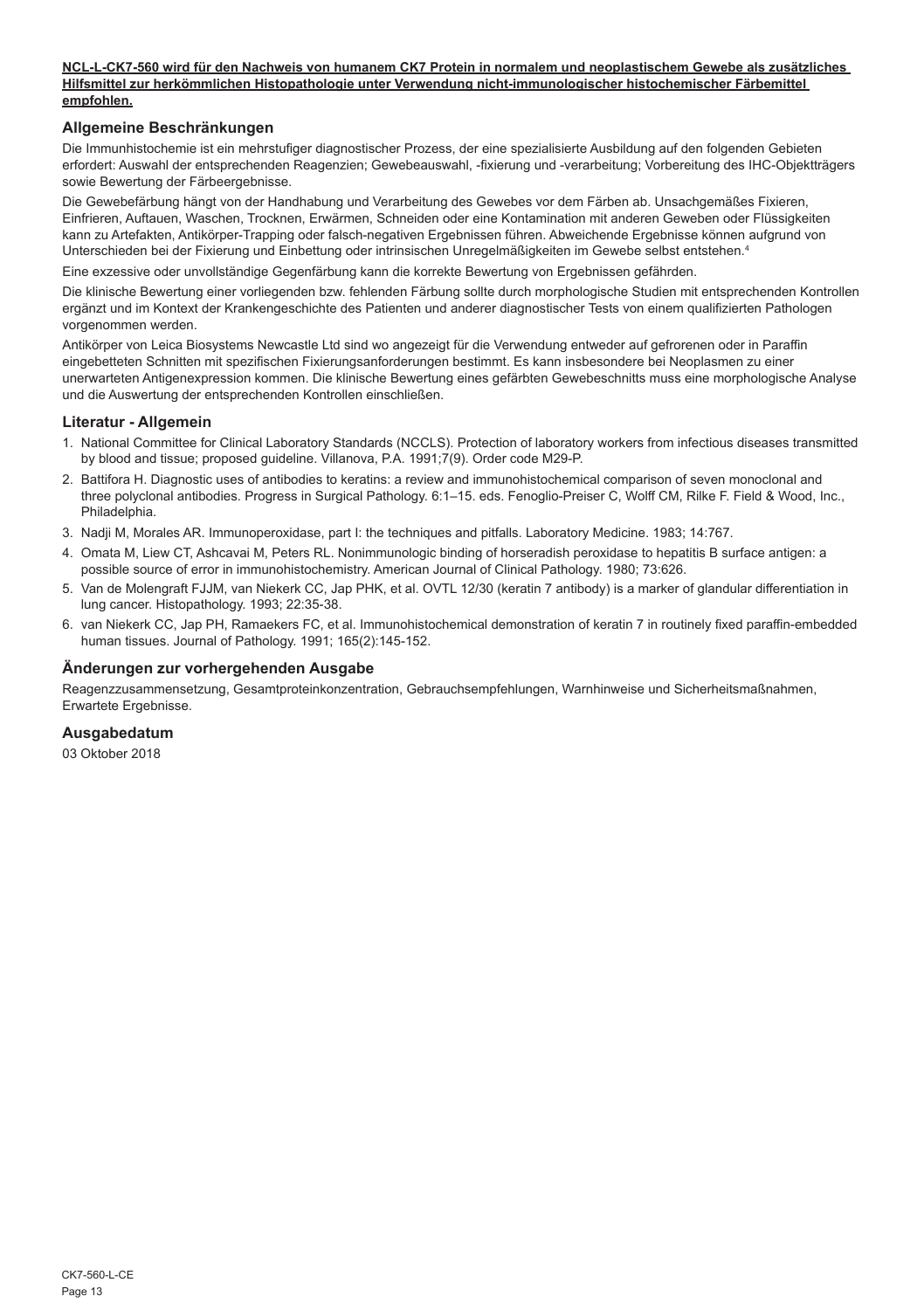## <span id="page-14-0"></span>**Novocastra™ Anticuerpos Monoclonal líquidos de Ratón Cytokeratin 7 Código De Producto: NCL-L-CK7-560**

## **Indicaciones De Uso**

#### *Para uso diagnóstico in vitro*.

NCL-L-CK7-560 está indicado para la identificación cualitativa en secciones de parafina, mediante microscopía óptica, de moléculas de Cytokeratin 7. La interpretación clínica de cualquier tinción o de su ausencia debe complementarse con estudios morfológicos, con el uso de los controles adecuados, y un anatomopatólogo cualificado debe evaluarla en el contexto del historial clínico del paciente y de otras pruebas diagnósticas.

## **Principio Del Procedimiento**

Las técnicas de tinción inmunohistocitoquímica (IHQ) permiten la visualización de antígenos mediante la aplicación secuencial de un anticuerpo específico dirigido contra el antígeno (anticuerpo primario), un anticuerpo secundario dirigido contra el anticuerpo primario y un complejo enzimático con un sustrato cromogénico, con pasos de lavado intercalados. La activación enzimática del cromógeno produce una reacción visible en el lugar en que se encuentra el antígeno. Luego se puede contrateñir la muestra y cubrirla con un cubreobjeto. Los resultados se interpretan utilizando un microscopio óptico y son de ayuda en el diagnóstico diferencial de los procesos fisiopatológicos, que pueden estar o no vinculados a un determinado antígeno.

#### **Clon**

D<sub>N7</sub>

#### **Inmunógeno**

Proteína recombinante procariótica correspondiente a la parte de la región C terminal de la proteína-filamento intermedio citoqueratina 7 humana.

#### **Especificidad**

Proteína-filamento intermedio citoqueratina 7 humana.

## **Composición Del Reactivo**

NCL-L-CK7-560 es un sobrenadante de cultivo tisular líquido que contiene azida sódica como conservante.

#### **Clase de Ig**

IgG1

## **Concentración Total De Proteína Total Protein**

Consulte la etiqueta del vial para ver la concentración total de proteína específica del lote.

#### **Concentración De Anticuerpo**

Igual o superior a 17 mg/L según se ha determinado mediante ELISA. Consulte en la etiqueta del vial la concentración de Ig específica del lote.

## **Recomendaciones De Uso**

Inmunohistocitoquímica con secciones de parafina.

**Recuperación de epítopos inducida por calor (HIER):** Por favor, siga las instrucciones de uso de Novocastra Epitope Retrieval Solution pH 6.

**Dilución sugerida:** 1:100 durante 30 minutos a 25 °C. Esta es tan solo una pauta y cada usuario debe determinar sus propias diluciones de trabajo óptimas.

**Visualización:** Por favor, siga las instrucciones de uso de Novolink™ Polymer Detection Systems. Para obtener más información sobre el producto o para recibir soporte, póngase en contacto con su distribuidor local o con la oficina regional de Leica Biosystems, o bien visite el sitio web de Leica Biosystems, www.LeicaBiosystems.com

El rendimiento de este anticuerpo se debe validar cuando se utiliza con otros sistemas manuales de tinción o plataformas automatizadas.

#### **Almacenamiento Y Estabilidad**

Almacénelo a una temperatura de 2–8 °C. No lo congele. Devuélvalo a 2–8 °C inmediatamente después de su uso. No lo utilice después de la fecha de caducidad indicada en la etiqueta del vial. Cualesquiera condiciones de almacenamiento que no sean las arriba especificadas deben ser verificadas por el usuario.

## **Preparación De Las Muestras**

El fijador recomendado para secciones de tejido incluidos en parafina es formol tamponado neutro al 10%.

## **Advertencias Y Precauciones**

Este reactivo se ha preparado a partir del sobrenadante de un cultivo celular. Como se trata de un producto de origen biológico, debe manipularse con precaución.

Este reactivo contiene azida sódica. Está disponible una Hoja de información sobre la seguridad del material, previa petición, o en www.LeicaBiosystems.com

Consulte las normativas nacionales, estatales, provinciales o municipales acerca de cómo desechar cualquier componente potencialmente tóxico.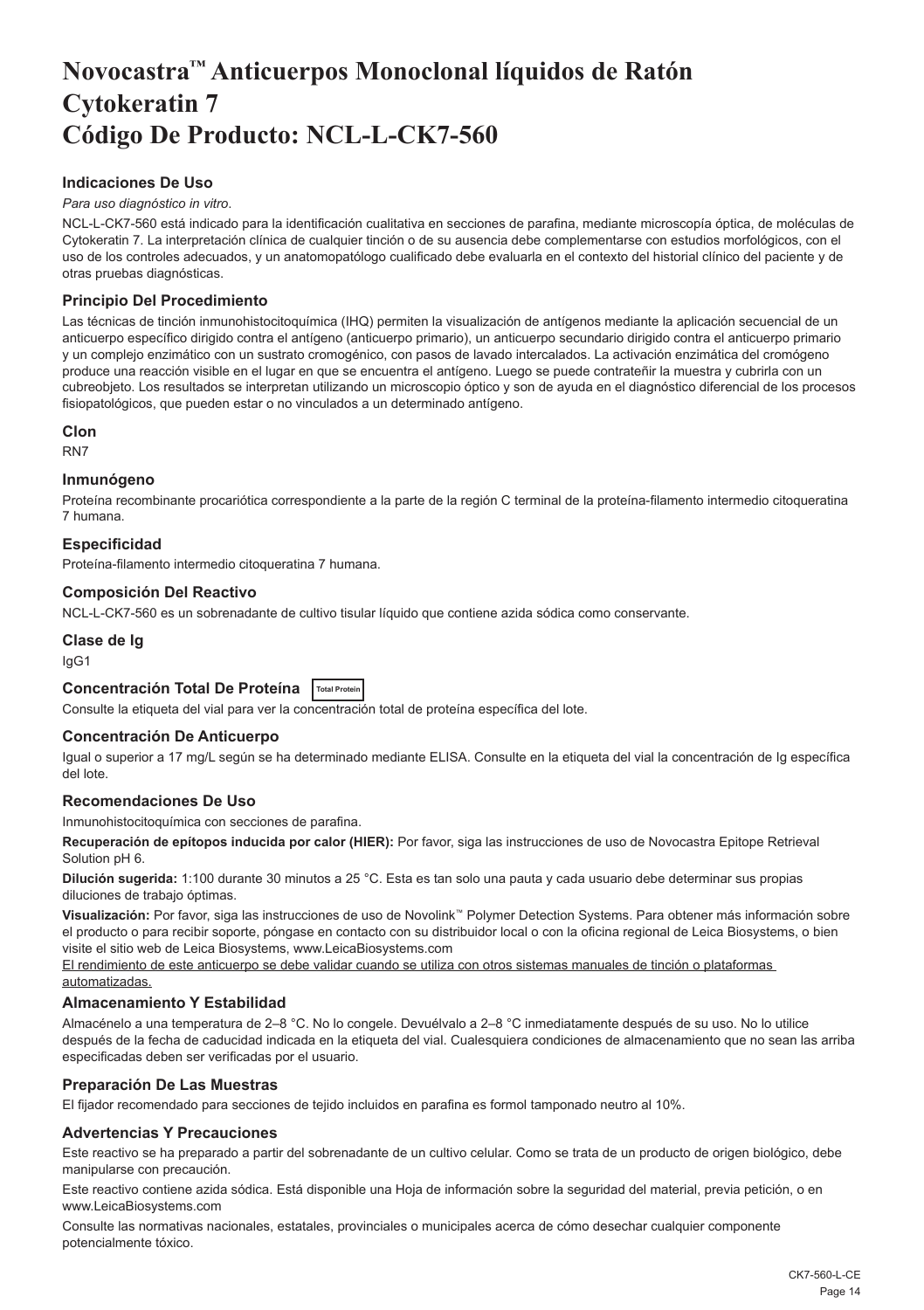Las muestras, antes y después de ser fijadas, así como todos los materiales expuestos a ellas, deben manipularse como susceptibles de transmitir una infección, y se deben desechar tomando las precauciones adecuadas.<sup>1</sup> No pipetee nunca los reactivos con la boca, y evite el contacto de la piel y de las membranas mucosas con los reactivos y las muestras. Si los reactivos o las muestras entran en contacto con zonas delicadas, lave éstas con abundante agua. Acuda inmediatamente al médico.

Reduzca al mínimo la contaminación microbiana de los reactivos; de lo contrario, podría producirse un aumento de la tinción no específica.

Cualquier tiempo o temperatura de incubación que no sean los aquí especificados pueden conducir a resultados erróneos. Cualquier cambio de tal naturaleza debe ser validado por el usuario.

#### **Control De Calidad**

Las diferencias en el procesamiento de los tejidos y en los procedimientos técnicos del laboratorio del usuario pueden producir una variabilidad significativa en los resultados; por ello, es necesario que éste lleve a cabo regularmente los controles de su propio laboratorio, además de los siguientes procedimientos.

Los controles deben ser muestras frescas de autopsia, biopsia o quirúrgicas fijadas en formol, procesadas e incluidas en parafina, lo antes posible, de manera idéntica a la utilizada para la muestra o muestras del paciente o pacientes.

#### **Control Tisular Positivo**

Se utiliza para indicar la preparación correcta de los tejidos y las técnicas de tinción adecuadas.

Debe incluirse un control tisular positivo por cada conjunto de condiciones de ensayo en cada tinción o serie de tinciones realizada. Un tejido con una tinción positiva débil es más adecuado que un tejido con una tinción positiva intensa para lograr un control de calidad óptimo y para detectar niveles bajos de degradación del reactivo.<sup>2</sup>

El tejido de control positivo recomendado es endometrio.

Si el tejido de control positivo no muestra tinción positiva, los resultados de las muestras analizadas deben considerarse no válidos.

## **Control Tisular Negativo**

Debe examinarse después del control de tejido positivo, a fin de verificar la especificidad del marcado del antígeno diana por el anticuerpo primario.

El tejido de control negativo recomendado es cerebelo.

O bien, la variedad de diferentes tipos de células presentes en la mayoría de los cortes de tejido ofrece con frecuencia lugares de control negativo, pero esto debe ser verificado por el usuario.

Si aparece una tinción no específica, ésta tiene generalmente aspecto difuso. En cortes de tejido fijados excesivamente con formol puede observarse también una tinción esporádica del tejido conectivo. Utilice células intactas para la interpretación de los resultados de la tinción. A menudo, las células necróticas o degeneradas quedan teñidas de forma no específica.<sup>3</sup> También pueden observarse falsos positivos causados por la unión no inmunológica a proteínas o a productos de reacción del sustrato. Estos falsos positivos pueden estar causados también por enzimas endógenas tales como la pseudoperoxidasa (eritrocitos), la peroxidasa endógena (citocromo C), o la biotina endógena (por ejemplo, de hígado, mama, cerebro, riñón), en función del tipo de inmunotinción utilizada. Para diferenciar la actividad de las enzimas endógenas o los enlaces no específicos de las enzimas de la inmunorreactividad específica, pueden teñirse otros tejidos del paciente exclusivamente con cromógeno sustrato o con complejos enzimáticos (avidina-biotina, estreptavidina, polímeros marcados) y cromógeno sustrato respectivamente. Si se produce una tinción específica del control tisular negativo, los resultados de las muestras de los pacientes deben considerarse no válidos.

## **Control De Reactivo Negativo**

Utilice un control de reactivo negativo no específico en lugar del anticuerpo primario con un corte de cada muestra del paciente a fin de evaluar la tinción no específica y obtener una mejor interpretación de la tinción específica en el lugar en que se encuentra el antígeno.

## **Tejido Del Paciente**

Examine las muestras del paciente o pacientes teñidas con NCL-L-CK7-560 al final. La intensidad de la tinción positiva debe valorarse en el contexto de cualquier tinción de fondo no específica del control de reactivo negativo. Como con cualquier prueba inmunohistocitoquímica, un resultado negativo significa que no se ha detectado antígeno, y no que el antígeno esté ausente en las células o tejido probados. Si es necesario, use un panel de anticuerpos para identificar falsas reacciones negativas.

#### **Resultados esperados**

#### Tejidos normales

El clon RN7 detecta la citoqueratina 7 en el citoplasma y la membrana de gran número de tipos de células epiteliales. Produce consistentemente tinción en el endometrio, los alveolos pulmonares, los conductos biliares del hígado, el epitelio bronquiolar, la tiroides, los túbulos convolutos distales y los conductos colectores renales. También se observó tinción en las glándulas del endocérvix, el bronquio, la mama, las glándulas salivales, las glándulas sudoríparas de la piel, el mioepitelio (variable), el mesotelio ovárico, el trofoblastos de la placenta, todas las capas celulares del urotelio y el epitelio superficial del estómago. Los tejidos no epiteliales, como el músculo liso, el tejido conectivo, el tejido linfoide y los vasos sanguíneos dan negativo de forma sistemática (número total de casos normales evaluados = 110).

#### Tejidos tumorales

El clon RN7 tiñó 62 de los 135 tumores evaluados, incluidos tumores pulmonares (9/12), tumores de ovario (9/11), tumores de mama (9/10), tumores hepáticos (3/8) tumores tiroideos (7/7), tumores renales (3/7), tumores de estómago (3/6), tumores cutáneos (2/6), tumores de vejiga (2/4), carcinomas de células escamosas variados (1/4), tumores endometriales (3/3), tumores del cuello del útero (3/3), tumores testiculares (1/3), tumores de células germinales (1/3), tumores rectales (1/2), tumores metastásicos no especificados (2/2), tumores de laringe (1/2), tumores pancreáticos (1/2), tumores de vesícula (1/1), sarcomas (0/7), tumores de colon (0/4), tumores neuroendocrinos (0/4), tumores cerebrales (0/3), tumores de esófago (0/3), melanomas (0/3), tumores adrenales (0/3), tumores del tejido blando (0/2), carcinomas de células escamosas de la lengua (0/2), tumores de timo (0/2), tumores de próstata (0/2), hiperplasia de próstata (0/1), tumores del intestino delgado (0/1), tumores neurales (0/1) y linfomas (0/1). (Número total de casos de tumores  $evaluados = 135$ ).

CK7-560-L-CE **El NCL-L-CK7-560 está recomendado para la detección de la proteína CK7 humana en tejidos normales y neoplásicos, como complemento de la histopatología tradicional con tinciones histoquímicas no inmunológicas.**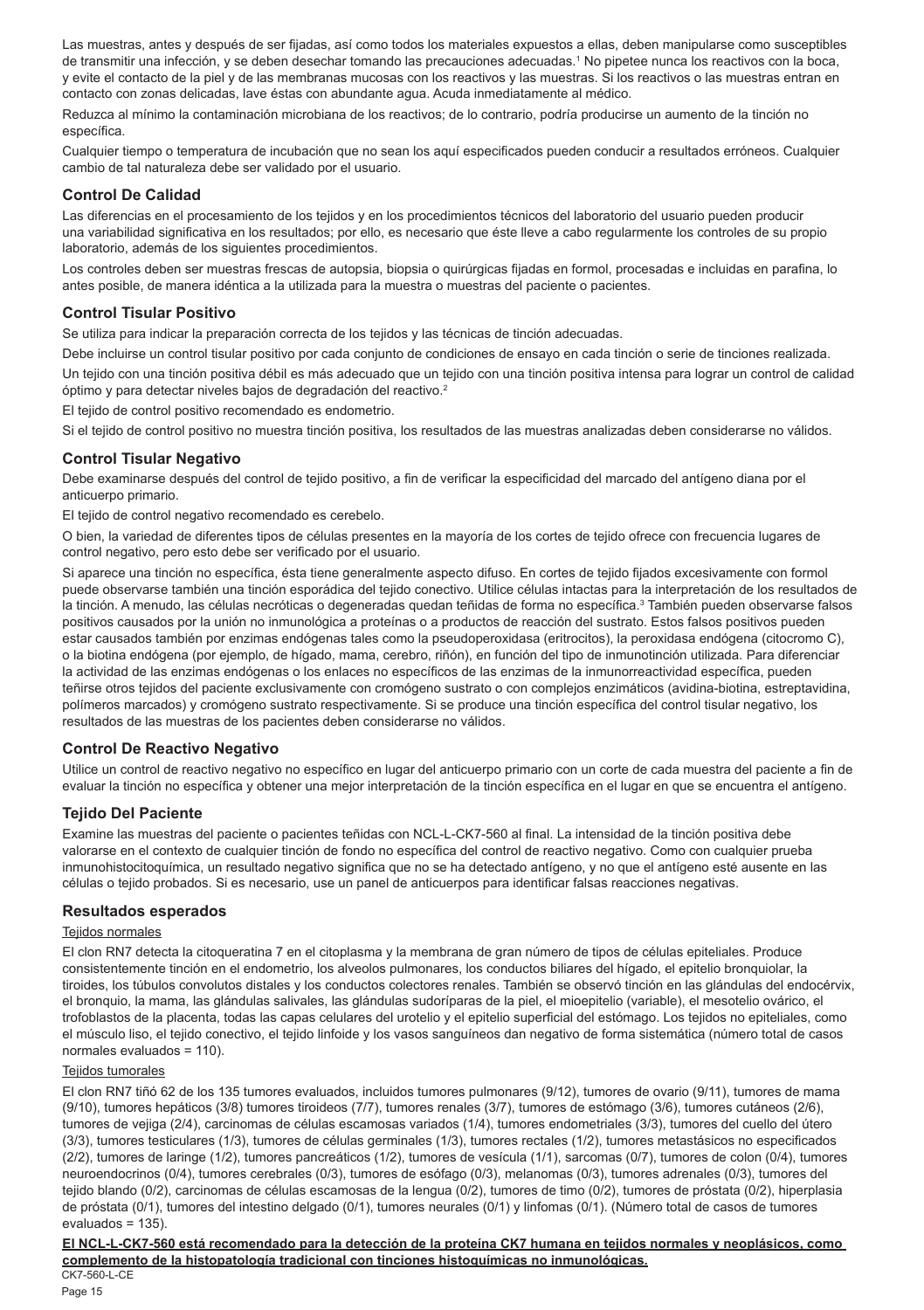## **Limitaciones Generales**

La inmunohistocitoquímica es un proceso de diagnóstico en varias fases que abarca: la formación especializada en la selección de los reactivos apropiados, la selección, fijación y procesamiento de tejidos, la preparación del portaobjeto para IHQ, y la interpretación de los resultados de la tinción.

La tinción de los tejidos depende de la manipulación y el procesamiento del tejido previos a la tinción. Una fijación, congelación, descongelación, lavado, secado, calentamiento o seccionamiento incorrectos, o la contaminación con otros tejidos o líquidos pueden generar artefactos, atrapamiento del anticuerpo o falsos negativos. La aparición de resultados incoherentes puede deberse a variaciones en los métodos de fijación y de inclusión, o a irregularidades inherentes al tejido.4

Una contratinción excesiva o incompleta puede poner en peligro la interpretación correcta de los resultados.

La interpretación clínica de cualquier tinción o de su ausencia debe complementarse con estudios morfológicos, con el uso de los controles adecuados, y un anatomopatólogo cualificado debe evaluarla en el contexto del historial clínico del paciente y de otras pruebas diagnósticas.

Los anticuerpos de Leica Biosystems Newcastle Ltd son para utilizarlos, según se indique, con secciones congeladas o incluidas en parafina, con requisitos de fijación específicos. Puede producirse una expresión inesperada del antígeno, especialmente en las neoplasias. La interpretación clínica de cualquier sección de tejido teñida debe incluir un análisis morfológico y la evaluación de los controles apropiados.

#### **Bibliografía - General**

- 1. National Committee for Clinical Laboratory Standards (NCCLS). Protection of laboratory workers from infectious diseases transmitted by blood and tissue; proposed guideline. Villanova, P.A. 1991; 7(9). Order code M29-P.
- 2. Battifora H. Diagnostic uses of antibodies to keratins: a review and immunohistochemical comparison of seven monoclonal and three polyclonal antibodies. Progress in Surgical Pathology. 6:1–15. eds. Fenoglio-Preiser C, Wolff CM, Rilke F. Field & Wood, Inc., Philadelphia.
- 3. Nadji M, Morales AR. Immunoperoxidase, part I: the techniques and pitfalls. Laboratory Medicine. 1983; 14:767.
- 4. Omata M, Liew CT, Ashcavai M, Peters RL. Nonimmunologic binding of horseradish peroxidase to hepatitis B surface antigen: a possible source of error in immunohistochemistry. American Journal of Clinical Pathology. 1980; 73:626.
- 5. Van de Molengraft FJJM, van Niekerk CC, Jap PHK, et al. OVTL 12/30 (keratin 7 antibody) is a marker of glandular differentiation in lung cancer. Histopathology. 1993; 22:35-38.
- 6. van Niekerk CC, Jap PH, Ramaekers FC, et al. Immunohistochemical demonstration of keratin 7 in routinely fixed paraffin-embedded human tissues. Journal of Pathology. 1991; 165(2):145-152.

## **Correcciones A La Publicación Anterior**

Composición Del Reactivo, Concentración Total De Proteína, Recomendaciones De Uso, Advertencias Y Precauciones, Resultados Esperados.

## **Fecha De Publicación**

03 de octubre de 2018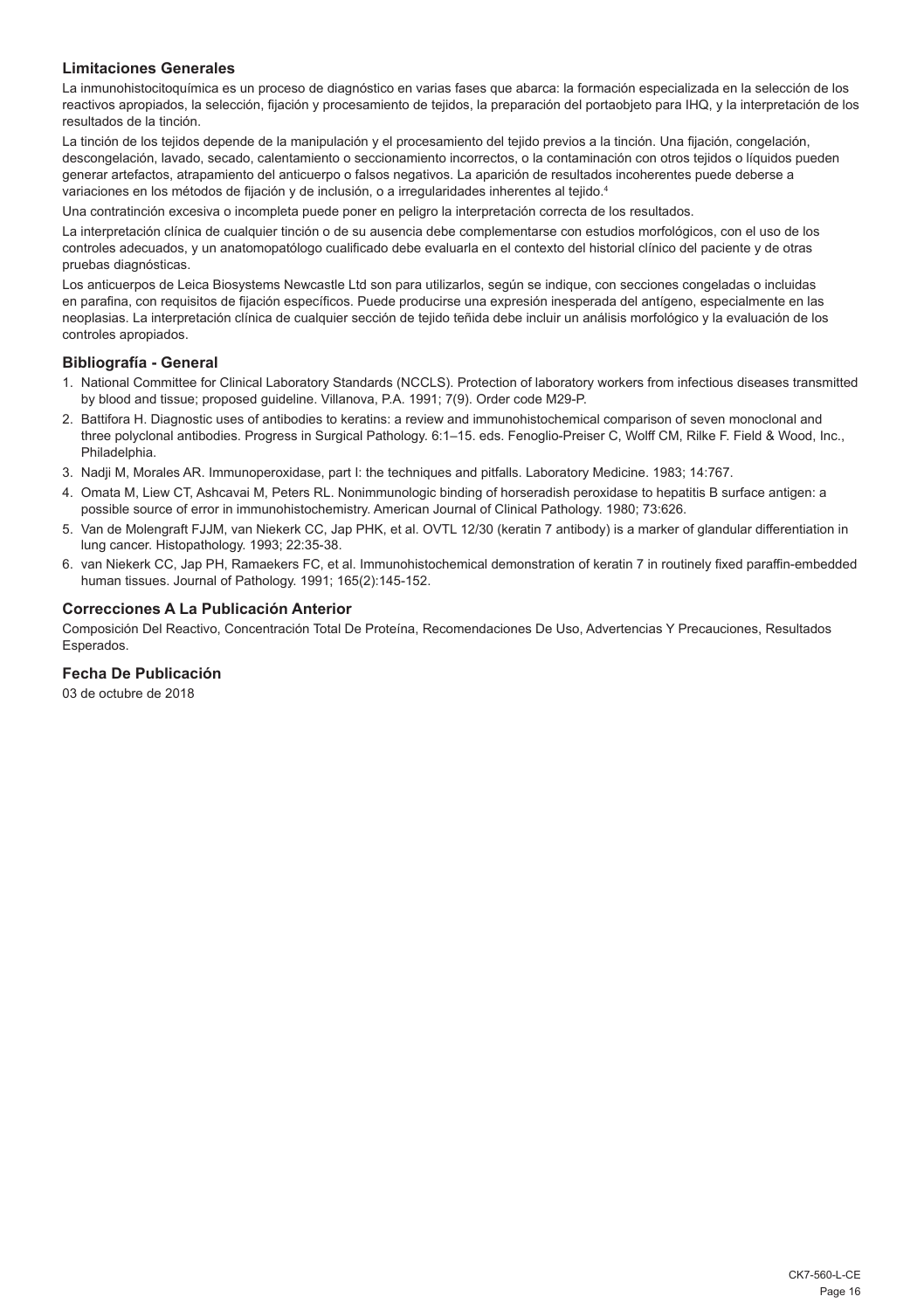## <span id="page-17-0"></span>**Novocastra™ Anticorpo Monoclonal líquido de Ratinho Cytokeratin 7 Código Do Produto: NCL-L-CK7-560**

## **Utilização prevista**

#### *Para utilização em diagnósticos in vitro*.

NCL-L-CK7-560 foi concebido para efectuar a identificação qualitativa da moléculas de Cytokeratin 7 por microscopia óptica, em secções parafinizadas. A interpretação clínica de qualquer coloração ou da sua ausência deve ser complementada por estudos morfológicos empregando os devidos controlos e deve ser avaliada por um patologista qualificado, dentro do contexto do historial clínico do doente e de outros testes de diagnóstico.

## **Princípio Do Procedimento**

As técnicas de coloração imunohistoquímica (IHQ) permitem que se faça a visualização de antígenos por meio da aplicação sequencial de um anticorpo específico do antígeno (o anticorpo primário), de um anticorpo secundário ao anticorpo primário, e de um complexo enzimático com um substrato cromogénico e etapas de lavagem de permeio. A activação enzimática do cromogénio resulta num produto de reacção visível no local do antígeno. A amostra pode então ser contrastada e coberta com uma lamela. Os resultados são interpretados por meio de um microscópio óptico, e ajudam a formular o diagnóstico diferencial dos processos fisiopatológicos, os quais podem ou não estar associados a antígenos específicos.

#### **Clone**

D<sub>N7</sub>

#### **Imunogénio**

Proteína procariótica recombinante correspondendo a parte da região do terminal C da molécula de filamento intermédio da citoqueratina 7.

#### **Especificidade**

Proteína dos filamentos intermediários da citoqueratina 7 humana.

## **Composição Do Reagente**

NCL-L-CK7-560 é o sobrenadante líquido da cultura de um tecido contendo de azida de sódio como produto conservante.

#### **Classe De Ig**

IgG1

## **Concentração Total De Proteína Total Protein**

Consultar a etiqueta da ampola para determinar a concentração total de proteína do lote específico.

#### **Concentração De Anticorpo**

Maior que ou igual a 17 mg/L, conforme determinado por ELISA. Consultar a etiqueta da ampola para determinar a concentração de Ig do lote específico.

## **Recomendações Sobre A Utilização**

Imunohistoquímica em cortes de inclusões em parafina.

**Recuperação de epítopos induzida pelo calor (HIER):** Queira seguir as instruções de utilização de Novocastra Epitope Retrieval Solution pH 6.

**Diluição sugerida:** 1:100 durante 30 minutos a 25ºC. Esta recomendação serve apenas de orientação e os utilizadores devem determinar as suas diluições óptimas de trabalho.

**Visualização:** Queira seguir as instruções de utilização de Novolink™ Polymer Detection Systems. Para informação adicional do produto ou assistência, contactar o seu distribuidor local ou escritório regional de Leica Biosystems ou, alternativamente, visitar o sitio web de Leica Biosystems, www.LeicaBiosystems.com

O desempenho deste anticorpo deve ser validado quando utilizado com outros sistemas manuais de coloração ou plataformas automáticas.

#### **Armazenamento E Estabilidade**

Armazenar a 2–8 °C. Não congelar. Retornar à temperatura de 2–8 °C imediatamente após a utilização. Não utilizar após o prazo de validade indicado no rótulo do recipiente. As condições de armazenamento que diferirem das que se encontram especificadas acima devem ser verificadas pelo utilizador.

#### **Preparação Das Amostras**

O fixador recomendado é formol tamponado neutro a 10% para secções de tecido envolvidas em parafina.

#### **Avisos E Precauções**

Este reagente foi preparado a partir do sobrenadante de cultura celular. Visto ser um produto biológico, deve ser manuseado com o devido cuidado.

Este reagente contém azida sódica. Encontra-se disponível uma Ficha de Dados de Segurança do Material, mediante pedido ou através do site www.LeicaBiosystems.com

Consultar a legislação aplicável em relação ao descarte de quaisquer componentes potencialmente tóxicos.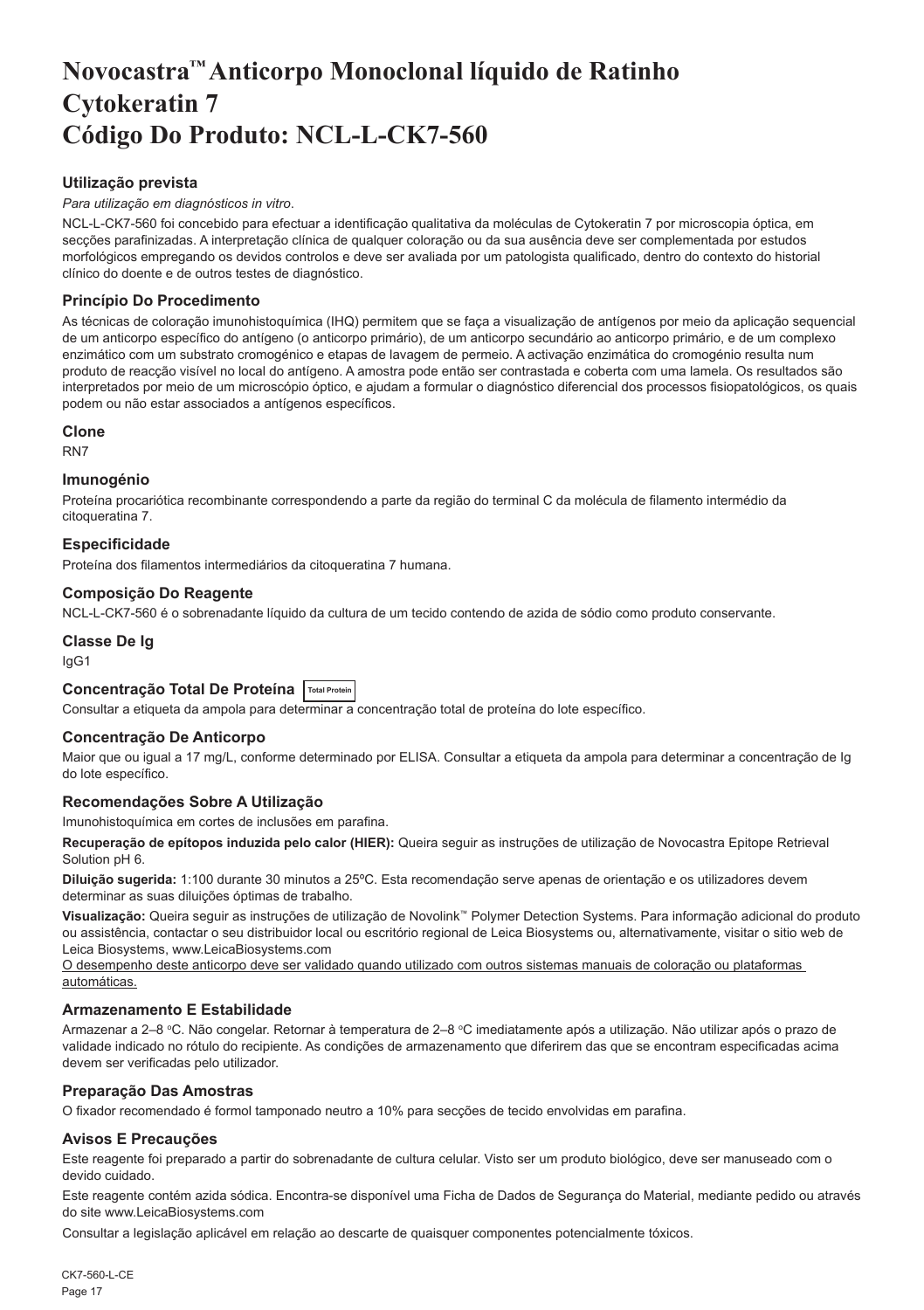As amostras, antes e depois da sua fixação, bem como todos os materiais expostos às mesmas, devem ser manipulados como se tivessem a capacidade de transmitir infecções e devem ser descartados com as devidas precauções.<sup>1</sup> Não pipetar nunca os reagentes com a boca e evitar o contacto entre a pele e membranas mucosas e os reagentes e amostras. Caso os reagentes ou amostras entrem em contacto com áreas sensíveis, lavar com grandes quantidades de água. Consultar um médico.

Minimizar a contaminação microbiana dos reagentes para evitar a possibilidade do aumento da coloração não específica.

Os períodos de incubação ou temperaturas diferentes dos que foram especificados poderão dar azo a resultados errados. Todas as alterações desse tipo devem ser validadas pelo utilizador.

## **Controlo Da Qualidade**

As diferenças entre os diferentes métodos e técnicas de processamento de tecidos no laboratório do utilizador podem causar uma grande variabilidade de resultados, requerendo a realização frequente de controlos internos suplementares aos procedimentos que se seguem.

Os controlos devem ser amostras de autópsia/biopsia/cirurgia frescas, fixadas em formol, processadas e envolvidas em cera parafínica logo que possível, da mesma maneira que a(s) amostra(s) do(s) doente(s).

#### **Controlo De Tecido Positivo**

Usado para assinalar os tecidos correctamente preparados e as técnicas de coloração indicadas.

Cada conjunto de condições de testes, em cada processo de coloração, deve incluir um controlo de tecido positivo.

Os tecidos com uma coloração positiva fraca são mais indicados do que os têm uma coloração positiva forte para proporcionarem um controlo de qualidade óptimo, bem como para detectar níveis reduzidos de degradação dos reagentes.<sup>2</sup>

O tecido de controlo positivo recomendado é o endométrio.

Se o controlo de tecido positivo não demonstrar uma coloração positiva, os resultados obtidos com as amostras de testes devem ser considerados inválidos.

## **Controlo De Tecido Negativo**

Este deve ser examinado depois do controlo de tecido positivo para verificar a especificidade da marcação do antígeno objectivado pelo anticorpo primário.

O controlo de tecido negativo recomendado é o cerebelo.

Alternativamente, a variedade de diferentes tipos de células presentes na maioria das secções de tecidos oferece muitas vezes locais de controlo negativo, mas isto deve ser verificado pelo utilizador.

A coloração não específica, caso ocorra, tem geralmente um aspecto difuso. A coloração esporádica do tecido conjuntivo pode também ter lugar em secções de tecido excessivamente fixado em formol. Devem utilizar-se células intactas para a interpretação dos resultados da coloração. As células necróticas ou degeneradas causam muitas vezes uma coloração não específica.<sup>3</sup> Podem

verificar-se resultados positivos falsos devido à ligação não imunológica de proteínas ou de produtos da reacção do substrato. Esses resultados podem também ser causados por enzimas endógenas tais como a pseudoperoxidase (eritrócitos), a peroxidase endógena (citocromo C), ou a biotina endógena (ex. no fígado, mama, cérebro ou rim) dependendo do tipo de imunocoloração utilizado. Para diferenciar entre a actividade das enzimas endógenas e as ligações não específicas de enzimas de imunoreactividade específica, podem colorir-se tecidos adicionais dos doentes exclusivamente com substrato cromogénio ou com complexos de enzimas (avidina-biotina, estreptavidina, polímero marcado) e substrato-cromogénio, respectivamente. Se ocorrer a coloração específica no controlo de tecido negativo, os resultados dos testes feitos com as amostras do doente devem ser considerados inválidos.

## **Controlo De Reagente Negativo**

Utilizar um controlo de reagente negativo não específico em vez do anticorpo primário com uma secção de cada amostra de doente para avaliar a coloração não específica e permitir uma melhor interpretação da coloração específica no local do antígeno.

## **Tecido Do Doente**

Examinar as amostras do doente coloridas com NCL-L-CK7-560 em último lugar. A intensidade da coloração positiva deve ser avaliada dentro do contexto de qualquer coloração não específica de fundo do controlo de reagente negativo. Tal como com qualquer teste imunohistoquímico, um resultado negativo significa que o antígeno não foi detectado, e não que o antígeno se encontrava ausente das células ou tecido analisados. Se necessário, deve utilizar-se um painel de anticorpos para identificar reacções falso-negativas.

#### **Resultados Previstos**

#### Tecidos normais

O clone RN7 deteta a citoqueratina 7 no citoplasma e membrana de um grande número de tipos de células epiteliais. Cora de forma consistente o endométrio, alvéolos pulmonares, vias biliares do fígado, epitélios bronquiolares, tiróide, túbulos convolutos distais e ductos coletores no rim. A coloração também foi observada nas glândulas endocervicais, brônquios, mamárias, salivares, glândulas, sudoríparas da pele, mioepitélio (variável), mesotélio ovárico, trofoblastos da placenta, todas as camadas de células uroteliais e os epitélios superficiais do estômago. Tecidos não epiteliais como músculos lisos, tecido conjuntivo, tecido linfóide e vasos sanguíneos, são consistentemente negativos. (Número total de casos normais avaliados = 110).

#### Tecidos tumorais

O clone RN7 corou 62 dos 135 tumores avaliados, incluindo tumores pulmonares (9/12), tumores ováricos (9/11), tumores mamários (9/10), tumores hepáticos (3/8), tumores da tiróide (7/7), tumores renais (3/7), tumores do estômago (3/6), tumores de pele (2/6), tumores da bexiga (2/4), carcinomas de células escamosas variadas (1/4), tumores do endométrio (3/3), tumores cervicais (3/3), tumores testiculares (1/3), tumores de células germinais (1/3), tumores retais (1/2), tumores metastáticos não especificados, (2/2), tumores da laringe (1/2), tumores pancreáticos (1/2), tumores da vesícula (1/1), sarcomas (0/7), tumores do cólon (0/4), tumores neuroendócrinos (0/4), tumores cerebrais (0/3), tumores do esófago (0/3), melanomas (0/3), tumores adrenais (0/3), tumores dos tecidos moles (0/2), carcinomas de células escamosas da língua (0/2), tumores do timo (0/2), tumores da próstata (0/2), hiperplasia da próstata (0/1), tumores do intestino delgado (0/1), tumores neurais (0/1) e linfomas (0/1). (Número total de casos de tumores avaliados  $= 135$ ).

CK7-560-L-CE **O NCL-L-CK7-560 é recomendado para a deteção da proteína CK7 humana em tecidos normais e neoplásicos, como auxiliar da histopatologia convencional, através da utilização de corantes histoquímicos não imunológicos.**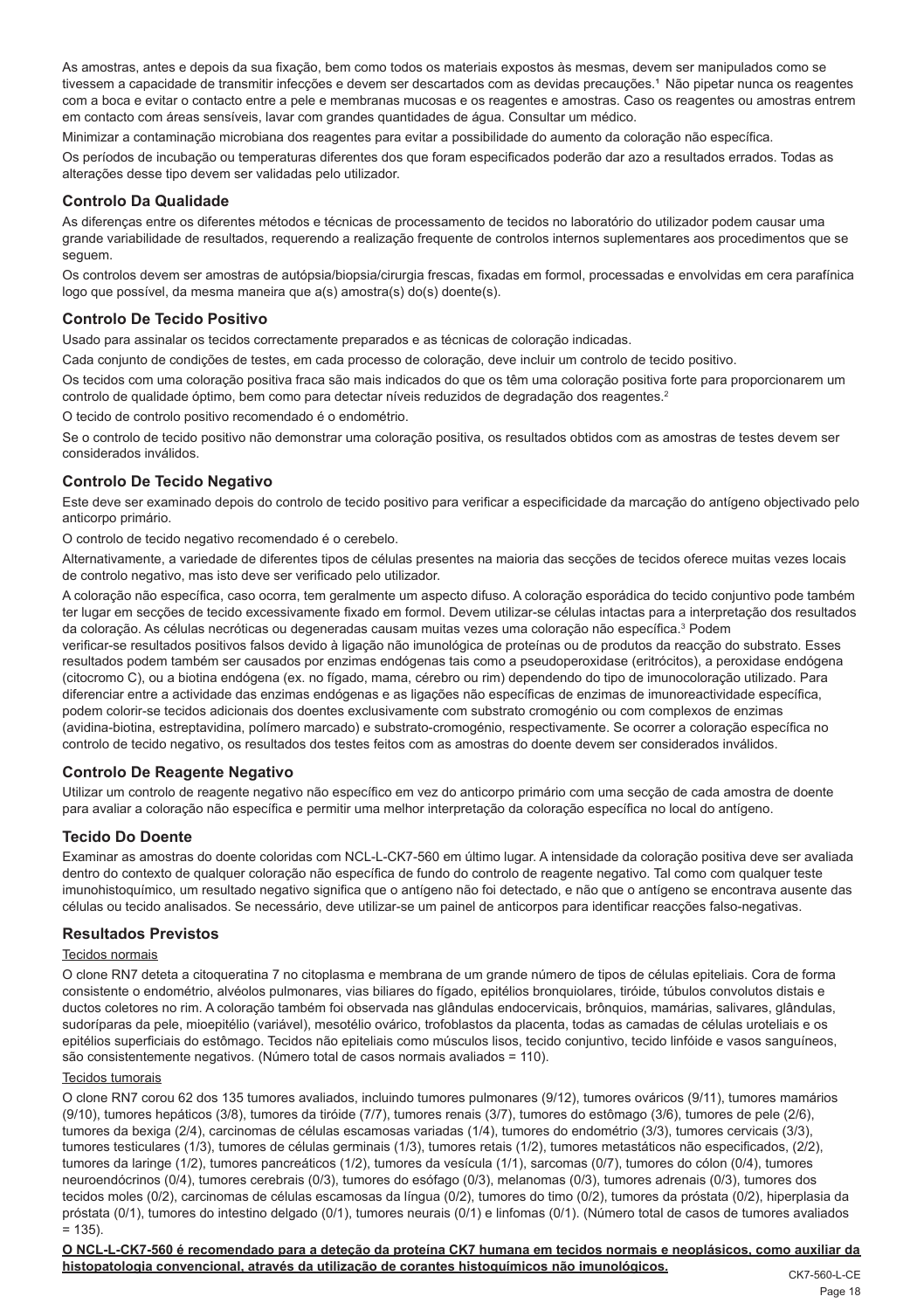## **Limitações Gerais**

A imunohistoquímica é um processo diagnóstico em múltiplas etapas que consta de: uma formação especializada na selecção dos reagentes apropriados, selecção, fixação e processamento de tecidos, preparação das lâminas de IHQ e interpretação dos resultados das colorações.

A coloração de tecidos depende do seu manuseamento e processamento antes da sua coloração. A fixação, congelação, descongelação, lavagem, secagem, aquecimento ou corte incorrectos das amostras, ou a sua contaminação com outros tecidos ou fluidos, podem produzir artefactos, retenção de anticorpos, ou resultados falso-negativos. Os resultados inconsistentes podem dever-se a variações nos métodos de fixação e envolvimento ou a irregularidades inerentes ao tecido.4

Uma contrastação excessiva ou incompleta pode comprometer a correcta interpretação dos resultados.

A interpretação clínica de qualquer coloração ou da sua ausência deve ser complementada por estudos morfológicos empregando os devidos controlos e deve ser avaliada por um patologista qualificado, dentro do contexto do historial clínico do doente e de outros testes de diagnóstico.

Os anticorpos da Leica Biosystems Newcastle Ltd destinam-se a serem utilizados, conforme indicado, em secções de tecido ou congeladas ou envolvidas em parafina, com requisitos de fixação específicos. Pode ocorrer uma expressão inesperada de antígeno, especialmente em neoplasmas. A interpretação clínica de qualquer secção de tecido colorido deverá incluir a análise morfológica e a avaliação de controlos apropriados.

#### **Bibliografia - Geral**

- 1. National Committee for Clinical Laboratory Standards (NCCLS). Protection of laboratory workers from infectious diseases transmitted by blood and tissue; proposed guideline. Villanova, P.A. 1991; 7(9). Order code M29-P.
- 2. Battifora H. Diagnostic uses of antibodies to keratins: a review and immunohistochemical comparison of seven monoclonal and three polyclonal antibodies. Progress in Surgical Pathology. 6:1–15. eds. Fenoglio-Preiser C, Wolff CM, Rilke F. Field & Wood, Inc., Philadelphia.
- 3. Nadji M, Morales AR. Immunoperoxidase, part I: the techniques and pitfalls. Laboratory Medicine. 1983; 14:767.
- 4. Omata M, Liew CT, Ashcavai M, Peters RL. Nonimmunologic binding of horseradish peroxidase to hepatitis B surface antigen: a possible source of error in immunohistochemistry. American Journal of Clinical Pathology. 1980; 73:626.
- 5. Van de Molengraft FJJM, van Niekerk CC, Jap PHK, et al. OVTL 12/30 (keratin 7 antibody) is a marker of glandular differentiation in lung cancer. Histopathology. 1993; 22:35-38.
- 6. van Niekerk CC, Jap PH, Ramaekers FC, et al. Immunohistochemical demonstration of keratin 7 in routinely fixed paraffin-embedded human tissues. Journal of Pathology. 1991; 165(2):145-152.

## **Emendas Da Edição Anterior**

Composição Do Reagente, Concentração Total De Proteína, Recomendações Sobre A Utilização, Avisos E Precauções, Resultados Previstos.

**Data De Emissão**

03 de Outubro de 2018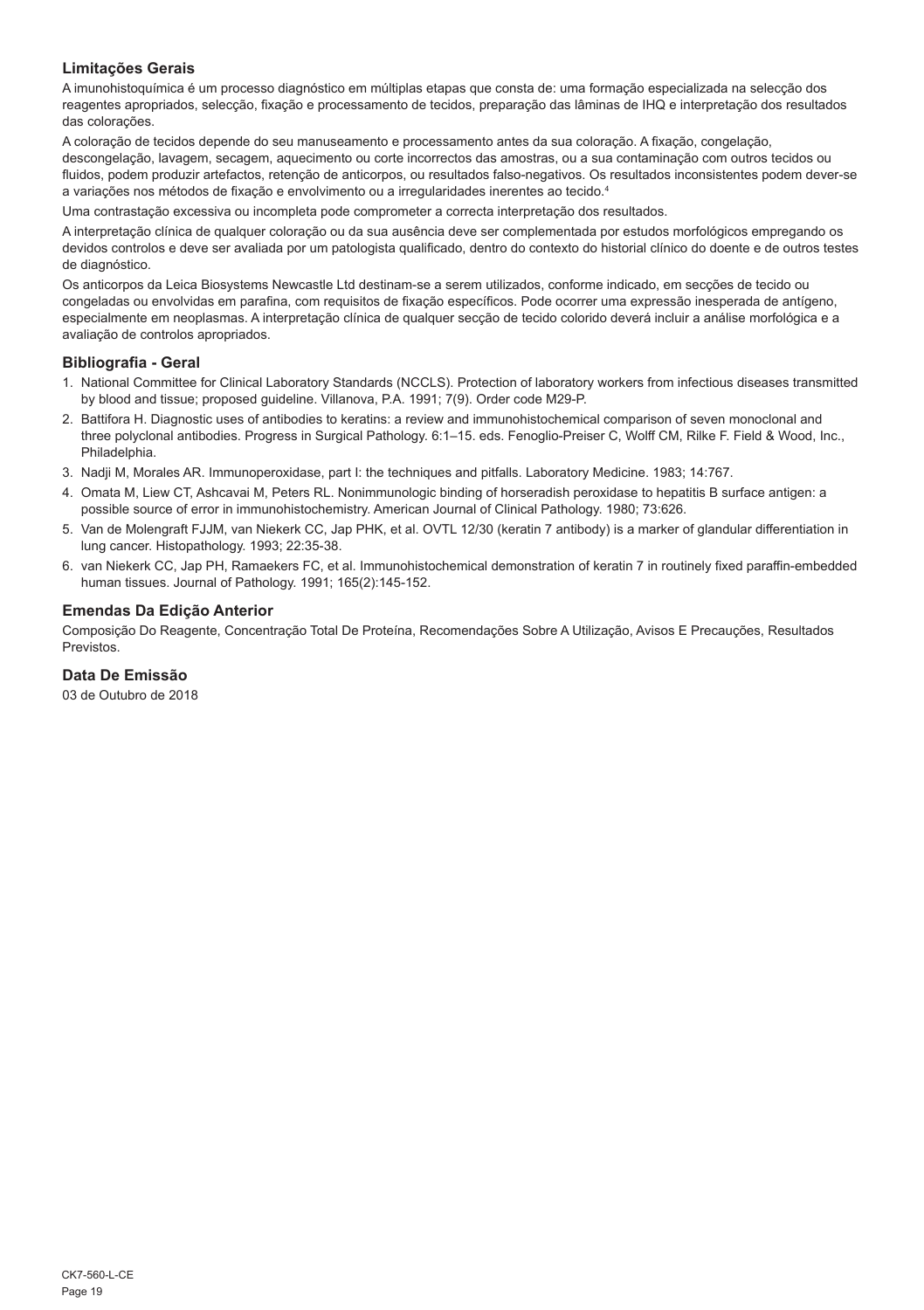## <span id="page-20-0"></span>**Novocastra™ Flytande Monoklonal Musantikropp Cytokeratin 7 Produktkod: NCL-L-CK7-560**

## **Avsedd Användning**

#### *För in vitro diagnostisk användning*.

NCL-L-CK7-560 är avsedd för kvalitativ identifiering med ljusmikroskopi av Cytokeratin 7-molekyler i paraffinsnitt. Den kliniska tolkningen av all färgning eller dess frånvaro bör kompletteras med morfologiska undersökningar som använder korrekta kontroller och utvärderas av kvalificerad patolog inom ramen för patientens kliniska anamnes och andra diagnostiska tester.

## **Metodens Princip**

Immunhistokemiska (IHC) färgningstekniker tillåter visualisering av antigener genom sekvenstillämpning av en specifik antikropp till antigenet (primär antikropp), en sekundär antikropp till den primära antikroppen och ett enzymkomplex med ett kromogent substrat med inlagda tvättsteg. Den enzymatiska aktiveringen av kromogenet resulterar i en synlig reaktionsprodukt på antigenområdet. Proverna kan då kontrastfärgas och förses med täckglas. Resultaten tolkas med ljusmikroskop och bidrar till differentialdiagnosen av patofysiologiska processer som eventuellt kan associeras till ett särskilt antigen.

## **Klon**

RN7

## **Immunogen**

Prokaryotiskt recombinant protein motsvarande cytokeratin 7 intermediära filamentmolekylens C-teminala region.

## **Specificitet**

Intermediärt filamentprotein från humant cytokeratin 7.

## **Reagensinnehåll**

NCL-L-CK7-560 är en flytande supernatant från vävnadsodling som innehåller natriumazid som konserveringsmedel.

#### **Ig-klass**

IgG1

## **Total Proteinkoncentration Total Protein**

Se flaskans etikett för total specifik proteinkoncentration för satsen.

#### **Antikroppskoncentration**

Större än eller lika med 17 mg/l fastställt genom ELISA. Se flaskans etikett för specifik Ig-koncentration för satsen.

#### **Rekommendationer Vid Användning**

Immunhistokemi på paraffinsnitt.

**Värmeinducerad epitopåtervinning (HIER):** Vänligen följ instruktionerna för användning i Novocastra Epitope Retrieval Solution pH 6. **Föreslagen spädning:** 1:100 i 30 minuter vid 25 °C. Detta är endast en riktlinje och användare bör själva fastställa den optimala bruksspädningen.

**Visualisering:** Vänligen följ instruktionerna för användning i Novolink™ Polymer Detection Systems. Om ytterligare produktinformation eller stöd behövs, kontakta då din lokala distributör eller Leica Biosystems regionalkontor, alternativt in på Leica Biosystems webbplats, www.LeicaBiosystems.com

Denna antikropps prestanda ska valideras när den används med andra manuella infärgningssystem eller automatiserade plattformar.

## **Förvaring Och Stabilitet**

Förvara vid 2–8 °C. Frys ej. Återgå till 2–8 °C direkt efter användning. Använd ej efter det utgångsdatum som anges på flaskans etikett. Förvaringsförhållanden som skiljer sig från de ovannämnda måste kontrolleras av användaren.

## **Preparation Av Prov**

Rekommenderat fixeringsmedel för paraffininbäddade vävnadssnitt är 10% neutralbuffrat formalin.

## **Varningar Och Försiktighetsåtgärder**

Reagenset har förberetts från supernatanten av vävnadsodlingar. Eftersom det är en biologisk produkt bör skälig försiktighet iakttas vid hantering.

Detta reagens innehåller natriumazid. Materialsäkerhetsdatablad finns att få på begäran eller från www.LeicaBiosystems.com

För kassering av potentiellt toxiska komponenter hänvisas till nationella eller lokala bestämmelser.

Före och efter fixering bör prover och alla material som har varit utsatta för dem hanteras som om det finns risk för att de kan överföra infektioner och kasseras med iakttagande av försiktighet.<sup>1</sup> Pipettera aldrig reagenser med munnen och se till att huden och slemhinnorna inte kommer i kontakt med reagens och prover. Om reagens eller prover kommer i kontakt med känsliga områden, tvätta med rikliga mängder vatten. Rådgör med läkare.

Minimera mikrobisk kontaminering av reagens annars kan en ökning av ospecifik färgning ske.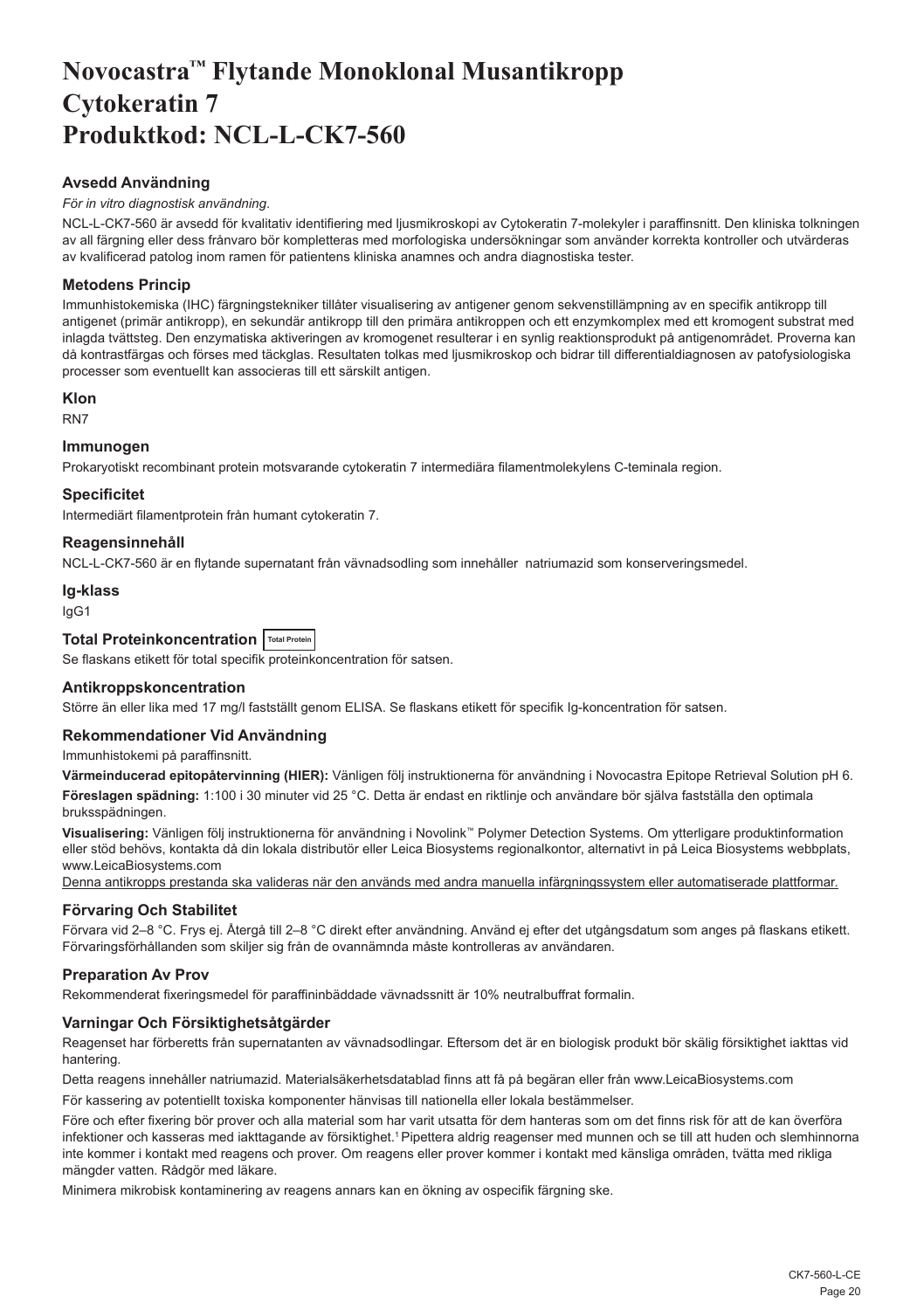Inkubationstider eller temperaturer som skiljer sig från dem som specificeras kan ge felaktiga resultat. Alla sådana förändringar måste kontrolleras av användaren.

## **Kvalitetskontroll**

Skillnader i vävnadsbehandling och tekniska metoder i användarens laboratorium kan ge stor variation i resultaten vilket kan göra det nödvändigt att genomföra regelbundna interna kontroller utöver följande metoder.

Kontroller bör vara färska obduktions-/biopsi-/kirurgiprover som snarast möjligt formalinfixeras, bearbetas och paraffininbäddas på samma sätt som patientprover.

## **Positiv Vävnadskontroll**

Används för att ange korrekt förberedda vävnader och rätt färgningstekniker.

En positiv vävnadskontroll bör ingå i varje uppsättning av testförhållanden vid varje färgningskörning.

En vävnad med svag positiv färgning är mer lämplig för optimal kvalitetskontroll och för att upptäcka låga nivåer av reagensdegradering än en vävnad med stark positiv färgning.<sup>2</sup>

Endometrium rekommenderas som positiv kontrollvävnad.

Om den positiva vävnadskontrollen inte uppvisar positiv färgning bör resultat med testproverna anses vara ogiltiga.

## **Negativ Vävnadskontroll**

Bör undersökas efter den positiva vävnadskontrollen för att fastställa specificiteten för märkningen av målantigenet med den primära antikroppen

Lillhjärnan rekommenderades som negativ kontrollvävnad.

Alternativt ger ofta en mängd olika celltyper som finns i de flesta vävnadssnitt negativa kontrollområden men detta bör kontrolleras av användaren.

Ospecifik färgning, om det förekommer, har ofta ett diffust utseende. Sporadisk färgning av bindväv kan också observeras i snitt från överflödigt formalinfixerade vävnader. Använd intakta celler för tolkning av färgningsresultat. Nekrotiska eller degenererade celler färgar ofta ospecifikt.<sup>s</sup> Falskt positiva resultat kan uppstå p.g.a. icke-immunologisk bindning av proteiner eller substratreaktionsprodukter. De kan också orsakas av endogena enzymer som pseudoperoxidas (erytrocyter), endogent peroxidas (cytokrom C) eller endogent biotin (t.ex. lever, bröst, hjärna, njure) beroende på typ av immunfärgning som används. För att skilja endogen enzymaktivitet eller ospecifik enzymbindning från specifik immunreaktivitet kan ytterligare patientvävnader färgas exklusivt med respektive substratkromogen eller enzymkomplex (avidin-biotin, streptavidin, märkt polymer) och substrat-kromogen. Om specifik färgning sker i den negativa vävnadskontrollen bör resultat med patientprover anses vara ogiltiga.

## **Negativ Reagenskontroll**

Använd en ospecifik negativ reagenskontroll istället för den primära antikroppen med ett snitt från varje patientprov för att utvärdera ospecifik färgning och tillåta bättre tolkning av specifik färgning på antigenområdet.

#### **Patientvävnad**

Undersök patientprover färgade med NCL-L-CK7-560 sist. Positiv färgningsintensitet bör utvärderas inom ramen för all ospecifik bakgrundsfärgning av den negativa reagenskontrollen. Som vid alla immunhistokemiska tester betyder ett negativt resultat att antigenet inte upptäcktes och inte att det inte förekom i de analyserade cellerna/vävnaderna. Använd vid behov en antikroppspanel för att identifiera falskt negativa reaktioner.

## **Förväntade Resultat**

#### Normal vävnad

Klonen RN7 detekterar cytokeratin 7 i cytoplasma och membran från ett stort antal epiteliala celltyper. Det färgar konsekvent livmoderslemhinna, alveoler från lunga, gallgångar från lever, bronkiolära epitel, sköldkörtel, distala spiralformiga tubuli och uppsamlingskanaler från njure. Färgning observerades också i körtlar från endocervix, bronk, bröst-, saliv-och svettkörtlar från hud, myoepitel (variabelt), ovarialmesotel, trofoblaster från placenta, alla cellskikt från urotelium och ytepitel från magsäck. Icke epiteliala vävnader som glatt muskel, bindvävnad, lymfvävnad och blodkärl är konsekvent negativa (totalt antal normala fall som utvärderats  $=110$ ).

#### Tumörvävnader

Klonen RN7 färgade 62/135 utvärderade tumörer, inklusive lungtumörer (9/12), ovariala tumörer (9/11), brösttumörer (9/10), levertumörer (3/8), tumörer från sköldkörteln (7/7), njurtumörer (3/7), tumörer från magsäck (3/6), hudtumörer (2/6), tumörer från urinblåsa (2/4), diverse skivepitelskarcinom (1/4), endometriala tumörer (3/3), cervikala tumörer (3/3), testikeltumörer (1/3), könscellstumörer (1/3), tumörer från rektum (1/2), ospecificerade metastatiska tumörer, (2/2), tumörer från struphuvud (1/2), tumörer från pankreas (1/2), tumörer från gallblåsa (1/1), sarkom (0/7), tumörer från tjocktarm (0/4), neuroendokrina tumörer (0/4), hjärntumörer (0/3), tumörer från matstrupe (0/3), melanom (0/3), tumörer från binjure (0/3), tumörer från mjuk vävnad (0/2), epitelcellskarcinom från tunga (0/2), tumörer från thymus (0/2), prostatatumörer (0/2), prostatahyperplasi (0/1), tunntarmstumörer (0/1), nervtumörer (0/1) och lymfom (0/1). (Totalt antal fall av tumörer som utvärderats = 135).

#### **NCL-L-CK7-560 rekommenderas för detektering av humant CK7 protein i normal eller neoplastisk vävnad, som tillägg till konventionell histopatologi med användande av icke-immunologiska histokemiska färgstoffer.**

#### **Allmänna Begränsningar**

Immunhistokemi är en diagnostisk process i flera steg som kräver specialiserad utbildning i urvalet av lämpliga reagens, val av vävnad, fixering och bearbetning, förberedelse av IHC-objektglaset samt tolkning av färgningsresultaten.

Vävnadsfärgning påverkas av hantering och bearbetning av vävnaden före färgningen. Felaktig fixering, nedfrysning, upptining, tvättning, torkning, uppvärmning, snittning eller kontaminering av andra vävnader eller vätskor kan framställa artefakter, infångande av antikroppar eller falskt negativa resultat. Motsägelsefulla resultat kan bero på variationer av fixerings- och inbäddningsmetoder eller på naturliga oregelbundenheter i vävnaden.4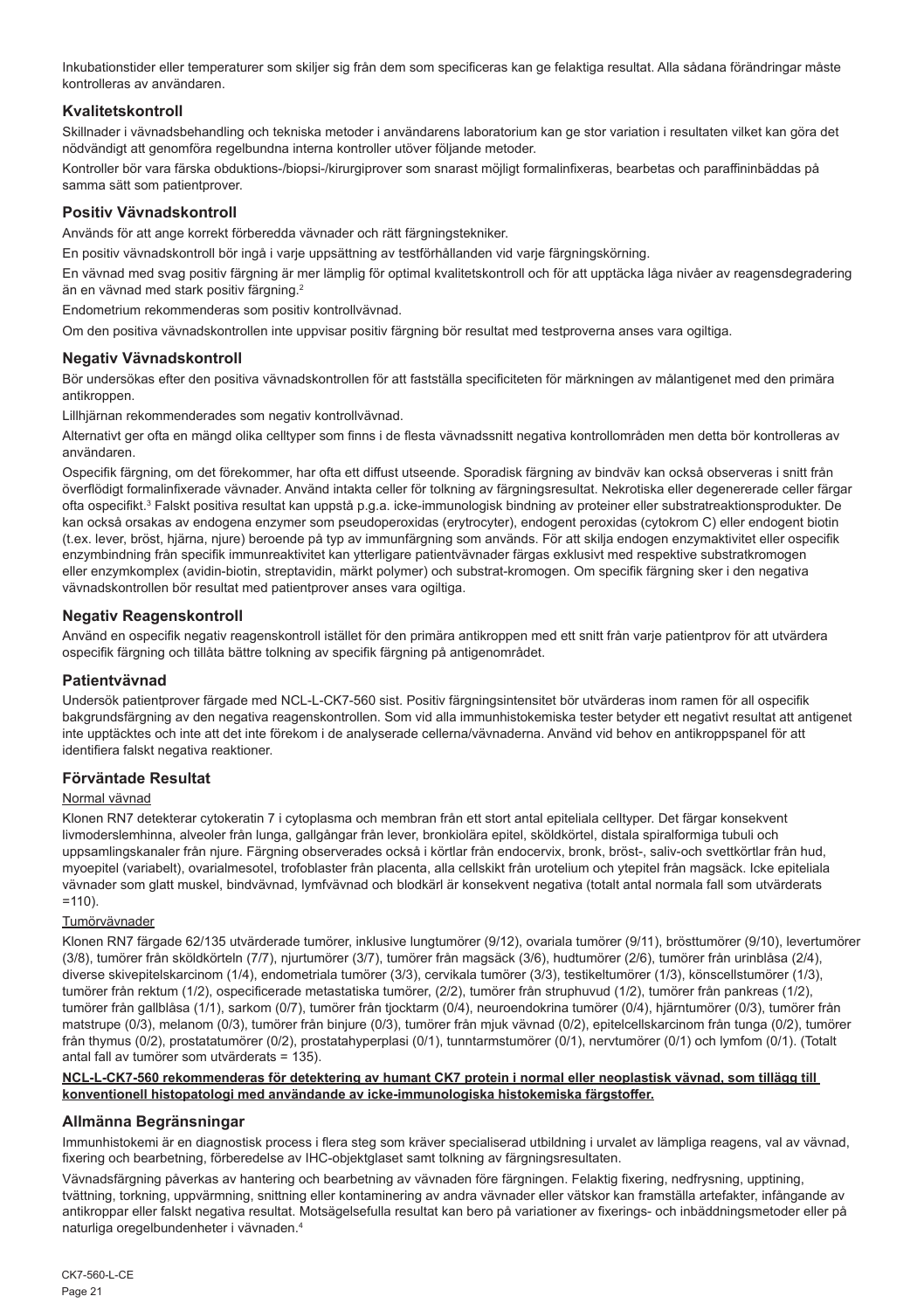Överflödig eller ofullständig kontrastfägning kan försvåra en korrekt tolkning av resultatet.

Den kliniska tolkningen av all färgning eller dess frånvaro bör kompletteras med morfologiska undersökningar som använder korrekta kontroller och utvärderas av kvalificerad patolog inom ramen för patientens kliniska anamnes och andra diagnostiska tester.

Antikroppar från Leica Biosystems Newcastle Ltd är till för användning så som anges på antingen frysta eller paraffininbäddade snitt med specifika fixeringskrav. Oväntat antigenuttryck kan ske, speciellt i neoplasmer. Morfologisk analys och utvärdering av lämpliga kontroller måste ingå i den kliniska tolkningen av alla färgade vävnadssnitt.

#### **Bibliografi - Allmän**

- 1. National Committee for Clinical Laboratory Standards (NCCLS). Protection of laboratory workers from infectious diseases transmitted by blood and tissue; proposed guideline. Villanova, P.A. 1991; 7(9). Order code M29-P.
- 2. Battifora H. Diagnostic uses of antibodies to keratins: a review and immunohistochemical comparison of seven monoclonal and three polyclonal antibodies. Progress in Surgical Pathology. 6:1–15. eds. Fenoglio-Preiser C, Wolff CM, Rilke F. Field & Wood, Inc., Philadelphia.
- 3. Nadji M, Morales AR. Immunoperoxidase, part I: the techniques and its pitfalls. Laboratory Medicine. 1983; 14:767.
- 4. Omata M, Liew CT, Ashcavai M, Peters RL. Nonimmunologic binding of horseradish peroxidase to hepatitis B surface antigen: a possible source of error in immunohistochemistry. American Journal of Clinical Pathology. 1980; 73:626.
- 5. Van de Molengraft FJJM, van Niekerk CC, Jap PHK, et al. OVTL 12/30 (keratin 7 antibody) is a marker of glandular differentiation in lung cancer. Histopathology. 1993; 22:35-38.
- 6. van Niekerk CC, Jap PH, Ramaekers FC, et al. Immunohistochemical demonstration of keratin 7 in routinely fixed paraffin-embedded human tissues. Journal of Pathology. 1991; 165(2):145-152.

## **Rättelser Av Tidigare Utgivning**

Reagensinnehåll, Total Proteinkoncentration, Rekommendationer Vid Användning, Varningar Och Försiktighetsåtgärder, Förväntade Resultat.

## **Utgivningsdatum**

03 oktober 2018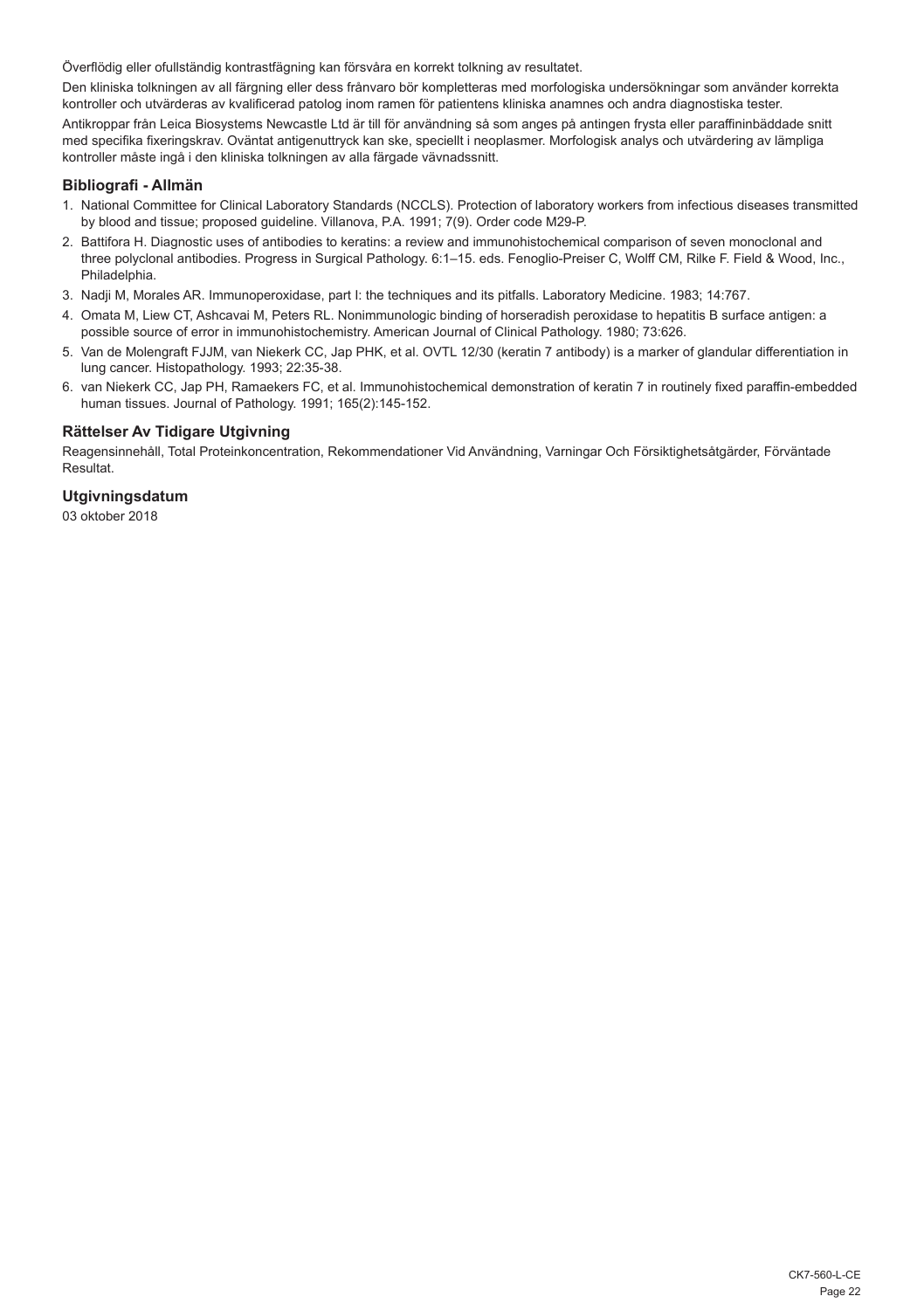## <span id="page-23-0"></span>**Novocastra™ Υγρό μονοκλωνικό αντίσωμα ποντικού Cytokeratin 7 Κωδικός είδους: NCL-L-CK7-560**

## **Χρήση Για Την Οποία Προορίζεται**

#### *Για in vitro διαγνωστική χρήση*.

Το NCL-L-CK7-560 προορίζεται για την ποιοτική ταυτοποίηση με μικροσκοπία φωτός της ανθρώπινης Μόρια Cytokeratin 7 σε τομές παραφίνης. Η κλινική ερμηνεία οποιασδήποτε χρώσης ή της απουσίας της θα πρέπει να συμπληρώνεται με μορφολογικές μελέτες που χρησιμοποιούν σωστούς μάρτυρες και θα πρέπει να αξιολογείται στα πλαίσια του κλινικού ιστορικού του ασθενούς και άλλων διαγνωστικών εξετάσεων από ειδικευμένο παθολογοανατόμο.

## **Αρχή Της Διαδικασίας**

Οι τεχνικές ανοσοϊστοχημικής (IHC) χρώσης επιτρέπουν την οπτικοποίηση των αντιγόνων μέσω της διαδοχικής εφαρμογής ενός ειδικού αντισώματος στο αντιγόνο (πρωτοταγές αντίσωμα), ενός δευτεροταγούς αντισώματος στο πρωτοταγές αντίσωμα και ενός ενζυμικού συμπλόκου με χρωμογόνο υπόστρωμα με παρεμβαλλόμενα βήματα πλύσης. Η ενζυμική ενεργοποίηση του χρωμογόνου έχει ως αποτέλεσμα το σχηματισμό ενός ορατού προϊόντος αντίδρασης στη θέση του αντιγόνου. Το δείγμα μπορεί κατόπιν να υποβληθεί σε αντίχρωση και να καλυφθεί με καλυπτρίδα. Τα αποτελέσματα ερμηνεύονται με χρήση μικροσκοπίου φωτός και βοηθούν στη διαφορική διάγνωση παθοφυσιολογικών εξεργασιών, οι οποίες ενδέχεται ή όχι να σχετίζονται με ένα συγκεκριμένο αντιγόνο.

#### **Κλώνος**

RN7

## **Ανοσογόνο**

Προκαρυωτική ανασυνδυασμένη πρωτεΐνη που αντιστοιχεί σε τμήμα της C-τελικής περιοχής του ενδιάμεσου ινιδιακού μορίου κυτοκερατίνης 7.

#### **Ειδικότητα**

Ενδιάμεση ινιδιακή πρωτεΐνη ανθρώπινη κυτοκερατίνη 7.

#### **Σύνθεση Αντιδραστηρίου**

Το NCL-L-CK7-560 είναι ένα υγρό υπερκείμενο ιστοκαλλιέργειας που περιέχει αζίδιο του νατρίου ως συντηρητικό.

#### **Τάξη Ig** IgG1

## **Ολική Συγκέντρωση Πρωτεΐνης Total Protein**

Για την ολική συγκέντρωση πρωτεΐνης που είναι ειδική για την εκάστοτε παρτίδα, ανατρέξτε στην ετικέτα του φιαλιδίου.

## **Συγκέντρωση Αντισώματος**

Μεγαλύτερη ή ίση με 17 mg/L, όπως προσδιορίζεται με ELISA. Για τη συγκέντρωση Ig που είναι ειδική για την εκάστοτε παρτίδα, ανατρέξτε στην ετικέτα του φιαλιδίου.

## **Συστάσεις Για Τη Χρήση**

Ανοσοϊστοχημεία σε παρασκευάσματα παραφίνης.

**Ανάκτηση Επίτοπου με Θερμική Επαγωγή (HIER):** Παρακαλούμε ακολουθήστε τις οδηγίες για τη χρήση στο Novocastra Epitope Retrieval Solution pH 6.

**Προτεινόμενη διάλυση:** 1:100 επί 30 λεπτά σε 25 °C. Παρέχεται ως οδηγός και οι χρήστε θα πρέπει να καθορίζουν τις δικές τους διαλύσεις εργασίας.

**Απεικόνιση:** Παρακαλούμε ακολουθήστε τις οδηγίες χρήσης στο Novolink™ Polymer Detection Systems. Για περισσότερες πληροφορίες για το προϊόν ή για υποστήριξη, επικοινωνήστε με τον τοπικό διανομέα ή το περιφερειακό γραφείο της Leica Biosystems ή εναλλακτικά επισκεφθείτε τον ιστότοπο της Leica Biosystems, www.LeicaBiosystems.com

Η απόδοση του συγκεκριμένου αντισώματος θα πρέπει να επικυρωθεί όταν χρησιμοποιηθεί μαζί με άλλα μη αυτόματα συστήματα χρώσης ή αυτοματοποιημένες πλατφόρμες.

## **Φύλαξη Και Σταθερότητα**

Φυλάσσετε στους 2–8 °C. Μην καταψύχετε. Επαναφέρετε στους 2–8 °C αμέσως μετά τη χρήση. Μη χρησιμοποιείτε μετά την ημερομηνία λήξης που αναγράφεται στην ετικέτα του φιαλιδίου. Τυχόν συνθήκες φύλαξης διαφορετικές από εκείνες που καθορίζονται παραπάνω πρέπει να επαληθεύονται από το χρήστη.

## **Παρασκευή Δείγματος**

Το συνιστώμενο μονιμοποιητικό είναι ουδέτερο ρυθμιστικό διάλυμα φορμόλης 10% για τομές ιστού εγκλεισμένες σε παραφίνη.

## **Προειδοποιήσεις Και Προφυλάξεις**

Το αντιδραστήριο αυτό έχει παρασκευαστεί από το υπερκείμενο κυτταροκαλλιέργειας. Επειδή είναι βιολογικό προϊόν, θα πρέπει να δίνεται εύλογη προσοχή κατά το χειρισμό του.

Αυτό το αντιδραστήριο περιέχει αζίδιο του νατρίου. Δελτίο δεδομένων ασφαλείας υλικού διατίθεται κατόπιν αιτήματος ή από τη διεύθυνση www.LeicaBiosystems.com

Συμβουλευτείτε τους ομοσπονδιακούς, πολιτειακούς ή τοπικούς κανονισμούς για απόρριψη τυχόν δυνητικώς τοξικών συστατικών.

Ο χειρισμός δειγμάτων, πριν και μετά τη μονιμοποίηση, καθώς και όλων των υλικών που έχουν εκτεθεί σε αυτά, θα πρέπει να γίνεται ως εάν ήταν δυνητικά μετάδοσης λοίμωξης και η απόρριψή τους να πραγματοποιείται λαμβάνοντας τις σωστές προφυλάξεις.' Μην<br>αναρροφάτε ποτέ με πιπέτα αντιδραστήρια με το στόμα και αποφύγετε την επαφή του δέρματος και των βλε και δείγματα. Εάν τα αντιδραστήρια ή τα δείγματα έλθουν σε επαφή με ευαίσθητες περιοχές, πλύνετε με άφθονες ποσότητες νερού. Ζητήστε τη συμβουλή ιατρού.

Ελαχιστοποιήστε τη μικροβιακή μόλυνση των αντιδραστηρίων, διότι ενδέχεται να συμβεί αύξηση μη ειδικής χρώσης.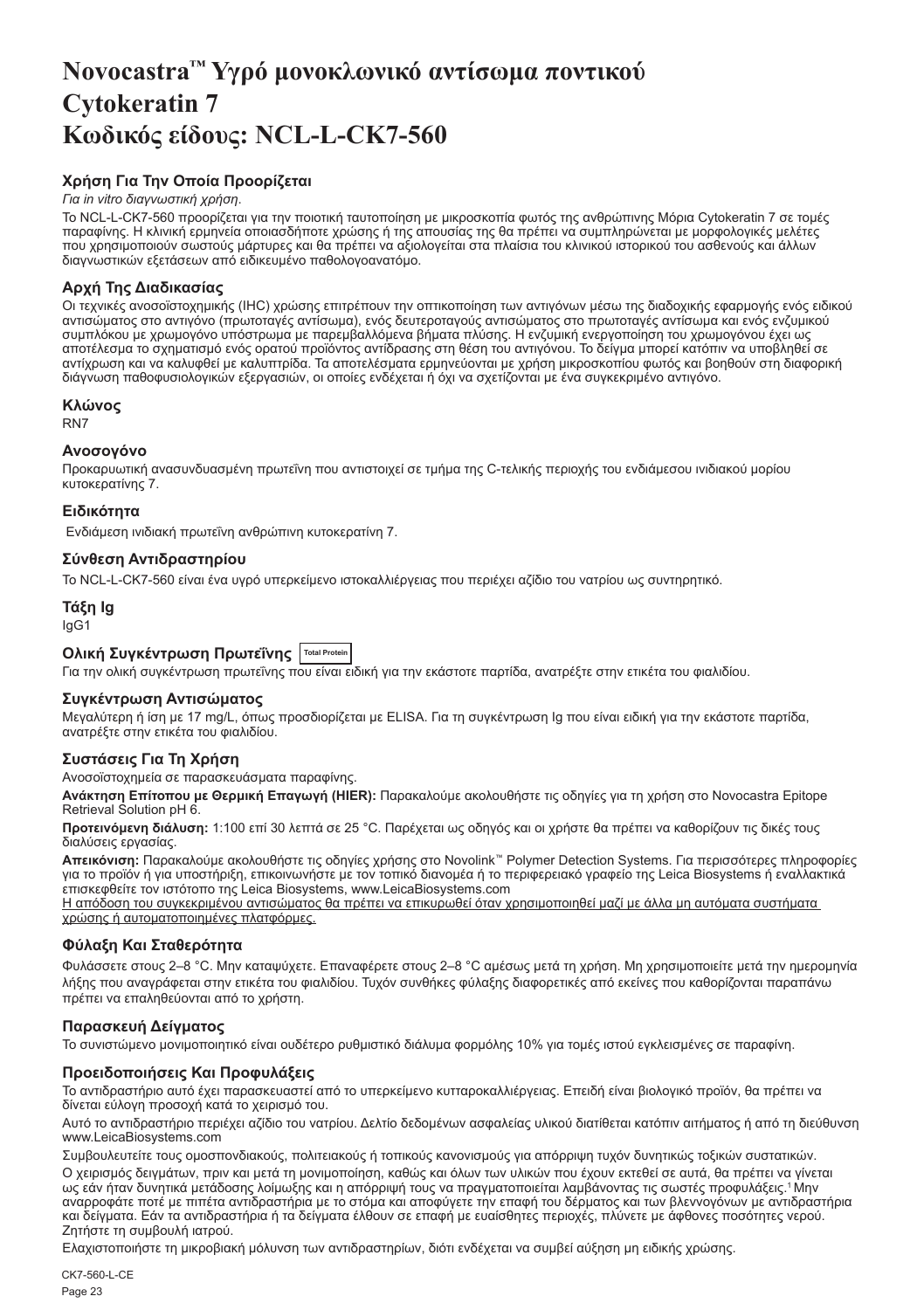Χρόνοι ή θερμοκρασίες επώασης διαφορετικές από εκείνες που καθορίζονται ενδέχεται να δώσουν εσφαλμένα αποτελέσματα. Τυχόν τέτοιες μεταβολές πρέπει να επικυρώνονται από το χρήστη.

## **Ποιοτικός Έλεγχος**

Τυχόν διαφορές στην επεξεργασία των ιστών και τις τεχνικές διαδικασίες στο εργαστήριο του χρήστη ενδέχεται να προκαλέσουν σημαντική μεταβλητότητα στα αποτελέσματα, καθιστώντας αναγκαία την τακτική εκτέλεση εσωτερικών ελέγχων επιπλέον των ακόλουθων διαδικασιών.

Οι μάρτυρες θα πρέπει να είναι φρέσκα δείγματα νεκροψίας/βιοψίας/χειρουργικά δείγματα, τα οποία είναι μονιμοποιημένα σε φορμόλη, επεξεργασμένα και εγκλεισμένα σε κηρό παραφίνης, το συντομότερο δυνατό με τον ίδιο τρόπο με το(α) δείγμα(τα) του ασθενούς.

#### **Θετικός Μάρτυρας Ιστού**

Χρησιμοποιείται για να υποδεικνύει σωστά παρασκευασμένους ιστούς και σωστές τεχνικές χρώσης.

Θα πρέπει να περιλαμβάνεται ένας θετικός μάρτυρας ιστού για κάθε σύνολο συνθηκών εξέτασης σε κάθε εκτέλεση χρώσης.

Ένας ιστός με ασθενή θετική χρώση είναι πιο κατάλληλος από έναν ιστό με ισχυρή θετική χρώση για βέλτιστο έλεγχο ποιότητας και για την ανίχνευση πολύ μικρών επιπέδων τυχόν αποδόμησης των αντιδραστηρίων.<sup>2</sup>

Συνιστώμενος ιστός θετικού μάρτυρα είναι το ενδομήτριο.

Εάν ο θετικός μάρτυρας ιστού δεν παρουσιάζει θετική χρώση, τα αποτελέσματα με τα δείγματα της εξέτασης θα πρέπει να θεωρούνται άκυρα.

## **Αρνητικός Μάρτυρας Ιστού**

Θα πρέπει να εξετάζεται μετά τον θετικό μάρτυρα ιστού για την επαλήθευση της ειδικότητας της επισήμανσης του αντιγόνου-στόχου από το πρωτοταγές αντίσωμα.

Συνιστώμενος ιστός αρνητικού μάρτυρα είναι η παρεγκεφαλίδα.

Εναλλακτικά, η ποικιλία διαφόρων κυτταρικών τύπων που υπάρχουν στις περισσότερες τομές ιστών παρέχει συχνά θέσεις αρνητικού μάρτυρα, αλλά αυτό πρέπει να επαληθεύεται από το χρήστη.

Μη ειδική χρώση, εάν υπάρχει, έχει συνήθως διάχυτη εμφάνιση. Ενδέχεται επίσης να παρατηρηθεί σποραδική χρώση του συνδετικού ιστού σε τομές από ιστούς που έχουν μονιμοποιηθεί με υπερβολική ποσότητα φορμόλης. Χρησιμοποιείτε άθικτα κύτταρα για την<br>ερμηνεία των αποτελεσμάτων της χρώσης. Νεκρωτικά ή εκφυλισμένα κύτταρα παρουσιάζουν συχνά μη ειδική παρατηρηθούν ψευδώς θετικά αποτελέσματα λόγω μη ανοσολογικής δέσμευσης των πρωτεϊνών ή των προϊόντων αντίδρασης του υποστρώματος. Ενδέχεται επίσης να προκληθούν από ενδογενή ένζυμα, όπως η ψευδοϋπεροξειδάση (ερυθροκύτταρα), η ενδογενής<br>υπεροξειδάση (κυτόχρωμα C) ή η ενδογενής βιοτίνη (π.χ. ήπαρ, μαστός, εγκέφαλος, νεφρός) ανάλογα με το χρησιμοποιείται. Για τη διαφοροποίηση της ενδογενούς ενζυμικής δραστικότητας ή της μη ειδικής δέσμευσης των ενζύμων από ειδική ανοσοαντιδραστικότητα, είναι δυνατό να χρωματιστούν αποκλειστικά επιπλέον ιστοί ασθενών με χρωμογόνο υποστρώματος ή ενζυμικά σύμπλοκα (αβιδίνη-βιοτίνη, στρεπταβιδίνη, σημασμένο πολυμερές) και υπόστρωμα-χρωμογόνο, αντίστοιχα. Εάν παρουσιαστεί ειδική χρώση στον αρνητικό μάρτυρα ιστού, τα αποτελέσματα με τα δείγματα ασθενούς θα πρέπει να θεωρούνται άκυρα.

## **Αρνητικός Μάρτυρας Αντιδραστηρίου**

Χρησιμοποιείτε έναν μη ειδικό αρνητικό μάρτυρα αντιδραστηρίου αντί του πρωτοταγούς αντισώματος με μια τομή κάθε δείγματος ασθενούς για την αξιολόγηση μη ειδικής χρώσης και για να επιτρέπεται καλύτερη ερμηνεία της ειδικής χρώσης στη θέση του αντιγόνου.

## **Ιστός Ασθενούς**

Εξετάστε τελευταία τα δείγματα ασθενούς που έχουν χρωματιστεί με το NCL-L-CK7-560. Η ένταση της θετικής χρώσης θα πρέπει να εκτιμάται στα πλαίσια τυχόν μη ειδικής χρώσης υποβάθρου του αρνητικού μάρτυρα αντιδραστηρίου. Όπως συμβαίνει με οποιαδήποτε ανοσοϊστοχημική εξέταση, ένα αρνητικό αποτέλεσμα σημαίνει ότι το αντιγόνο δεν ανιχνεύτηκε, όχι ότι το αντιγόνο δεν υπήρχε στα κύτταρα/στον ιστό που εξετάστηκε. Εάν είναι απαραίτητο, χρησιμοποιήστε μια σειρά αντισωμάτων για την αναγνώριση ψευδώς αρνητικών αντιδράσεων.

## **Αναμενόμενα Αποτελέσματα**

#### Φυσιολογικοί ιστοί

Ο κλώνος RN7 ανιχνεύει την κυτοκερατίνη 7 στο κυτταρόπλασμα και στη μεμβράνη μεγάλου αριθμού κυττάρων επιθηλιακού τύπου. Χρωματίζει ομοιογενώς το ενδομήτριο, τις κυψελίδες των πνευμόνων, τους χοληδόχους πόρους του ήπατος, τα επιθήλια των βρογχιολίων, το θυρεοειδή, τα άπω εσπειραμένα σωληνάρια και τα αθροιστικά σωληνάρια του νεφρού. Παρατηρήθηκε επίσης χρώση στους αδένες του ενδοτραχήλου, του βρόγχου, του μαστού, στους σιελογόνους αδένες, στους ιδρωτοποιούς αδένες του δέρματος, στο μυοεπιθήλιο (μεταβλητά), στο μεσοθήλιο των ωοθηκών, στους τροφοβλάστες του πλακούντα, σε όλες τις κυτταρικές στοιβάδες του ουροθηλίου και στο επιφανειακό επιθήλιο του στομάχου. Μη επιθηλιακοί ιστοί, όπως ο λείος μυς, ο συνδετικός ιστός, ο λεμφοειδής ιστός, καθώς και τα αιμοφόρα αγγεία, είναι σταθερά αρνητικοί (Συνολικός αριθμός φυσιολογικών δειγμάτων που αξιολογήθηκαν =110). Καρκινικοί ιστοί

Ο κλώνος RN7 χρωμάτισε 62/135 όγκους που αξιολογήθηκαν, συμπεριλαμβανομένων όγκων του πνεύμονα (9/12), όγκων των ωοθηκών (9/11), όγκων του μαστού (9/10), όγκων του ήπατος (3/8), όγκων του θυρεοειδούς (7/7), όγκων του νεφρού (3/7), όγκων του στομάχου (3/6), όγκων του δέρματος (2/6), όγκων της ουροδόχου κύστης (2/4), ανάμεικτων καρκινωμάτων εκ πλακωδών κυττάρων (1/4), όγκων του ενδομητρίου (3/3), όγκων του τραχήλου (3/3), όγκων των όρχεων (1/3), όγκων των γεννητικών κυττάρων (1/3), όγκων του ορθού (1/2), μη καθορισμένων μεταστατικών όγκων, (2/2), όγκων του λάρυγγα (1/2), παγκρεατικών όγκων (1/2), όγκων της χοληδόχου κύστης (1/1), σαρκωμάτων (0/7), όγκων του παχέος εντέρου (0/4), νευροενδοκρινών όγκων (0/4), όγκων του εγκεφάλου (0/3), οισοφαγικών όγκων (0/3), μελανωμάτων (0/3), επινεφριδιακών όγκων (0/3), όγκων μαλακών μορίων (0/2), καρκινωμάτων εκ πλακωδών κυττάρων της γλώσσας (0/2), όγκων του θύμου (0/2), όγκων του προστάτη (0/2), υπερπλασίας του προστάτη (0/1), όγκων του λεπτού εντέρου (0/1), όγκων των νεύρων (0/1) και λεμφωμάτων (0/1). (Συνολικός αριθμός όγκων στα δείγματα που αξιολογήθηκαν = 135).

#### **Το NCL-L-CK7-560 συνιστάται για την ανίχνευση της ανθρώπινης πρωτεΐνης CK7 σε φυσιολογικούς και νεοπλασματικούς ιστούς, ως συμπλήρωμα της συμβατικής ιστοπαθολογίας χρησιμοποιώντας μη ανοσολογικές ιστοχημικές χρώσεις.**

## **Γενικοί Περιορισμοί**

Η ανοσοϊστοχημεία είναι μια διαγνωστική διεργασία πολλαπλών βημάτων, η οποία αποτελείται από ειδικευμένη εκπαίδευση στην επιλογή των κατάλληλων αντιδραστηρίων, επιλογή ιστού, μονιμοποίηση και επεξεργασία, προετοιμασία της πλάκας IHC και ερμηνεία των αποτελεσμάτων της χρώσης.

Η χρώση του ιστού εξαρτάται από το χειρισμό και την επεξεργασία του ιστού πριν από τη χρώση. Τυχόν εσφαλμένη μονιμοποίηση,<br>κατάψυξη, απόψυξη, πλύση, στέγνωμα, θέρμανση, τομή ή μόλυνση με άλλους ιστούς ή υγρά ενδέχεται να παγίδευση αντισώματος ή ψευδώς αρνητικά αποτελέσματα. Τυχόν ασυνεπή αποτελέσματα ενδέχεται να οφείλονται σε παραλλαγές των μεθόδων μονιμοποίησης και εγκλεισμού ή σε εγγενείς ανωμαλίες εντός του ιστού.4

Τυχόν υπερβολική ή ατελής αντίχρωση ενδέχεται να διακυβεύσει τη σωστή ερμηνεία των αποτελεσμάτων.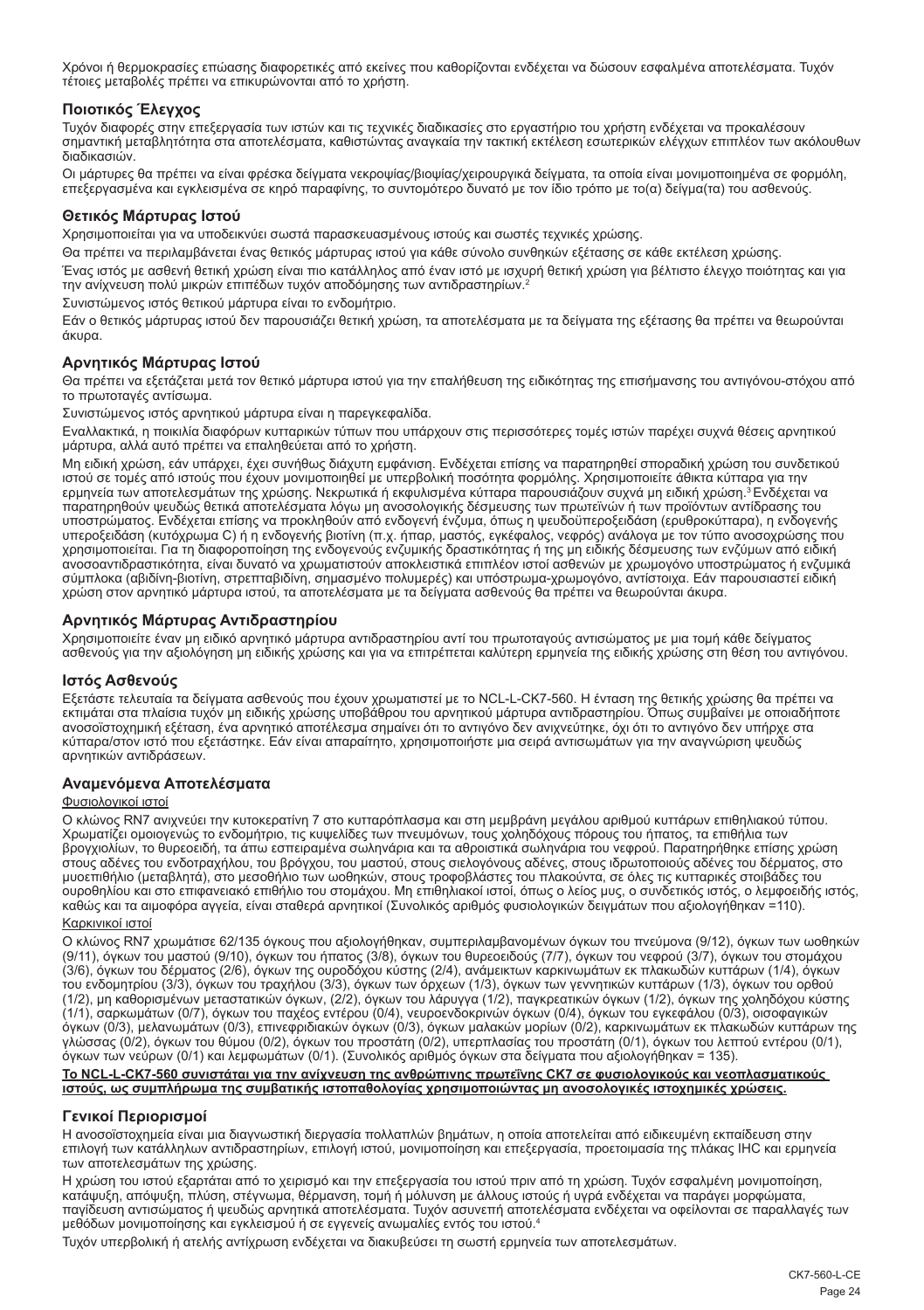Η κλινική ερμηνεία οποιασδήποτε χρώσης ή της απουσίας της θα πρέπει να συμπληρώνεται με μορφολογικές μελέτες που χρησιμοποιούν σωστούς μάρτυρες και θα πρέπει να αξιολογείται στα πλαίσια του κλινικού ιστορικού του ασθενούς και άλλων διαγνωστικών εξετάσεων από ειδικευμένο παθολογοανατόμο.

Τα αντισώματα που παρέχονται από την Leica Biosystems Newcastle Ltd προορίζονται για χρήση, όπως υποδεικνύεται, είτε σε κατεψυγμένες είτε σε εγκλεισμένες σε παραφίνη τομές, με ειδικές απαιτήσεις μονιμοποίησης. Ενδέχεται να παρουσιαστεί μη<br>αναμενόμενη έκφραση αντιγόνου, ειδικά σε νεοπλάσματα. Η κλινική ερμηνεία οποιασδήποτε χρωματισμένης περιλαμβάνει μορφολογική ανάλυση και την αξιολόγηση των κατάλληλων μαρτύρων.

## **Βιβλιογραφία - Γενική**

- 1. National Committee for Clinical Laboratory Standards (NCCLS). Protection of laboratory workers from infectious diseases transmitted by blood and tissue; proposed guideline. Villanova, P.A. 1991; 7(9). Order code M29-P.
- 2. Battifora H. Diagnostic uses of antibodies to keratins: a review and immunohistochemical comparison of seven monoclonal and three polyclonal antibodies. Progress in Surgical Pathology. 6:1–15. eds. Fenoglio-Preiser C, Wolff CM, Rilke F. Field & Wood, Inc., Philadelphia.
- 3. Nadji M, Morales AR. Immunoperoxidase, part I: the techniques and pitfalls. Laboratory Medicine. 1983; 14:767.
- 4. Omata M, Liew CT, Ashcavai M, Peters RL. Nonimmunologic binding of horseradish peroxidase to hepatitis B surface antigen: a possible source of error in immunohistochemistry. American Journal of Clinical Pathology. 1980; 73:626.
- 5. Van de Molengraft FJJM, van Niekerk CC, Jap PHK, et al. OVTL 12/30 (keratin 7 antibody) is a marker of glandular differentiation in lung cancer. Histopathology. 1993; 22:35-38.
- 6. van Niekerk CC, Jap PH, Ramaekers FC, et al. Immunohistochemical demonstration of keratin 7 in routinely fixed paraffin-embedded human tissues. Journal of Pathology. 1991; 165(2):145-152.

## **Τροποποιήσεις Στην Προηγούμενη Έκδοση**

Σύνθεση Αντιδραστηρίου, Ολική Συγκέντρωση Πρωτεΐνης, Συστάσεις Για Τη Χρήση, Προειδοποιήσεις Και Προφυλάξεις, Αναμενόμενα Αποτελέσματα.

## **Ημερομηνία Έκδοσης**

03 Οκτωβρίου 2018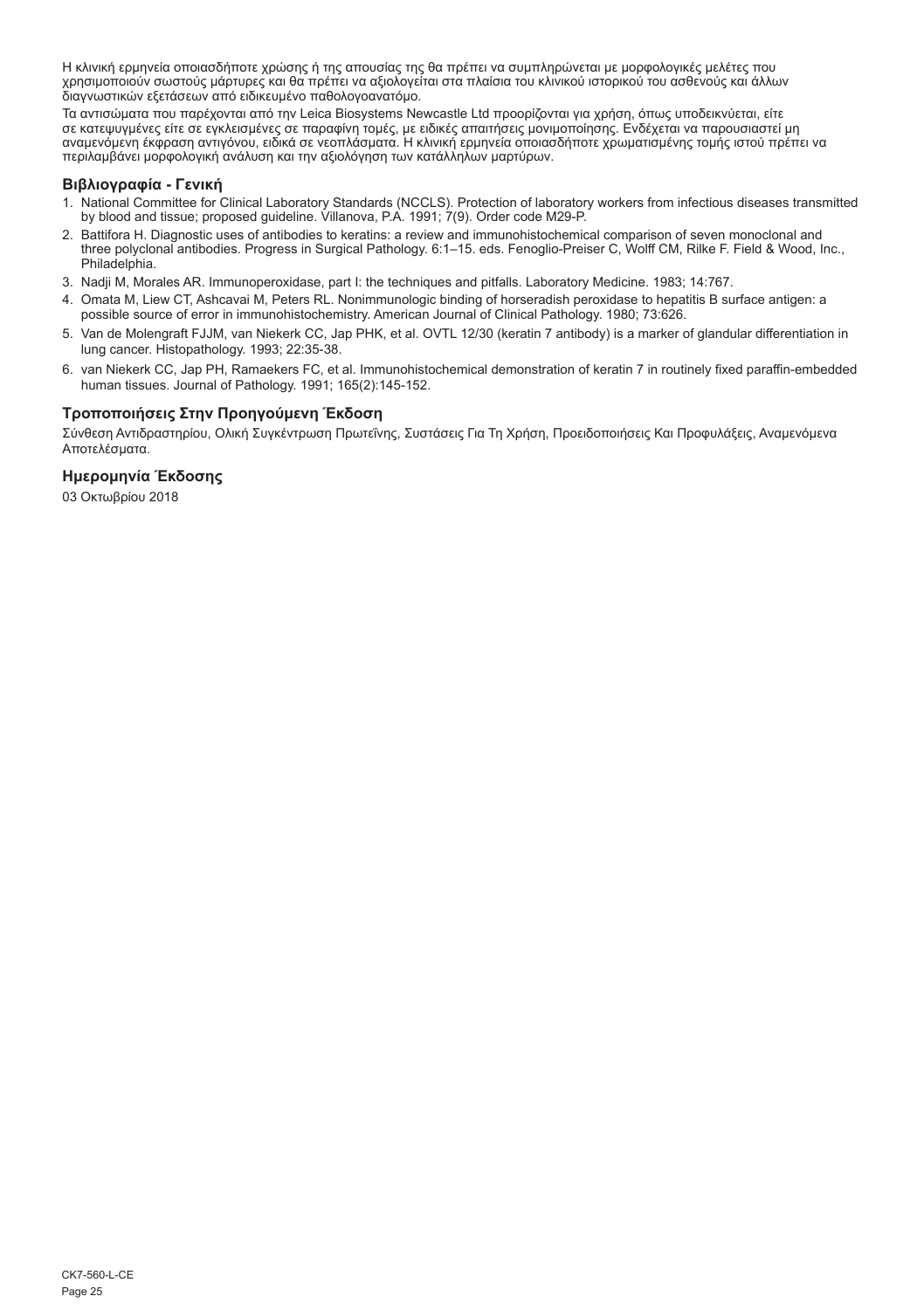## <span id="page-26-0"></span>**Novocastra™ Flydende Monoklonalt Antistof Fra Mus Cytokeratin 7 Produktkode: NCL-L-CK7-560**

## **Tilsigtet Anvendelse**

#### *Til in vitro diagnostisk anvendelse*.

NCL-L-CK7-560 er beregnet til kvalitativ identifikation af Cytokeratin 7-molekyler i paraffinsnit ved lysmikroskopi. Klinisk fortolkning af farvning eller mangel derpå skal suppleres med morfologiske undersøgelser under anvendelse af passende kontroller og bør evalueres i sammenhæng med patientens kliniske historie og andre diagnostiske tests af en kvalificeret patolog.

## **Procedureprincip**

Immunhistokemiske (IHC) farvningsteknikker muliggør visualisering af antigener via sekventiel tilsætning af et specifikt antistof mod antigenet (primært antistof), et sekundært antistof mod det primære antistof og et enzym kompleksbundet til et kromogent substrat med indskudte vasketrin. Den enzymatiske aktivering af kromogenet resulterer i et synligt reaktionsprodukt på antigenstedet. Prøven kan derefter kontrastfarves og dækkes med et dækglas. Resultaterne fortolkes ved anvendelse af et lysmikroskop og medvirker til differentiel diagnose af patofysiologiske processer, som muligvis kan være associeret med et bestemt antigen.

## **Klon**

RN7

## **Immunogen**

Prokaryot rekombinant protein svarende til en del af den C-terminale region af intermediært cytokeratin 7-filamentmolekylet.

#### **Specificitet**

Humant intermediært cytokeratin 7-filamentprotein.

## **Reagenssammensætning**

NCL-L-CK7-560 er en flydende vævskultursupernatant indeholdende natriumazid som konserveringsmiddel.

#### **Ig-klasse**

IgG1

## **Totalproteinkoncentration Total Protein**

Se etiketten på hætteflasken for lotspecifik totalproteinkoncentration.

#### **Antistofkoncentration**

Større end eller lig med 17 mg/l som bestemt ved ELISA. Se etiketten på hætteflasken for lotspecifik Ig-koncentration.

## **Anbefalinger Vedrørende Anvendelse**

Immunhistokemi på paraffinsnit.

**Varmeinduceret epitopgenfinding (HIER):** Følg venligst vejledningen i Novocastra Epitope Retrieval Solution pH 6.

**Foreslået fortynding:** 1:100 ved 30 minutter ved 25 °C. Disse retningslinjer er vejledende, og brugeren bør selv bestemme egne optimale brugsopløsninger.

**Visualisering:** Følg venligst vejledningen i Novolink™ Polymer Detection Systems. Yderligere produktinformation og support fås ved henvendelse til lokal forhandler eller Leica-Biosystems regionskontor - samt på vores hjemmeside: www.LeicaBiosystems.com Dette antistofs funktion bør valideres, når det anvendes med andre manuelle farvningssystemer eller automatiserede platforme.

## **Opbevaring Og Holdbarhed**

Opbevares ved 2–8 °C. Må ikke fryses. Sættes tilbage til 2–8 °C umiddelbart efter brug. Må ikke anvendes efter udløbsdatoen angivet på hætteflaskens etikette. Andre opbevaringsbetingelser end de ovenfor angivne skal verificeres af brugeren.

## **Prøveklargøring**

Det anbefalede fiksativ er 10% neutralbufferjusteret formalin til paraffinindstøbte vævssnit.

## **Advarsler Og Forholdsregler**

Dette reagens er fremstillet ud fra supernatanten af en cellekultur. Da det er et biologisk produkt, skal der tages fornuftige sikkerhedsforanstaltninger ved dets håndtering.

Denne reagens indeholder natriumazid. Et datablad for materialesikkerhed kan fås efter anmodning eller er tilgængeligt på www.LeicaBiosystems.com

Konsulter landsdækkende og lokale love og regler vedrørende bortskaffelse af alle potentielt toksiske komponenter.

Prøver skal før og efter fiksering, lige som alle materialer eksponeret mod prøverne, håndteres som potentielt smittefarlige og bortskaffes under iagttagelse af passende forholdsregler<sup>ı</sup>. Pipetter aldrig reagenser med munden og undgå, at reagenser og prøver kommer i kontakt med huden eller slimhinder. Hvis reagenser eller prøver kommer i kontakt med følsomme områder, skal der skylles efter med rigelige mængder vand. Søg læge.

Minimer mikrobiel kontaminering af reagenserne, da der ellers kan forekomme øget uspecifik farvning.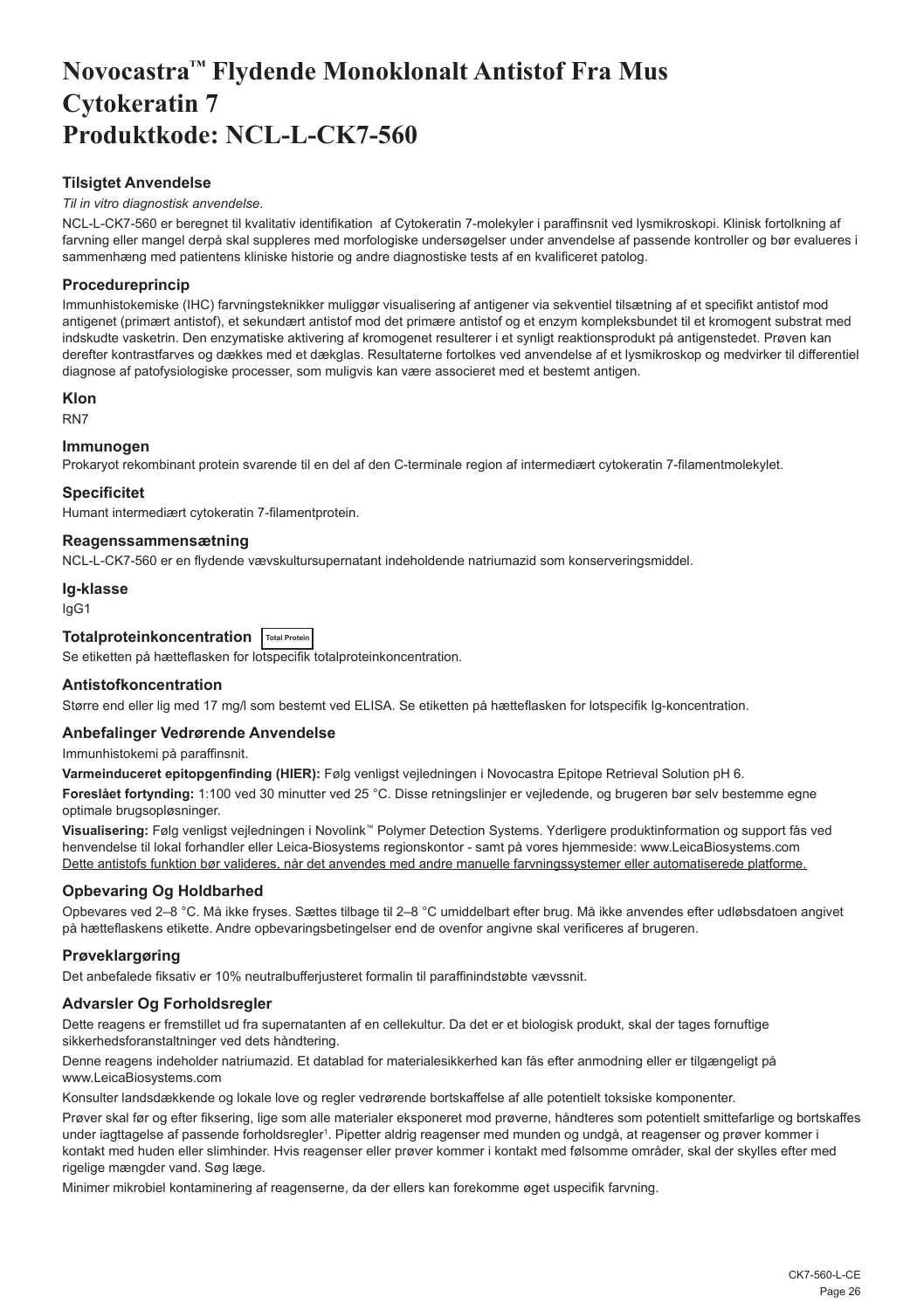Inkubationstider eller -temperaturer andre end de specificerede kan give fejlagtige resultater. Alle sådanne ændringer skal valideres af brugeren.

## **Kvalitetskontrol**

Forskelle i behandlingen af væv og forskelle i tekniske procedurer i brugerens laboratorium kan frembringe betydeligt varierende resultater og nødvendiggøre regelmæssig udførelse af kontroller på stedet ud over nedenstående procedurer.

Kontrollerne skal være friske autopsier/biopsier/kirurgiske prøver fikseret i formalin og behandlet og indstøbt i paraffin så hurtigt som muligt på samme måde som patientprøver.

#### **Positiv Vævskontrol**

Anvendes til påvisning af, at vævet er fremstillet korrekt, og at der er anvendt korrekte farvningsteknikker.

Der bør inkluderes en positiv vævskontrol for hvert sæt testbetingelser i hver farvekørsel.

Svagt positivt farvet væv er mere egnet end kraftigt positivt farvet væv til optimal kvalitetskontrol og påvisning af små niveauer af reagensnedbrydning.<sup>2</sup>

Anbefalet positivt kontrolvæv er endometrium.

Hvis den positive vævskontrol ikke udviser positiv farvning, skal resultater af testprøverne kasseres.

## **Negativ Vævskontrol**

Skal undersøges efter den positive vævskontrol for at sikre, at det primære antistof mærker målantigenet specifikt.

Det anbefalede negative kontrolvæv er lillehjerne.

Alternativt frembyder de mange forskellige celletyper, der er til stede i de fleste vævssnit, ofte negative kontrolsteder, men dette skal verificeres af brugeren.

Uspecifik farvning har, hvis til stede, ofte et diffust udseende. Sporadisk farvning af bindevæv kan ligeledes observeres i vævssnit af væv, der er fikseret for kraftigt i formalin. Anvend intakte celler til fortolkning af farvningsresultaterne. Nekrotiske eller degenererede celler farves ofte mere uspecifikt.<sup>3</sup>Der kan eventuelt ses falske positive resultater, der skyldes non-immunologisk binding af proteiner eller substratreaktionsprodukter. Dette kan ligeledes skyldes endogene enzymer, såsom pseudoperoxidase (erytrocytter), endogen peroxidase (cytochrom C) eller endogent biotin (f.eks. lever, bryst, hjerne, nyre) afhængigt af den anvendte type immunfarve. For at differentiere mellem endogen enzymaktivitet eller uspecifik enzymbinding og specifik immunreaktivitet kan yderligere patientvæv eventuelt farves udelukkende med henholdsvis substratkromogen eller enzymkomplekser (avidin-biotin, streptavidin, mærket polymer) og substratkromogen. Hvis der optræder specifik farvning i den negative vævskontrol, skal resultaterne af patientprøverne kasseres.

#### **Negativ Reagenskontrol**

Anvend en uspecifik negativ reagenskontrol i stedet for det primære antistof på et vævssnit af hver patientprøve for at vurdere uspecifik farvning og muliggøre bedre fortolkning af specifik farvning på antigenstedet.

#### **Patientvæv**

Eksaminer patientprøver farvet med NCL-L-CK7-560 sidst. Intensiteten af positiv farvning bør vurderes i sammenhæng med eventuel uspecifik baggrundsfarvning af den negative reagenskontrol. Som med alle immunhistokemiske tests betyder et negativt resultat, at antigenet ikke blev påvist. Ikke at antigenet var fraværende i de analyserede celler eller det analyserede væv. Om nødvendigt anvendes et panel af antistoffer til identifikation af falske negative reaktioner.

#### **Forventede Resultater**

## Normalt væv

Klon RN7 påviser cytokeratin 7 i et stort antal epiteliale celletypers cytoplasma og membraner. Det farver konsekvent endometrium, lungealveoler, galdegange i leveren, bronkieepitlen, thyroidea, distale krumme rør og samlerør i nyren. Farvning blev også observeret i kirtlerne i endocervix, bronkierne, brystet, i spytkirtlerne, hudens svedkirtler, myoepithelium (varierende), ovarial mesotel, trofoblast i placenta, alle mavens urothele og overfladeepiteliale cellelag. Ikke-epiteliale væv såsom glat muskulatur, bindevæv, lymfevæv og blodkar er konsekvent negative (samlet antal evaluerede normale tilfælde = 110).

#### Tumorvæv

Klon RN7 farvede 62/135 evaluerede tumorer, inklusive lungetumorer (9/12), ovariale tumorer (9/11), brysttumorer (9/10), levertumorer (3/8), thyroideatumorer (7/7), nyretumorer (3/7), mavetumorer (3/6), hudtumorer (2/6), blæretumorer (2/4), forskellige pladecellekarcinomer (1/4), endometriale tumorer (3/3), cervikale tumorer (3/3), testikeltumorer (1/3), kimcelletumorer (1/3), tumorer i rektum (1/2), uspecificerede metastatiske tumorer (2/2), tumorer i larynx (1/2), tumorer i pancreas (1/2), tumorer i galdeblæren (1/1), sarkomer (0/7), tumorer i tyktarmen (0/4), neuroendokrine tumorer (0/4), hjernetumorer (0/3), øsofageale tumorer (0/3), melanomer (0/3), binyretumorer (0/3), blødvævstumorer (0/2), pladecellekarcinomer på tungen (0/2), thymustumorer (0/2), prostatatumorer (0/2), prostatahyperplasi (0/1), tyndtarmstumorer (0/1), neurale tumorer (0/1) og lymfomer (0/1). (Samlet antal evaluerede tumortilfælde = 135). **NCL-L-CK7-560 anbefales til påvisning af CK7 protein i normale og neoplastiske væv, som et hjælpemiddel til traditionel histopatologi ved brug af ikke-immunologiske histokemiske farvninger.**

#### **Generelle Begrænsninger**

Immunhistokemi er en diagnostisk proces bestående af mange trin, der omfatter specialiseret uddannelse i valg af passende reagenser, vævsselektion, -fiksering og -behandling samt fremstilling af IHC-objektglas og fortolkning af farvningsresultaterne.

Vævsfarvning er afhængig af håndteringen og behandlingen af vævet inden farvning. Forkert fiksering, frysning, optøning, vask, tørring, opvarmning, sektionering eller kontaminering med andet væv eller andre væsker kan frembringe artefakter, indfangning af antistof eller falske negative resultater. Inkonsistente resultater kan skyldes variationer i fikserings- og indstøbningsmetoder eller irregulariteter indeholdt i vævet.4

For kraftig eller ukomplet kontrastfarvning kan gøre korrekt fortolkning af resultaterne vanskelig.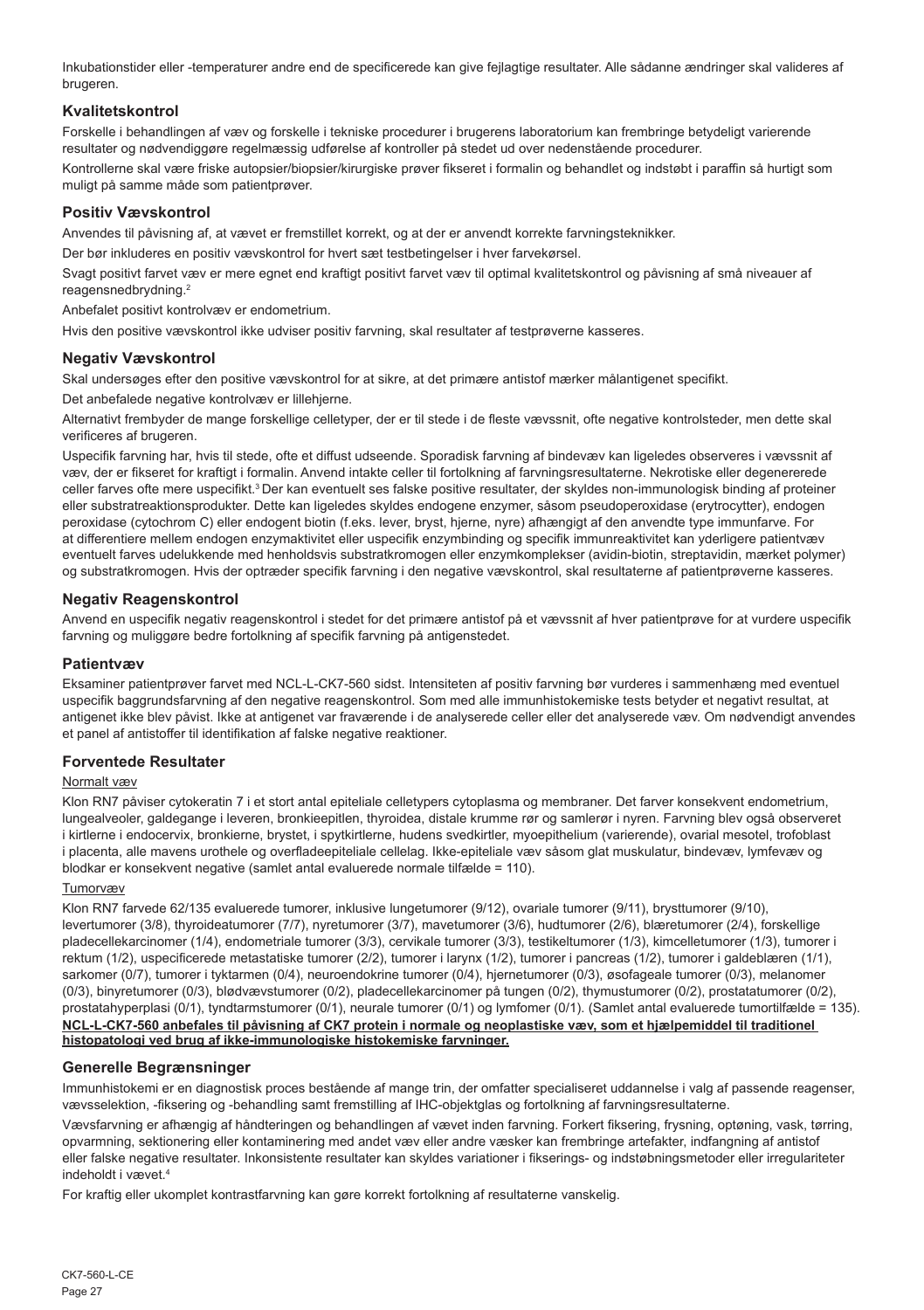Klinisk fortolkning af farvning eller mangel derpå skal suppleres med morfologiske undersøgelser under anvendelse af passende kontroller og bør evalueres i sammenhæng med patientens kliniske historie og andre diagnostiske tests af en kvalificeret patolog.

Antistoffer fra Leica Biosystems Newcastle Ltd er som angivet beregnet til anvendelse på enten frosne eller paraffinindstøbte vævssnit med specifikke krav til fiksering. Der kan forekomme uventet antigenekspression, navnlig i neoplasmer. Den kliniske fortolkning af alle farvede vævssnit skal indbefatte morfologisk analyse og evaluering af passende kontroller.

#### **Bibliografi - Generelt**

- 1. National Committee for Clinical Laboratory Standards (NCCLS). Protection of laboratory workers from infectious diseases transmitted by blood and tissue; proposed guideline. Villanova, P.A. 1991;7(9). Order code M29-P.
- 2. Battifora H. Diagnostic uses of antibodies to keratins: a review and immunohistochemical comparison of seven monoclonal and three polyclonal antibodies. Progress in Surgical Pathology. 6:1–15. eds. Fenoglio-Preiser C, Wolff CM, Rilke F. Field & Wood, Inc., Philadelphia.
- 3. Nadji M, Morales AR. Immunoperoxidase, part I: the techniques and pitfalls. Laboratory Medicine. 1983; 14:767.
- 4. Omata M, Liew CT, Ashcavai M, Peters RL. Nonimmunologic binding of horseradish peroxidase to hepatitis B surface antigen: a possible source of error in immunohistochemistry. American Journal of Clinical Pathology. 1980; 73:626.
- 5. Van de Molengraft FJJM, van Niekerk CC, Jap PHK, et al. OVTL 12/30 (keratin 7 antibody) is a marker of glandular differentiation in lung cancer. Histopathology. 1993; 22:35-38.
- 6. van Niekerk CC, Jap PH, Ramaekers FC, et al. Immunohistochemical demonstration of keratin 7 in routinely fixed paraffin-embedded human tissues. Journal of Pathology. 1991; 165(2):145-152.

## **Rettelser Til Tidligere Udgave**

Reagenssammensætning, Totalproteinkoncentration, Anbefalinger Vedrørende Anvendelse, Advarsler Og Forholdsregler, Forventede Resultater.

#### **Udgivelsesdato**

03 oktober 2018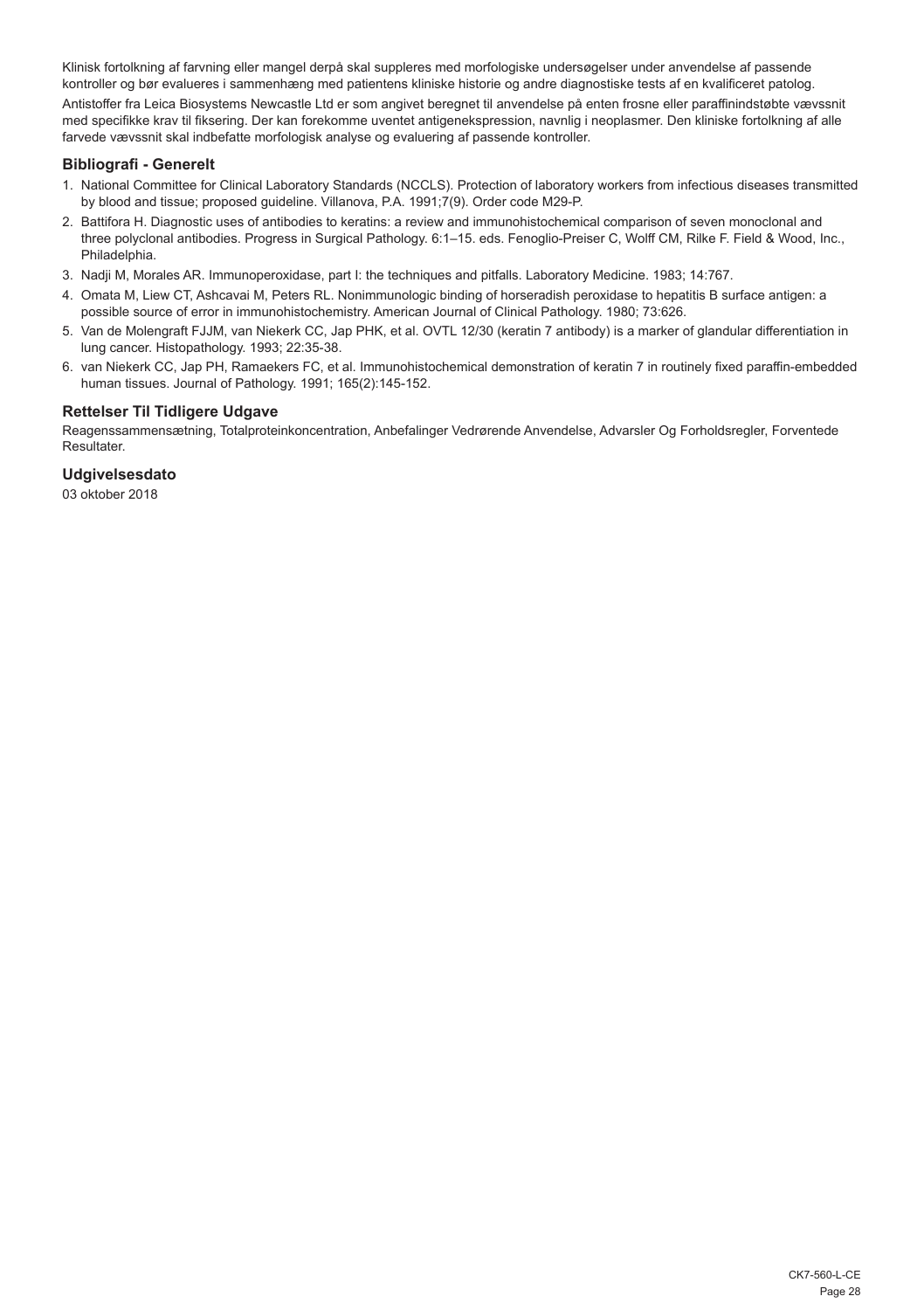## <span id="page-29-0"></span>**Novocastra™ Vloeistof Muis Monoklonaal Antilichaam Cytokeratin 7 Productcode: NCL-L-CK7-560**

## **Beoogd Gebruik**

#### *Voor gebruik bij in-vitro-diagnostiek.*

NCL-L-CK7-560 is bedoeld voor de kwalitatieve identificatie door optische microscopie van Cytokeratin 7 moleculen in paraffinecoupes. De klinische interpretatie van iedere kleuring of de afwezigheid ervan moet worden aangevuld met morfologisch onderzoek en goede controles. De interpretatie moet worden geëvalueerd door een vakkundige patholoog binnen de context van de klinische geschiedenis van de patiënt en eventueel ander diagnostisch onderzoek.

## **Beginsel van de Procedure**

Immunohistochemische (IHC) kleuringstechnieken maken de visualisatie van antigenen mogelijk via de sequentiële toepassing van een specifiek antilichaam naar het antigen (primaire antilichaam), het secundaire antilichaam naar het primaire antilichaam en een enzymcomplex met een chromogeen substraat met ingevoegde wasstappen. De enzymatische activering van de chromogeenresultaten in een zichtbaar reactieproduct op de antigene plaats. De monsters kunnen dan tegengekleurd en afgedekt zijn. De resultaten worden geïnterpreteerd met een lichtmicroscoop en hulpmiddelen in de differentiële diagnose van pathofysiologische processen, die wel of niet met een specifiek antigen geassocieerd kunnen worden.

#### **Kloon**

RN7

#### **Immunogeen**

Prokaryotische recombinante eiwit overeenkomt met een deel van de C-terminale gebied van de cytokeratine 7 tussenliggende gloeidraad molecuul.

#### **Specificiteit**

Menselijke cytokeratine 7 tussenliggende gloeidraad eiwit.

## **Reagentiasamenstelling**

NCL-L-CK7-560 is een supernatant van de vloeibare weefselkweek die natriumazide bevat als conserveringsmiddel.

#### **Ig-klasse**

IgG1



## **Totale Proteïneconcentratie**

Raadpleeg het etiket op de flacon voor de specifieke totale proteïneconcenstratie.

## **Antilichaamconcentratie**

Groter of gelijk aan 17 mg/L zoals bepaald door ELISA. Raadpleeg het etiket op de flacon voor de specifieke lg-concenstratie.

#### **Aanbevelingen over het Gebruik**

Immunochemisch op paraffine coupes.

**Warmte-geïnduceerd epitoopherstel (HIER): Volg de instructies voor gebruik in Novocastra Epitope Retrieval Solution pH 6.**

**Aangeranden verdunning:** 1:100 voor 30 minuten bij 25 °C. Dit wordt gezien als een richtlijn en gebruikers dienen hun eigen optimale werkverdunningen te bepalen.

**Visualisatie:** Volg a.u.b. de gebruiksinstructies in de Novolink™ Polymer Detection Systems. Voor meer productinformatie of ondersteuning dient u contact op te nemen uw lokale distributeur of het regionale kantoor van Leica Biosystems, of de website van Leica Biosystems te bezoeken, www.LeicaBiosystems.com

De prestatie van dit antilichaam dient gevalideerd te worden als het wordt gebruikt met andere handmatige kleuringssystemen of automatische platformen.

## **Opslag en Stabiliteit**

Opslaan bij temperaturen van 2–8 °C. Niet bevriezen. Laat het systeem direct na gebruik terugkeren naar een temperatuur van 2–8 °C. Gebruik het product niet meer na de expiratiedatum die op de flacon staat. Opslagcondities andere dan degene die hierboven gespecificeerd zijn, dienen door de gebruiker geverifieerd te.

## **Voorbereiding van Monsters**

De aanbevolen fixeerstof is 10% neutraal gebufferde formaline voor paraffine ingebedde weefselcoupes.

#### **Waarschuwingen en Voorzorgsmaatregelen**

Deze reagens is voorbereid van het supernatant van de celkweek. Aangezien het biologisch product is, dient u bij het gebruik ervan voorzichtig te werk te gaan.

Deze reagens bevat natriumazide. Een materiaalveiligheidsblad is op verzoek verkrijgbaar bij www.LeicaBiosystems.com

Raadpleeg de richtlijnen van de lokale of nationale overheid voor het afdanken van potentieel giftige componenten.

Monsters moeten voor en na fixatie worden behandeld als potentiële overdragers van infecties en volgens de juiste

voorzorgsmaatregelen worden afgedankt. Dit geldt tevens voor alle materialen die aan de monsters zijn blootgesteld.<sup>1</sup>

Reagentia mogen nooit met de mond worden gepipetteerd. Daarnaast moet contact tussen de huid en het slijmvlies met reagentia en monsters worden vermeden.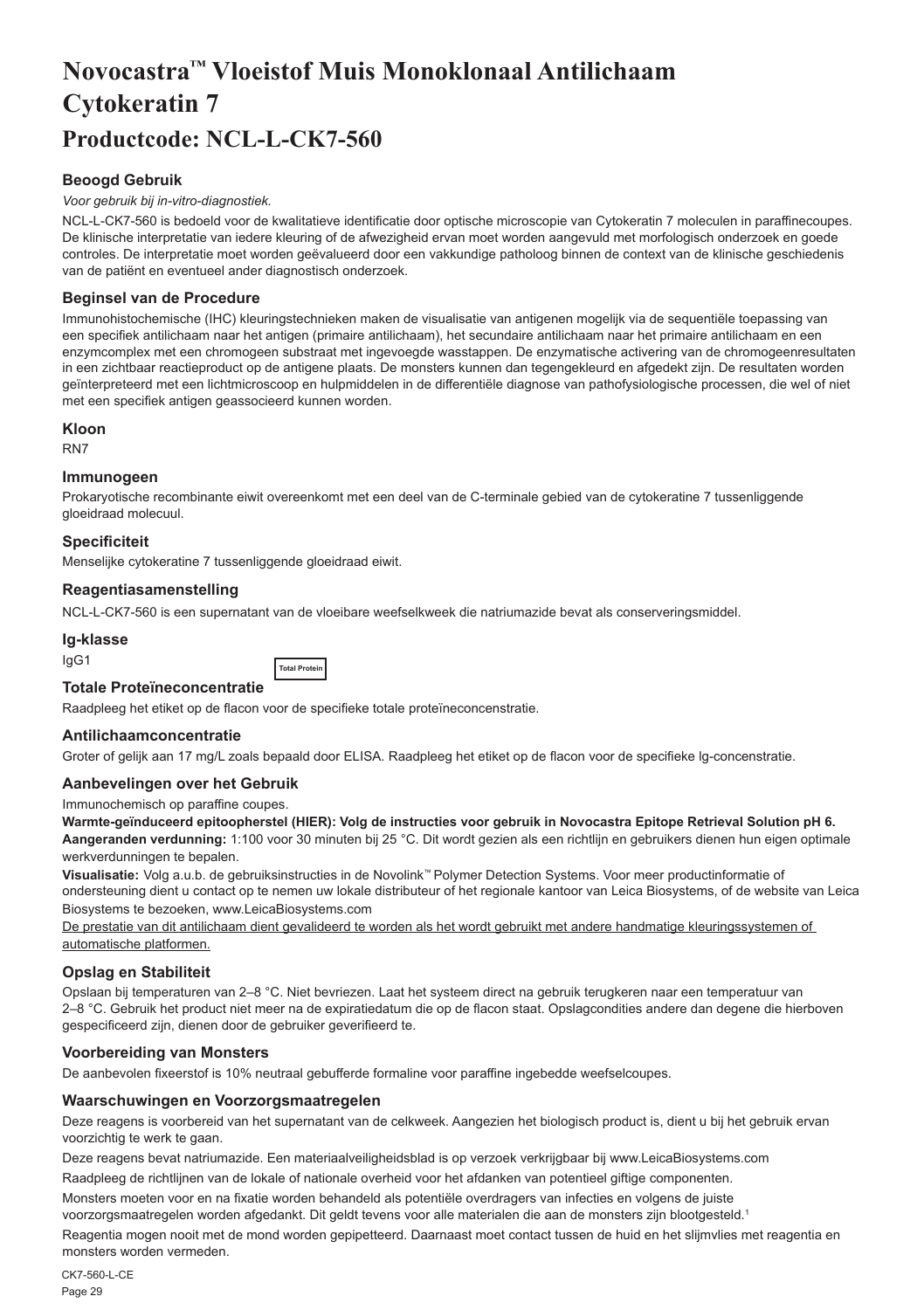Als reagentia of monsters in contact komen met gevoelige gebieden, moet u deze gebieden wassen met een ruime hoeveelheid water. Neem contact op met een arts.

Minimaliseer de kans van microbacteriële contaminatie van reagentia. Als u dit niet doet, kan er een toename van niet-specifieke kleuring optreden.

Incubatietijden of temperaturen die afwijken van degenen die gespecificeerd zijn, kunnen tot onjuiste resultaten leiden. Iedere dergelijke verandering moet door de gebruiker gevalideerd worden.

## **Kwaliteitscontrole**

Verschillen in het verwerken van weefsel en technische procedures in het laboratorium van de gebruiker kunnen zorgen voor een aanzienlijke variabiliteit van de resultaten. Dit vereist een regulier gebruik van bedrijfseigen controles naast de volgende procedures. De controles moeten verse autopsie-, biopsie-, of chirurgische monsters omvatten, en zo snel mogelijk formaline gefixeerd en in paraffinewax ingebed worden, op dezelfde manier als de patiëntmonster(s).

## **Positieve Weefselcontrole**

Wordt gebruikt om correct voorbereide weefsels en goede kleuringstechnieken aan te duiden.

Er dient een positieve weefselcontrole opgenomen te worden voor iedere set testcondities in iedere kleuringsrun.

Voor een optimale kwaliteitscontrole en voor het detecteren van geringe niveaus van reagensdegredatie, is weefsel met zwakke positieve kleuring beter geschikt dan weefsel met sterke positieve kleuring.<sup>2</sup>

Aanbevolen positieve weefselcontrole is baarmoederslijmvlies.

Als de positieve weefselcontrole geen positieve kleuring vertoont, moeten de resultaten met de testmonsters als ongeldig worden beschouwd.

## **Negatieve Weefselcontrole**

Dient onderzocht te worden na de positieve weefselcontrole om de specificiteit te verifiëren van de labeling van het doelantigen door het primaire antilichaam.

Aanbevolen negatieve weefselcontrole is kleine hersenen.

Daarnaast leveren de verscheidenheid aan celtypen, die in de meeste weefselcoupes aanwezig zijn, regelmatig negatieve controlelocaties op, maar dit dient door de gebruiker geverifieerd te worden. Niet-specifieke kleuring, indien aanwezig, heeft meestal een diffuus uiterlijk.

Daarnaast kan in coupes sporadische kleuring van bindweefsel worden geobserveerd. Dit treedt op als gevolg van overdadig fixeren van weefsel met formaline. Maak voor de interpretatie van kleuringsresultaten gebruik van intacte cellen. Necrotische of gedegenereerde cellen kunnen vaak een niet-specifieke kleuring vertonen.<sup>3</sup>

Er kan sprake zijn van fout-positieven als gevolg van niet-immunologische binding van eiwitten of substraatreactieproducten. Zij kunnen ook veroorzaakt worden door endogene enzymen zoals pseudoperoxidase (erythrocyten), endogene peroxidase (cytochroom C), of endogene biotine (bijv. lever, borst, hersenen, nieren), afhankelijk van het type immunokleuring dat gebruikt wordt.

Om endogene enzymen of niet-specifieke binding van enzymen van specifieke immunoreactiviteit te differentiëren, kan het zijn dat extra patiëntweefsels exclusief gekleurd wordt met substraat chromogeen of enzymcomplexen (avidine-biotine, streptavidine, gelabeld polymeer) en respectievelijk substraat-chromogeen. Indien specifieke kleuring binnen het interne negatieve controleweefsel optreedt, moeten de resultaten die met de patiëntmonsters zijn verkregen als ongeldig worden beschouwd.

## **Negatieve Reagenscontrole**

Gebruik een niet-specifieke negatieve reagenscontrole in plaats van het primaire antilichaam met een coupe van ieder patiëntmonster, om een niet-specifieke kleuring te evalueren en een betere interpretatie te krijgen van de specifieke kleuring op de antigene plaats.

## **Patiëntweefsel**

Onderzoek de gekleurde patiëntmonsters met NCL-L-CK7-560. De positieve kleuringsintensiteit moet worden geëvalueerd binnen de context van iedere niet-specifieke achtergrondkleuring van de negatieve reagenscontrole. Net zoals bij elke immunohistochemische test betekent een negatief resultaat dat het antigeen niet is gedetecteerd. Het betekent dus niet dat het antigeen afwezig was in de geanalyseerde cellen/het geanalyseerde weefsel. Gebruik een panel van antilichamen om de verkeerd-negatieve reacties te identificeren.

## **Verwachte Resultaten**

#### Normale weefsels

Kloon RN7 detecteert cytokeratine 7 in het cytoplasma en membraan van een groot aantal epitheelceltypen. Het kleurt consequent het baarmoederslijmvlies, de longblaasjes, de galwegen in de lever, het broncheolair epitheel, de schildklier, de gedraaide distale tubuli en de verzamelkanalen in de nieren. Kleuring werd ook waargenomen in de klieren van de endocervix, bronchus, borst, speekselklieren, zweetklieren van de huid, myo-epitheel (variabel), ovariaal mesothelioom, trofoblasten van de placenta, alle cellagen van het urotheel en het oppervlakte-epitheel van de maag. Niet-epitheelweefsels zoals gladde spieren, bindweefsel, lymfeweefsel en bloedvaten zijn consistent negatief (Totaal aantal geëvalueerde normale gevallen = 110).

#### Abnormale weefsels

Kloon RN7 kleurde 62/135 geëvalueerde tumoren, waaronder longtumoren (9/12), ovariale tumoren (9/11), borsttumoren (9/10), levertumoren (3/8), schildkliertumoren (7/7), niertumoren (3/7), maagtumoren (3/6), huidtumoren (2/6), blaastumoren (2/4), diverse squameuze celcarcinomen (1/4), baarmoederslijmvliestumoren (3/3), baarmoederhalstumoren (3/3), testiculaire tumoren (1/3), kiemceltumoren (1/3), tumoren van het rectum (1/2), niet gespecificeerde metastatische tumoren, (2/2), tumoren van het strottenhoofd (1/2), alvleeskliertumoren (1/2), tumoren van de galblaas (1/1), sarcomen (0/7), tumoren van de dikke darm (0/4), neuroendocrine tumoren (0/4), hersentumoren (0/3), slokdarmtumoren (0/3), melanomen (0/3), bijniertumoren (0/3), tumoren van de weke delen (0/2), squameuze celcarcinomen van de tong (0/2) , thymustumoren (0/2), prostaattumoren (0/2), prostaathyperplasie (0/1), tumoren van de dunne darm (0/1), neurale tumoren (0/1) en lymfomen (0/1). (Totaal aantal geëvalueerde tumorgevallen = 135).

**NCL-L-CK7-560 wordt aanbevolen voor het detecteren van humaan CK7 eiwit in normale en neoplastische weefsels, als aanvulling op conventionele histopathologie waarbij niet-immunologische histochemische kleuringen worden gebruikt.**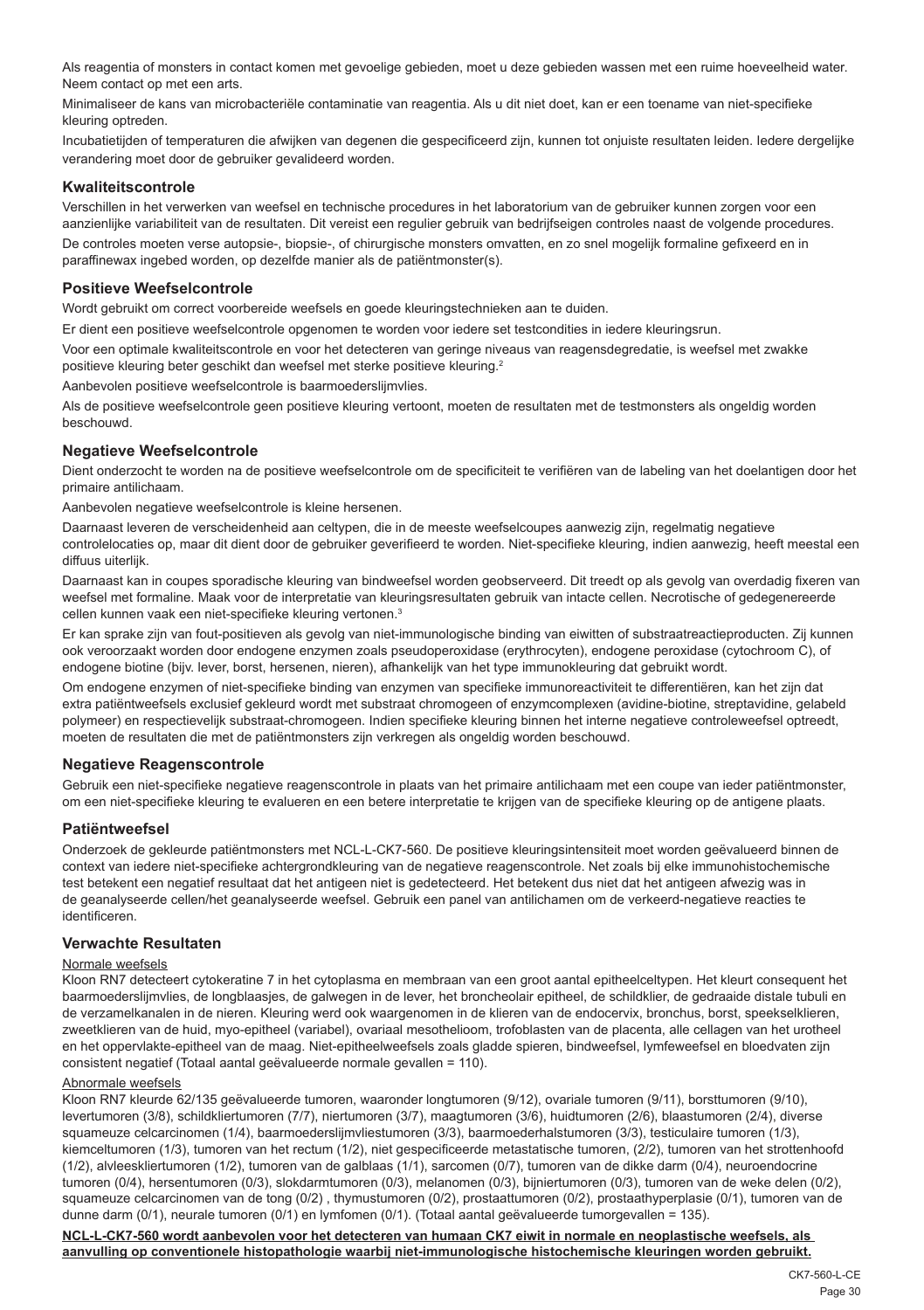## **Algemene Beperkingen**

Immunohistochemie is een diagnoseproces van meerdere stappen dat uit een gespecialiseerde training bestaat in het selecteren van de desbetreffende reagentia; weefselselectie, fixatie en verwerking; voorbereiding van de IHC-objectglaasjes; en de interpretatie van de kleuringsresultaten. Weefselkleuring is afhankelijk van het gebruik en de verwerking van het weefsel vóór het aanbrengen van de kleuring. Een onjuiste manier van fixeren, invriezen, ontdooien, wassen, drogen, verwarmen en opdelen of contaminatie met andere weefsels of vloeistoffen kunnen leiden tot artefacten, het vastzitten van antilichamen of fout-negatieven. Inconsistente resultaten kunnen het gevolg zijn variaties in de methoden die voor het fixeren en inbedden worden gebruikt of van inherente onregelmatigheden binnen het weefsel.4

Overmatige of onvolledige tegenkleuring kan een correcte interpretatie van de resultaten in te weg zitten.

De klinische interpretatie van iedere kleuring of de afwezigheid ervan moet worden aangevuld met morfologisch onderzoek en goede controles. De interpretatie moet worden geëvalueerd door een vakkundige patholoog binnen de context van de klinische geschiedenis van de patiënt en eventueel ander diagnostisch onderzoek.

Antilichamen van Leica Biosystems Newcastle Ltd zijn bedoeld voor gebruik, zoals aangegeven, op bevroren of paraffine ingebedde coupes met specifieke fixatie-eisen. Er kan een onverwachte antigenexpressie optreden, met name in neoplasma's. De klinische interpretatie van ieder gekleurde weefselcoupe moet morfologische analyses bevatten en de evaluatie van de juiste controles.

## **Algemene Literatuurlijst**

- 1. National Committee for Clinical Laboratory Standards (NCCLS). Protection of laboratory workers from infectious diseases transmitted by blood and tissue; proposed guideline. Villanova, P.A. 1991;7(9). Order code M29-P.
- 2. Battifora H. Diagnostic uses of antibodies to keratins: a review and immunohistochemical comparison of seven monoclonal and three polyclonal antibodies. Progress in Surgical Pathology. 6:1–15. eds. Fenoglio-Preiser C, Wolff CM, Rilke F. Field & Wood, Inc., Philadelphia
- 3. Nadji M, Morales AR. Immunoperoxidase, part I: the techniques and pitfalls. Laboratory Medicine. 1983; 14:767.
- 4. Omata M, Liew CT, Ashcavai M, Peters RL. Nonimmunologic binding of horseradish peroxidase to hepatitis B surface antigen: a possible source of error in immunohistochemistry. American Journal of Clinical Pathology. 1980; 73:626.
- 5. Van de Molengraft FJJM, van Niekerk CC, Jap PHK, et al. OVTL 12/30 (keratin 7 antibody) is a marker of glandular differentiation in lung cancer. Histopathology. 1993; 22:35-38.
- 6. van Niekerk CC, Jap PH, Ramaekers FC, et al. Immunohistochemical demonstration of keratin 7 in routinely fixed paraffin-embedded human tissues. Journal of Pathology. 1991; 165(2):145-152.

#### **Aanpassingen ten opzichte van Vorige Editie**

Reagentiasamenstelling, Totale Proteïneconcentratie, Aanbevelingen over het Gebruik, Waarschuwingen en Voorzorgsmaatregelen, Verwachte Resultaten.

## **Publicatiedatum**

03 oktober 2018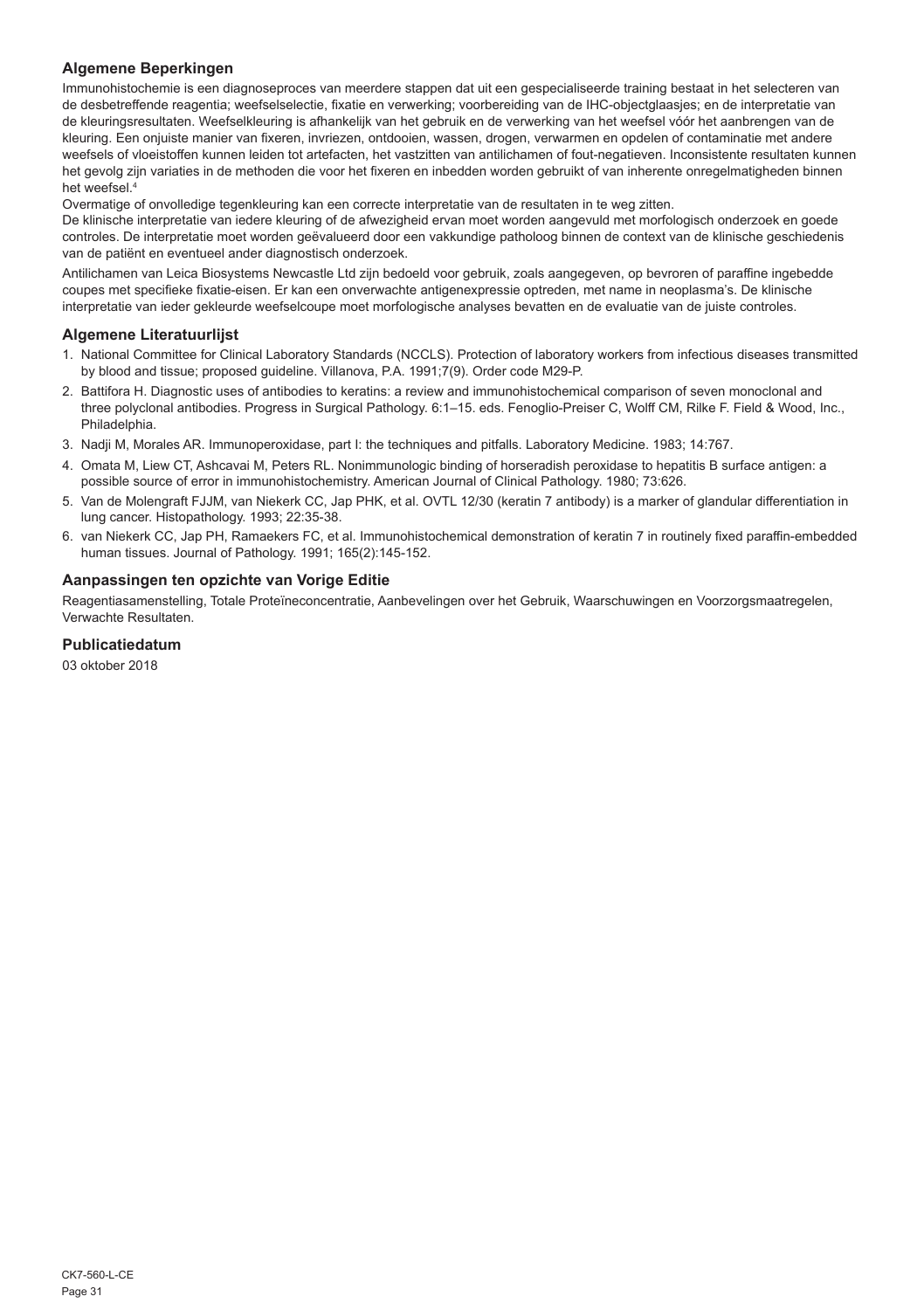## <span id="page-32-0"></span>**Novocastra™ Flytende Monoklonalt Antistoff Fra Mus Cytokeratin 7 Produktkode: NCL-L-CK7-560**

## **Tiltenkt bruk**

#### *Til in vitro-diagnostisk bruk.*

NCL-L-CK7-560 skal brukes til kvalitativ identifikasjon av Cytokeratin 7 molekyler i parafinsnitt ved lysmikroskopi. Den kliniske tolkningen av farge eller manglende farge skal suppleres med morfologiske undersøkelser og bruk av egnede kontroller, og bør evalueres av en kvalifisert patolog i lys av pasientens kliniske historie og eventuelle andre diagnostiske tester.

#### **Prosedyreprinsipp**

Immunhistokjemiske (IHC) fargingsteknikker gjør det mulig å se antigener via en sekvensiell tilsetning av et bestemt antistoff mot antigenet (primært antistoff), et sekundært antistoff mot det primære antistoffet og et enzymkompleks med et kromogent substrat med innskutte vasketrinn. Den enzymatiske aktiveringen av kromogenet gir et synlig reaksjonsprodukt på antigenstedet. Prøven kan deretter kontrastfarges og dekkes med et dekkglass. Resultatene fortolkes ved hjelp av et lysmikroskop og medvirker til differensialdiagnose av patofysiologiske prosesser som muligens kan være assosiert med et bestemt antigen.

#### **Klon**

RN7

#### **Immunogen**

Prokaryot rekombinant proteiner som tilsvarer en del av C-terminal regionen av cytokeratin 7 mellomliggende filamenter molekyl.

#### **Spesifisitet**

Menneskelig cytokeratin 7 mellomliggende filamenter proteiner.

#### **Reagenssammensetning**

NCL-L-CK7-560 er en flytende vevskultursupernatant som inneholder natriumazid som konserveringsmiddel.

#### **Ig-klasse**

IgG1

#### **Totalproteinkonsentrasjon Total Protein**

Se etiketten på hetteglasset for lotspesifikk totalproteinkonsentrasjon.

#### **Antistoffkonsentrasjon**

Større enn eller tilsvarende 17 mg/l i henhold til ELISA. Se etiketten på hetteglasset for lotspesifikk Ig-konsentrasjon.

#### **Anbefalinger for Bruk**

Immunhistokjemi på parafinsnitt.

**Varmeindusert epitopgjenvinning (HIER):** Følg instruksjonene for bruk i Novocastra Epitope Retrieval Solution pH 6.

**Foreslått fortynning:** 1:100 i 30 minutter ved 25 °C. Disse retningslinjene er veiledende, og brukeren bør selv bestemme egne optimale bruksfortynninger.

**Visualisering:** Følg bruksanvisningen for Novolink™ Polymer Detection Systems. Ønsker du ytterligere produktinformasjon eller -støtte, kan du ta kontakt med den lokale forhandleren eller regionkontoret til Leica Biosystems, eller på nettsidene til Leica Biosystems, www.LeicaBiosystems.com

Ytelsen til dette antistoffet bør valideres ved bruk av andre manuelle fargingssystemer eller automatiske systemer.

## **Oppbevaring og Stabilitet**

Oppbevares ved 2–8 °C. Må ikke fryses. Returneres til 2–8 °C umiddelbart etter bruk. Må ikke brukes etter utløpsdatoen angitt på produktetiketten. Andre oppbevaringsbetingelser må valideres av brukeren.

#### **Klargjøring av Prøver**

Anbefalt fiksativ er 10 % nøytralbufret formalin for parafinlagrede vevssnitt.

## **Advarsler og Forholdsregler**

Denne reagensen er laget av supernatanten fra en cellekultur. Dette er et biologisk produkt som må behandles deretter. Denne reagensen inneholder natriumazid. Dataark om materialsikkerhet (MSDS) er tilgjengelig på forespørsel eller kan lastes ned fra www.LeicaBiosystems.com

Følg nasjonale og lokale forskrifter for avhending av komponenter som kan være giftige.

Prøver (før og etter fiksering) og alt materiale som eksponeres for dem, skal behandles som potensielt smittefarlig og kasseres i samsvar med gjeldende forholdsregler.<sup>1</sup>

Hold aldri pipetter med reagens i munnen, og unngå at hud og slimhinner kommer i kontakt med reagenser og prøver.

Hvis reagenser eller prøver kommer i kontakt med følsomme områder, skal de skylles med rikelig vann. Kontakt lege.

Reduser mikrobiell kontaminering av reagensene til et minimum, ellers kan det forekomme økt uspesifisert farging.

Inkubasjonstider eller temperaturer som er annerledes enn det som er angitt, kan gi unøyaktige resultater. Slike endringer må valideres av brukeren.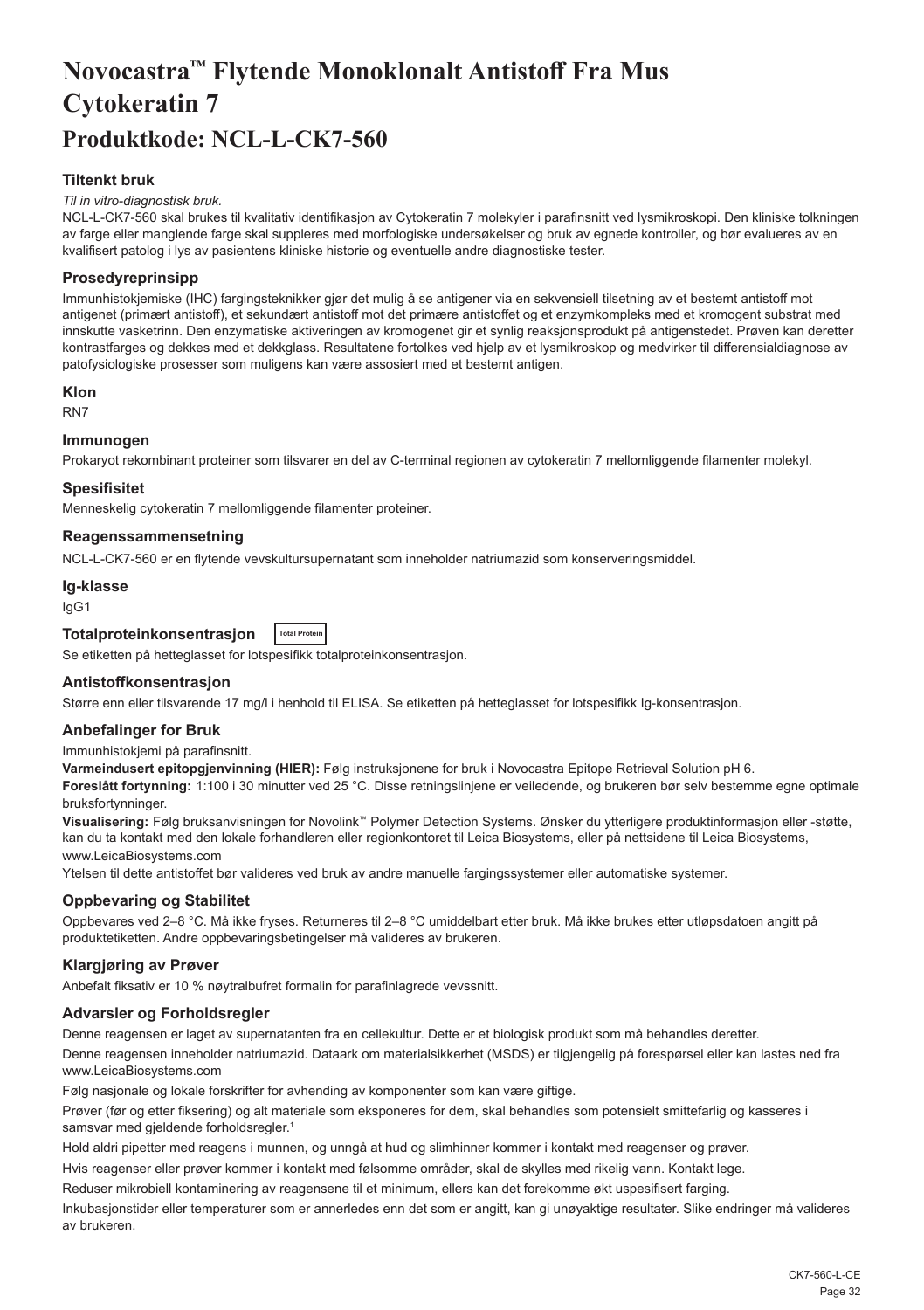## **Kvalitetskontroll**

Forskjeller i behandlingen av vev og forskjeller i tekniske prosedyrer i brukerens laboratorium kan gi signifikant varierte resultater, og det kan være nødvendig å foreta kontroller på stedet i tillegg til prosedyrene angitt nedenfor.

Kontrollene skal være nye autopsi-/biopsi-/kirurgiske prøver, formalinfikserte, behandlede og parafinlagrede så snart som mulig, på samme måte som pasientprøver.

## **Positiv Vevskontroll**

Brukes for å påvise korrekt vevspreparering og fargeteknikker.

Én positiv vevskontroll bør inkluderes for hvert sett med testbetingelser i hver fargerunde.

Svakt positivt farget vev er mer egnet enn kraftig positivt farget vev til optimal kvalitetskontroll og påvisning av små nivåer reagensnedbrytning.<sup>2</sup>

Anbefalt positivt kontrollvev er endometriet.

Hvis den positive vevskontrollen ikke viser positiv farging, skal resultatene til testprøvene anses som ugyldige.

#### **Negativ Vevskontroll**

Skal undersøkes etter den positive vevskontrollen for å sikre at det primære antistoffet merker målantigenet spesifikt.

Anbefalt negativt kontrollvev er lillehjernen.

Alternativt har de mange ulike celletypene som finnes i de fleste vevssnittene ofte negative kontrollsteder, men dette må verifiseres av brukeren. Uspesifikk farging, hvis dette er aktuelt, har ofte et diffust utseende.

Sporadisk farging av bindevev kan på samme måte observeres i snitt fra vev som er fiksert for kraftig i formalin. Bruk intakte celler for å tolke fargeresultatene. Nekrotiske eller degenererte celler kan ofte farges uspesifikt.<sup>3</sup>

Falske positive resultater kan skyldes ikke-immunologisk binding av proteiner eller substratreaksjonsprodukter. Dette kan også skyldes endogene enzymer som pseudoperoksidase (erytrocytter), endogen peroksidase (cytokrom C) eller endogent biotin (f.eks. lever, bryst, hjerne, nyre), avhengig av anvendt type immunfarge.

For å differensiere endogen enzymaktivitet eller uspesifikk enzymbinding og spesifikk immunreaktivitet kan ytterligere pasientvev eventuelt farges kun med henholdsvis substratkromogen eller enzymkomplekser (avidin-biotin, streptavidin, merket polymer) og substratkromogen. Hvis det skjer spesifikk farging i den negative vevskontrollen, må resultatene for pasientprøvene anses som ugyldige.

#### **Negativ reagenskontroll**

Bruk en uspesifikk negativ reagenskontroll i stedet for det primære antistoffet på et snitt av hver pasientprøve for å vurdere uspesifikk farging og for å muliggjøre bedre fortolkning av spesifikk farging på antigenstedet.

#### **Pasientvev**

Undersøk pasientprøver farget med NCL-L-CK7-560 sist. Intensiteten av positiv farging bør vurderes i sammenheng med eventuell uspesifikk bakgrunnsfarging av den negative reagenskontrollen. Som med alle immunhistokjemiske tester, betyr et negativt resultat at antigenet ikke ble påvist, ikke at antigenet var fraværende i de analyserte cellene/vevet. Om nødvendig kan man bruke et panel av antistoffer for å identifisere falske negative reaksjoner.

#### **Forventede Resultater**

#### Normalt Vev

Klone RN7 påviser cytokeratin 7 i cytoplasma og membran i et stort antall epitelcelletyper. Den farger gjennomgående endometrium, alveoli pulmonis, galleganger i lever, epitel i bronkier, skjoldbruskkjertel, distale spiralformete tubuli og samleganger i nyre. Det ble også sett farging av kjertlene på endocervix, bronkiene, bryst, spyttkjertel, svettekjertler i hud, myoepitel (variabelt), ovarialt mesotel, trofoblaster i placenta, alle cellelag i urotelium og overflateepitelet i magen. Ikke-epitelt vev som glatt muskulatur, bindevev, lymfoid vev og blodkar er gjennomgående negative. (Totalt antall normale tilfeller som ble vurdert =110).

## Abnormalt Vev

Klone RN7 merket 62/135 tumorer som ble vurdert, inkludert lungetumorer (9/12), ovarietumorer (9/11), brysttumorer (9/10), levertumorer (3/8), tumorer i skjoldbruskkjertel (7/7), nyretumorer (3/7), magetumorer (3/6), hudtumorer (2/6), blæretumorer (2/4), ulike plateepitelcellekarcinomer (1/4), endometriske tumorer (3/3), livmorhalstumorer (3/3), testikkeltumorer (1/3), kimcelletumorer (1/3), tumorer i rektum (1/2), uspesifiserte, metastatiske tumorer (2/2), strupehodetumorer (1/2), tumorer i bukspyttkjertelen (1/2), tumorer i galleblæren (1/1), sarkomer (0/7), tumorer i kolon (0/4), neuroendokrine tumorer (0/4), hjernetumorer (0/3), esofagus-tumorer (0/3), melanomer (0/3), binyretumorer (0/3), bløtvevtumorer (0/2), plateepitelcellekarcinomer fra tunge (0/2), thymus-tumorer (0/2), prostatatumorer (0/2), prostatahyperplasi (0/1), tynntarmtumorer (0/1), nervetumorer(0/1) og lymfomer (0/1). (Totalt antall vurderte tumortilfeller = 135).

#### **NCL-L-CK7-560 anbefales for deteksjon av humant CK7 protein i normalt og neoplastisk vev, i tillegg til konvensjonell histopatologi med bruk av ikke-immunologiske histokjemiske farger.**

#### **Generelle Begrensninger**

Immunhistokjemi er en diagnostisk prosess i flere trinn som omfatter spesialutdanning i valg av egnede reagenser, vevsseleksjon, -fiksering og -behandling samt preparering av IHC-objektglass og tolking av fargeresultater.Vevsfarging avhenger av håndteringen og behandlingen av vevet før fargingen. Feil fiksering, frysing, tining, vasking, tørking, oppvarming, snitting eller kontaminering med annet vev eller væsker kan gi artefakter, innfanging av antistoffer eller falske negative resultater. Inkonsekvente resultater kan skyldes variasjoner ved fiksering eller innstøpningsmetoder eller iboende uregelmessigheter i vevet.4

Overdreven eller ufullstendig motfarging kan også gjøre det vanskelig å tolke resultatene riktig.

Den kliniske tolkningen av farge eller manglende farge skal suppleres med morfologiske undersøkelser og bruk av egnede kontroller, og bør evalueres av en kvalifisert patolog i lys av pasientens kliniske historie og eventuelle andre diagnostiske tester.

Antistoffer fra Leica Biosystems Newcastle Ltd skal brukes, som angitt, på enten frosne eller parafinlagrede snitt med spesifikke krav til fiksering. Uventet antigenekspresjon kan forekomme, spesielt i neoplasma. Den kliniske tolkningen av fargede vevssnitt må omfatte morfologiske analyser og evaluering av egnede kontroller.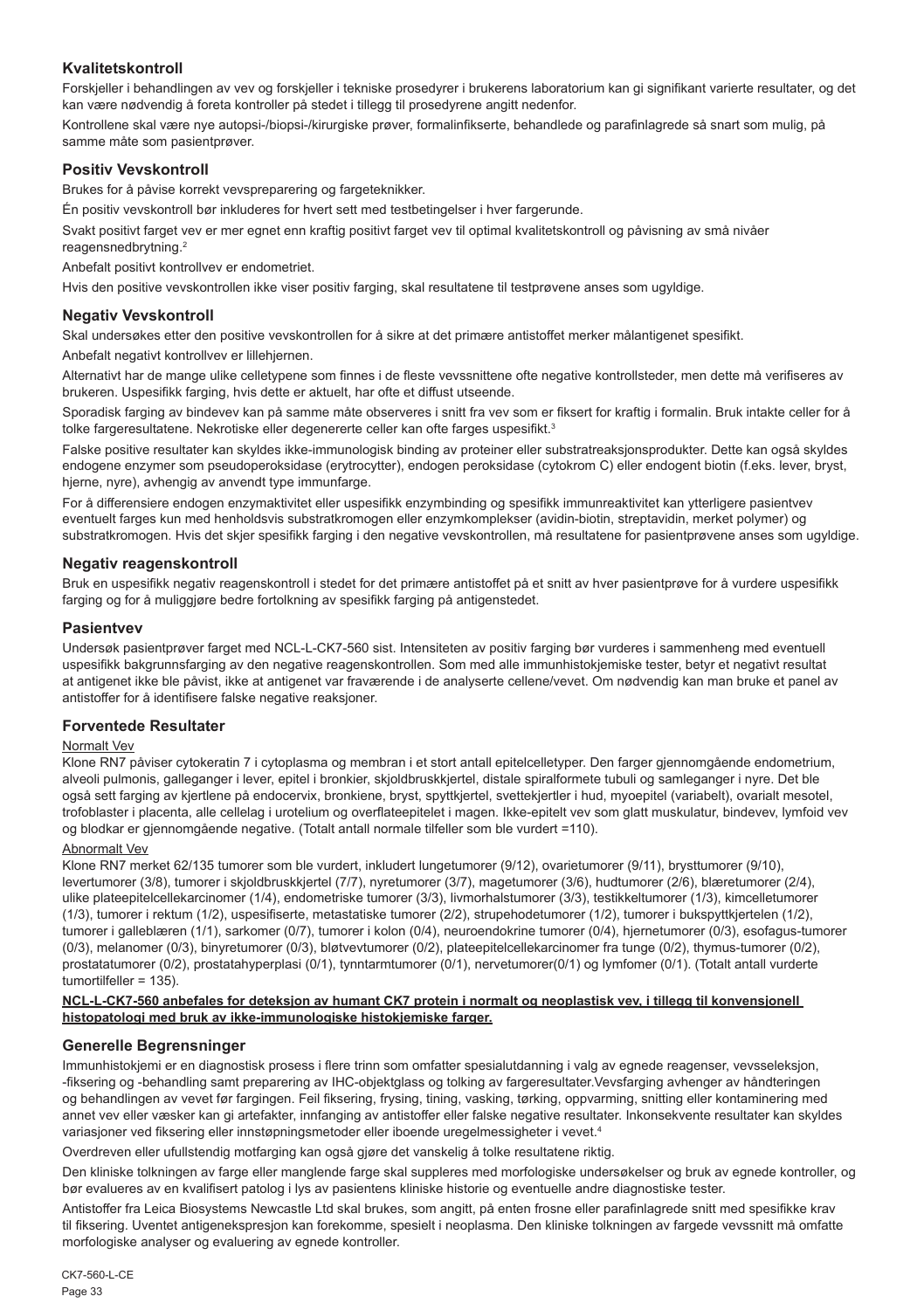## **Bibliografi – Generelt**

- 1. National Committee for Clinical Laboratory Standards (NCCLS). Protection of laboratory workers from infectious diseases transmitted by blood and tissue; proposed guideline. Villanova, P.A. 1991;7(9). Order code M29-P.
- 2. Battifora H. Diagnostic uses of antibodies to keratins: a review and immunohistochemical comparison of seven monoclonal and three polyclonal antibodies. Progress in Surgical Pathology. 6:1–15. eds. Fenoglio-Preiser C, Wolff CM, Rilke F. Field & Wood, Inc., Philadelphia.
- 3. Nadji M, Morales AR. Immunoperoxidase, part I: the techniques and pitfalls. Laboratory Medicine. 1983; 14:767.
- 4. Omata M, Liew CT, Ashcavai M, Peters RL. Nonimmunologic binding of horseradish peroxidase to hepatitis B surface antigen: a possible source of error in immunohistochemistry. American Journal of Clinical Pathology. 1980; 73:626.
- 5. Van de Molengraft FJJM, van Niekerk CC, Jap PHK, et al. OVTL 12/30 (keratin 7 antibody) is a marker of glandular differentiation in lung cancer. Histopathology. 1993; 22:35-38.
- 6. van Niekerk CC, Jap PH, Ramaekers FC, et al. Immunohistochemical demonstration of keratin 7 in routinely fixed paraffin-embedded human tissues. Journal of Pathology. 1991; 165(2):145-152.

## **Endringer i forhold til Forrige Utgave**

Reagenssammensetning, Totalproteinkonsentrasjon, Anbefalinger for Bruk, Advarsler og Forholdsregler, Forventede Resultater.

## **Utgivelsesdato**

03 oktober 2018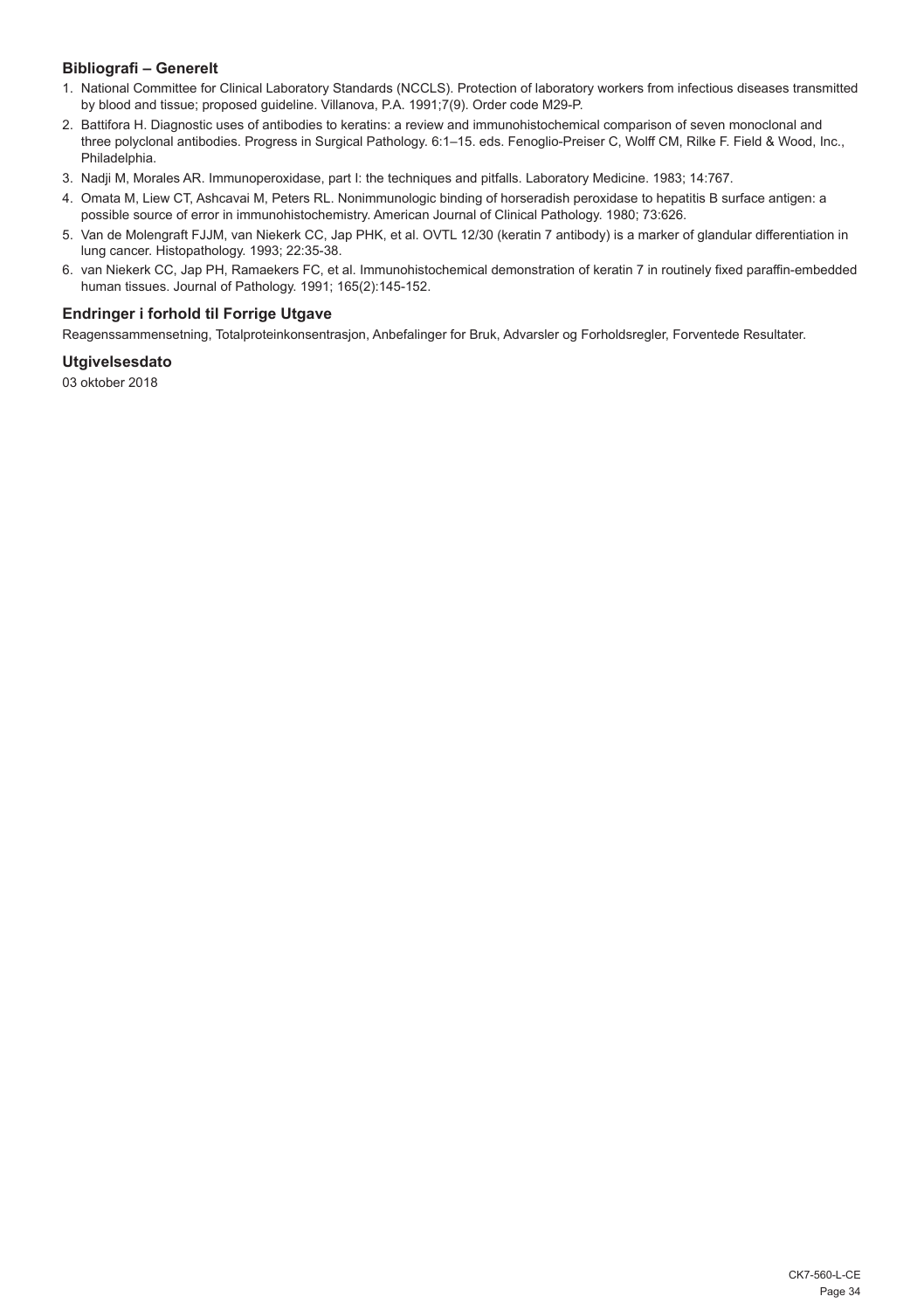## <span id="page-35-0"></span>**Novocastra™ Likit Monoklonal Fare Antikor Cytokeratin 7 Ürün Kodu: NCL-L-CK7-560**

## **Kullanım Amacı**

#### *In vitro diagnostik kullanımı için.*

NCL-L-CK7-560, parafin seksiyonlarında Cytokeratin 7 moleküllerinin ışık mikroskopisi tarafından kalitatif tanımlama için kullanılmak üzere tasarlanmıştır. Herhangi bir boyamanın mevcut olması veya olmaması ile ilgili klinik yorumlama, uygun kontroller kullanılarak morfolojik çalışmalarla tamamlanmalıdır ve hastanın klinik geçmişi ve diğer diagnostik testler kapsamında kalifiye bir patolojist tarafından değerlendirilmelidir.

## **Prosedür Prensibi**

İmmünohistokimyasal (IHC) boyama teknikleri, spesifik bir antikorun antijene (primer antikor), ikincil bir antikorun primer antikora ve bir enzim kompleksinin kromojenik bir substrat ile arada yıkama adımları olacak şekilde sekansiyel olarak uygulanmasıyla antijenlerin görselleştirilmesini sağlar. Kromojenin enzimatik aktivasyonu, antijen bölgede görünür bir reaksiyon prodüktü ile sonuçlanır. Numune bu durumda karşıt boyanabilir ve lamellenebilir. Sonuçlar, bir ışık mikroskopu kullanılarak yorumlanır ve özel bir antijenle birleştirilebilen veya birleştirilemeyen patofizyolojik işlemlerin ayırıcı tanısına yardımcı olur.

#### **Clone**

RN7

## **İmmünojen**

Sitokeratin 7 ara filaman molekülün C-ucu bölgesinin bir parçası tekabül prokaryotik rekombinant proteini.

#### **Spesifite**

İnsan sitokeratin 7 ara filaman proteini.

## **Reagent Kompozisyonu**

NCL-L-CK7-560, prezervatif olarak sodyum azit içeren supernatant bir likit doku kültürüdür.

#### **Ig Sınıfı**

IgG1

#### **Toplam Protein Konsantrasyonu Total Protein**

Lota özel toplam protein konsantrasyonu için viyal etiketine başvurun.

## **Antikor Konsantrasyonu**

ELISA tarafından belirlendiği gibi 17 mg/L'ye eşit veya bu değerden yüksek. Lota özel lg konsantrasyonu için viyal etiketine başvurun.

## **Kullanım Tavsiyeleri**

Parafin seksiyonlarında immünohistokimya.

**Isı Kaynaklı Epitop Geri Kazanımı (HIER):** Lütfen, Novocastra Epitope Retrieval Solution pH 6 içerisindeki kullanım talimatlarını takip edin.

**Önerilen dilüsyon:** 1:100 25 °C'de 30 dakika için. Bu bir kılavuz olarak verilmiştir; kullanıcılar, kendilerine özel optimal çalışma dilüsyonlarını belirlemelidirler.

**Görselleştirme:** Novolink™ Polymer Detection System kullanım talimatlarına uyun. Ürünle ilgili daha fazla bilgi veya destek için yerel distribütörünüze veya bölgesel Leica Biosystems ofisine başvurun veya alternatif olarak www.LeicaBiosystems.com Leica Biosystems internet sitesini ziyaret edin.

Bu antikorun performansı, diğer manuel boyama sistemleri veya otomatik platformlarla kullanıldığında doğrulanmalıdır.

#### **Saklama ve Dayanıklılık**

2–8 °C'de saklayın. Dondurmayın. Kullanımdan hemen sonra 2–8 °C'ye dönün. Viyal etiketinin üzerinde belirtilen son kullanım tarihinden sonra kullanmayın. Yukarıda belirtilenlerin dışındaki saklama koşullarının, kullanıcı tarafından kontrol edilmesi gerekir.

## **Numune Hazırlığı**

Önerilen fiksatif, parafine gömülmüş doku seksiyonları için %10 nötr tamponlu formalindir.

## **Uyarılar ve Önlemler**

Bu reagent, hücre kültürünün supernatantından hazırlanmıştır. Bu bir biyolojik ürün olduğundan işlem yaparken özel dikkat gerektirir. Bu reagent, sodyum azit içerir. Talep üzerine veya www.LeicaBiosystems.com'dan bir Material Safety Data Sheet (Malzeme Güvenlik Veri Sayfası) elde edilebilir

Potansiyel tüm toksik komponentlerin imhası için federal, ulusal veya lokal düzenlemelere başvurun.

Fikse etme işleminden önce ve sonra numuneler ve bunlara maruz kalan tüm materyaller, enfeksiyon yayabilecek gibi ele alınmalı ve doğru önlemler alınarak atığa çıkartılmalıdır.<sup>1</sup>

Reagent'lar asla ağızla pipetlenmemeli ve cildin ve muköz membranların reagent ve numunelerle temasından kaçınılmalıdır. Reagent veya numunelerin hassas alanlarla temas etmesi durumunda bu alanları bol su ile yıkayın. Doktora başvurun.

Reagent'ların mikrobiyal kontaminasyonunu minimize edin, aksi durumda nonspesifik boyamada bir artış ortaya çıkabilir.

Belirtilenlerin dışında inkübasyon süreleri veya sıcaklıkları, hatalı sonuçlara neden olabilir. Tüm değişiklikler, kullanıcı tarafından doğrulanmalıdır.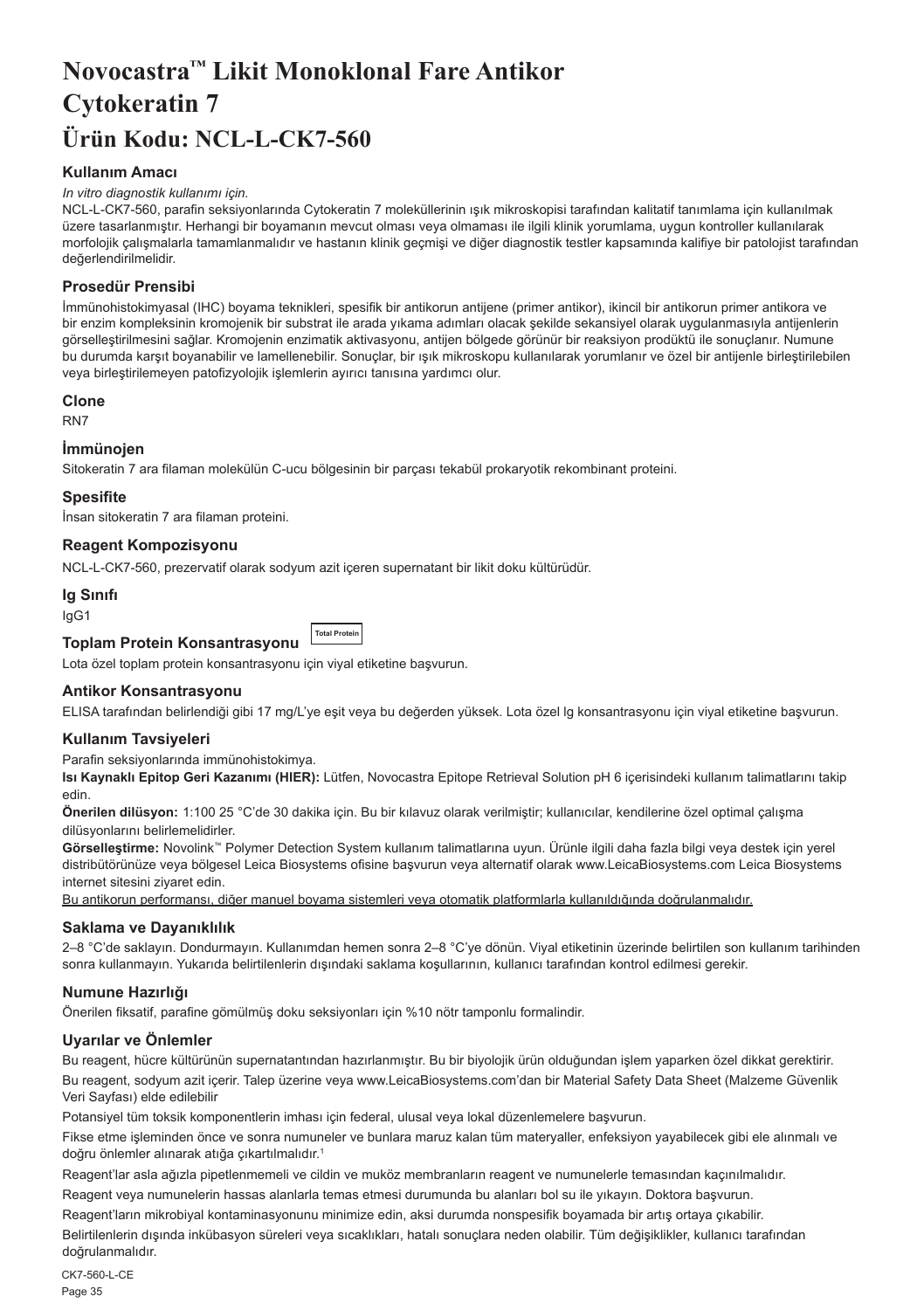## **Kalite Kontrol**

Kullanıcının laboratuvarındaki doku işleme ve teknik prosedürlerdeki değişiklikler, sonuçlarda önemli farklılıklara neden olabilir ve aşağıdaki prosedürlere ek olarak dahili kontrollerin düzenli şekilde yapılmasını gerektirir.

Kontroller, mümkün olan en kısa sürede ve hasta örneği (örnekleri) ile aynı şekilde formalinle fikse edilmiş, işlenmiş ve parafin mumuna gömülmüş taze otopsi/biyopsi/cerrahi numune olmalıdır.

## **Pozitif Doku Kontrolü**

Doğru hazırlanmış dokuları ve düzgün boyama tekniklerini belirtmek için kullanılır.

Bir pozitif doku kontrolü, her boyama çalıştırmasında test koşullarının her seti için dahil edilmelidir.

Optimal kalite kontrol için ve reagent degradasyonunun minör düzeylerini tespit etmek için zayıf pozitif boyamaya sahip bir doku, güçlü pozitif boyamaya sahip bir dokudan daha uygundur.<sup>2</sup>

Önerilen pozitif kontrol dokusu: endometriyum.

Pozitif doku kontrolü, pozitif boyamayı göstermezse test numuneleri ile elde edilen sonuçlar geçersiz olarak ele alınmalıdır.

#### **Negatif Doku Kontrolü**

Pozitif doku kontrolünden sonra hedef antijenin etiketleme spesifitesini primer antikorla kontrol etmek için gerçekleştirilmelidir. Önerilen negatif kontrol dokusu: beyincik.

Pek çok doku seksiyonunda bulunan farklı hücre tiplerinin çeşitliliği, genelde negatif kontrol bölgeleri sağlar ancak bu, kullanıcı tarafından kontrol edilmelidir. Nonspesifik boyama, mevcutsa genelde difüz bir görünüme sahiptir.

Bağ dokusu sporadik boyama, aşırı formalinle fikse edilmiş dokulardan seksiyonlarda da gözlemlenebilir. Boyama sonuçlarının yorumlanması için intakt hücreler kullanın. Nekrotik veya dejenere hücreler, genelde belirsiz şekilde boyanabilir.<sup>3</sup>

Yanlış pozitif sonuçlar, substrat reaksiyon ürünleri veya proteinlerin immünolojik olmayan protein bağlanması nedeniyle görülebilir. Bunlar, kullanılan immüno boyamanın tipine bağlı olarak psödoperoksidaz (eritrositler), endojen peroksidaz (sitokrom C) veya endojen biotin (örn. karaciğer, meme, beyin, böbrek) gibi endojen enzimler nedeniyle de ortaya çıkabilir.

Endojen enzim aktivitesini veya enzimlerin nonspesifik bağlanmasını, spesifik immünreaktiviteden ayırt etmek için ilave hasta dokuları, sadece sırasıyla substrat kromojen veya enzim kompleksleriyle (avidin biotin, streptavidin, etiketli polimer) ve substrat kromojen ile boyanabilir. Spesifik boyamanın, negatif doku kontrolünde ortaya çıkması durumunda hasta numuneleri ile elde edilen sonuçlar geçersiz olarak ele alınmalıdır.

## **Negatif Reagent Kontrolü**

Antijen bölgede nonspesifik boyamanın değerlendirilmesi ve spesifik boyamanın daha iyi yorumlanmasını sağlamak amacıyla her hasta numunesinin bir seksiyonu ile primer antikorun yerine bir nonspesifik negatif reagent kontrolü kullanın.

#### **Hasta Dokusu**

NCL-L-CK7-560 ile boyanan son hasta numunelerini inceleyin. Pozitif boyama intensitesi, negatif reagent kontrolünün herhangi bir nonspesifik arka plan boyamasının kapsamında değerlendirilmelidir. Herhangi bir immünohistokimyasal test ile negatif bir sonuç, antijenin tespit edilmediği anlamına gelir; antijenin test edilen hücrelerde/dokuda mevcut olmadığı anlamına gelmez. Gerekiyorsa yanlış negatif reaksiyonları belirlemek için bir antikor paneli kullanın.

## **Öngörülen Sonuçlar**

#### Normal Dokular

RN7 klonu, çok sayıda epitel hücre tipinin sitoplazmasında ve membranında sitokeratin 7 tespit etmiştir. Endometriyum, akciğer alveoli, karaciğerdeki safra kanalları, bronşcuk epiteli, tiroit, distal konvolute tübüller ve böbrekteki toplama kanallarını sürekli olarak boyar. Boyama ayrıca endoserviks bezlerinde, bronşlarda, göğüste, tükürükte, ciltteki ter bezlerinde, miyoepitelde (değişken olarak), yumurtalık mezotelde, plasenta trofoblastlarında, tüm üreter hücre katmanlarında ve mide yüzey epitelinde de görülmüştür. Mide kası, bağ doku, lenfoid dokusu ve kan hücreleri gibi epitel olmayan dokular sürekli olarak negatiftir (Değerlendirilen toplam normal vaka sayısı = 110).

## Abnormal Dokular

RN7 klonu, akciğer tümörleri (9/12), yumurtalık tümörleri (9/11), göğüs tümörleri (9/10), karaciğer tümörleri (3/8), tiroit tümörleri (7/7), böbrek tümörleri (3/7), mide tümörleri (3/6), cilt tümörleri (2/6), sidik torbası tümörleri (2/4), farklı sküamöz hücre karsinomları (1/4), endometriyal tümörler (3/3), servikal tümörler (3/3), testis tümörleri (1/3), üreme hücresi tümörleri (1/3), rektum tümörleri (1/2), belirtilmeyen metastatik tümörler, (2/2), gırtlak tümörleri (1/2), pankreatik tümörler (1/2), safrakesesi tümörleri (1/1), sarkomlar (0/7), kolon tümörleri (0/4), nöroendokrin tümörleri (0/4), beyin tümörleri (0/3), özofajiyal tümörler (0/3), melanomlar (0/3), böbreküstü bezi tümörleri (0/3), yumuşak doku tümörleri (0/2), dil sküamöz hücre karsinomları (0/2), timüs tümörleri (0/2), prostat tümörleri (0/2), prostat hiperplazi (0/1), küçük barsak tümörleri (0/1), sinir tümörleri (0/1) ve lenfomalar (0/1) da dahil olmak üzere değerlendirilen tümörlerde 62/135 oranında boyama yapmıştır. (Değerlendirilen toplam tümör vakası sayısı = 135).

#### **NCL-L-CK7-560, immünolojik olmayan histokimyasal boyamalar kullanılarak yapılan geleneksel histopatolojiye ek olarak normal ve neoplastik dokularda insan CK7 proteininin saptanması için önerilir.**

## **Genel Sınırlamalar**

İmmünohistokimya uygun reagent'ların seçilmesinde; dokunun seçilmesi, fikse edilmesi ve işlenmesinde; IHC lamının hazırlanmasında ve boyama sonuçlarının yorumlanmasında uzmanlık eğitimi gerektiren çok adımlı bir diagnostik işlemidir. Doku boyama, boyamadan önce dokunun ele alınması ve işlenmesine bağlıdır. Diğer dokularla veya akışkanlarla hatalı fikse etme, dondurma, eritme, yıkama, kurutma, ısıtma, seksiyonlama veya kontaminasyon artefakt, antikor trapping veya yanlış negatif sonuçlar oluşturabilir. Doku içerisinde fikse etme ve gömme yöntemleri veya inherent aksaklıklar nedeniyle tutarsız sonuçlar ortaya çıkabilir. 4

Aşırı veya inkomplet karşıt boya, sonuçların doğru yorumlanmasına engel olabilir.

Herhangi bir boyamanın mevcut olması veya olmaması ile ilgili klinik yorumlama, uygun kontroller kullanılarak morfolojik çalışmalarla tamamlanmalıdır ve hastanın klinik geçmişi ve diğer diagnostik testler kapsamında kalifiye bir patolojist tarafından değerlendirilmelidir.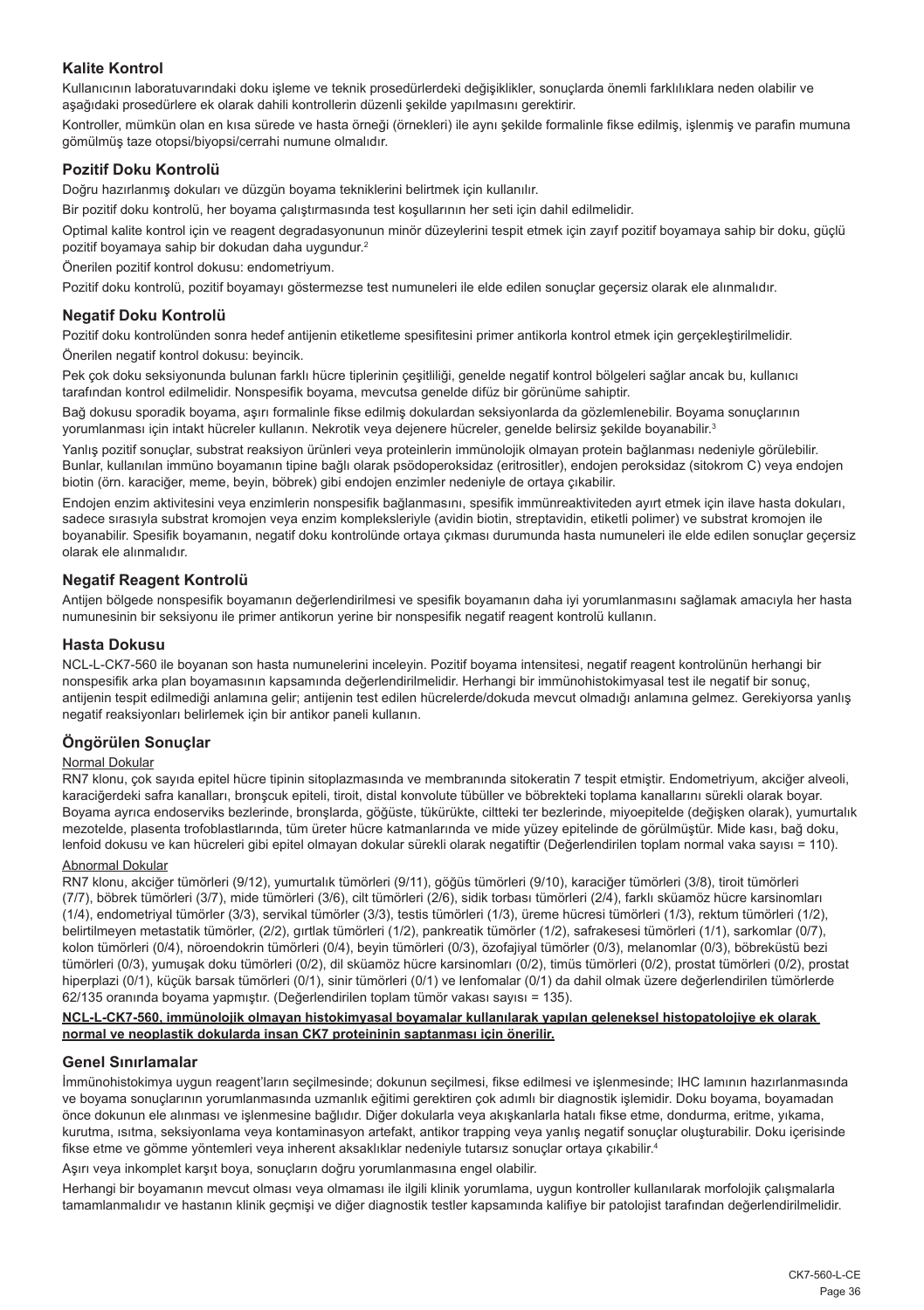Leica Biosystems Newcastle Ltd antikorları, belirtildiği gibi spesifik fikse etme işlemleri gerektiren dondurulmuş veya parafine gömülmüş seksiyonlarda kullanılmak içindir. Özellikle neoplazmalarda beklenmedik antijen ekspresyonu ortaya çıkabilir. Boyanan doku seksiyonunun klinik yorumu, morfolojik analiz ve uygun kontrollerin değerlendirmesini içermelidir.

## **Kaynakça - Genel**

- 1. National Committee for Clinical Laboratory Standards (NCCLS). Protection of laboratory workers from infectious diseases transmitted by blood and tissue; proposed guideline. Villanova, P.A. 1991;7(9). Order code M29-P.
- 2. Battifora H. Diagnostic uses of antibodies to keratins: a review and immunohistochemical comparison of seven monoclonal and three polyclonal antibodies. Progress in Surgical Pathology. 6:1–15. eds. Fenoglio-Preiser C, Wolff CM, Rilke F. Field & Wood, Inc., Philadelphia.
- 3. Nadji M, Morales AR. Immunoperoxidase, part I: the techniques and pitfalls. Laboratory Medicine. 1983; 14:767.
- 4. Omata M, Liew CT, Ashcavai M, Peters RL. Nonimmunologic binding of horseradish peroxidase to hepatitis B surface antigen: a possible source of error in immunohistochemistry. American Journal of Clinical Pathology. 1980; 73:626.
- 5. Van de Molengraft FJJM, van Niekerk CC, Jap PHK, et al. OVTL 12/30 (keratin 7 antibody) is a marker of glandular differentiation in lung cancer. Histopathology. 1993; 22:35-38.
- 6. van Niekerk CC, Jap PH, Ramaekers FC, et al. Immunohistochemical demonstration of keratin 7 in routinely fixed paraffin-embedded human tissues. Journal of Pathology. 1991; 165(2):145-152.

## **Önceki Baskıya Göre Değişiklikler**

Reagent Kompozisyonu, Toplam Protein Konsantrasyonu, Kullanım Tavsiyeleri, Uyarılar ve Önlemler, Öngörülen Sonuçlar.

## **Yayım tarihi**

03 Ekim 2018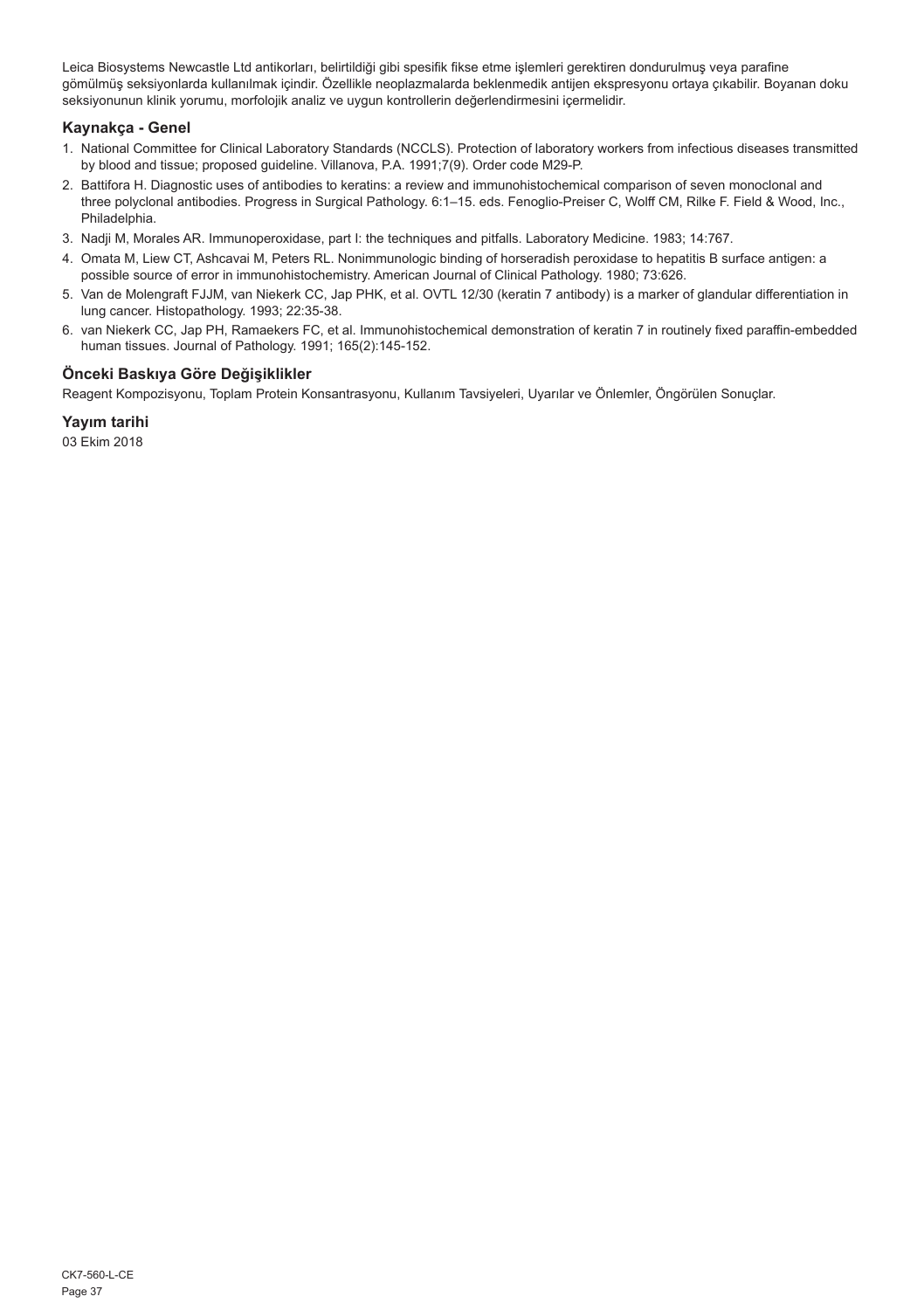## <span id="page-38-0"></span>**Течно мише моноклонално антитяло Novocastra™ Cytokeratin 7 Код на продукта: NCL-L-CK7-560**

## **Предназначение**

#### *За употреба при in vitro диагностика.*

Продуктът NCL-L-CK7-560 е предназначен за качествено идентифициране посредством оптична микроскопия на молекули цитокератин 7 в парафинови срези. Клиничната интерпретация на всяко оцветяване или неговата липса следва да бъде допълнена от морфологични проучвания с помощта на подходящи контроли и трябва да се оценява в контекста на клиничната история на пациента и други диагностични изследвания от квалифициран патолог.

#### **Принцип на процедурата**

Техниките на имунохистохимично (IHC) оцветяване позволяват визуализация на антигени чрез последователно приложение на специфично антитяло на антигена (първично антитяло), вторично антитяло на първичното антитяло и ензимен комплекс с хромогенен субстрат, с междинни стъпки на промиване. Ензимното активиране на хромогена води до видим реакционен продукт на мястото на антигена. След това може да се направи контраоцветяване на спесимена и да се постави покривно стъкло. Резултатите се интерпретират с използване на оптичен микроскоп и са в помощ при диференциалната диагностика на патофизиологични процеси, които може да са или да не са свързани с определен антиген.

#### **Клонинг**

RN7

#### **Имуноген**

Прокариотен рекомбинантен протеин, съответстващ на част от С-терминалния регион на цитокератин 7 интермедиерна филаментна молекула.

#### **Специфичност**

Човешки цитокератин 7 интермедиерен филаментен протеин.

#### **Състав на реагента**

NCL-L-CK7-560 е течен супернатант от тъканна култура, съдържащ натриев азид като консервант.

#### **Имуноглобулинов клас**

IgG1

#### **Обща концентрация на протеин Total Protein**

Вижте етикета на флакона относно специфичната за партидата концентрация на общ протеин.

#### **Концентрация на антитела**

По-висока или равна на 17 mg/L, както е определено от ELISA. Вижте етикета на флакона за специфичната за партидата концентрация на имуноглобулин.

#### **Препоръки за употреба**

Имунохистохимия върху парафинови срези.

**Термично индуцирано извличане на епитоп (Heat Induced Epitope Retrieval, HIER):** Моля, спазвайте инструкциите за употреба, включени в опаковката на Novocastra Epitope Retrieval Solution pH 6.

**Предложение за разреждане:** 1:100 за 30 минути при температура 25 °C. Това е дадено като указание, като потребителите трябва сами да определят техни собствени оптимални работни разреждания.

**Визуализация:** Спазвайте инструкциите за употреба, приложени към Novolink™ Polymer Detection Systems. За допълнителна информация за продукта или помощ се свържете с вашия местен дистрибутор или с регионалния офис на Leica Biosystems, а също така може да посетите уебсайта на Leica Biosystems www.LeicaBiosystems.com

Действието на това антитяло трябва да бъде валидирано при употреба с други мануални системи за оцветяване или автоматизирани платформи.

#### **Съхранение и стабилност**

Да се съхранява при температура 2 – 8°C. Да не се замразява. Да се върне на температура 2 – 8°C веднага след употреба. Да не се използва след срока на годност, отбелязан върху етикета на флакона. Други условия на съхранение, освен посочените по-горе, трябва да бъдат проверени от потребителя.

#### **Подготовка на спесимени**

Препоръчителният фиксиращ разтвор е неутрален буфериран формалин 10% за тъканни срези, вградени в парафин.

#### **Предупреждения и предпазни мерки**

Този реагент е приготвен от супернатант от клетъчна култура. Тъй като е биологичен продукт, необходимо е повишено внимание при работа с него.

Този реагент съдържа натриев азид. Информационният лист за безопасност на материалите е наличен при запитване или от www.LeicaBiosystems.com.

Консултирайте се с федералните, държавните или местните регламенти относно изхвърлянето на потенциално токсични компоненти.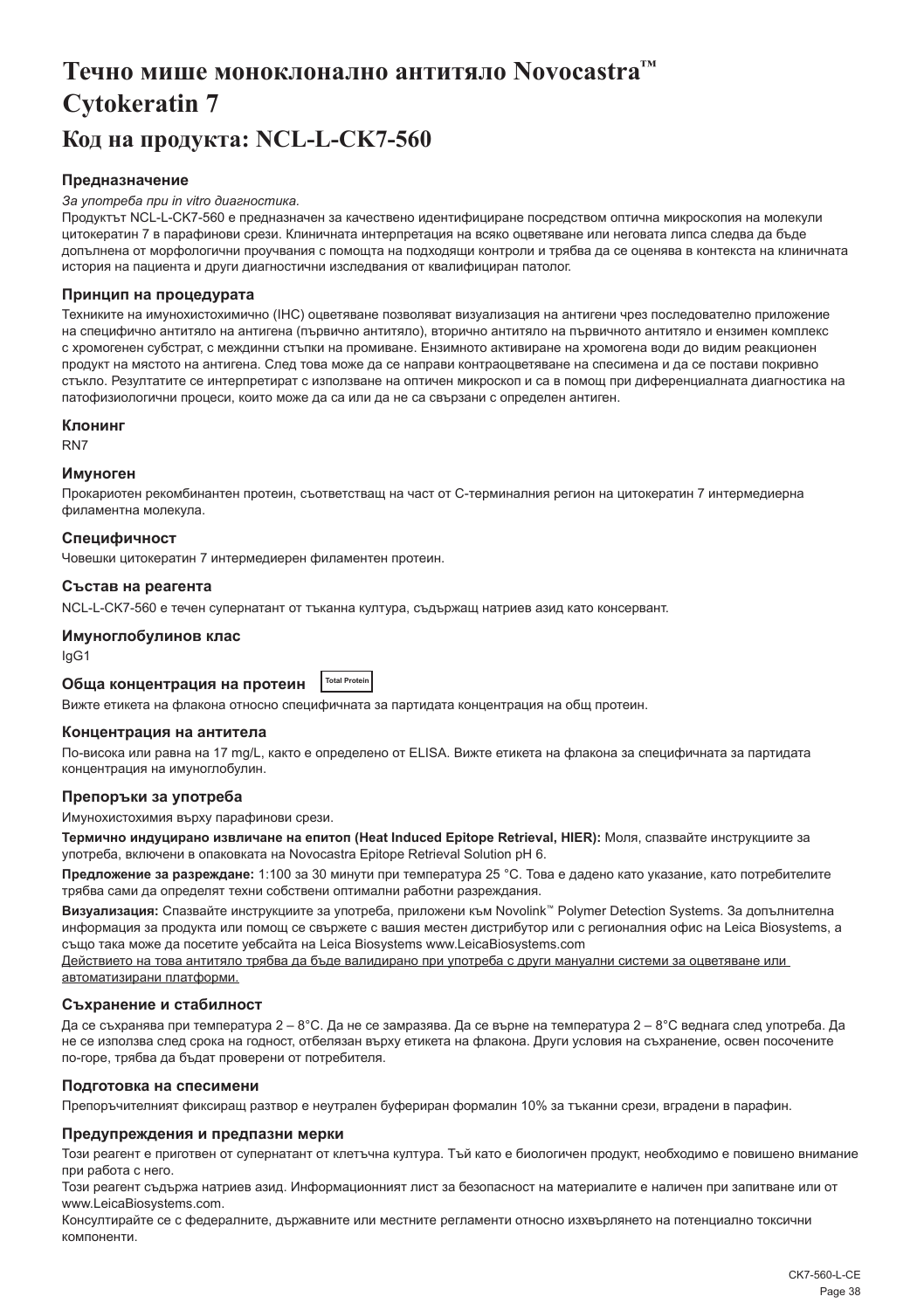Всички спесимени преди и след фиксация, както и всички материали, изложени на тях, трябва да се третират като възможни преносители на инфекция и да се изхвърлят, като се вземат правилни предпазни мерки.' Никога не пипетирайте реагенти с уста и избягвайте контакт на кожата и лигавиците с реагенти и спесимени. При контакт на реагенти или спесимени с чувствителни зони измийте зоните с обилно количество вода. Потърсете медицинска помощ.

Свеждайте до минимум микробната контаминация на реагентите, в противен случай може да се появи увеличаване на неспецифичното оцветяване.

Инкубационни времена или температури, различни от посочените, могат да доведат до грешни резултати. Всички подобни промени трябва да бъдат валидирани от потребителя.

#### **Качествен контрол**

Различията в обработката на тъканите и техническите процедури в лабораторията на потребителя могат да доведат до значително вариране на резултатите, налагащо редовно извършване на вътрешен контрол в допълнение към следните процедури.

Контролите трябва да са свежи спесимени, взети по време на аутопсия/биопсия/операция, фиксирани във формалин, обработени и вградени в парафинов восък, възможно най-бързо, по същия начин като проба(та) на пациента(ите).

#### **Позитивна тъканна контрола**

Използва се, за да се покажат правилно приготвени тъкани и правилни техники на оцветяване.

Една позитивна тъканна контрола трябва да бъде включена за всеки сет с тестови условия при всяка серия проби за оцветяване.

Тъкан със слабо позитивно оцветяване е по-подходяща от тъкан със силно позитивно оцветяване за оптимален качествен контрол и за откриване на по-малки нива на деградация на реагента.<sup>2</sup>

Препоръчителната тъкан за позитивна контрола е ендометриум.

Ако позитивната тъканна контрола не показва позитивно оцветяване, резултатите от спесимените, включени в теста, трябва да се считат за невалидни.

#### **Негативна тъканна контрола**

Трябва да се изследва след позитивната тъканна контрола, за да се провери специфичността на белязването на таргетния антиген от първичното антитяло.

Препоръчителната тъкан за негативна контрола е малкият мозък.

Алтернативно, разнообразието от различни видове клетки, присъстващи в повечето тъканни срези, често предлага места за негативна контрола, но това трябва да се провери от потребителя.

Неспецифичното оцветяване, ако присъства, обикновено е дифузно на вид. Спорадично оцветяване на съединителна тъкан може да се наблюдава и в части от прекомерно фиксирани във формалин тъкани. Използвайте интактни клетки за интерпретация на резултатите от оцветяването. Некротичните или дегенериралите клетки често се оцветяват неспецифично.<sup>3</sup> Може да се видят неверни позитивни резултати поради неимунологично свързване на протеини или реакционни продукти на субстрата. Те може да са причинени и от ендогенни ензими, като например псевдопероксидаза (еритроцити), ендогенна пероксидаза (цитохром C) или ендогенен биотин (напр. черен дроб, гърда, мозък, бъбрек) в зависимост от типа на използваното имунно оцветяване. За диференциране на ендогенна ензимна активност или неспецифично ензимно свързване от специфична имунна реактивност ексклузивно може да се оцветят допълнителни тъкани от пациента, съответно със субстрат-хромоген или с ензимни комплекси (авидин-биотин, стрептавидин, маркиран полимер) и субстрат-хромоген. Ако се появи специфично оцветяване в негативната тъканна контрола, резултатите от спесимените на пациентите трябва да се считат за невалидни.

#### **Негативна контрола на реагента**

Използвайте неспецифична негативна контрола на реагента, вместо първичното антитяло, със срез от всеки спесимен на пациента, за да се направи оценка на неспецифичното оцветяване и да се даде по-добра интерпретация на специфичното оцветяване на мястото на антигена.

#### **Тъкан от пациента**

Изследвайте спесимените на пациенти, оцветени последно с NCL-L-CK7-560. Наситеността на позитивното оцветяване трябва да бъде оценена в контекста на всяко неспецифично фоново оцветяване на негативната контрола на реагента. Както при всеки имунохистохимичен тест, един отрицателен резултат означава, че антигенът не е открит, а не че антигенът отсъства в анализираните клетки/тъкан. Ако се налага, използвайте панел от антитела за идентифициране на фалшиво отрицателни реакции.

#### **Очаквани резултати**

#### Нормални тъкани

Клонинг RN7 открива цитокератин 7 в цитоплазмата и мембраната на голям брой видове епителни клетки. Той последователно оцветява ендометриума, белодробните алвеоли, жлъчните канали в черния дроб, бронхиоларния епител, щитовидната жлеза, дисталните извити каналчета и събирателните каналчета в бъбреците. Оцветяването се наблюдава и в жлезите на ендоцервикса, бронхите, гърдата, слъзните и потни жлези на кожата, миоепитела (невинаги), овариалният мезотелиум, трофобластите на плацентата, всички клетъчни слоеве на уроепитела и повърхностния епител на стомаха. Неепителните тъкани, като например гладките мускули, съединителната тъкан, лимфоидната тъкан и кръвоносните съдове, са последователно негативни (Общ брой на оценените нормални случаи =110).

#### Абнормни тъкани

Клонинг RN7 оцветява 62/135 оценени тумора, включително белодробни тумори (9/12), тумори на яйчниците (9/11), тумори на гърдата (9/10), тумори на черния дроб (3/8), тумори на щитовидната жлеза (7/7), тумори на бъбреците (3/7), тумори на стомаха (3/6), кожни тумори (2/6), тумори на пикочния мехур (2/4), разнородни плоскоклетъчни карциноми (1/4), тумори на ендометриума (3/3), тумори на цервикса (3/3), тумори на тестисите (1/3), тумори на зародишните клетки (1/3), тумори на правото черво (1/2), неуточнени метастатични тумори, (2/2), тумори на ларинкса (1/2), тумори на панкреаса (1/2), тумори на жлъчния мехур (1/1), саркоми (0/7), тумори на ободното черво (0/4), невроендокринни тумори (0/4), тумори на мозъка (0/3), тумори на хранопровода (0/3), меланоми (0/3), тумори на надбъбречната жлеза (0/3), тумори на меките тъкани (0/2), плоскоклетъчни карциноми на езика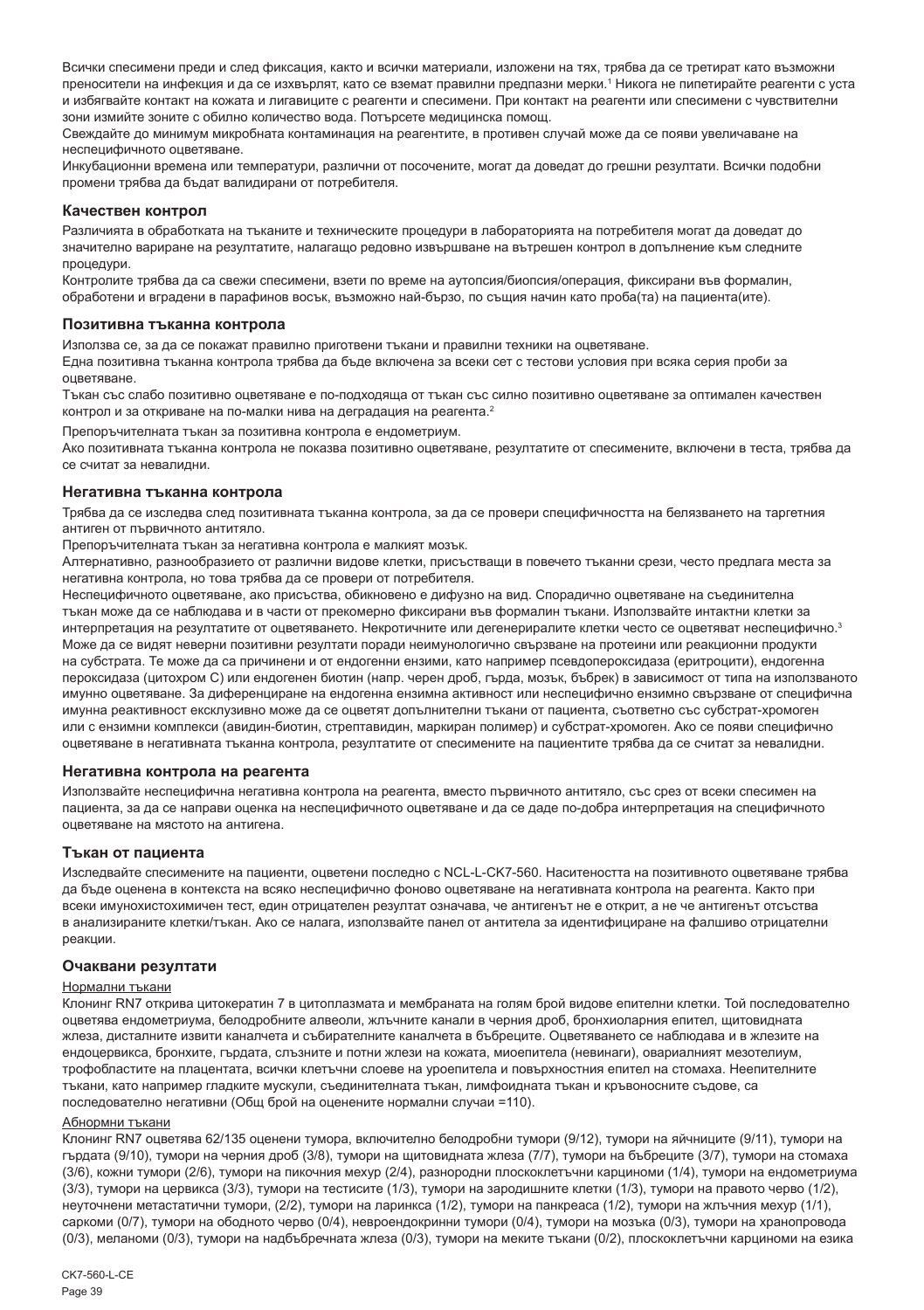(0/2), тумори на тимуса (0/2), тумори на простатата (0/2), простатна хиперплазия (0/1), тумори на тънките черва (0/1), неврални тумори (0/1) и лимфоми (0/1). (Общ брой на оценените случай на тумор = 135).

#### **Продуктът NCL-L-CK7-560 се препоръчва за откриване на човешки протеин CK7 в нормални и неопластични тъкани като допълнение към конвенционалната хистопатология с използване на неимунологични хистохимични оцветявания.**

#### **Общи ограничения**

Имунохистохимията е многостъпков диагностичен процес, който се състои от специализирано обучение за избор на подходящи реагенти, избор на тъкани, фиксация и обработка, подготовка на IHC предметно стъкло и интерпретация на резултатите от оцветяването.

Тъканното оцветяване зависи от боравенето с тъканта и нейната обработка преди оцветяването. Неправилната фиксация, замразяване, размразяване, промиване, изсушаване, затопляне, срязване или контаминацията с други тъкани или течности може да причини поява на артефакти, блокиране на антителата или фалшиво отрицателни резултати. Несъответстващите резултати може да се дължат на вариации в методите на фиксация и вграждане или на присъща нерегулярност в тъканта.4 Прекомерното или непълно контраоцветяване може да попречи на правилната интерпретация на резултатите.

Клиничната интерпретация на всяко оцветяване или неговата липса следва да бъде допълнена от морфологични проучвания с помощта на подходящи контроли и трябва да се оценява в контекста на клиничната история на пациента и други диагностични изследвания от квалифициран патолог.

Антителата от Leica Biosystems Newcastle Ltd са предназначени за употреба, както е указано, върху замразени или вградени в парафин срези със специфични изисквания за фиксация. Възможно е да настъпи неочаквана антигенна експресия, особено при неоплазми. Клиничната интерпретация на всеки оцветен тъканен срез трябва да включва морфологичен анализ и оценката на подходящи контроли.

#### **Библиография – основна**

- 1. National Committee for Clinical Laboratory Standards (NCCLS). Protection of laboratory workers from infectious diseases transmitted by blood and tissue; proposed guideline. Villanova, P.A. 1991; 7(9). Order code M29-P.
- 2. Battifora H. Diagnostic uses of antibodies to keratins: a review and immunohistochemical comparison of seven monoclonal and three polyclonal antibodies. Progress in Surgical Pathology. 6:1–15. eds. Fenoglio-Preiser C, Wolff CM, Rilke F. Field & Wood, Inc., Philadelphia.
- 3. Nadji M, Morales AR. Immunoperoxidase, part I: the techniques and pitfalls. Laboratory Medicine. 1983; 14:767.
- 4. Omata M, Liew CT, Ashcavai M, Peters RL. Nonimmunologic binding of horseradish peroxidase to hepatitis B surface antigen: a possible source of error in immunohistochemistry. American Journal of Clinical Pathology. 1980; 73:626.
- 5. van de Molengraft FJJM, van Niekerk CC, Jap PHK, et al. OVTL 12/30 (keratin 7 antibody) is a marker of glandular differentiation in lung cancer. Histopathology. 1993; 22:35-38.
- 6. van Niekerk CC, Jap PH, Ramaekers FC, et al. Immunohistochemical demonstration of keratin 7 in routinely fixed paraffin-embedded human tissues. Journal of Pathology. 1991; 165(2):145-152.

#### **Изменения на предишно издание**

Състав на реагента, Концентрация на общ протеин, Препоръки за употреба, Предупреждения и предпазни мерки, Очаквани резултати.

## **Дата на издаване**

03 Октомври 2018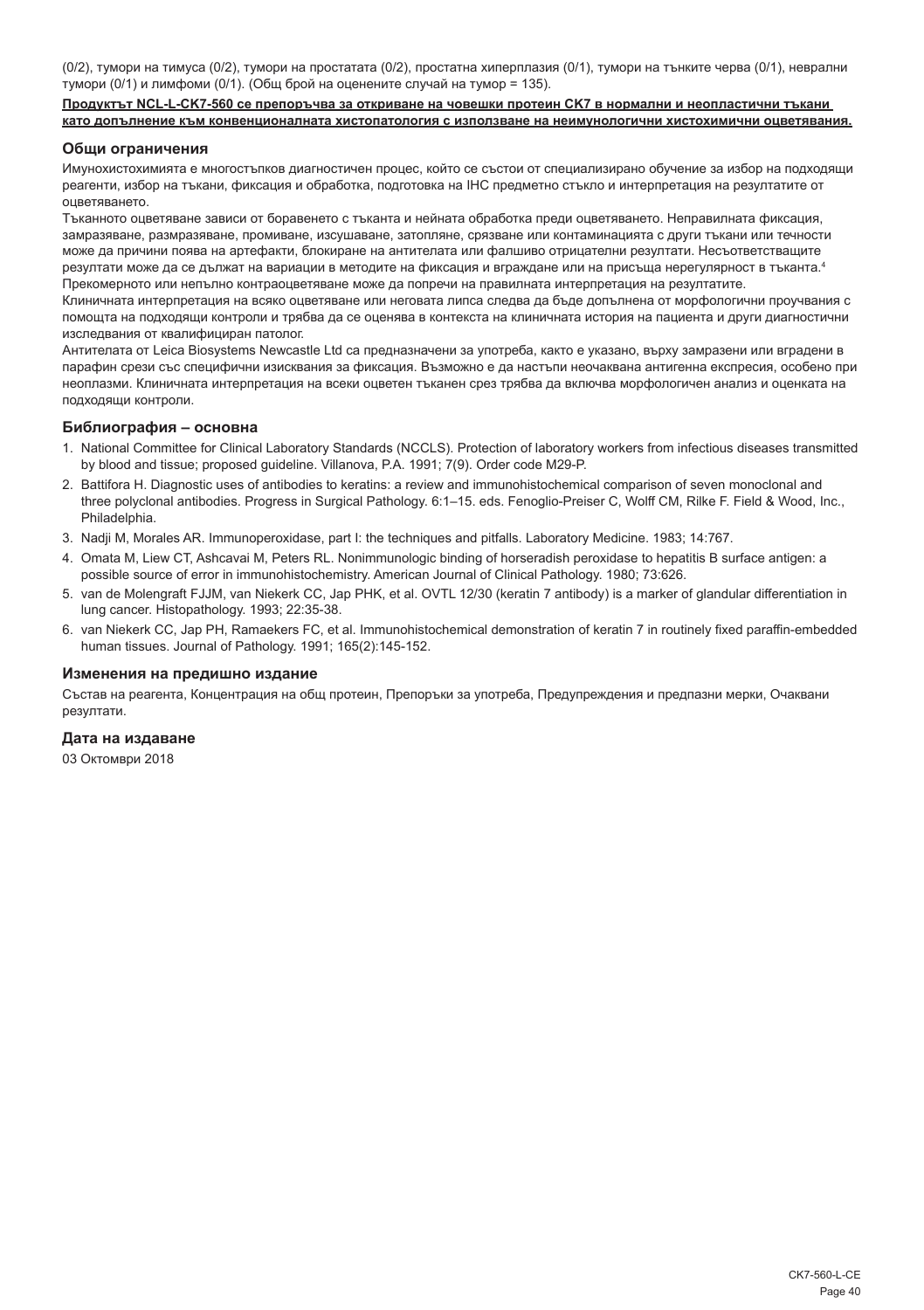## <span id="page-41-0"></span>**Novocastra™ folyékony egér monoklonális antitest Cytokeratin 7 Termékkód: NCL-L-CK7-560**

## **Alkalmazási terület**

#### *In vitro diagnosztikai használatra.*

Az NCL-L-CK7-560 a citokeratin 7 molekulák fénymikroszkóppal végzett kvalitatív azonosítására szolgál paraffinos metszetekben. Minden festődés meglétének vagy hiányának klinikai értelmezését morfológiai vizsgálatokkal és megfelelő kontrollokkal kell kiegészíteni, valamint az értékelést a beteg klinikai kórtörténete és egyéb diagnosztikai vizsgálatok figyelembevételével, képzett patológusnak kell elvégeznie.

## **Az eljárás elve**

Az immunhisztokémiai (immunohistochemical, IHC) megfestési technikák az antigén elleni specifikus antitest (elsődleges antitest), az elsődleges antitest elleni másodlagos antitest és egy enzim kromogén szubsztráttal alkotott komplexének egymás után következő alkalmazásán keresztül, közbeiktatott mosási lépések mellett lehetővé teszik az antigének megjelenítését. A kromogén enzimaktiválása látható reakcióterméket eredményez az antigén helyén. Ezután a minta kontrasztfesthető és lefedhető. Az eredmények fénymikroszkóp használatával értelmezhetők, majd segítségül használhatók a patofiziológiás folyamatok differenciáldiagnózisa során, amely folyamatok az esetek egy részében konkrét antigénhez kapcsolódnak.

**Klón**

RN7

## **Immunogén**

A citokeratin 7 intermedier filamentum molekula C-terminális régiója egy részének megfelelő, prokarióta eredetű rekombináns fehérje.

## **Specificitás**

Humán citokeratin 7 intermedier filamentum fehérje.

## **A reagens összetétele**

Az NCL-L-CK7-560 egy tartósítószerként nátrium-azidot tartalmazó folyékony szövetkultúra felülúszó.

## **Ig-osztály**

IgG1

## **Összfehérje-koncentráció Total Protein**

A sarzsspecifikus összfehérje-koncentrációt lásd az üveg címkéjén.

## **Antitest-koncentráció**

Legalább 17 mg/l az ELISA által meghatározottak szerint. A sarzsspecifikus Ig-koncentrációt lásd az üveg címkéjén.

## **Felhasználási javaslatok**

Immunhisztokémia paraffinos metszeteken.

**Hőindukált epitópfeltárás (heat induced epitope retrieval, HIER):** Kövesse a Novocastra Epitope Retrieval Solution pH 6 termék használati útmutatóját.

**Javasolt hígítás:** 1:100, 30 percen át, 25 °C-on. Az adatok csak útmutatásul szolgálnak, a felhasználóknak kell meghatározniuk saját optimális munkaoldataikat.

**Megjelenítés:** Kövesse a Novolink™ Polymer Detection Systems rendszerek használati útmutatóját. További termékinformációkért vagy támogatásért forduljon a Leica Biosystems helyi forgalmazójához vagy regionális irodájához, vagy keresse fel a Leica Biosystems weboldalát a www.LeicaBiosystems.com címen.

Az antitest teljesítményét validálni kell, ha azt más manuális festési rendszerrel vagy automata platformmal használja.

## **Tárolás és stabilitás**

2–8 °C-on tárolandó. Tilos lefagyasztani. Felhasználás után azonnal tegye vissza 2–8 °C közötti hőmérsékletre. Ne használja az üveg címkéjén feltüntetett lejárati dátum után. A fentiekben előírtaktól eltérő tárolási feltételeket a felhasználónak ellenőriznie kell.

## **A minták előkészítése**

A javasolt fixálószer a paraffinba ágyazott szövetmetszeteknél 10%-os, semleges pufferolású formalin.

## **Figyelmeztetések és óvintézkedések**

Ez a reagens a sejtkultúra felülúszójából készült. Mivel biológiai termék, kezelésekor észszerű körültekintéssel kell eljárni. Ez a reagens nátrium-azidot tartalmaz. Az anyagbiztonsági adatlapot igény esetén rendelkezésre bocsátjuk, vagy elérheti a www.LeicaBiosystems.com weboldalon.

Minden potenciálisan toxikus összetevő ártalmatlanításával kapcsolatban kövesse a szövetségi, állami és helyi előírásokat. A mintákat fixálás előtt és után, valamint a velük érintkező összes anyagot fertőzések terjesztésére képes anyagként kell kezelni, és megfelelő körültekintéssel kell ártalmatlanítani.1 Soha ne pipettázza szájjal a reagenseket, továbbá kerülje a bőr és a nyálkahártyák érintkezését a reagensekkel és a mintákkal. Ha a reagensek vagy minták érzékeny területtel érintkeznek, bő vízzel mossa le az érintett területet. Fordulion orvoshoz.

Minimálisra kell csökkenteni a reagensek mikrobiális szennyeződését, különben megnövekedhet a nem specifikus festődés. A megadottaktól eltérő inkubációs idők és hőmérsékletek hibás eredményekhez vezethetnek. A felhasználónak minden ilyen jellegű változtatást validálnia kell.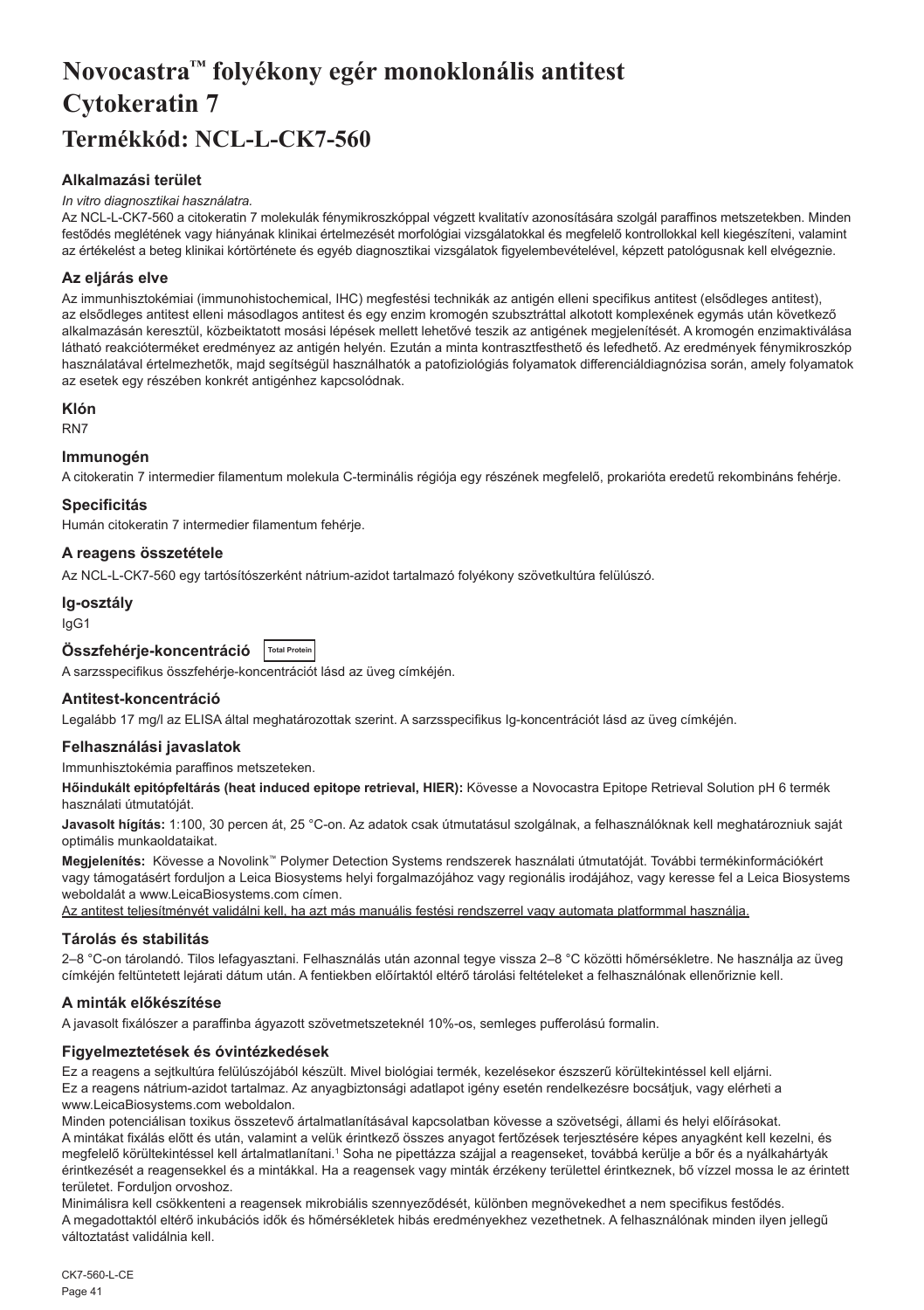## **Minőség-ellenőrzés**

A felhasználó laboratóriumában alkalmazott szövetfeldolgozási és technikai eljárások eltérései jelentős különbséget okozhatnak az eredményekben, ami az alábbi eljárásokon túl belső kontrollok rendszeres futtatását teszi szükségessé. Kontrollként friss boncolási/biopsziás/sebészeti mintákat kell használni, amelyeket a lehető leghamarabb a betegmintákkal megegyező módon kell formalinban fixálni, feldolgozni és paraffinviaszba ágyazni.

## **Pozitív szövetkontroll**

A megfelelő szövet-előkészítés és festési technikák ellenőrzésére használatos.

Minden tesztelési körülményegyüttes esetében és minden megfestési sorozatban kell alkalmazni egy pozitív szövetkontrollt. A gyengén pozitív festődésű szövet alkalmasabb az erősebben pozitív festődésű szövetnél az optimális minőség-ellenőrzéshez, valamint a kismértékű reagensbomlás észleléséhez.<sup>2</sup>

A javasolt pozitív kontrollszövet az endometrium.

Ha a pozitív szövetkontroll nem mutat pozitív festődést, a vizsgált minták eredményeit érvénytelennek kell tekinteni.

#### **Negatív szövetkontroll**

A pozitív szövetkontroll után azért kell megvizsgálni, hogy a vizsgált antigén elsődleges antitest segítségével történő jelölésének specificitását ellenőrizni lehessen.

A javasolt negatív kontrollszövet a kisagy.

Ezenkívül a legtöbb szövetmetszetben jelen lévő különböző sejttípusok gyakran használhatók negatív kontrollként, de ezeket a felhasználónak kell ellenőriznie.

Ha van nem specifikus festődés, az rendszerint diffúz megjelenésű. A formalinban túlfixált szövetekből származó metszeteknél a kötőszövet szórványos festődése is megfigyelhető. A festési eredmények értelmezésére ép sejteket használjon. A nekrotizált vagy degenerálódott sejtek gyakran nem specifikusan festődnek meg.<sup>3</sup> A fehérjék vagy a szubsztrát reakciótermékeinek nem immunológiai kötődése miatt álpozitív eredmények jelentkezhetnek. Okozhatják ezt olyan endogén enzimek is, mint a pszeudoperoxidáz (eritrociták), endogén peroxidáz (citokróm C), illetve endogén biotin (pl. máj, mell, agy, vese), az alkalmazott immunmegfestés típusától függően. Az endogén enzim aktivitásának vagy az enzimek nem specifikus kötődésének a specifikus immunreakciótól való megkülönböztetésére további betegszövetek festhetők kizárólag szubsztrát–kromogén oldattal vagy enzimkomplexekkel (avidin-biotin, sztreptavidin, jelölt polimer) és szubsztrát–kromogénnel. Ha a negatív szövetkontroll specifikus festődést mutat, a betegminták eredményeit érvénytelennek kell tekinteni.

## **Negatív reagenskontroll**

A nem specifikus festődés kiértékeléséhez és az antigén helyén létrejövő specifikus festődés jobb értelmezéséhez minden betegminta esetén egy metszeten alkalmazzon az elsődleges antitest helyett nem specifikus negatív reagenskontrollt.

#### **Betegszövet**

Az NCL-L-CK7-560 reagenssel festett betegmintákat vizsgálja meg utolsóként. A pozitív festődés intenzitását a negatív reagenskontroll esetleges nem specifikus háttérfestődésének viszonylatában értékelje. Mint minden immunhisztokémiai vizsgálatnál, a negatív eredmény azt jelenti, hogy az antigén nem volt kimutatható, nem pedig azt, hogy az antigén nem volt jelen a vizsgált sejtekben/ szövetben. Szükség esetén az álnegatív reakciók azonosítására használjon antitestpanelt.

## **Várható eredmények**

#### Normál szövetek

Az RN7 klón kimutatja a citokeratin 7-et számos hámsejttípus citoplazmájában és membránjában. Következetesen megfesti az endometriumot, a tüdő alveolusait, a májban az epevezetékeket, a bronchiolusok hámját, a pajzsmirigyet, valamint a vese disztális kanyarulatos csatornáit és gyűjtőcsatornáit. Festődés volt látható az endocervix, a hörgők, az emlő mirigyeiben a nyálmirigyekben, a bőr verejtékmirigyeiben, a myoepitheliumban (változó), a petefészek mesothel sejtjeiben, a placenta trophoblast sejtjeiben, az urothelium összes sejtrétegében és a gyomor felszíni hámrétegében. A nem epiteliális szövetek, például a simaizom, kötőszövet, limfoid szövet és vérerek következetesen negatívak voltak (vizsgált normál esetek összesített száma = 110).

#### Kóros szövetek

Az RN7 klón a vizsgált 135 daganat közül 62-t festett meg az alábbiak szerint: tüdődaganatok (9/12), petefészek-daganatok (9/11), emlődaganatok (9/10), májdaganatok (3/8), pajzsmirigy-daganatok (7/7), vesedaganatok (3/7), gyomordaganatok (3/6), bőrdaganatok (2/6), húgyhólyag-daganatok (2/4), egyes laphámsejtes karcinómák (1/4), endometrium-daganatok (3/3), méhnyak-daganatok (3/3), heredaganatok (1/3), csírasejtes daganatok (1/3), végbél-daganatok (1/2), közelebbről meg nem határozott metasztatikus daganatok (2/2), gégedaganatok (1/2), hasnyálmirigy-daganatok (1/2), epehólyag-daganatok (1/1), szarkómák (0/7), vastagbél-daganatok (0/4), neuroendokrin daganatok (0/4), agydaganatok (0/3), nyelőcső-daganatok (0/3), melanómák (0/3), mellékvese-daganatok (0/3), lágyrészdaganatok (0/2), laphámsejtes nyelvkarcinómák (0/2), csecsemőmirigy-daganatok (0/2), prosztatadaganatok (0/2), prosztata-hiperplázia (0/1), vékonybél-daganatok (0/1), neurális daganatok (0/1) és limfómák (0/1). (Vizsgált tumoresetek összesített száma = 135.)

#### **Az NCL-L-CK7-560 a humán CK7 fehérje detektálására ajánlott egészséges és tumoros szövetekben, a nem immunológiai hisztokémiai festést használó hagyományos kórszövettani eljárások kiegészítéseként.**

## **Általános korlátozások**

Az immunhisztokémia több lépésből álló diagnosztikai folyamat, amely a következőket foglalja magában: speciális képzés alapján a megfelelő reagensek kiválasztása; a szövetek kiválasztása, fixálása és feldolgozása; az IHC tárgylemez előkészítése; és a festési eredmények értelmezése.

A szövet festődése függ a szövet festés előtti kezelésétől és feldolgozásától. A nem megfelelő fixálás, a fagyasztás, olvasztás, mosás, szárítás, melegítés, metszetkészítés, illetve a más szövetekkel vagy folyadékokkal történő szennyezés műtermékeket, az antitestek befogását, illetve álnegatív eredményeket okozhat. Ellentmondó eredményekhez vezethetnek a fixálási vagy beágyazási módszerek eltérései, illetve a szövet eredendő rendellenességei.4

A túlzott vagy hiányos kontrasztfestés ronthatja az eredmények megfelelő értelmezését.

Minden festődés meglétének vagy hiányának klinikai értelmezését morfológiai vizsgálatokkal és megfelelő kontrollokkal kell kiegészíteni, valamint az értékelést a beteg klinikai kórtörténete és egyéb diagnosztikai vizsgálatok figyelembevételével, képzett patológusnak kell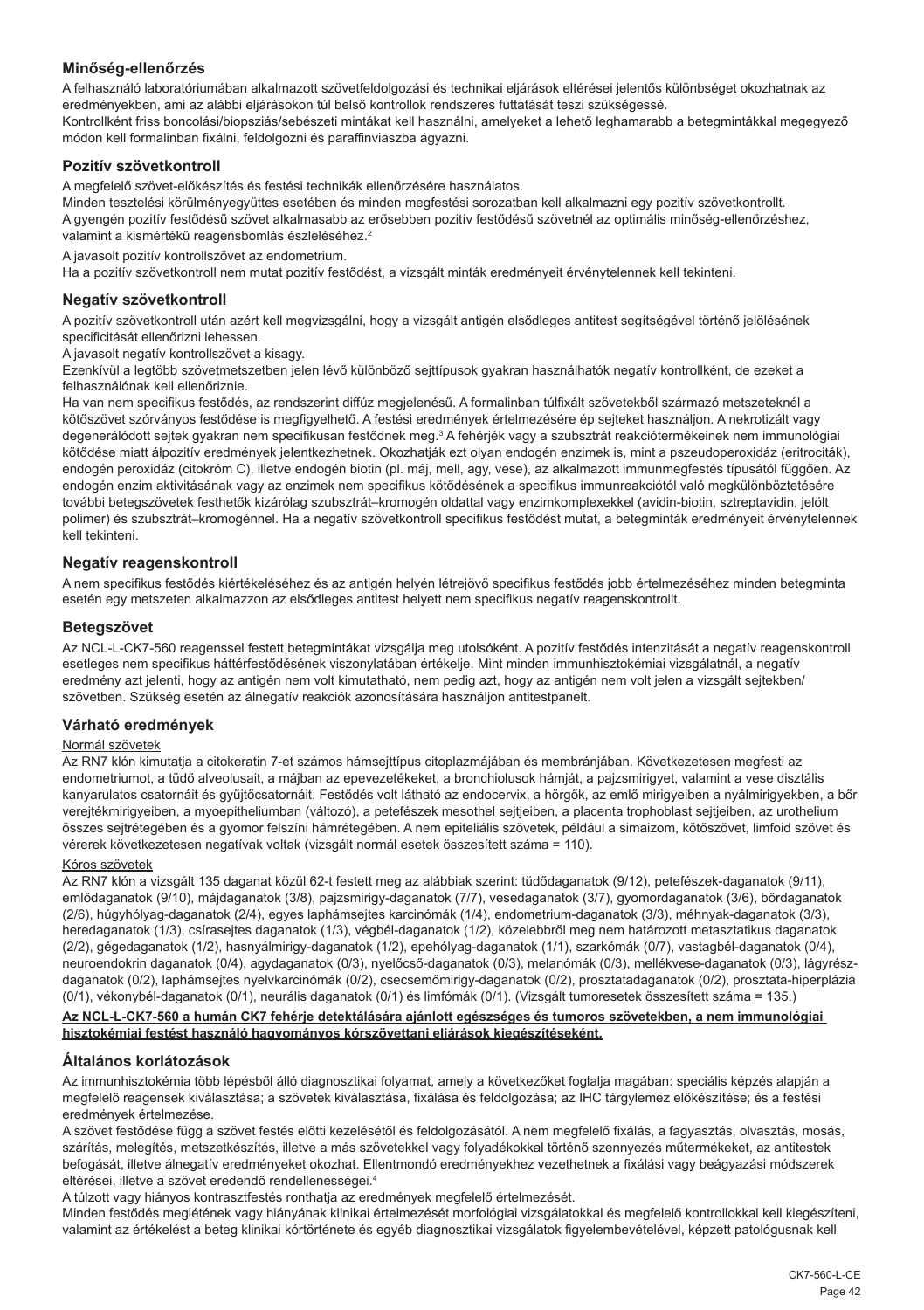elvégeznie.

A Leica Biosystems Newcastle Ltd által biztosított antitestek specifikus fixálási követelmények mellett, az utasításoknak megfelelően fagyasztott vagy paraffinba ágyazott metszeteken történő felhasználásra szolgálnak. Időnként váratlan antigén-expresszió fordulhat elő, különösen daganatok esetében. Bármely festett szövetmetszet klinikai értelmezéséhez morfológiai elemzést is kell végezni, és ki kell értékelni a megfelelő kontrollokat.

## **Bibliográfia – általános**

- 1. National Committee for Clinical Laboratory Standards (NCCLS). Protection of laboratory workers from infectious diseases transmitted by blood and tissue; proposed guideline. Villanova, P.A. 1991; 7(9). Order code M29-P.
- 2. Battifora H. Diagnostic uses of antibodies to keratins: a review and immunohistochemical comparison of seven monoclonal and three polyclonal antibodies. Progress in Surgical Pathology. 6:1–15. eds. Fenoglio-Preiser C, Wolff CM, Rilke F. Field & Wood, Inc., Philadelphia.
- 3. Nadji M, Morales AR. Immunoperoxidase, part I: the techniques and pitfalls. Laboratory Medicine. 1983; 14:767.
- 4. Omata M, Liew CT, Ashcavai M, Peters RL. Nonimmunologic binding of horseradish peroxidase to hepatitis B surface antigen: a possible source of error in immunohistochemistry. American Journal of Clinical Pathology. 1980; 73:626.
- 5. van de Molengraft FJJM, van Niekerk CC, Jap PHK, et al. OVTL 12/30 (keratin 7 antibody) is a marker of glandular differentiation in lung cancer. Histopathology. 1993; 22:35-38.
- 6. van Niekerk CC, Jap PH, Ramaekers FC, et al. Immunohistochemical demonstration of keratin 7 in routinely fixed paraffin-embedded human tissues. Journal of Pathology. 1991; 165(2):145-152.

## **Módosítások az előző változathoz képest**

A reagens összetétele, Összfehérje-koncentráció, Felhasználási javaslatok, Figyelmeztetések és óvintézkedések, Várható eredmények.

## **Kiadás dátuma**

03 október 2018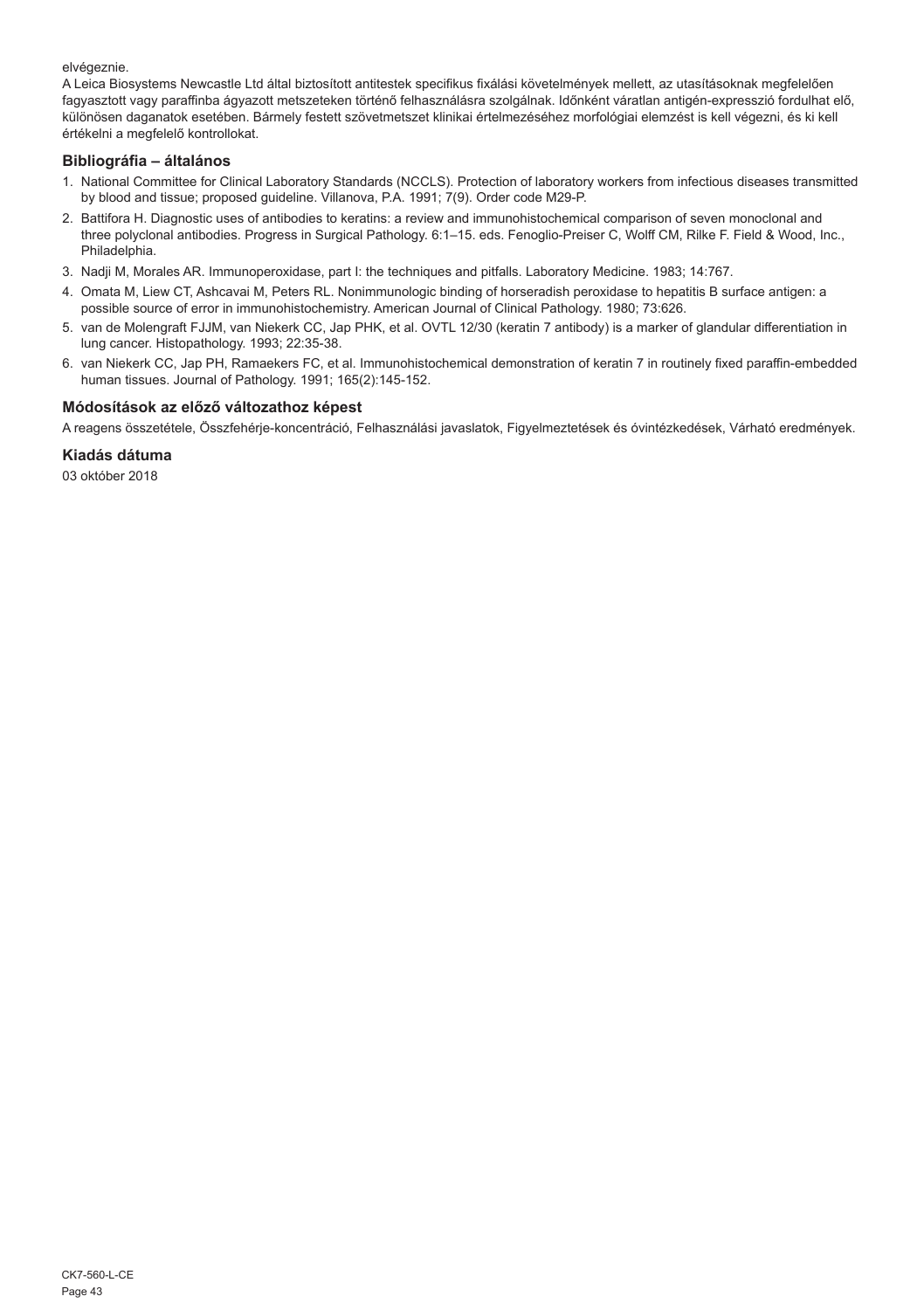## <span id="page-44-0"></span>**Novocastra™ Anticorp monoclonal lichid de șoarece Cytokeratin 7 Cod produs: NCL-L-CK7-560**

## **Utilizare prevăzută**

#### *Pentru diagnosticare in vitro.*

NCL-L-CK7-560 este destinat identificării calitative, prin intermediul microscopiei optice, a moleculelor de citokeratină 7 în secțiunile de parafină. Interpretarea clinică a oricărei colorări sau a absenței acesteia trebuie completată cu studii morfologice utilizând controale adecvate și trebuie evaluată în contextul antecedentelor clinice ale pacientului, precum și al altor teste de diagnosticare efectuate de către un patolog calificat.

## **Principiul de procedură**

Tehnicile de colorare imunohistochimică (IHC) permit vizualizarea antigenilor prin aplicarea secvențială a unui anumit anticorp pe antigen (anticorp primar), a unui anticorp secundar pe anticorpul primar și a unui complex enzimatic cu un substrat cromogen, cu etape de spălare intercalate. Activarea enzimatică a cromogenului duce la un produs de reacție vizibil la locul aplicării antigenului. Specimenul poate fi apoi contracolorat și acoperit cu lamelă. Rezultatele sunt interpretate folosind un microscop optic și ajută la diagnosticul diferențial al proceselor patofiziologice, care pot sau nu să fie asociate cu un anumit antigen.

## **Clonă**

RN7

## **Imunogen**

Proteină recombinantă procariotică corespunzând părții din regiunea C-terminală a moleculei filamentoase intermediare citokeratină 7.

## **Specificitate**

Proteină filamentoasă intermediară 7 de citokeratină umană.

## **Compoziția reactivului**

NCL-L-CK7-560 este un supernatant de cultură tisulară lichid care conține azidă de sodiu drept conservant.

## **Clasa Ig**

IgG1

## **Concentrație proteină totală Total Protein**

Consultați eticheta flaconului pentru concentrația proteinelor totale specifică lotului.

## **Concentrație anticorpi**

Mai mare sau egală cu 17 mg/L, asa cum este determinată prin ELISA. Consultati eticheta flaconului pentru concentratia Ig specifică lotului.

## **Recomandări privind utilizarea**

Imunohistochimie pe secțiuni de parafină.

**Recuperarea indusă de căldură a epitopilor (HIER):** Urmați instrucțiunile de utilizare din Novocastra Epitope Retrieval Solution pH 6.

**Diluție sugerată:** 1:100 timp de 30 de minute la 25 °C. Aceste informații sunt furnizate cu rol de îndrumare, iar utilizatorii trebuie să-și stabilească singuri propriile diluții de lucru optime.

**Vizualizare:** Respectați instrucțiunile de utilizare pentru Novolink™ Polymer Detection Systems. Pentru informații suplimentare despre produs sau asistență, luați legătura cu distribuitorul dvs. local sau cu biroul regional al Leica Biosystems sau, ca alternativă, vizitați siteul web al Leica Biosystems, www.LeicaBiosystems.com

Performanța acestui anticorp trebuie validată atunci când este utilizat cu alte sisteme de colorare manuală sau alte platforme automatizate.

## **Depozitare și stabilitate**

A se depozita la 2–8 °C. A nu se congela. A se returna la 2–8 °C imediat după utilizare. A nu se utiliza după data expirării indicată pe eticheta flaconului. Alte condiții de depozitare decât cele specificate mai sus trebuie verificate de către utilizator.

## **Pregătirea specimenului**

Mediul de fixare recomandat este formalină tamponată neutru 10% pentru secțiunile de țesut încorporate în parafină.

## **Avertismente și precauții**

Acest reactiv a fost pregătit din supernatantul culturii celulare. Întrucât este un produs biologic, trebuie să se acționeze cu prudență rezonabilă la manipularea sa.

Acest reactiv conține azidă de sodiu. O Fișă tehnică de securitate a materialului este disponibilă la cerere sau poate fi obținută de pe site-ul www.LeicaBiosystems.com Consultați reglementările naționale, județene sau locale pentru informații privind eliminarea tuturor componentelor potențial toxice.

Specimenele, înainte și după fixare, precum și toate materialele expuse la acestea, trebuie manipulate ca și când ar avea potențialul de a transmite infecții și trebuie eliminate la deșeuri luând măsurile de precauție adecvate.<sup>1</sup>Nu pipetați niciodată reactivii pe gură și evitați contactul reactivilor și specimenelor cu pielea și membranele mucoase. Dacă reactivii sau probele vin în contact cu suprafețele sensibile, spălați cu apă din abundență. Solicitați asistență medicală.

Reduceți la minimum contaminarea microbiană a reactivilor, în caz contrar poate apărea o creștere a colorării nespecifice.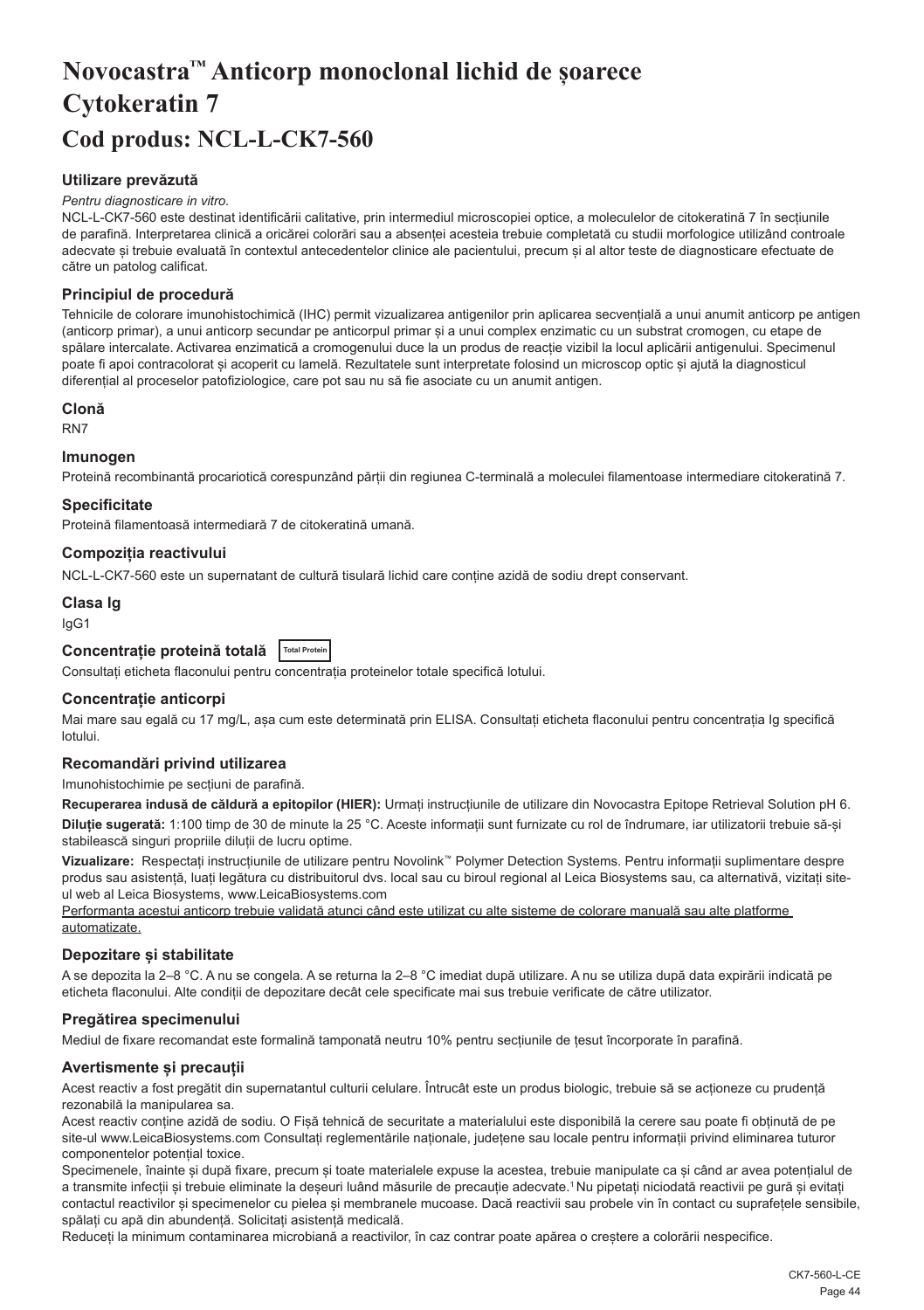Timpii sau temperaturile de incubație care diferă de valorile specificate pot genera rezultate eronate. Orice astfel de modificări trebuie validate de către utilizator.

## **Controlul calității**

Diferențele în ceea ce privește procesarea țesutului și procedurile tehnice în laboratorul utilizatorului pot cauza o variabilitate semnificativă a rezultatelor, necesitând efectuarea cu regularitate de controale interne, în plus față de următoarele proceduri. Probele de control trebuie să fie probe proaspete de autopsie/biopsie/chirurgicale, fixate în formalină, procesate și încorporate în ceară de parafină cât mai curând posibil și în aceeași manieră ca și probele pacientului.

## **Țesutul de control pozitiv**

Folosit pentru a indica țesuturile pregătite corect și tehnicile de colorare adecvate.

O probă de țesut de control pozitiv trebuie să fie inclusă pentru fiecare set de condiții de testare în fiecare etapă de colorare. Un țesut cu colorare pozitivă slabă este mai adecvat decât un țesut cu colorare pozitivă puternică în vederea unui control optim al calității și pentru a detecta nivelurile minore de degradare a reactivului.<sup>2</sup>

Țesutul de control pozitiv recomandat este endometrul.

Dacă țesutul de control pozitiv nu demonstrează colorația pozitivă, rezultatele obținute cu acele probe de testare trebuie considerate nevalide.

## **Țesutul de control negativ**

Trebuie examinat după țesutul de control pozitiv pentru a verifica specificitatea informațiilor de etichetare ale antigenului țintă în funcție de anticorpul primar.

Țesutul de control negativ recomandat este cerebelul.

Ca alternativă, varietatea de tipuri diferite de celule prezente în majoritatea secțiunilor tisulare oferă frecvent locuri de control negativ, dar acest lucru trebuie verificat de către utilizator.

Colorația nespecifică, dacă este prezentă, are, de obicei, un aspect difuz. Colorația sporadică a țesutului conjunctiv poate fi observată, de asemenea, în secțiuni de țesuturi fixate în mod excesiv în formalină. Folosiți celule intacte pentru interpretarea rezultatelor de colorare. Celulele necrotice sau degenerate se colorează deseori într-un mod nespecific.<sup>3</sup> Se pot observa rezultate fals pozitive ca urmare a legării non-imunologice a proteinelor sau produșilor de reacție ai substratului. Acestea pot fi cauzate, de asemenea, de enzimele endogene precum pseudoperoxidaza (eritrocite), peroxidaza endogenă (citocromul C) sau biotina endogenă (de exemplu, ficat, sân, creier, rinichi), în funcție de tipul de imunocolorație folosit. Pentru a diferenția activitatea enzimelor endogene sau legarea nespecifică a enzimelor de imunoreactivitatea specifică, pot fi colorate țesuturi suplimentare de la pacient numai cu substrat-cromogen sau, respectiv, complexe enzimatice (avidină-biotină, streptavidină, polimer etichetat) și substrat-cromogen. În cazul în care colorația specifică are loc în țesutul de control negativ, rezultatele obținute pe probele pacientului trebuie să fie considerate nevalide.

## **Reactivul de control negativ**

Folosiți un reactiv de control negativ non-specific în locul anticorpului primar cu o secțiune din fiecare specimen al pacientului pentru a evalua colorația nespecifică și a permite o mai bună interpretare a colorării specifice la situl antigenului.

## **Țesutul pacientului**

Examinați specimenele pacientului colorate cu NCL-L-CK7-560 ultimele. Intensitatea colorației pozitive trebuie evaluată în contextul oricărei colorații de fond nespecifice a reactivului de control negativ. La fel ca în cazul oricărui test imunohistochimic, un rezultat negativ înseamnă că antigenul nu a fost detectat, și nu că antigenul a fost absent în celulele/țesuturile analizate. Dacă este necesar, folosiți un panel pentru anticorpi pentru identificarea reacțiilor fals negative.

## **Rezultate așteptate**

## Țesuturi normale

Clona RN7 detectează citokeratina 7 în citoplasma și membrana unui mare număr de tipuri de celule epiteliale. Colorează în mod consecvent endometrul, alveolele pulmonare, canalele biliare ale ficatului, epiteliul bronhiolar, tiroida, tuburile spiralate distale și canalele colectoare renale. A fost observată colorare și în glandele endocervixului, bronhiale, mamare, salivare, sudoripare ale pielii, în mioepiteliu (variabil), mezoteliul ovarian, trofoblastele placentei, toate straturile de celule ale uroteliului și epiteliul de suprafață al stomacului. Țesuturile non-epiteliale, cum ar fi mușchii netezi, țesutul conjunctiv, țesutul limfoid și vasele de sânge sunt constant negative (Număr total de cazuri normale evaluate =110).

## Țesuturi anormale

Clona RN7 a colorat 62/135 tumori evaluate, incluzând tumori pulmonare (9/12), tumori ovariene (9/11), tumori mamare (9/10), tumori hepatice (3/8), tumori tiroidiene (7/7), tumori renale (3/7), tumori ale stomacului (3/6), tumori ale pielii (2/6), tumori ale vezicii urinare (2/4), diverse carcinoame cu celule scuamoase (1/4), tumori endometriale (3/3), tumori cervicale (3/3), tumori testiculare (1/3), tumori cu celule germinale (1/3), tumori ale rectului (1/2), tumori metastatice nespecificate, (2/2), tumori ale laringelui (1/2), tumori pancreatice (1/2), tumori ale vezicii biliare (1/1), sarcoame (0/7), tumori ale colonului (0/4), tumori neuroendocrine (0/4), tumori cerebrale (0/3), tumori esofagiene (0/3), melanoame (0/3), tumori suprarenale (0/3), tumori ale tesuturilor moi (0/2), carcinoame cu celule scuamoase ale limbii (0/2), tumori ale timusului (0/2), tumori ale prostatei (0/2), hiperplazie de prostată (0/1), tumori ale intestinului subțire (0/1), tumori neurale (0/1) și limfoame (0/1). (Numărul total al cazurilor tumorale evaluate = 135).

#### **NCL-L-CK7-560 este recomandat pentru detectarea proteinei umane CK7 în țesuturile normale și neoplazice, ca adjuvant al histopatologiei convenționale, utilizând coloranți histochimici non-imunologici.**

## **Limitări generale**

Imunohistochimia este un proces de diagnostic cu mai multe etape, care constă din instruirea specializată în ceea ce privește alegerea reactivilor adecvați; alegerea, fixarea și procesarea țesutului; prepararea lamei IHC; și interpretarea rezultatelor de colorare. Colorarea tisulară depinde de manipularea și procesarea țesutului înainte de colorare. Fixarea, congelarea, dezghețarea, spălarea, uscarea, încălzirea, secționarea necorespunzătoare sau contaminarea cu alte țesuturi ori fluide pot cauza artefacte, captura anticorpilor sau rezultate fals negative. Rezultatele inconsecvente pot fi atribuite diferențelor în ceea ce privește metodele de fixare și încorporare, ori neregularităților inerente ale țesutului.4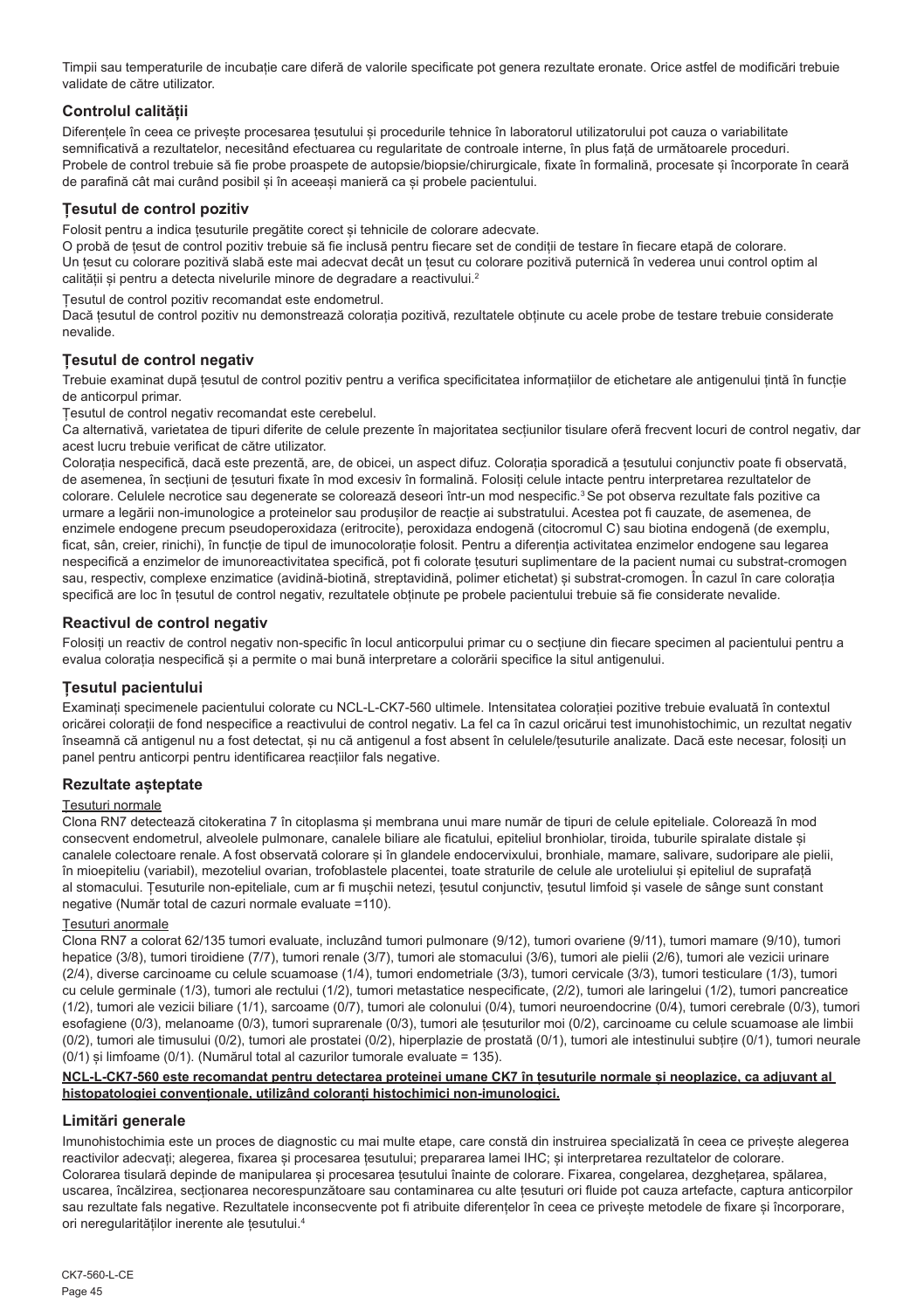Contracolorația excesivă sau incompletă poate compromite interpretarea adecvată a rezultatelor.

Interpretarea clinică a oricărei colorări sau a absenței acesteia trebuie completată cu studii morfologice utilizând controale adecvate și trebuie evaluată în contextul antecedentelor clinice ale pacientului, precum și al altor teste de diagnosticare efectuate de către un patolog calificat.

Anticorpii de la Leica Biosystems Newcastle Ltd sunt destinați utilizării, conform indicațiilor, fie pe secțiuni congelate, fie pe secțiuni încorporate în parafină cu cerințe de fixare specifice. Poate apărea exprimarea neașteptată a antigenului, în special în neoplasme. Interpretarea clinică a oricărei secțiuni tisulare colorate trebuie să includă analiza morfologică și evaluarea probelor de control adecvate.

#### **Bibliografie - General**

- 1. National Committee for Clinical Laboratory Standards (NCCLS). Protection of laboratory workers from infectious diseases transmitted by blood and tissue; proposed guideline. Villanova, P.A. 1991; 7(9). Order code M29-P.
- 2. Battifora H. Diagnostic uses of antibodies to keratins: a review and immunohistochemical comparison of seven monoclonal and three polyclonal antibodies. Progress in Surgical Pathology. 6:1–15. eds. Fenoglio-Preiser C, Wolff CM, Rilke F. Field & Wood, Inc., Philadelphia.
- 3. Nadji M, Morales AR. Immunoperoxidase, part I: the techniques and pitfalls. Laboratory Medicine. 1983; 14:767.
- 4. Omata M, Liew CT, Ashcavai M, Peters RL. Nonimmunologic binding of horseradish peroxidase to hepatitis B surface antigen: a possible source of error in immunohistochemistry. American Journal of Clinical Pathology. 1980; 73:626.
- 5. van de Molengraft FJJM, van Niekerk CC, Jap PHK, et al. OVTL 12/30 (keratin 7 antibody) is a marker of glandular differentiation in lung cancer. Histopathology. 1993; 22:35-38.
- 6. van Niekerk CC, Jap PH, Ramaekers FC, et al. Immunohistochemical demonstration of keratin 7 in routinely fixed paraffin-embedded human tissues. Journal of Pathology. 1991; 165(2):145-152.

#### **Amendamente la ediția anterioară**

Compoziția reactivilor, Concentrația totală a proteinelor, Recomandări de utilizare, Avertizări și măsuri de precauție, Rezultate preconizate.

## **Data publicării**

03 octombrie 2018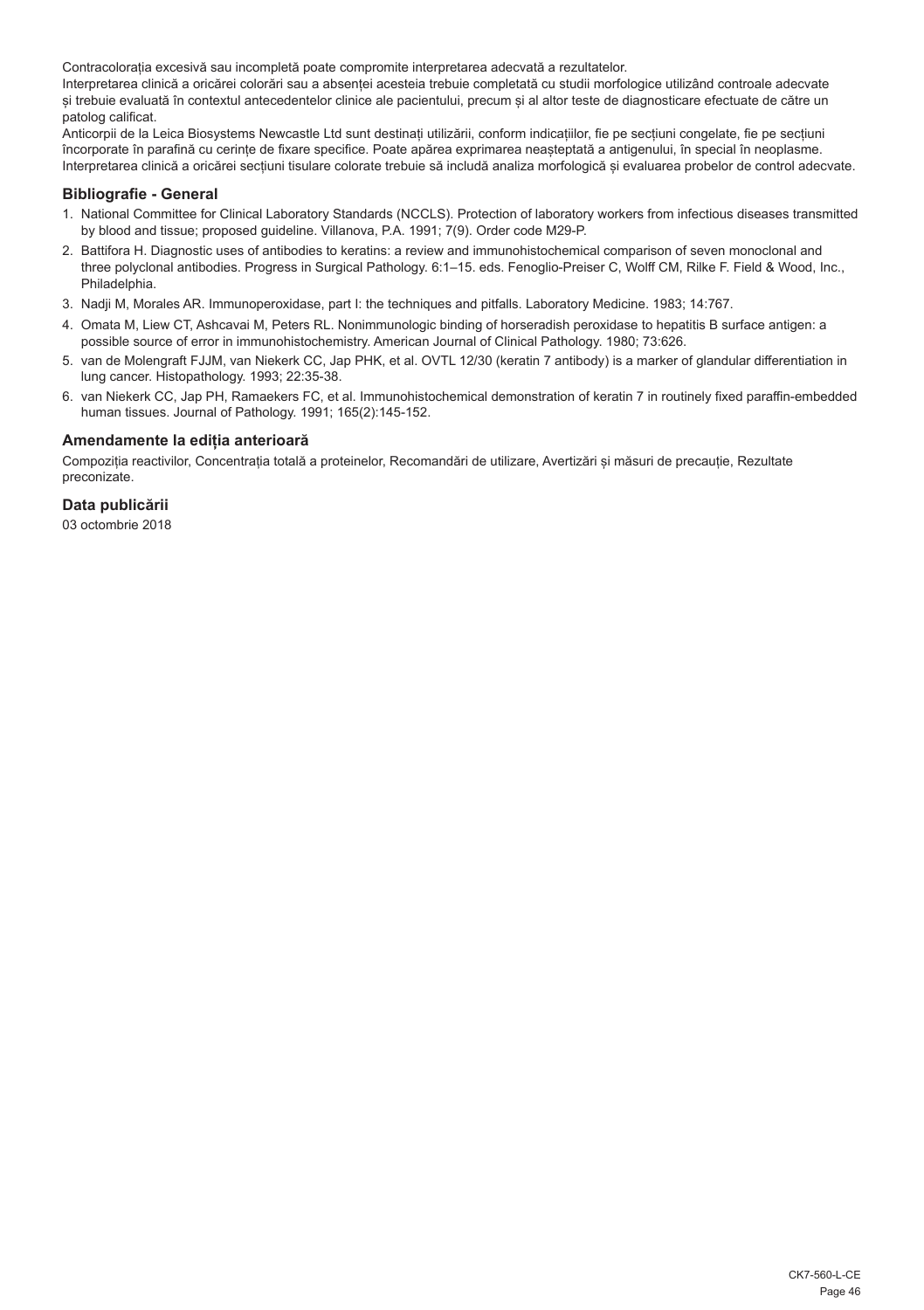## <span id="page-47-0"></span>**Жидкая форма моноклональных антител мыши Novocastra™ Cytokeratin 7 Код продукта: NCL-L-CK7-560**

## **Назначение**

#### *Для диагностики in vitro*

Препарат NCL-L-CK7-560 предназначен для качественного определения молекул Цитокератин 7 в парафиновых срезах методом световой микроскопии. Клиническая интерпретация любого окрашивания или его отсутствия должна быть дополнена морфологическими исследованиями с надлежащими контролями и должна быть оценена квалифицированным патологом с учетом анамнеза пациента и других диагностических тестов.

#### **Принцип метода**

Иммуногистохимические (ИГХ) методы окрашивания позволяют визуализировать антигены путем последовательного связывания специфического антитела с антигеном (первичное антитело), вторичного антитела с первичным антителом и ферментного комплекса с хромогенным субстратом. Между этими этапами выполняется промежуточная промывка. Ферментная активация хромогена приводит к образованию видимого продукта реакции в месте расположения антигена. После этого образцы можно подвергать контрастному окрашиванию и заключить под покровную пленку. Интерпретацию результатов выполняют под световым микроскопом и используют для дифференциальной диагностики патофизиологических процессов, которые могут быть связаны или не связаны с конкретным антигеном.

#### **Клон**

RN7

#### **Иммуноген**

Рекомбинантный белок из прокариотических клеток, соответствующий части C-концевой области цитокератина 7 молекулы промежуточных филаментов.

#### **Специфичность**

Цитокератин 7 — белок промежуточных филаментов клеток человека.

#### **Состав реактива**

NCL-L-CK7-560 является супернатантом жидкой культуры тканей, содержащим азид натрия в качестве консерванта.

#### **Класс иммуноглобулинов**

IgG1

#### **Общая концентрация белка Total Protein**

Общая концентрация белка в каждой партии указана на этикетке флакона.

#### **Концентрация антитела**

Не менее 17 мг/л при измерении методом ИФА. Общая концентрация иммуноглобулина в каждой партии указана на этикетке флакона.

## **Рекомендации по применению**

Иммуногистохимическое окрашивание парафиновых срезов.

**Тепловая демаскировка эпитопа (Heat Induced Epitope Retrieval, HIER):** выполняйте инструкцию по применению,

прилагаемую к препарату Novocastra Epitope Retrieval Solution pH 6.

**Рекомендуемое разведение:** 1:100 в течение 30 минут при температуре 25 °C. Данная информация носит рекомендательный характер, и пользователям следует самостоятельно определять оптимальные рабочие разведения.

**Визуализация:** Следуйте инструкциям по применению, которые прилагаются к системам визуализации Novolink™ Polymer Detection Systems. Для получения дополнительной информации о продукции и технической поддержки обратитесь к местному дистрибьютору или в региональный офис компании Leica Biosystems либо, в качестве альтернативы, посетите веб-сайт компании Leica Biosystems, www.LeicaBiosystems.com

**В случае применения этого антитела с другими ручными системами окрашивания или автоматизированными платформами следует выполнять валидацию его рабочих параметров.**

#### **Хранение и стабильность**

Хранить при температуре 2–8 °C. Не замораживать. После использования незамедлительно вернуть на хранение при температуре 2–8 °C. Не использовать после указанной на этикетке флакона даты истечения срока годности. Условия хранения, отличающиеся от указанных выше, должны быть проверены пользователем.

#### **Подготовка образцов**

Для приготовления залитых в парафин срезов тканей рекомендуется фиксация в 10 % нейтральном забуференном формалине.

#### **Предупреждения и меры предосторожности**

Этот реактив был изготовлен из супернатанта культуры клеток. При обращении с этим продуктом, как и с другими биологическими продуктами, следует соблюдать разумную осторожность.

Этот реактив содержит азид натрия. Паспорт безопасности химической продукции предоставляется по запросу или доступен на сайте www.LeicaBiosystems.com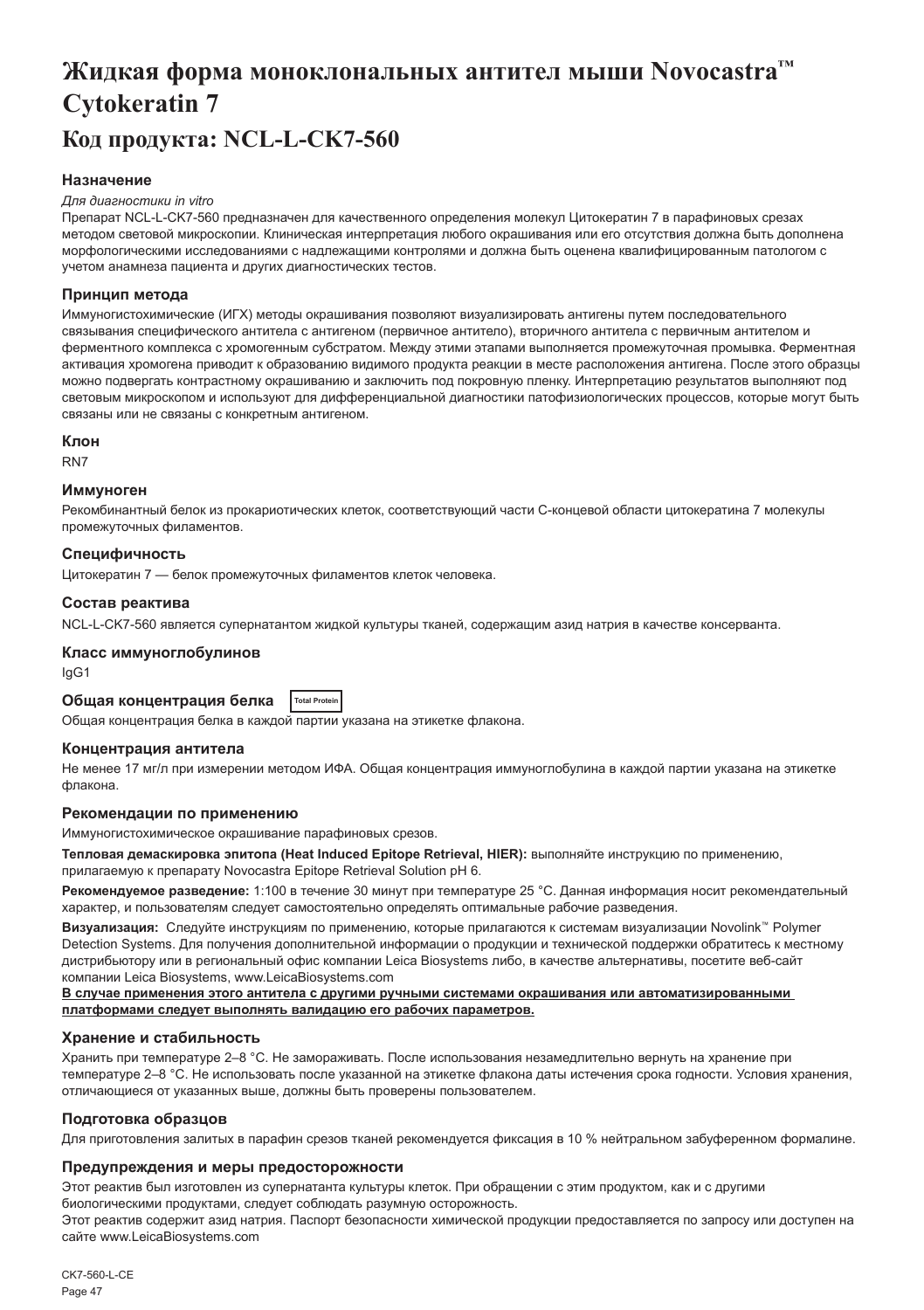В отношении утилизации любых потенциально опасных компонентов следуйте требованиям федеральных, региональных и местных нормативных документов.

С образцами (до и после фиксации) и всеми материалами, которые находятся под их воздействием, следует обращаться как со способными к передаче инфекции и утилизировать, соблюдая соответствующие меры предосторожности.<sup>1</sup>Никогда не набирайте реактивы в пипетку ртом и не допускайте контакта реактивов и образцов с кожей и слизистыми оболочками. В случае контакта реактивов или образцов с чувствительными зонами промойте их большим количеством воды. Обратитесь за медицинской помощью.

Сводите к минимуму микробное загрязнение реактивов во избежание усиления неспецифического окрашивания. Инкубация при сроках и температурах, отличных от указанных в инструкции, может дать ошибочные результаты. Любые подобные изменения должны быть валидированы пользователем.

#### **Контроль качества**

Различия в методах обработки тканей и технических процедурах, выполняемых в лаборатории пользователя, могут привести к существенной вариабельности результатов, в связи с чем требуется регулярное выполнение внутрилабораторных контролей в дополнение к указанным ниже процедурам.

В качестве контролей следует использовать свежие образцы, полученные при аутопсии, биопсии или хирургических процедурах, фиксированные в формалине, обработанные и как можно скорее залитые в парафин так же, как были обработаны полученные у пациентов образцы.

#### **Положительный контроль ткани**

Применяется для проверки правильности подготовки тканей и методов окрашивания.

В каждый набор условий теста при каждом цикле окрашивания следует включать один срез ткани для положительного контроля. Для оптимального контроля качества и обнаружения незначительных уровней деградации реактива более подходит ткань со слабым положительным окрашиванием, чем ткань с сильным положительным окрашиванием.<sup>2</sup>

В качестве положительного контроля рекомендуется ткань эндометрия.

При отсутствии положительного окрашивания ткани, использующейся в качестве положительного контроля, результаты, полученные с исследуемыми образцами, считаются недействительными.

#### **Отрицательный контроль ткани**

Этот тест необходимо выполнять после положительного контроля ткани для проверки специфичности мечения целевого антигена первичным антителом.

В качестве отрицательного контроля рекомендуется ткань мозжечка.

Кроме того, разнообразные типы клеток для отрицательного контроля можно часто найти в большинстве срезов тканей, однако такие препараты должны быть проверены пользователем.

Неспецифическое окрашивание, если оно присутствует, обычно выглядит диффузным. В срезах тканей, избыточно фиксированных формалином, можно также иногда увидеть окрашивание соединительной ткани. Для интерпретации результатов окрашивания используйте интактные клетки. Некротизированные или разрушенные клетки часто окрашиваются неспецифически.<sup>з</sup> Неиммунное связывание белков или продуктов реакции с субстратом может привести к ложноположительным результатам. Такие же результаты могут быть связаны с эндогенными ферментами, например псевдопероксидазой (в эритроцитах), эндогенной пероксидазой (цитохром C) или эндогенным биотином (например, в печени, молочной железе, головном мозге или почке) в зависимости от типа использованного иммунного окрашивания. Чтобы отличить активность эндогенных ферментов или неспецифическое связывание ферментов от специфической иммунореактивности, можно выполнить окрашивание дополнительных тканей пациента исключительно хромогенным субстратом или ферментными комплексами (авидин-биотин, стрептавидин, меченый полимер) и хромогенным субстратом соответственно. При наличии специфического окрашивания в отрицательном контроле ткани результаты исследования полученных у пациентов образцов считаются недействительными.

#### **Отрицательный контроль реактива**

Для оценки неспецифического окрашивания и лучшей интерпретации специфического окрашивания в области связывания антигена, исследуя срезы каждого образца, взятого у пациента, вместо первичных антител используйте реактив, служащий в качестве неспецифического отрицательного контроля.

## **Ткань, полученная у пациента**

Исследуйте образцы взятой у пациента ткани, которые окрашены с помощью NCL-L-CK7-560, в последнюю очередь. Интенсивность положительного окрашивания следует оценивать с учетом любого неспецифического фонового окрашивания отрицательного контроля реактива. Как и при любом иммуногистохимическом исследовании, отрицательный результат означает необнаружение антигена, но не его отсутствие в исследованных клетках или ткани. При необходимости следует использовать панель антител для выявления ложноотрицательных реакций.

#### **Ожидаемые результаты**

#### Нормальные ткани

Клон RN7 обнаружил цитокератин 7 в цитоплазме и мембране большого числа типов эпителиальных клеток. Он неизменно окрашивает эндометрий, легочные альвеолы, желчные протоки в печени, эпителий бронхов, ткани щитовидной железы, дистальные извитые канальцы и собирательные трубочки почек. Также наблюдалось окрашивание эндоцервикальных желез, желез бронхов, молочной железы, слюнной железы, потовой железы, расположенной внутрикожно, миоэпителия (вариабельно), мезотелия ячников, трофобластов плаценты, всех клеточных слоев уротелия, а также поверхностного эпителия желудка. Неэпителиальные ткани, такие как гладкомышечная, соединительная, лимфоидная, а также ткани кровеносных сосудов неизменно отрицательны с точки зрения окрашивания (общее число исследованных нормальных образцов = 110).

#### Патологически измененные ткани

Клон RN7 окрасил 62/135 исследованных опухолей, включая опухоли легких (9/12), опухоли яичников (9/11), опухоли молочной железы (9/10), опухоли печени (3/8), опухоли щитовидной железы (7/7), опухоли почек (3/7), опухоли желудка (3/6), опухоли кожи (2/6), опухоли мочевого пузыря (2/4), различные виды плоскоклеточной карциномы (1/4), опухоли эндометрия (3/3),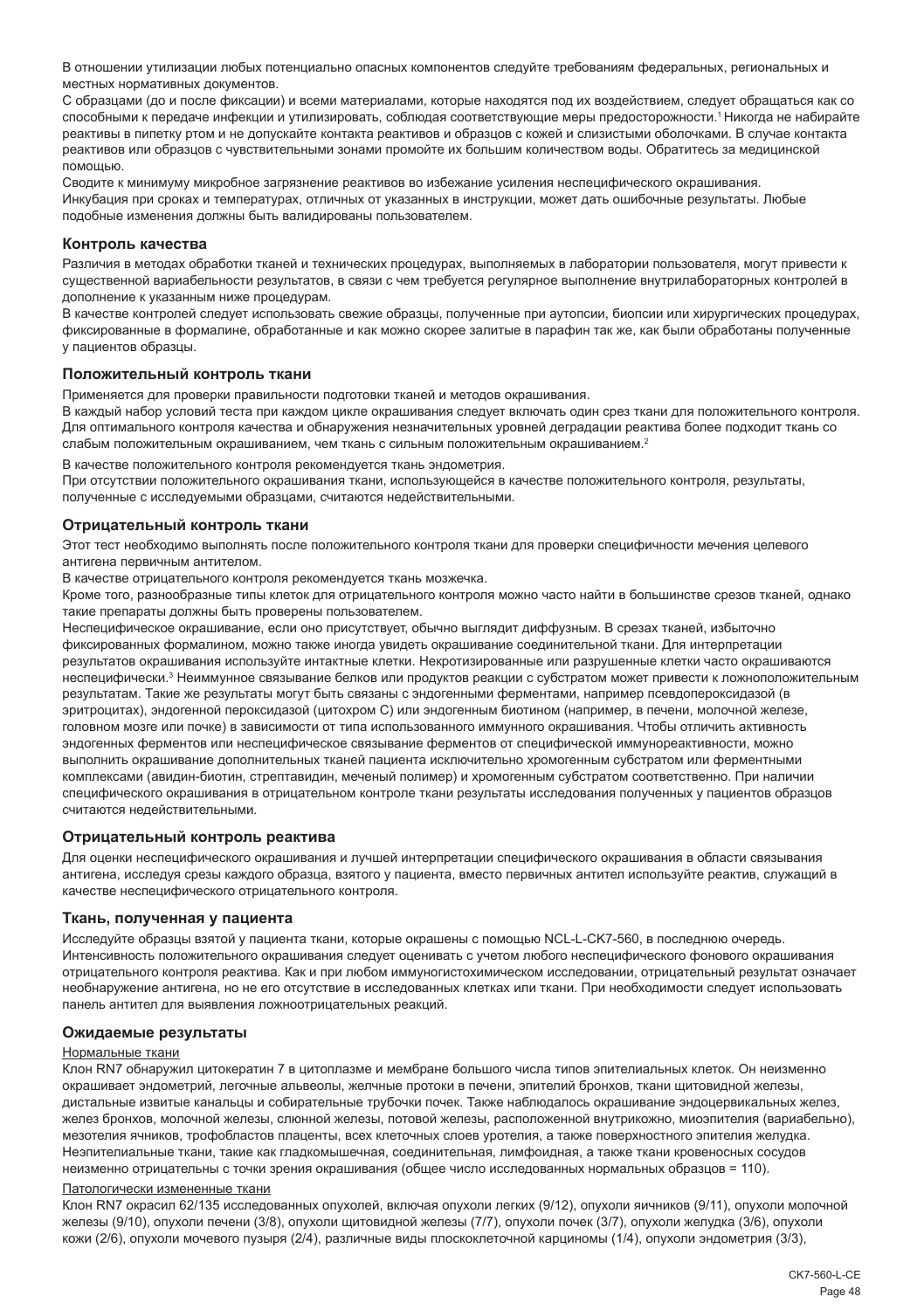опухоли шейки матки (3/3), опухоли яичек (1/3), опухоли зародышевых клеток (1/3), опухоли прямой кишки (1/2), неуточненные метастатические опухоли (2/2), опухоли гортани (1/2), опухоли поджелудочной железы (1/2), опухоли желчного пузыря (1/1), саркомы (0/7), опухоли толстого кишечника (0/4), нейроэндокринной опухоли (0/4), опухоли мозга (0/3), опухоли пищевода (0/3), меланомы (0/3), опухоли надпочечников (0/3), опухоли мягких тканей (0/2), плоскоклеточные карциномы языка (0/2), опухоли вилочковой железы (0/2), опухоли простаты (0/2), гиперплазию простаты (0/1), опухоли тонкого кишечника (0/1), невральные опухоли (0/1) и лимфомы (0/1). (Общее число исследованных опухолей = 135).

#### **NCL-L-CK7-560 рекомендуется использовать для обнаружения белка CK7 человека в здоровых и пораженных опухолью тканях в качестве дополнения к обычным гистопатологическим исследованиям с неиммунным гистохимическим окрашиванием.**

#### **Общие ограничения**

Иммуногистохимическое исследование является многостадийным диагностическим процессом, требующим специальных навыков в выборе надлежащих реактивов; выборе, фиксации и обработке тканей; приготовлении среза с ИГХ препаратом; интерпретации результатов окрашивания.

Окрашивание тканей зависит от обращения с тканями и их обработкой перед окрашиванием. Неправильные процедуры фиксации, замораживания, оттаивания, промывки, сушки, нагрева, приготовления срезов, а также загрязнение другими тканями или жидкостями могут приводить к артефактам, захвату антител или ложноотрицательным результатам. Противоречивые результаты могут быть обусловлены различиями методов фиксации и заливки препарата или присущей тканям внутренней неравномерностью структуры.4

Чрезмерное или неполное контрастирование может негативно отразиться на точности интерпретации результатов. Клиническая интерпретация любого окрашивания или его отсутствия должна быть дополнена морфологическими исследованиями с надлежащими контролями и должна быть оценена квалифицированным патологом с учетом анамнеза пациента и других диагностических тестов.

Изготовленные компанией Leica Biosystems Newcastle Ltd антитела предназначены, как указано выше, для применения на замороженных или залитых в парафин срезах и требуют выполнения конкретных требований по фиксации. Возможна непредвиденная экспрессия антигена, особенно в опухолях. Клиническая интерпретация любого окрашенного среза ткани должна включать морфологический анализ и оценку соответствующих контролей.

#### **Литература — общая**

- 1. National Committee for Clinical Laboratory Standards (NCCLS). Protection of laboratory workers from infectious diseases transmitted by blood and tissue; proposed guideline. Villanova, P.A. 1991; 7(9). Order code M29-P.
- 2. Battifora H. Diagnostic uses of antibodies to keratins: a review and immunohistochemical comparison of seven monoclonal and three polyclonal antibodies. Progress in Surgical Pathology. 6:1–15. eds. Fenoglio-Preiser C, Wolff CM, Rilke F. Field & Wood, Inc., Philadelphia.
- 3. Nadji M, Morales AR. Immunoperoxidase, part I: the techniques and pitfalls. Laboratory Medicine. 1983; 14:767.
- 4. Omata M, Liew CT, Ashcavai M, Peters RL. Nonimmunologic binding of horseradish peroxidase to hepatitis B surface antigen: a possible source of error in immunohistochemistry. American Journal of Clinical Pathology. 1980; 73:626.
- 5. van de Molengraft FJJM, van Niekerk CC, Jap PHK, et al. OVTL 12/30 (keratin 7 antibody) is a marker of glandular differentiation in lung cancer. Histopathology. 1993; 22:35-38.
- 6. van Niekerk CC, Jap PH, Ramaekers FC, et al. Immunohistochemical demonstration of keratin 7 in routinely fixed paraffin-embedded human tissues. Journal of Pathology. 1991; 165(2):145-152.

## **Дополнения к предыдущему выпуску**

Состав реактивов, Суммарная концентрация белка, Рекомендации по использованию, Предупреждения и меры предосторожности, Предполагаемые результаты.

## **Дата выпуска**

03 Октябрь 2018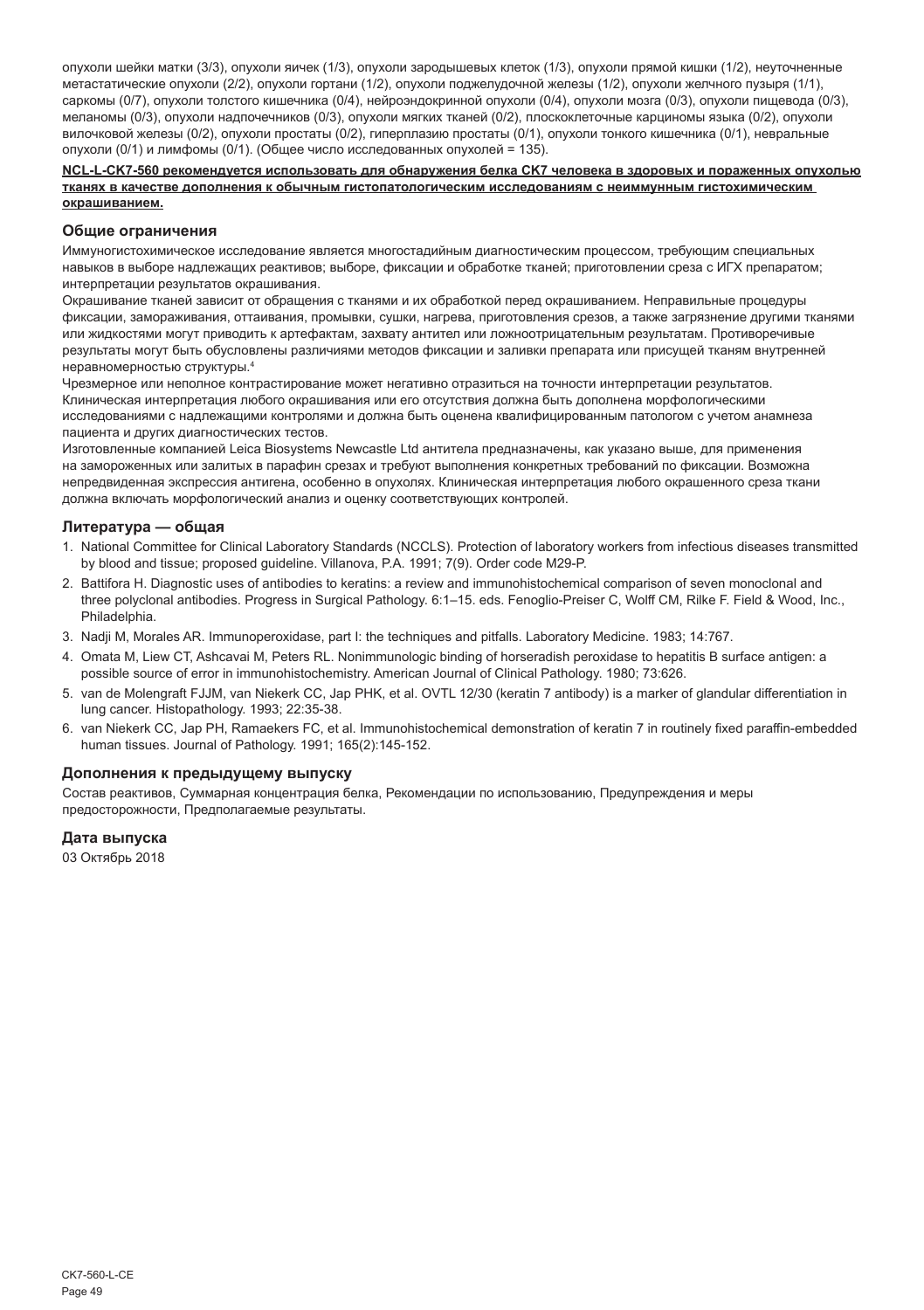## <span id="page-50-0"></span>**Płynne mysie przeciwciało monoklonalne Novocastra™ Cytokeratin 7 Kod produktu: NCL-L-CK7-560**

## **Przeznaczenie**

#### *Do diagnostyki in vitro.*

Preparat NCL-L-CK7-560 jest przeznaczony do jakościowej identyfikacji za pomocą mikroskopii świetlnej cząsteczek cytokeratyny 7 w skrawkach parafinowych. Kliniczną interpretację barwienia lub jego braku należy uzupełnić badaniami morfologicznymi oraz odpowiednimi kontrolami. Ocenę powinien przeprowadzić wykwalifikowany patolog w kontekście historii choroby pacjenta oraz innych badań diagnostycznych.

#### **Zasady postepowania**

Metody barwienia immunohistochemicznego (IHC) umożliwiają wizualizację antygenów dzięki zastosowaniu – po kolei – swoistego przeciwciała przeciwko antygenowi (przeciwciała pierwszorzędowego), przeciwciała drugorzędowego przeciwko przeciwciału pierwszorzędowemu i kompleksu enzymu z substratem chromogennym z etapami przemywania. Aktywacja enzymatyczna chromogenu prowadzi do wytworzenia widocznego produktu reakcji w miejscu antygenu. Następnie można wykonać barwienie kontrastowe próbki i zakryć ją szkiełkiem nakrywkowym. Wyniki są interpretowane przy użyciu mikroskopu świetlnego i pomagają w diagnostyce różnicowej procesów patofizjologicznych, które mogą mieć związek z określonym antygenem.

#### **Klon**

RN7

## **Immunogen**

Prokariotyczne białko rekombinowane odpowiadające obszarowi C-koniec ludzkiej cząsteczki filamentu pośredniego cytokeratyny 7.

#### **Swoistość**

Ludzkie białko filamentów pośrednich cytokeratyny 7.

## **Skład odczynnika**

NCL-L-CK7-560 jest płynnym supernatantem hodowli tkankowej zakonserwowanym azydkiem sodu.

#### **Klasa Ig**

IgG1

| Całkowite stężenia białka |  | <b>Total Protein</b> |
|---------------------------|--|----------------------|
|---------------------------|--|----------------------|

Całkowite stężenie białka w danej serii podano na etykiecie fiolki.

#### **Stężenie przeciwciał**

Większe lub równe 17 mg/L oznaczone za pomocą testu ELISA. Stężenie lg w danej serii podano na etykiecie fiolki.

#### **Zalecenia dotyczące stosowania**

Badanie immunohistochemiczne skrawków zatopionych w parafinie.

**Cieplne odmaskowywanie epitopu (HIER):** Należy postępować zgodnie z instrukcją stosowania załączoną do roztworu Novocastra Epitope Retrieval Solution pH 6.

**Sugerowane rozcieńczenie:** 1:100 przez 30 minut w temperaturze 25°C. Te informacje stanowią jedynie wskazówkę – użytkownicy powinni sami określić swoje optymalne rozcieńczenie robocze.

**Wizualizacja:** Należy postępować zgodnie z instrukcją stosowania dołączoną do Novolink™ Polymer Detection Systems. W sprawie dodatkowych informacji o produkcie lub w celu uzyskania pomocy należy kontaktować się z lokalnym dystrybutorem lub z regionalnym biurem firmy Leica Biosystems lub odwiedzić stronę firmy Leica Biosystems www.LeicaBiosystems.com Jeżeli przeciwciało jest używane jednocześnie z innymi ręcznymi metodami barwienia lub platformami automatycznymi, należy zweryfikować jego działanie.

#### **Przechowywanie i trwałość**

Przechowywać w temperaturze 2-8 °C. Nie zamrażać. Niezwłocznie po użyciu ponownie umieścić w temperaturze 2–8 °C. Nie używać po upływie daty ważności podanej na etykiecie fiolki. Przechowywanie w warunkach innych od wskazanych powyżej wymaga weryfikacji użytkownika.

## **Przygotowanie próbek**

Zalecanym utrwalaczem jest 10-procentowa obojętna buforowana formalina do zatopionych w parafinie skrawków tkankowych.

## **Ostrzeżenia i środki ostrożności**

Odczynnik został przygotowany z supernatantu hodowli tkankowej. Ponieważ jest to produkt biologiczny, podczas jego używania należy zachować odpowiednie środki ostrożności.

Ten odczynnik zawiera azydek sodu. Karta charakterystyki jest dostępna na żądanie lub dostępna na stronie www.LeicaBiosystems.com Wszelkie potencjalnie toksyczne składniki należy utylizować zgodnie z krajowymi lub lokalnymi przepisami.

Próbki przed i po utrwaleniu oraz wszelkie materiały narażone na kontakt z nimi należy traktować jak materiały potencjalnie zakaźne i należy je utylizować z zachowaniem odpowiednich środków ostrożności.<sup>1</sup>Podczas pobierania pipetą nie wolno zasysać odczynników ustami i należy unikać kontaktu odczynników i preparatów ze skórą oraz błonami śluzowymi. W razie kontaktu odczynników lub próbek ze szczególnie narażonymi miejscami przemyć miejsce kontaktu dużą ilością wody. Należy zasięgnąć porady lekarza.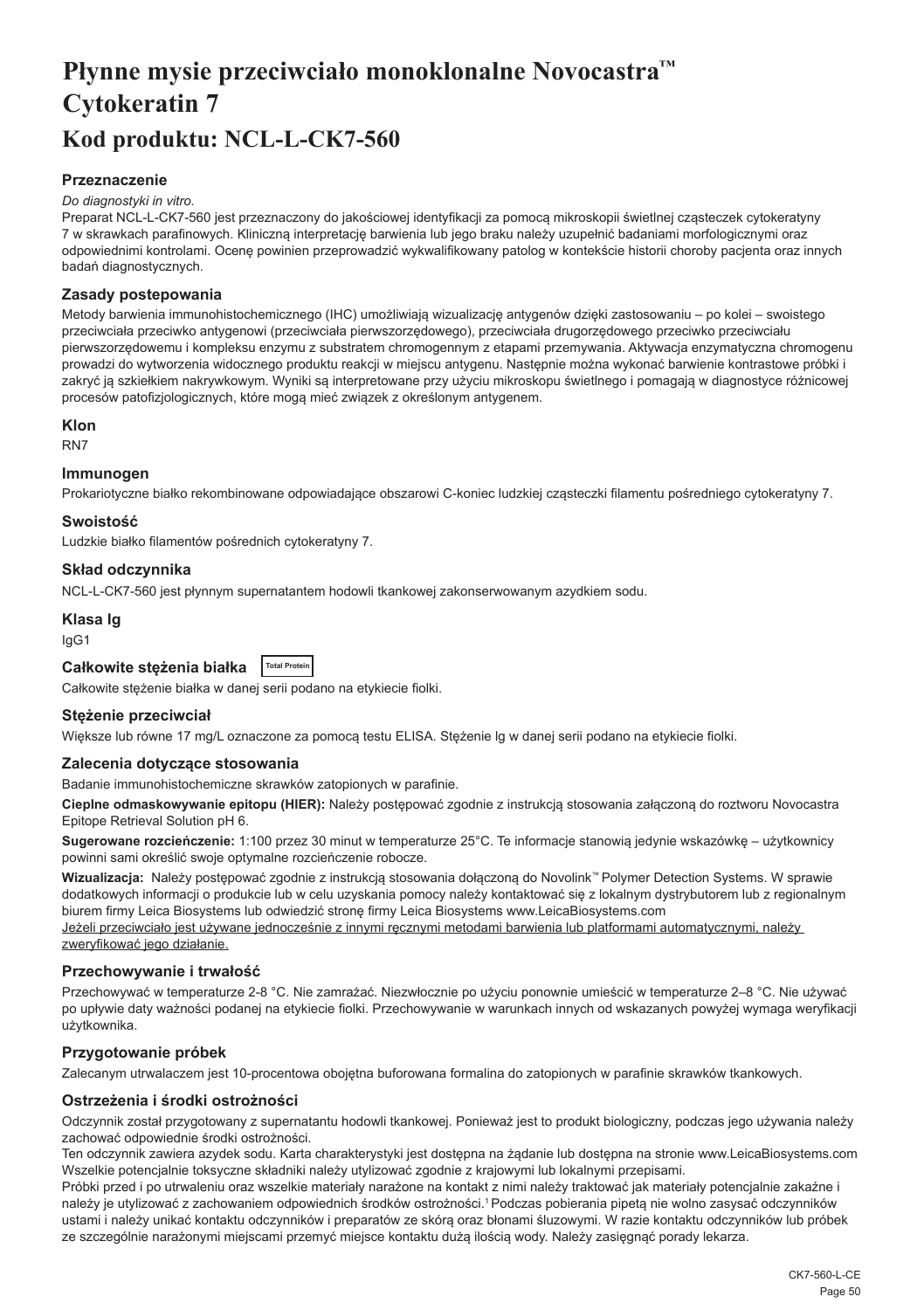Chronić odczynniki przed skażeniem drobnoustrojami, ponieważ może ono doprowadzić do zwiększonego barwienia niespecyficznego. Zastosowanie okresów inkubacji i temperatur innych niż podano w instrukcji może spowodować błędne wyniki. Wszelkie zmiany tego typu muszą zostać zweryfikowane przez użytkownika.

## **Kontrola jakości**

Różnice w przetwarzaniu tkanek i procedurach technicznych w laboratorium użytkownika mogą doprowadzić do znacznej zmienności wyników, co oznacza konieczność dodatkowego przeprowadzania regularnych kontroli wewnętrznych. Kontrole należy przeprowadzać jak najszybciej na świeżych próbkach z autopsji/biopsji/operacji chirurgicznej utrwalonych, przetworzonych i zatopionych w parafinie, taką samą metodą, jaką badane są pobrane tkanki.

## **Tkankowa kontrola pozytywna**

Stosowana w celu wskazania prawidłowo przygotowanych tkanek i prawidłowych technik barwienia.

W każdej serii barwienia każdy zestaw warunków testowych powinien uwzględniać jedną tkankową kontrolę pozytywną. Do optymalnej kontroli jakości i do wykrywania niewielkich poziomów degradacji odczynników bardziej nadaje się tkanka o słabym barwieniu pozytywnym niż tkanka o silnym barwieniu pozytywnym.<sup>2</sup>

Tkankowa kontrola pozytywna powinna obejmować endometrium.

Jeśli tkankowa kontrola pozytywna nie wykaże odpowiedniego barwienia pozytywnego, wyniki testu przeprowadzonego na próbkach pobranych od pacjenta należy uznać za nieważne.

## **Tkankowa kontrola negatywna**

Należy ja wykonać po tkankowej kontroli pozytywnej, aby sprawdzić swoistość znakowania docelowego antygenu przez przeciwciało pierwszorzędowe.

Tkankowa kontrola negatywna powinna obejmować móżdżek.

Ewentualnie tkankowa kontrola negatywna może obejmować różne typy komórek obecne w większości skrawków tkankowych, jednak powinno to zostać zweryfikowane przez użytkownika.

Barwienie niespecyficzne, jeżeli jest obecne, zwykle ma charakter rozproszony. Na skrawkach wykonanych z materiału tkankowego nadmiernie utrwalonego w formalinie można również zaobserwować sporadyczne barwienie tkanki łącznej. Do interpretacji wyników barwienia należy używać nieuszkodzonych komórek. Komórki martwicze lub zdegenerowane często powodują barwienie niespecyficzne.<sup>3</sup>Wyniki fałszywie pozytywne mogą pojawić się w następstwie nieimmunologicznego wiązania białek lub występowania produktów reakcji substratów. Mogą być również spowodowane przez endogenne enzymy, takie jak pseudoperoksydaza (erytrocyty), endogenna peroksydaza (cytochrom C) lub endogenna biotyna (np. wątroba, piersi, mózg, nerki), w zależności od zastosowanego barwnika immunohistochemicznego. Aby odróżnić endogenną aktywność enzymatyczną lub niespecyficzne wiązanie enzymów od swoistej immunoreaktywności, dodatkowe tkanki pacjenta mogą być barwione wyłącznie substratem chromogenem lub kompleksem enzymatycznych (awidyna-biotyna, streptawidyna, znakowany polimer) i substratem-chromogenem. Jeśli w trakcie tkankowej kontroli negatywnej nastąpi barwienie specyficzne, wyniki testu przeprowadzonego na próbkach pobranych od pacjenta należy uznać za nieważne.

## **Negatywna kontrola odczynnika**

Aby przeprowadzić ocenę barwienia niespecyficznego oraz umożliwić lepszą interpretację barwienia specyficznego na każdym skrawku z próbki pobranej od pacjenta należy przeprowadzić nieswoistą kontrolę negatywną odczynnika w miejscu wiązania przeciwciała pierwszorzędowego.

## **Tkanka pacjenta**

Próbki pobrane od pacjenta barwione NCL-L-CK7-560 należy badać jako ostatnie. Intensywność barwienia pozytywnego należy oceniać w kontekście ewentualnego barwienia niespecyficznego tła w negatywnej kontroli odczynnika. Tak jak we wszystkich innych badaniach immunohistochemicznych wynik ujemny oznacza, że antygen nie został wykryty, co jednak nie oznacza, że jest on nieobecny w badanych komórkach/tkankach. W razie konieczności do identyfikacji reakcji fałszywie negatywnych należy wykorzystać panel przeciwciał.

## **Oczekiwane wyniki**

## Tkanki prawidłowe

Klon RN7 wykrywa cytokeratynę 7 w cytoplazmie i błonie komórkowej wielu typów komórek nabłonkowych. Konsekwentnie zabarwia endometrium, pęcherzyki płucne, drogi żółciowe w wątrobie, nabłonek oskrzelowy, tarczycę, kanaliki dystalne i kanaliki zbiorcze w nerkach. Barwienie stwierdzono również w gruczołach błony śluzowej szyjki macicy, oskrzelach, sutkach, śliniankach, gruczołach potowych skóry, komórkach mięśniowych (zmiennie), komórkach mezotelialnych jajnika, trofoblastach łożyska, wszystkich warstwach komórek nabłonka przejściowego i w nabłonku powierzchniowym żołądka. Tkanki nienabłonkowe, takie jak mięśnie gładkie, tkanka łączna, tkanka limfatyczna i naczynia krwionośne, są konsekwentnie negatywne. (Łączna liczba ocenionych normalnych przypadków  $= 110$ ).

## Tkanki nieprawidłowe

Klon RN7 wybarwił 62/135 nowotworów, w tym guzy płuc (9/12), guzy jajnika (9/11), guzy sutka (9/10), guzy wątroby (3/8), guzy tarczycy (7/7), guzy nerki (3/7), guzy żołądka (3/6), nowotwory skóry (2/6), guzy pęcherza moczowego (2/4), mieszane raki płaskonabłonkowe (1/4), nowotwory endometrium (3/3), guzy szyjki macicy (3/3), guzy jąder (1/3), guzy zarodkowe (1/3), guzy odbytnicy (1/2), guzy przerzutowe nieokreślonego pochodzenia (2/2), guzy krtani ( 1/2), guzy trzustki (1/2), guzy pęcherzyka żółciowego (1/1), mięsaki (0/7), guzy okrężnicy (0/4), guzy neuroendokrynne (0/4), guzy mózgu (0/3), guzy przełyku (0/3), czerniaki (0/3), guzy nadnercza (0/3), guzy tkanek miękkich (0/2), raki płaskonabłonkowy języka (0/2) guzy grasicy (0/2), guzy gruczołu krokowego (0/2), przerost gruczołu krokowego (0/1), guzy jelita cienkiego (0/1), guzy neuronalne (0/1) i chłoniaki (0/1). (Łączna liczba ocenionych przypadków raków  $= 135$ ).

**Zaleca się stosowanie NCL-L-CK7-560 do wykrywania ludzkiego białka CK7 w tkankach zdrowych i nowotworowych, jako uzupełnienie konwencjonalnego badania histopatologicznego opartego na nieimmunologicznym barwieniu histologicznym.**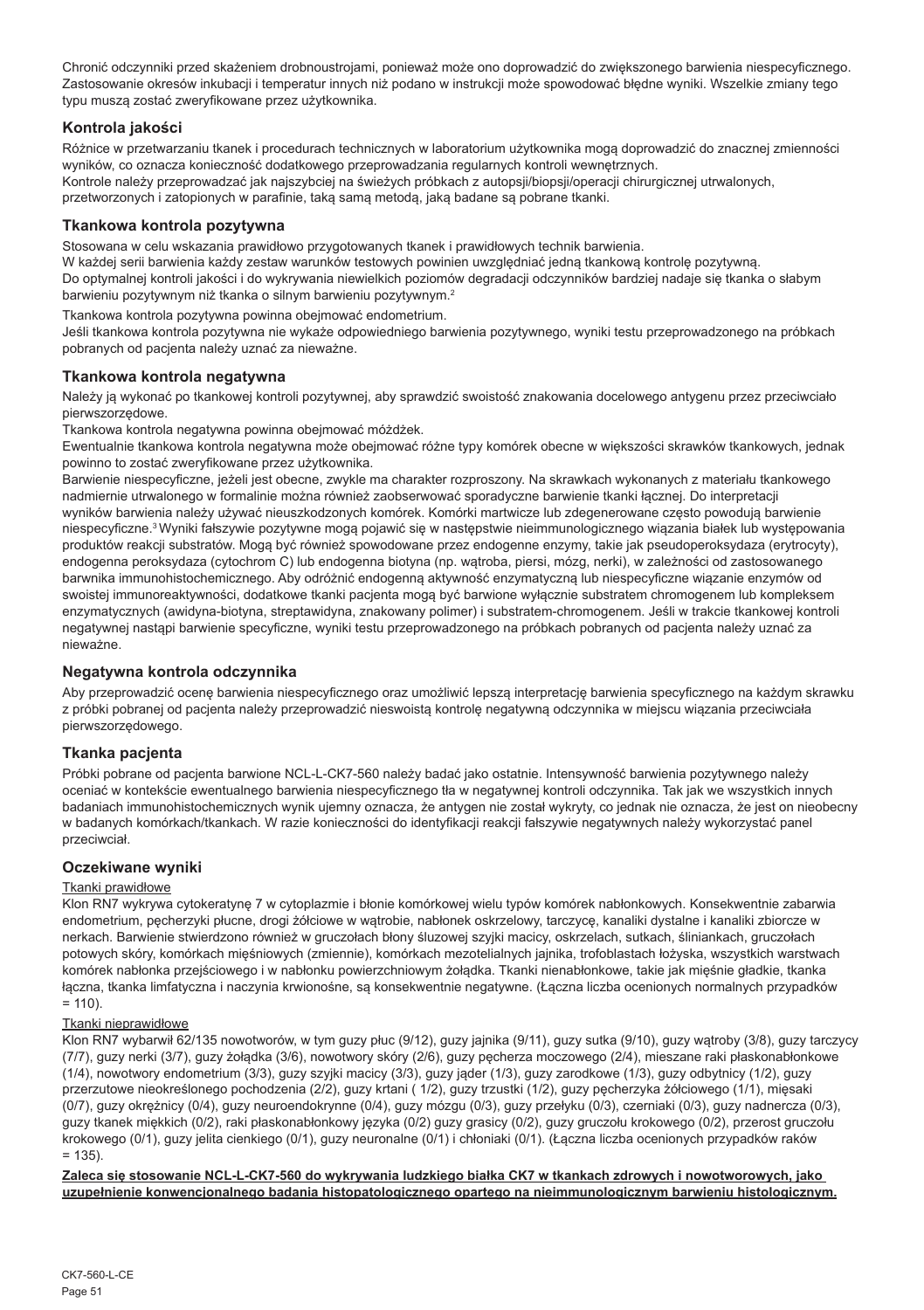## **Ograniczenia ogólne**

Badanie immunohistochemiczne to wieloetapowy proces diagnostyczny, który wymaga specjalistycznego szkolenia w zakresie doboru odpowiednich odczynników i tkanek, utrwalania i przetwarzania tkanek, przygotowywania preparatów immunohistochemicznych oraz interpretacji wyników barwienia.

Barwienie tkanek zależy od postępowania z tkanką i jej przetwarzania przed barwieniem. Nieprawidłowe utrwalanie, zamrażanie, rozmrażanie, przemywanie, suszenie, podgrzewanie, ścinanie skrawków lub skażenie innymi tkankami lub płynami może powodować artefakty, zatrzymywanie przeciwciał lub wyniki fałszywie negatywne. Niespójne wyniki mogą wynikać z różnic w metodach utrwalania i zatapiania lub nieprawidłowości związanej z tkanką.4

Nadmierne lub niepełne barwienie kontrastowe może negatywnie wpływać na właściwą interpretację wyników.

Kliniczną interpretację barwienia lub jego braku należy uzupełnić badaniami morfologicznymi oraz odpowiednimi kontrolami. Ocenę powinien przeprowadzić wykwalifikowany patolog w kontekście historii choroby pacjenta oraz innych badań diagnostycznych. Przeciwciała firmy Leica Biosystems Newcastle Ltd są przeznaczone do badania skrawków zamrożonych lub zatopionych w parafinie, które utrwalono zgodnie z określonymi wymogami. Może wystąpić nieoczekiwana ekspresja antygenu, szczególnie w przypadku nowotworów. Interpretacja kliniczna wybarwionych skrawków musi obejmować analizę morfologiczną oraz ocenę przeprowadzoną w ramach odpowiednich kontroli.

## **Piśmiennictwo - ogólne.**

- 1. National Committee for Clinical Laboratory Standards (NCCLS). Protection of laboratory workers from infectious diseases transmitted by blood and tissue; proposed guideline. Villanova, P.A. 1991; 7(9). Order code M29-P.
- 2. Battifora H. Diagnostic uses of antibodies to keratins: a review and immunohistochemical comparison of seven monoclonal and three polyclonal antibodies. Progress in Surgical Pathology. 6:1–15. eds. Fenoglio-Preiser C, Wolff CM, Rilke F. Field & Wood, Inc., Philadelphia.
- 3. Nadji M, Morales AR. Immunoperoxidase, part I: the techniques and pitfalls. Laboratory Medicine. 1983; 14:767.
- 4. Omata M, Liew CT, Ashcavai M, Peters RL. Nonimmunologic binding of horseradish peroxidase to hepatitis B surface antigen: a possible source of error in immunohistochemistry. American Journal of Clinical Pathology. 1980; 73:626.
- 5. van de Molengraft FJJM, van Niekerk CC, Jap PHK, et al. OVTL 12/30 (keratin 7 antibody) is a marker of glandular differentiation in lung cancer. Histopathology. 1993; 22:35-38.
- 6. van Niekerk CC, Jap PH, Ramaekers FC, et al. Immunohistochemical demonstration of keratin 7 in routinely fixed paraffin-embedded human tissues. Journal of Pathology. 1991; 165(2):145-152.

## **Zmiany wprowadzone do poprzedniego wydania**

Skład odczynnika, Całkowite stężenie białka, Zalecenia dotyczące stosowania, Ostrzeżenia i środki ostrożności, Spodziewane wyniki.

## **Data publikacji**

03 października 2018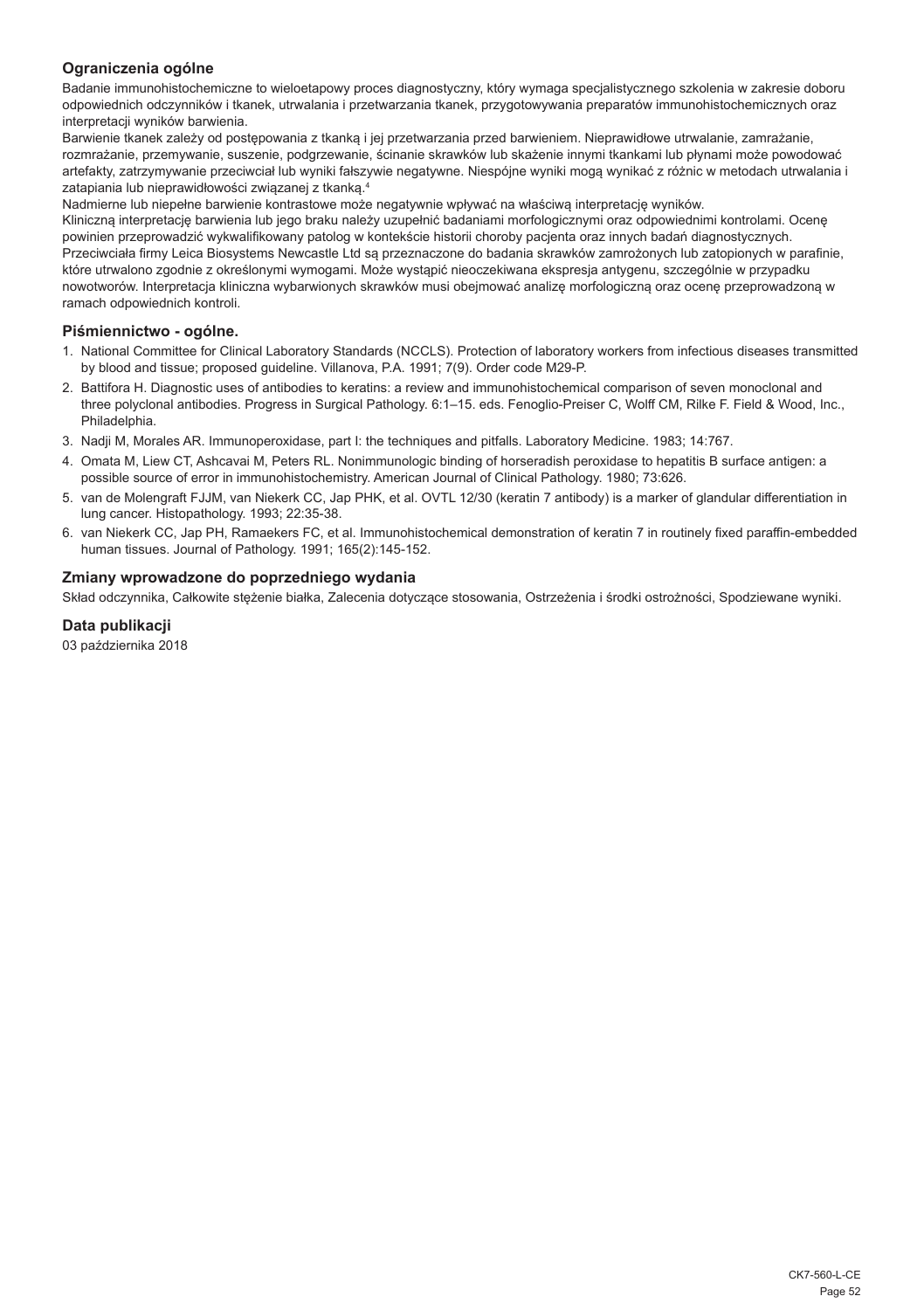## <span id="page-53-0"></span>**Tekoče mišje monoklonsko protitelo Novocastra™ Cytokeratin 7 Koda izdelka: NCL-L-CK7-560**

## **Predvidena uporaba**

#### *Za diagnostično uporabo in vitro.*

Izdelek NCL-L-CK7-560 je namenjen za kvalitativno identifikacijo molekul citokeratina 7 v parafinskih rezinah s pomočjo svetlobne mikroskopije. Klinično razlago obarvanja ali odsotnosti le-tega morajo dopolnjevati morfološke študije ustreznih kontrolnih vzorcev, ki jih v okviru klinične anamneze bolnika in drugih diagnostičnih testov oceni usposobljen patolog.

## **Načelo postopka**

Imunohistokemijske (IHC) tehnike barvanja omogočajo vizualizacijo antigenov z izvajanjem zaporednega nanosa - z vmesnimi koraki izpiranja - specifičnega protitelesa na antigen (primarno protitelo), sekundarnega protitelesa na primarno protitelo in encimskega kompleksa s kromogenim substratom. Encimska aktivacija kromogena povzroči vidno reakcijo izdelka na mestu antigena. Tak vzorec lahko nato nasprotno barvamo in pokrijemo s krovnim stekelcem. Rezultate nato obdelamo s pomočjo svetlobnega mikroskopa in jih uporabimo pri diferencialni diagnozi patološko-fizioloških procesov, ki so morda povezani z določenim antigenom ali pa tudi ne.

#### **Klon**

RN7

## **Imunogen**

Prokariontski rekombinantni protein, ki ustreza C-terminalnemu področju molekule intermediatnega filamenta citokeratina 7.

#### **Specifičnost**

Protein intermediarnega filamenta človeškega citokeratina 7.

#### **Sestava reagenta**

NCL-L-CK7-560 je tekočinski supernatant kulture tkiva in vsebuje natrijev azid kot konzervans.

## **Razred Ig**

IgG1

## **Skupna koncentracija beljakovin Total Protein**

Skupna koncentracija beljakovin v določeni seriji je navedena na oznaki na viali.

## **Koncentracija protiteles**

Višja ali enaka 17 mg/l, določena s testom ELISA. Glejte oznako na viali za koncentracijo Ig določene serije.

#### **Priporočila za uporabo**

Imunohistokemija parafinskih rezin.

**Toplotno pridobivanje epitopa (HIER):** Upoštevajte navodila za uporabo raztopine za pridobivanje epitopov Novocastra Epitope Retrieval Solution pH 6.

**Predlagano redčenje:** 1 : 100, 30 minut pri 25 °C. To so samo smernice; uporabniki naj poiščejo svoje lastne najbolj učinkovite delovne razredčine.

**Vizualizacija:** Upoštevajte navodila za uporabo sistemov za zaznavanje polimerov Novolink™ Polymer Detection Systems. Za dodatne informacije o izdelku ali podporo se obrnite na svojega lokalnega distributerja ali regionalno pisarno družbe Leica Biosystems, lahko pa tudi obiščete spletno mesto družbe Leica Biosystems na naslovu www.LeicaBiosystems.com.

Učinkovitost tega protitelesa je treba validirati, kadar ga uporabljate z drugimi sistemi za ročno barvanje ali avtomatiziranimi okolji.

#### **Shranjevanje in stabilnost**

Hraniti pri temperaturi 2–8 °C. Ne zamrzujte. Takoj po uporabi ohladite na temperaturo 2–8 °C. Ne uporabljajte po datumu izteka roka uporabnosti, ki je naveden na oznaki na viali. Uporabnik naj preveri pogoje shranjevanja, ki se razlikujejo od zgoraj navedenih.

#### **Priprava vzorcev**

Priporočena fiksirna raztopina je 10-% formalin v nevtralnem pufru za tkivne rezine, vstavljene v parafin.

#### **Opozorila in previdnostni ukrepi**

Vir priprave tega reagenta je supernatant celične kulture. Ker je to biološki izdelek, je treba z njim ravnati z ustrezno skrbnostjo. Ta reagent vsebuje natrijev azid. Varnostni list je na voljo na zahtevo ali na naslovu www.LeicaBiosystems.com. Upoštevajte zvezne, državne ali lokalne predpise za odstranjevanje morebitnih strupenih sestavin.

Z vzorci, pred fiksiranjem in po njem, in vsemi materiali, s katerimi so prišli v stik, morate rokovati, kot da bi lahko prenašali okužbe, in pri njihovem odstranjevanju slediti ustreznim previdnostnim ukrepom.<sup>1</sup> Nikoli ne pipetirajte reagentov skozi usta; pazite, da reagenti in vzorci ne pridejo v stik s kožo in sluznicami. Če reagenti ali vzorci pridejo v stik z občutljivimi deli, jih izperite z obilo vode. Poiščite zdravniško pomoč.

Pazite, da ne pride do mikrobne okužbe reagentov, saj lahko povzroči nespecifično barvanje.

Če uporabite čas ali temperature inkubacije, ki se razlikujejo od navedenih, lahko pridobite napačne rezultate. Uporabnik mora validirati morebitne spremembe.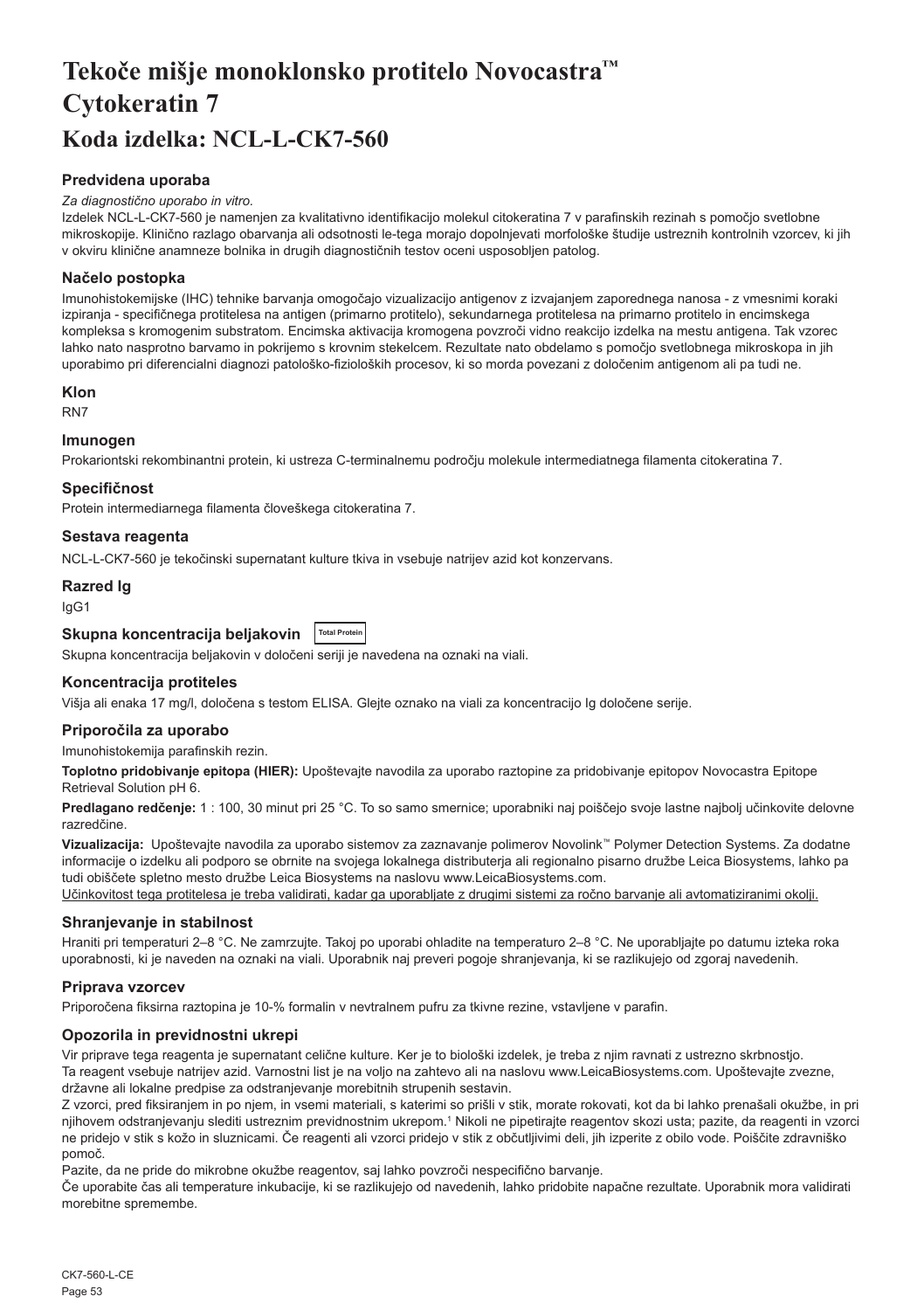## **Kontrola kakovosti**

Razlike pri obdelavi tkiva in tehničnih postopkih v laboratoriju uporabnika lahko vodijo do precejšnje variabilnosti rezultatov, kar zahteva redne interne kontrole učinkovitosti poleg spodaj navedenih postopkov.

Kontrolni vzorci morajo biti sveži vzorci, pridobljeni z obdukcijo/biopsijo/kirurškim posegom, fiksirani s formalinom, obdelani in shranjeni v parafinskem vosku kakor hitro je mogoče ter na isti način, kot vzorci bolnikov.

#### **Pozitivni kontrolni vzorci tkiva**

Uporabite jih za opredelitev pravilno pripravljenih tkiv in ustreznih tehnik barvanja.

Pri vsakem postopku barvanja morate vsakemu sklopu preizkusnih pogojev dodati en pozitiven kontrolni vzorec tkiva. Za kar najboljšo kontrolo kakovosti in boljše zaznavanje manjših stopenj razkroja reagenta je bolj primerno uporabiti tkivo s šibkim pozitivnim obarvanjem kot tkivo z močnim pozitivnim obarvanjem.<sup>2</sup>

Za pozitivni kontrolni vzorec tkiva priporočamo tkivo endometrija.

Če pozitivni kontrolni vzorci tkiva ne pokažejo pozitivnega obarvanja, morate rezultate preizkusnih vzorcev zavreči kot neveljavne.

#### **Negativni kontrolni vzorci tkiva**

Pregledati jih morate po pregledu pozitivnih kontrolnih vzorcev tkiva, da preverite specifičnost oznake ciljnega antigena glede na primarno protitelo.

Za negativni kontrolni vzorec tkiva priporočamo tkivo malih možganov.

Drugače pa se kot negativni kontrolni vzorci pogosto uporablja vrsta različnih celic, ki so prisotne v večini rezin tkiv, vendar pa mora tako uporabo preveriti uporabnik.

Nespecifično barvanje, če je prisotno, je običajno razpršeno. Opazite lahko tudi posamično obarvanje vezivnega tkiva v rezinah tkiv, kot posledica premočnega fiksiranja s formalinom. Za razlago rezultatov obarvanja uporabite nespremenjene celice. Obarvanje nekrotičnih ali degeneriranih celic je pogosto nespecifično.<sup>3</sup> Lažno pozitivni rezultati se lahko pojavijo zaradi ne-imunološke vezave proteinov ali produktov reakcije substrata. Povzročijo jih lahko tudi endogeni encimi, kot so psevdoperoksidaza (eritrociti), endogena peroksidaza (citokromni C) ali endogeni biotin (npr. jetra, dojke, možgani, ledvice), odvisno od vrste uporabljenega imunskega barvila. Za razlikovanje med endogensko aktivnostjo encimov ali nespecifično vezavo encimov zaradi specifične imunske reaktivnosti, lahko barvate dodatna tkiva bolnika izključno ali s kromogenskim substratom ali encimskimi kompleksi (avidin-biotin, streptavidin, označeni polimer) in kromogenskim substratom. Če pride do specifičnega obarvanja negativnih kontrolnih vzorcev tkiva, morate rezultate vzorcev bolnika zavreči kot neveljavne.

#### **Negativni kontrolni reagent**

Za oceno nespecifičnega barvanja in boljšo razlago specifičnega obarvanja na antigenskem mestu uporabite nespecifični negativni kontrolni reagent namesto primarnega protitelesa z eno rezino vsakega vzorca bolnika.

#### **Bolnikovo tkivo**

Nazadnje preglejte bolnikove vzorce, obarvane z izdelkom NCL-L-CK7-560. Intenzivnost pozitivnega obarvanja ocenite v okviru morebitnega nespecifičnega obarvanja ozadja z negativnim kontrolnim reagentom. Tako kot pri vseh imunohistokemijskih preizkusih negativen rezultat pomeni, da antigen ni bil zaznan, ne pa odsotnosti antigena v testiranih celicah/tkivih. Po potrebi uporabite nabor protiteles za opredelitev napačnih negativnih reakcij.

#### **Pričakovani rezultati**

#### Normalna tkiva

Klon RN7 zazna citokeratin 7 v citoplazmi in membrani velikega števila celic epitelijskega tipa. Konstantno obarva endometrij, pljučne alveole, žolčne vode v jetrih, bronhiolarni epitelij, ščitnico, distalne zavihane tubule in zbiralne kanale v ledvicah. Obarvanje je bilo opaziti tudi v žlezah endocerviksa, bronhusu, dojki, slinavki, znojnicah kože, mioepiteliju (variabilno), mezoteliju jajčnikov, trofoblastih placente, vseh celičnih plasteh uroepitelija in površinskega epitelija želodca. Neepitelijska tkiva, kot so gladka mišica, vezivno tkivo, limfatično tkivo in žile, so dosledno negativna (skupno število ocenjenih normalnih primerov = 110).

#### Nenormalna tkiva

Klon RN7 je obarval 62/135 ocenjenih tumorjev, vključno s pljučnimi tumorji (9/12), tumorji jajčnikov (9/11), tumorji dojk (9/10), jetrnimi tumorji (3/8), tumorji ščitnice (7/7), ledvičnimi tumorji (3/7), želodčnimi tumorji (3/6), kožnimi tumorji (2/6), tumorji sečnega mehurja (2/4), raznimi ploščatoceličnimi karcinomi (1/4), endometrijskimi tumorji (3/3), tumorji materničnega vratu (3/3), tumorji testisov (1/3), tumorji zarodnih celic (1/3), tumorji rektuma (1/2), nespecificiranimi metastatskimi tumorji, (2/2), tumorji grla (1/2), tumorji trebušne slinavke (1/2), tumorji žolčnika (1/1), sarkomi (0/7), tumorji kolona (0/4), nevroendokrinimi tumorji (0/4), možganskimi tumorji (0/3), tumorji požiralnika (0/3), melanomi (0/3), tumorji nadledvične žleze (0/3), tumorji mehkih tkiv (0/2), ploščatoceličnimi karcinomi jezika (0/2), tumorji priželjca (0/2), tumorji prostate (0/2), hiperplazijo prostate (0/1), tumorjem tankega črevesa (0/1), nevralnim tumorjem (0/1) in limfomom (0/1). (Skupno število ocenjenih primerov s tumorji = 135).

#### **Izdelek NCL-L-CK7-560 se priporoča za zaznavanje človeške beljakovine CK7 v normalnih in neoplastičnih tkivih kot dodatna analiza ob konvencionalni histopatologiji z uporabo neimunskih histokemičnih barvil.**

## **Splošne omejitve**

Imunohistokemija je diagnostični postopek z več koraki, ki zahteva specializirano usposabljanje za izbiro ustreznih reagentov, izbiro, fiksiranje in obdelavo tkiv, pripravo IHC preparata in razlago rezultatov obarvanja.

Obarvanje tkiva je odvisno od rokovanja s tkivom in njegovo obdelavo pred barvanjem. Nepravilno fiksiranje, zamrzovanje, odtajanje, izpiranje, sušenje, segrevanje, rezanje ali okužba z drugimi tkivi ali tekočinami lahko povzroči nastanek artefaktov, lovljenje protitelesa ali lažne negativne rezultate. Nedosledni rezultati so lahko posledica razlik pri metodah fiksiranja in priprave ali pa so del nepravilnosti tkiva samega.4 Prekomerno ali nepopolno nasprotno barvanje lahko neugodno vpliva na pravilno tolmačenje rezultatov.

Klinično razlago obarvanja ali odsotnosti le-tega morajo dopolnjevati morfološke študije ustreznih kontrolnih vzorcev, ki jih v okviru klinične anamneze bolnika in drugih diagnostičnih testov oceni usposobljen patolog.

Protitelesa družbe Leica Biosystems Newcastle Ltd so namenjena uporabi, kot je navedeno, na zamrznjenih ali v parafin vstavljenih rezinah z določenimi zahtevami za fiksiranje. Lahko pride do nepričakovanega izražanja antigena, zlasti pri neoplazmah. Pri klinični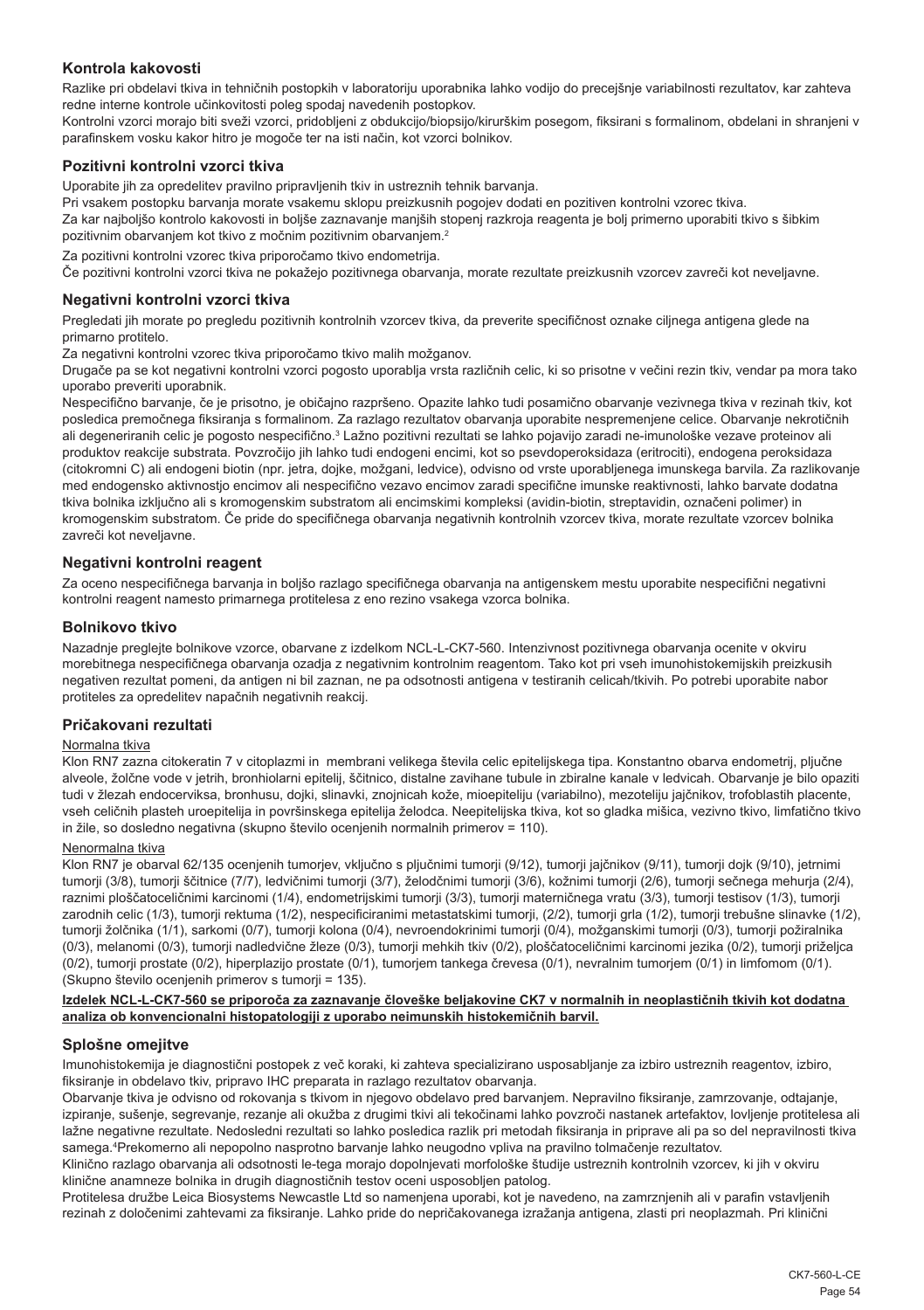razlagi obarvane rezine tkiva morate upoštevati morfološko analizo in oceno ustreznih kontrol.

## **Splošna literatura**

- 1. National Committee for Clinical Laboratory Standards (NCCLS). Protection of laboratory workers from infectious diseases transmitted by blood and tissue; proposed guideline. Villanova, P.A. 1991; 7(9). Order code M29-P.
- 2. Battifora H. Diagnostic uses of antibodies to keratins: a review and immunohistochemical comparison of seven monoclonal and three polyclonal antibodies. Progress in Surgical Pathology. 6:1–15. eds. Fenoglio-Preiser C, Wolff CM, Rilke F. Field & Wood, Inc., Philadelphia.
- 3. Nadji M, Morales AR. Immunoperoxidase, part I: the techniques and pitfalls. Laboratory Medicine. 1983; 14:767.
- 4. Omata M, Liew CT, Ashcavai M, Peters RL. Nonimmunologic binding of horseradish peroxidase to hepatitis B surface antigen: a possible source of error in immunohistochemistry. American Journal of Clinical Pathology. 1980; 73:626.
- 5. van de Molengraft FJJM, van Niekerk CC, Jap PHK, et al. OVTL 12/30 (keratin 7 antibody) is a marker of glandular differentiation in lung cancer. Histopathology. 1993; 22:35-38.
- 6. van Niekerk CC, Jap PH, Ramaekers FC, et al. Immunohistochemical demonstration of keratin 7 in routinely fixed paraffin-embedded human tissues. Journal of Pathology. 1991; 165(2):145-152.

## **Dodatki in spremembe k prejšnji izdaji**

Sestava reagentov, Skupna koncentracija beljakovin, Priporočila za uporabo, Opozorila in previdnostni ukrepi, Pričakovani rezultati.

## **Datum izdaje**

03 oktober 2018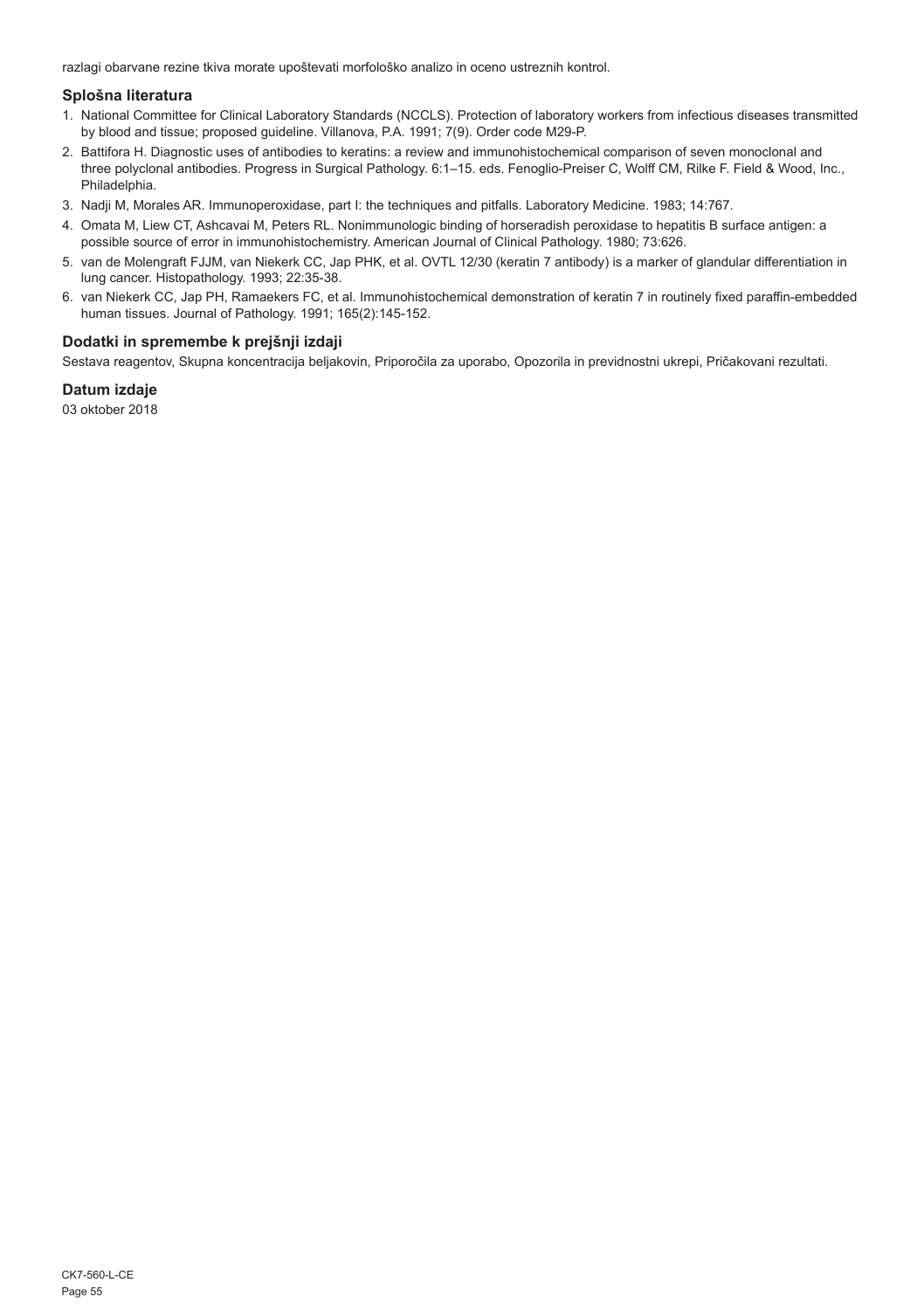## <span id="page-56-0"></span>**Novocastra™ Tekutá myší monoklonální protilátka Cytokeratin 7 Kód výrobku: NCL-L-CK7-560**

## **Zamýšlené použití**

#### *Pro diagnostické použití in vitro.*

Produkt NCL-L-CK7-560 je určen ke kvalitativnímu stanovení molekul cytokeratinu 7 světelnou mikroskopií na parafínových řezech. Klinickou interpretaci jakéhokoliv barvení nebo jeho nepřítomnosti je nutné doplnit morfologickým vyšetřením s použitím správných kontrol a zhodnotit je musí kvalifikovaný patolog v kontextu s klinickou anamnézou pacienta a jinými diagnostickými testy.

## **Princip metody**

Imunohistochemické (IHC) barvicí techniky umožňují vizualizaci antigenů pomocí sekvenční aplikace specifické protilátky proti antigenu (primární protilátka), sekundární protilátky proti primární protilátce a enzymového komplexu s chromogenním substrátem s interponovanými omývacími kroky. Enzymatická aktivace chromogenu má za následek viditelnou reakci produktu v místě antigenu. Vzorek pak může být kontrastně nabarven a překryt krycím sklíčkem. Výsledky se interpretují ve světelném mikroskopu; jsou pomůckou v diferenciální diagnostice patofyziologických procesů, které mohou, ale nemusí, souviset s příslušným antigenem.

#### **Klon**

RN7

## **Imunogen**

Prokaryotický rekombinantní protein odpovídající C-terminální oblasti lidské molekuly intermediálních filament cytokeratinu 7.

#### **Specificita**

Protein intermediálních filament lidského cytokeratinu 7.

#### **Složení reagencie**

NCL-L-CK7-560 je tekutý supernatant z tkáňové kultury obsahující jako konzervační prostředek azid sodný.

#### **Třída Ig**

IgG1

## **Koncentrace celkového proteinu Total Protein**

Koncentrace celkového proteinu specifická pro šarži je uvedena na štítku na lahvičce.

#### **Koncentrace protilátek**

17 mg/l nebo vyšší, stanovená metodou ELISA. Koncentrace imunoglobulinu (Ig) specifická pro šarži je uvedena na štítku na lahvičce.

#### **Doporučení k použití**

Imunohistochemické vyšetření na parafínových řezech.

**Teplem indukované odmaskování epitopu (Heat Induced Epitope Retrieval, HIER):** Postupujte podle pokynů k použití k roztoku Novocastra Epitope Retrieval Solution pH 6.

**Doporučené ředění:** 1:100 po dobu 30 minut při 25 °C. Toto doporučení je uvedeno jako vodítko; uživatelé musí stanovit vlastní optimální pracovní ředění.

**Vizualizace:** Postupujte podle návodu k použití k systémům Novolink™ Polymer Detection Systems. Další informace o produktu nebo podporu si vyžádejte od místního distributora nebo regionální kanceláře společnosti Leica Biosystems, nebo alternativně navštivte web Leica Biosystems, www.LeicaBiosystems.com.

Výkon této protilátky je třeba validovat, pokud se používá s jinými systémy pro ruční barvení nebo na automatických platformách

#### **Skladování a stabilita**

Skladujte při teplotě 2–8°C. Nezmrazujte. Okamžitě po použití vraťte do teploty 2–8 °C. Nepoužívejte po uplynutí data exspirace uvedeného na štítku na lahvičce. Podmínky skladování jiné než výše uvedené musí uživatel validovat.

## **Příprava vzorku**

Fixační roztok doporučený pro řezy tkáně zalité v parafinu je 10% formalín pufrovaný na neutrální pH.

#### **Varování a bezpečnostní opatření**

Tato reagencie byla připravena ze supernatantu z buněčné kultury. Protože jde o biologický produkt, je nutno manipulaci s ní věnovat náležitou pozornost.

Tato reagencie obsahuje azid sodný. Bezpečnostní list materiálu je k dispozici na požádání nebo je dostupný na webu www. LeicaBiosystems.com Údaje o likvidaci jakýchkoli potenciálně toxických komponent prostudujte ve federálních, státních nebo místních nařízeních.

Se vzorky, před fixací i po fixaci, a se všemi materiály jim vystavenými, je nutno zacházet, jako by mohly způsobit přenos infekce, a likvidovat je s náležitými bezpečnostními opatřeními.1 Reagencie nikdy nepipetujte ústy a zabraňte styku reagencií a vzorků s kůží a sliznicemi. Pokud se reagencie nebo vzorky dostanou do kontaktu s citlivými oblastmi, omyjte je velkým množstvím vody. Vyhledejte lékařskou pomoc.

Minimalizujte mikrobiální kontaminaci reagencií, mohlo by dojít ke zvýšení výskytu nespecifického barvení.

Inkubační doby nebo teploty jiné než předepsané mohou vést k chybným výsledkům. Všechny takové změny musí být uživatelem validovány.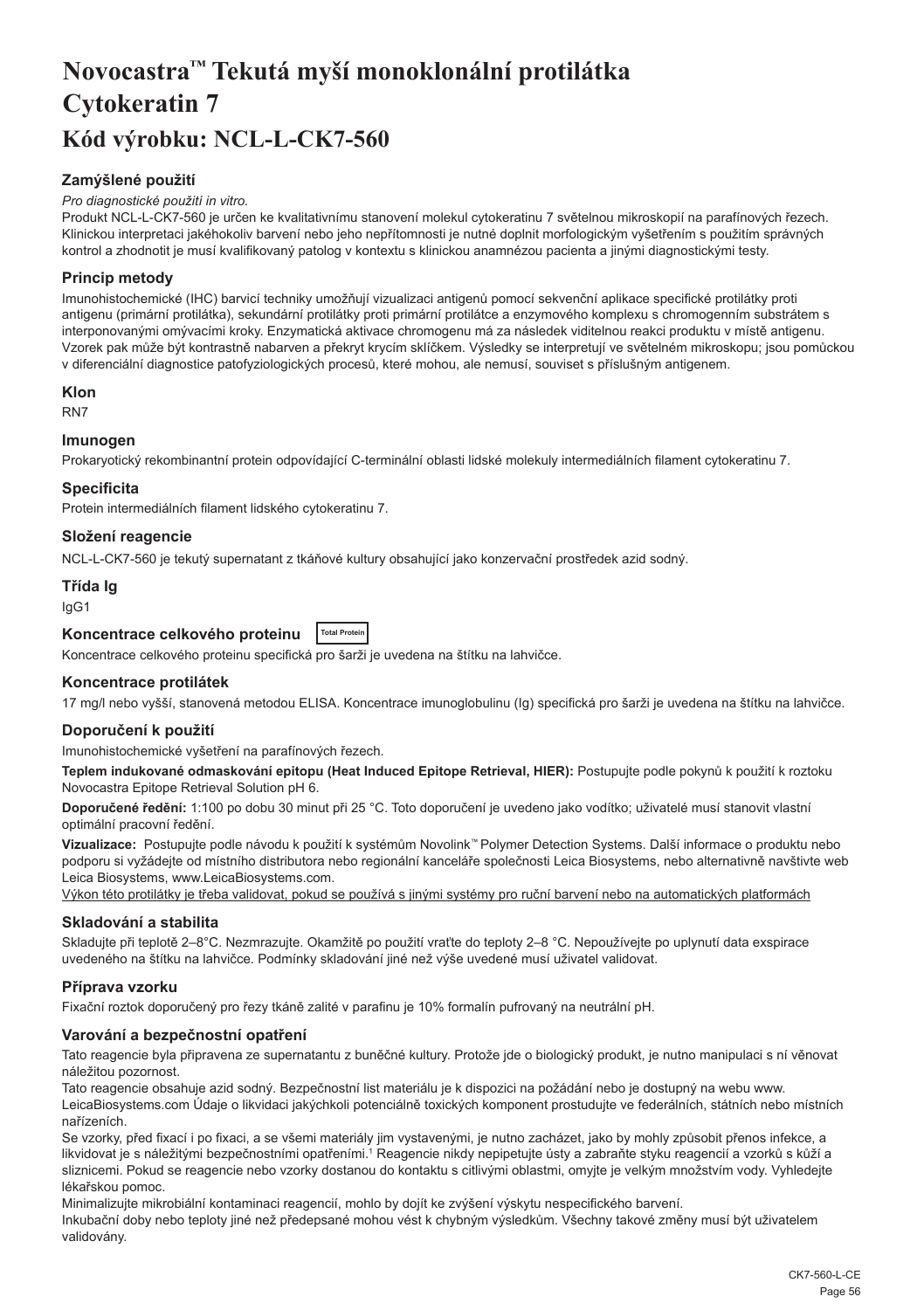## **Kontrola jakosti**

Rozdíly ve zpracování tkání a v technických postupech v laboratoři uživatele mohou způsobit významnou variabilitu výsledků, což vyžaduje kromě níže uvedených postupů i pravidelné provádění kontrol v laboratoři.

Kontroly musí být čerstvé pitevní/bioptické/operační vzorky co nejdříve fixované formalínem, zpracované a zalité do parafínového vosku, stejným způsobem jako vzorek/vzorky pacienta.

## **Pozitivní tkáňová kontrola**

Používá se k průkazu správně připravených tkání a správných barvicích technik.

V každém barvicím cyklu musí být použita jedna pozitivní tkáňová kontrola pro každý soubor testovacích podmínek.

Pro optimální kontrolu jakosti a k detekci menšího stupně degradace reagencie je vhodnější tkáň se slabým pozitivním barvením než tkáň se silným pozitivním barvením.<sup>2</sup>

Doporučenou pozitivní tkáňovou kontrolou je endometrium.

Pokud pozitivní tkáňová kontrola nevykazuje pozitivní barvení, musí být výsledky testovaných vzorků považovány za neplatné.

## **Negativní tkáňová kontrola**

Musí být vyšetřena po pozitivní tkáňové kontrole k ověření specificity označení cílového antigenu primární protilátkou. Doporučená negativní tkáňová kontrola je mozeček.

Alternativně často představuje místa negativní kontroly řada různých typů buněk přítomných ve většině tkáňových řezů, to ale musí uživatel validovat.

Nespecifické barvení, je-li přítomno, má obvykle difúzní vzhled. V řezech ze tkání nadměrně fixovaných formalínem může být také zjištěno sporadické barvení pojivové tkáně. K interpretaci výsledků barvení použijte neporušené buňky. Nekrotické nebo degenerované buňky se často barví nespecificky.<sup>3</sup>Falešně pozitivní výsledky mohou být důsledkem neimunologické vazby proteinů nebo produktů reakčního substrátu. Mohou být také způsobeny endogenními enzymy, jako je např. pseudoperoxidáza (erytrocyty), endogenní peroxidáza (cytochrom C) nebo endogenní biotin (např. játra, prs, mozek, ledviny), podle typu použitého imunobarviva. K odlišení aktivity endogenních enzymů či nespecifické vazby enzymů od specifické imunoreaktivity mohou být barveny další tkáně pacienta výlučně chromogenním substrátem, případně enzymovými komplexy (avidin-biotin, streptavidin, značený polymer) a chromogenním substrátem. Pokud dojde v negativní tkáňové kontrole ke specifickému barvení, musí být výsledky vzorků pacienta považovány za neplatné.

## **Negativní reagenční kontrola**

K vyhodnocení nespecifického barvení a umožnění lepší interpretace specifického barvení v místě antigenu použijte na řezu z každého vzorku pacienta nespecifickou negativní reagenční kontrolu místo primární protilátky.

## **Tkáň pacienta**

Nakonec vyšetřete vzorky pacienta barvené pomocí NCL-L-CK7-560. Intenzita pozitivního barvení musí být zhodnocena v kontextu se vším nespecifickým barvením pozadí u negativní reagenční kontroly. Jako u každého imunohistochemického vyšetření, negativní výsledek znamená, že antigen nebyl zjištěn, nikoli, že antigen není ve vyšetřovaných buňkách/tkáních přítomen. V případě potřeby použijte k identifikaci falešně negativních reakcí panel protilátek.

## **Očekávané výsledky**

## Normální tkáně

Klon RN7 detekuje cytokeratin 7 v cytoplazmě a membráně velkého počtu typů epiteliálních buněk. Konzistentně barví endometrium, plicní alveoly, žlučovody jater, bronchiální epitel, štítnou žlázu, distální stočené kanálky a sběrné kanálky v ledvinách. Barvení je rovněž pozorováno u žláz endocervixu, bronchu, prsu, slinných žláz, potních žláz kůže, myoepitelu (proměnlivě), ovariálního mezotelia, trofoblastů placenty, všech vrstev buněk urothelia a povrchového epitelu žaludku. Neepiteliální tkáně, například hladká svalovina, pojivová tkáň, lymfoidní tkáň a krevní cévy jsou konzistentně negativní (celkový počet hodnocených normálních případů = 110).

## Abnormální tkáně

Klon RN7 barvil 62/135 hodnocených tumorů, včetně tumorů plic (9/12), tumorů vaječníků (9/11), tumorů prsu (9/10), tumorů jater (3/8), tumorů štítné žlázy (7/7), tumorů ledvin (3/7), tumorů žaludku (3/6), tumorů kůže (2/6), tumorů močového měchýře (2/4), různých skvamocelulárních karcinomů (1/4), tumorů endometria (3/3), tumorů čípku (3/3), tumorů varlat (1/3), tumorů ze zárodečných buněk (1/3), tumorů konečníku (1/2), neurčených metastatických tumorů (2/2), tumorů hrtanu (1/2), tumorů pankreatu (1/2), tumorů žlučníku (1/1), sarkomů (0/7), tumorů tlustého střeva (0/4), neuroendokrinních tumorů (0/4), tumorů mozku (0/3), tumorů jícnu (0/3), melanomů (0/3), tumorů nadledvin (0/3), tumorů měkkých tkání (0/2), skvamocelulárních karcinomů jazyka (0/2), tumorů brzlíku (0/2), tumorů prostaty (0/2), hyperplazie prostaty (0/1), tumorů tenkého střeva (0/1), neurálních tumorů (0/1) a lymfomů (0/1). (Celkový počet vyšetřovaných nádorů = 135).

#### **NCL-L-CK7-560 se doporučuje k detekci lidského proteinu CK7 v normálních a neoplastických tkáních jako doplněk ke konvenční histopatologii s použitím neimunologických histochemických nátěrů.**

## **Obecná omezení**

Imunohistochemické vyšetření je vícekrokový diagnostický proces, který spočívá ve specializovaném školení ve výběru vhodných reagencií; výběru, fixaci a zpracování tkání; přípravě imunohistochemickího sklíčka; a v interpretaci výsledků barvení. Barvení tkáně závisí na manipulaci s tkání a jejím zpracování před barvením. Nesprávným postupem při fixaci, zmrazení, rozmrazení, omývání, sušení, zahřívání, krájení řezů nebo kontaminací jinými tkáněmi či tekutinami mohou vzniknout artefakty, může dojít k vychytávání protilátek nebo k falešně negativním výsledkům. Nekonzistentní výsledky mohou být důsledkem odchylek ve fixačních metodách a metodách zalití, nebo přirozených odchylek ve tkáni.<sup>4</sup> Nadměrné nebo nedostatečné kontrastní barvení může narušit správnou interpretaci výsledků.

Klinickou interpretaci jakéhokoliv barvení nebo jeho nepřítomnosti je nutné doplnit morfologickým vyšetřením s použitím správných kontrol a zhodnotit je musí kvalifikovaný patolog v kontextu s klinickou anamnézou pacienta a jinými diagnostickými testy. Protilátky společnosti Leica Biosystems Newcastle Ltd se používají, jak bylo uvedeno, u zmrazených nebo u parafínových řezů se specifickými požadavky na fixaci. Může dojít k expresi neočekávaných antigenů, zejména u nádorů. Klinická interpretace jakéhokoli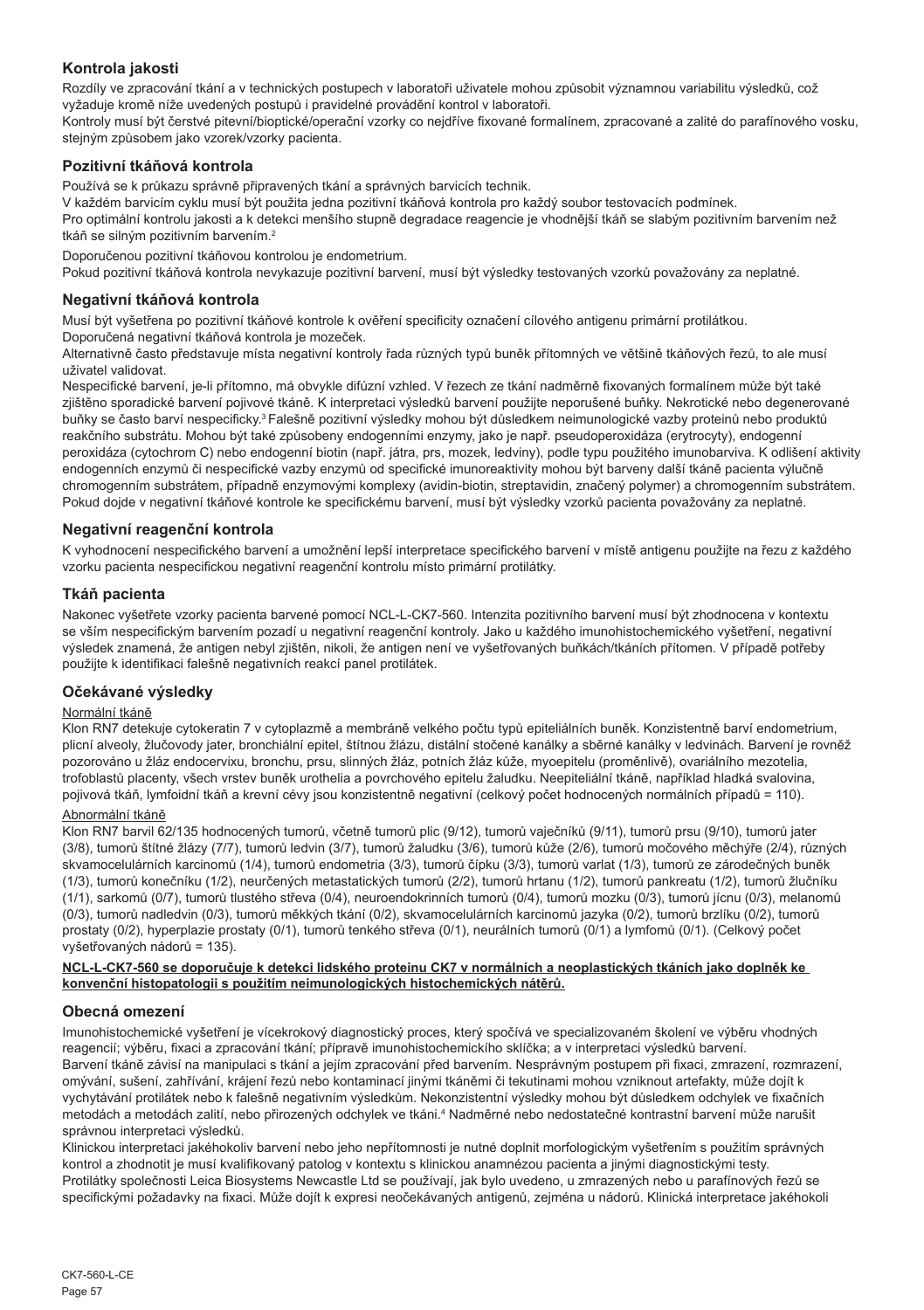barveného tkáňového řezu musí zahrnovat morfologickou analýzu a zhodnocení příslušných kontrol.

## **Literatura - všeobecná**

- 1. National Committee for Clinical Laboratory Standards (NCCLS). Protection of laboratory workers from infectious diseases transmitted by blood and tissue; proposed guideline. Villanova, P.A. 1991; 7(9). Order code M29-P.
- 2. Battifora H. Diagnostic uses of antibodies to keratins: a review and immunohistochemical comparison of seven monoclonal and three polyclonal antibodies. Progress in Surgical Pathology. 6:1–15. eds. Fenoglio-Preiser C, Wolff CM, Rilke F. Field & Wood, Inc., Philadelphia.
- 3. Nadji M, Morales AR. Immunoperoxidase, part I: the techniques and pitfalls. Laboratory Medicine. 1983; 14:767.
- 4. Omata M, Liew CT, Ashcavai M, Peters RL. Nonimmunologic binding of horseradish peroxidase to hepatitis B surface antigen: a possible source of error in immunohistochemistry. American Journal of Clinical Pathology. 1980; 73:626.
- 5. van de Molengraft FJJM, van Niekerk CC, Jap PHK, et al. OVTL 12/30 (keratin 7 antibody) is a marker of glandular differentiation in lung cancer. Histopathology. 1993; 22:35-38.
- 6. van Niekerk CC, Jap PH, Ramaekers FC, et al. Immunohistochemical demonstration of keratin 7 in routinely fixed paraffin-embedded human tissues. Journal of Pathology. 1991; 165(2):145-152.

## **Opravy předchozího vydání**

Složení reagencie, Koncentrace celkového proteinu, Doporučení k použití, Varování a bezpečnostní opatření, Očekávané výsledky.

## **Datum vydání**

03 říjen 2018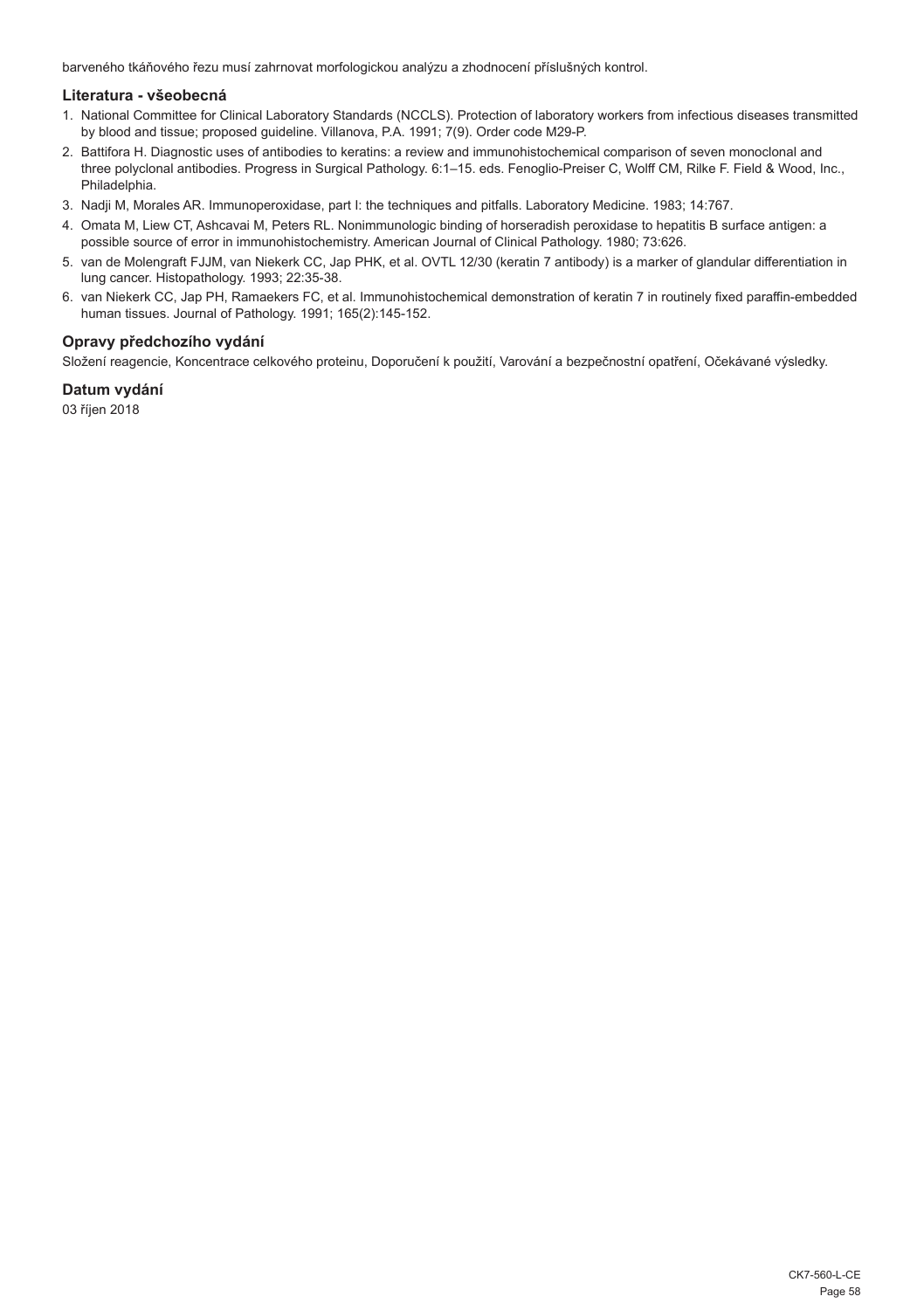## <span id="page-59-0"></span>**Tekutá myšia monoklonálna protilátka Novocastra™ Cytokeratin 7 Kód produktu: NCL-L-CK7-560**

## **Zamýšľané použitie**

#### *Na diagnostické použitie in vitro.*

NCL-L-CK7-560 slúži na kvalitatívnu identifikáciu molekúl cytokeratínu 7 v parafínových rezoch pomocou svetelnej mikroskopie. Klinická interpretácia akéhokoľvek farbenia alebo jeho absencie musí byť kombinovaná s morfologickými vyšetreniami za použitia zodpovedajúcich kontrol. Výsledky je nutné vyhodnotiť v kontexte klinickej anamnézy pacienta a iných diagnostických testov vedených kvalifikovaným patológom.

## **Princíp postupu**

Techniky imunohistochemického (IHC) zafarbenia umožňujú vizualizáciu antigénov sekvenčnou aplikáciou špecifickej protilátky proti antigénu (primárna protilátka), sekundárnej protilátky proti primárnej protilátke a enzymatického komplexu s chromogénnym substrátom. Medzi jednotlivými krokmi prebieha premývanie. Enzymatická aktivácia chromogénu vytvára v mieste antigénu viditeľné produkty reakcie. Môžete doplniť kontrastné zafarbenie vzorky a zakryť ju krycím sklíčkom. Výsledky sa interpretujú pomocou svetelného mikroskopu a napomáhajú pri diferenciálnej diagnostike patofyziologických procesov, ktoré môžu, ale nemusia byť spojené s určitým antigénom.

## **Klon**

RN7

## **Imunogén**

Prokaryotický rekombinantný proteín zodpovedajúci časti regiónu C-koncovky molekuly intermediárnych filamentov cytokeratínu 7.

## **Špecificita**

Proteín intermediárnych filamentov ľudského cytokeratínu 7.

## **Zloženie činidla**

NCL-L-CK7-560 je tekutý supernatant na tkanivovú kultiváciu obsahujúci azid sodný ako konzervačnú látku.

#### **Trieda Ig**

IgG1

#### **Celková koncentrácia proteínov Total Protein**

Celkovú koncentráciu proteínov špecifickú pre šaržu nájdete na štítku fľaštičky.

## **Koncentrácia protilátok**

Vyššia alebo rovná 17 mg/l podľa ELISA. Koncentráciu Ig špecifickú pre šaržu nájdete na štítku fľaštičky.

#### **Odporúčania na použitie**

Imunohistochémia parafínových rezov.

**Záchyt epitopov s tepelnou indukciou (HIER):** Postupujte podľa návodu na použitie systému Novocastra Epitope Retrieval Solution pH 6.

**Odporúčané riedenie:** 1 : 100 po dobu 30 minút pri teplote 25 °C. Táto hodnota je orientačná, používatelia si musia stanoviť svoje vlastné optimálne pracovné riedenia.

**Vizualizácia:** Postupujte podľa návodu na použitie systémov Novolink™ Polymer Detection Systems. Ďalšie informácie o produkte alebo podporu vám poskytne váš miestny distribútor alebo lokálne zastúpenie spoločnosti Leica Biosystems. Takisto môžete navštíviť internetové stránky spoločnosti Leica Biosystems: www.LeicaBiosystems.com

Funkčnosť tejto protilátky je nutné validovať pri použití s inými manuálnymi systémami farbenia alebo automatizovanými platformami.

## **Uskladnenie a stabilita**

Skladujte pri teplote 2 – 8 °C. Nezmrazujte. Okamžite po použití vráťte do teploty 2 – 8 °C. Nepoužívajte po uplynutí dátumu exspirácie uvedeného na štítku fľaštičky. Iné než vyššie uvedené podmienky skladovania si vyžadujú validáciu používateľom.

## **Príprava vzorky**

Odporúčaný fixačný prípravok je 10 % neutrálny pufrovaný formalín pre bločky tkaniva zaliate do parafínu.

## **Varovania a bezpečnostné opatrenia**

Toto činidlo bolo pripravené zo supernatantu bunkovej kultúry. Keďže ide o biologický produkt, pri manipulácii je nutné vynaložiť zodpovedajúcu starostlivosť.

Toto činidlo obsahuje azid sodný. Materiálový bezpečnostný list je k dispozícii na požiadanie alebo na stránkach www.LeicaBiosystems.com.

Likvidáciu prípadných potenciálne toxických súčastí definujú federálne, štátne alebo miestne predpisy.

So vzorkami pred fixáciou a po nej a všetkými materiálmi, ktoré s nimi prišli do kontaktu, je nutné manipulovať ako s potenciálne infekčnými a zlikvidovať ich pri dodržaní zodpovedajúcich bezpečnostných opatrní.<sup>1</sup> Činidlá nikdy nepipetujte ústami a zabráňte kontaktu činidiel a vzoriek s kožou a sliznicami. Ak sa činidlá alebo vzorky dostanú do kontaktu s citlivými oblasťami, umyte ich veľkým množstvom vody. Vyhľadajte lekársku pomoc.

Minimalizujte mikrobiálnu kontamináciu činidiel. V opačnom prípade môže dôjsť k zvýšeniu nešpecifického zafarbenia.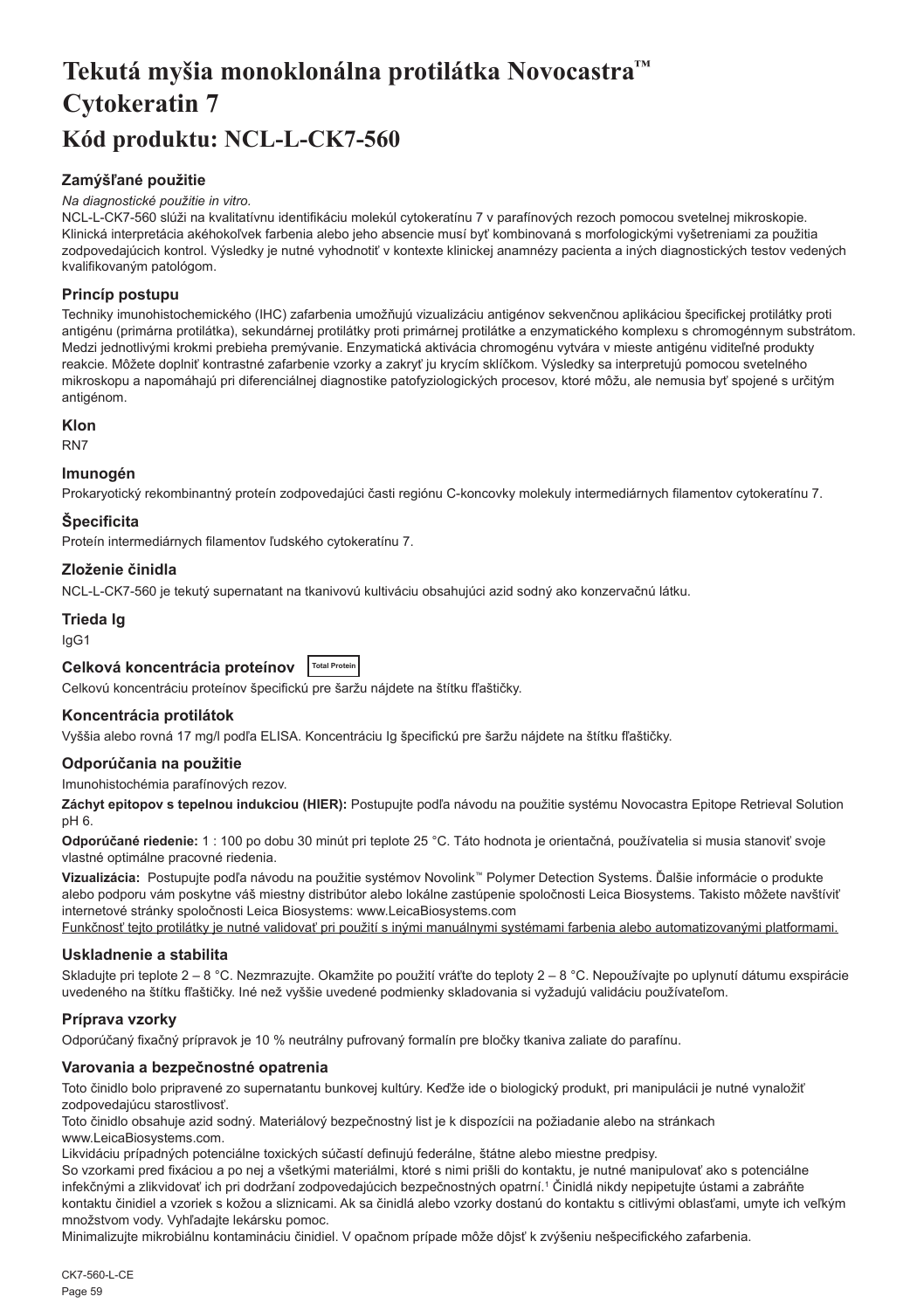Nedodržanie predpísaných inkubačných dôb alebo teplôt môže viesť k nesprávnym výsledkom. Všetky takéto zmeny si vyžadujú validáciu používateľom.

## **Kontrola kvality**

Rozdiely v spracovaní tkaniva a technických postupoch v laboratóriu používateľa môžu viesť k významnému kolísaniu výsledkov, čo si vyžaduje, okrem nasledujúcich postupov, aj pravidelné interné kontroly.

Kontroly by mali byť čerstvé pitevné/bioptické/chirurgické vzorky fixované čo najskôr formalínom a spracované zaliatím do parafínu rovnakým spôsobom ako vzorky pacienta.

## **Pozitívna kontrola tkanivom**

Identifikuje správne pripravené tkanivá a správne techniky zafarbenia.

Každá súprava testových podmienok v každom cykle zafarbenia musí obsahovať jednu pozitívnu kontrolu tkanivom. Tkanivo so slabým pozitívnym farbením je pre optimálnu kontrolu kvality a na detekciu slabšej degradácie činidla vhodnejšie než tkanivo so silným pozitívnym farbením.<sup>2</sup>

Odporúčané tkanivo na pozitívnu kontrolu je endometrium.

Ak pozitívna kontrola tkanivom nebude vykazovať pozitívne zafarbenie, výsledky testovaných vzoriek je nutné považovať za neplatné.

#### **Negatívna kontrola tkanivom**

Nutné vyšetriť po pozitívnej kontrole tkanivom s cieľom overiť špecificitu značenia cieľového antigénu primárnou protilátkou. Odporúčané tkanivo na negatívnu kontrolu je mozoček.

Ako negatívnu kontrolu je možné použiť aj rôzne typy buniek prítomné vo väčšine tkanivových rezov, takýto postup si však vyžaduje validáciu používateľom.

Prípadné nešpecifické farbenie má obvykle difúzny vzhľad. V rezoch tkanív silne fixovaných formalínom môže byť pozorované sporadické farbenie spojiva. Na interpretáciu výsledkov farbenia používajte intaktné bunky. Nekrotické alebo degenerované bunky sa často farbia nešpecificky.<sup>3</sup> Falošne pozitívne výsledky môžu byť pozorované v dôsledku neimunologickej väzby proteínov alebo produktov reakcie substrátu. Môžu byť spôsobené aj endogénnymi enzýmami, ako napr. pseudoperoxidázou (erytrocyty), endogénnou peroxidázou (cytochróm C) alebo endogénnym biotínom (napr. pečeň, prsník, mozog, oblička) v závislosti od typu imunologického farbenia. S cieľom diferencovať endogénnu enzymatickú aktivitu alebo nešpecifickú väzbu enzýmov od špecifickej imunoreaktivity môžete nafarbiť ďalšie vzorky tkanív pacienta výhradne substrátovým chromogénom alebo enzymatickými komplexmi (avidín-biotín, streptavidín, značený polymér), resp. substrátovým chromogénom. V prípade špecifického farbenia v negatívnej kontrole tkanivom je nutné výsledky vzoriek pacienta považovať za neplatné.

#### **Negatívna kontrola činidlom**

Na vyhodnotenie nešpecifického zafarbenia použite nešpecifickú negatívnu kontrolu činidlom miesto primárnej protilátky s rezom jednotlivých vzoriek pacienta, čo umožní lepšiu interpretáciu špecifického farbenia na mieste antigénu.

#### **Tkanivo pacienta**

Pacientske vzorky zafarbené prípravkom NCL-L-CK7-560 preskúmajte ako posledné. Intenzitu pozitívneho farbenia je nutné vyhodnotiť v kontexte prípadného nešpecifického zafarbenia negatívnej kontroly činidlom na pozadí. Podobne ako pri všetkých imunohistochemických testov znamená negatívny výsledok, že antigén nebol detegovaný. Nepotvrdzuje jeho absenciu v testovaných bunkách/tkanivách. V prípade potreby identifikujte falošne negatívne reakcie pomocou panelu protilátok.

## **Očakávané výsledky**

## Normálne tkanivá

Klon RN7 deteguje cytokeratín 7 v cytoplazme a membráne veľkého počtu typov epitelových buniek. Konzistentne farbí endomentrium, pľúcne mechúriky, žlčovody v pečeni, bronchiolárny epitel, štítnu žľazu, distálne stočené kanáliky a zberné kanáliky v obličkách. Zafarbenie bolo pozorované aj v žľazách endocervixu, bronchov, prsníka, slinnej žľazy, potných žliaz na koži, myoepiteli (premenlivo), mezoteli vaječníka, trofoblastoch placenty, všetkých bunkových vrstvách urotelu a v povrchovom epiteli žalúdka. Neepitelové tkanivá, napríklad hladké svalstvo, spojivové tkanivo, lymfoidné tkanivo a krvné cievy, sú konzistentne negatívne (celkový počet normálnych hodnotených prípadov = 110).

## Abnormálne tkanivá

Klon RN7 zafarbil 62/135 hodnotených nádorov vrátane nádorov pľúc (9/12), nádorov vaječníkov (9/11), nádorov prsníka (9/10), nádorov pečene (3/8), nádorov štítnej žľazy (7/7), nádorov obličiek (3/7), nádorov žalúdka (3/6), nádorov kože (2/6), nádorov močového mechúra (2/4), rôznych skvamocelulárnych karcinómov (1/4), nádorov endometria (3/3), nádorov krčka maternice (3/3), nádorov semenníkov (1/3), nádorov zárodočných buniek (1/3), nádorov konečníka (1/2), nešpecifikovaných metastatických nádorov, (2/2), nádorov hrtana (1/2), nádorov pankreasu (1/2), nádorov žlčníka (1/1), sarkómov (0/7), nádorov hrubého čreva (0/4), neuroendokrinných nádorov (0/4), nádorov mozgu (0/3), nádorov pažeráka (0/3), melanómov (0/3), nádorov nadobličiek (0/3), nádorov mäkkých tkanív (0/2), skvamocelulárnych karcinómov jazyka (0/2), nádorov týmusu (0/2), nádorov prostaty (0/2), hyperplázie prostaty (0/1), nádorov tenkého čreva (0/1), neurálnych nádorov (0/1) a lymfómov (0/1). (Celkový počet vyšetrených nádorov = 135).

#### **NCL-L-CK7-560 je odporúčaným prostriedkom na detekciu proteínu ľudského CK7 v normálnych a neoplastických tkanivách ako doplnok ku konvenčnej histopatológii za použitia neimunologických histochemických farbení.**

## **Všeobecné limitácie**

Imunohistochémia je diagnostický postup pozostávajúci z viacerých krokov, ktorý si vyžaduje špecializované zaškolenie vo výbere zodpovedajúcich činidiel, výbere tkanív, fixácie a spracovania, príprave IHC sklíčka a interpretácii výsledkov farbenia. Farbenie tkaniva závisí od manipulácie s tkanivom a od jeho spracovania pred farbením. Nesprávna fixácia,

zmrazovanie, rozmrazovanie, premývanie, sušenie, ohrievanie, rezanie alebo kontaminácia inými tkanivami či tekutinami môžu viesť k vzniku artefaktov, záchytu protilátok alebo falošne negatívnym výsledkom. Inkonzistentné výsledky môžu byť spôsobené zmenami metód fixácie a montáže preparátov alebo inherentnými nepravidelnosťami v tkanive.4

Nadmerné alebo neúplné kontrastné farbenie môže narušiť správnosť interpretácie výsledkov.

Klinická interpretácia akéhokoľvek farbenia alebo jeho absencie musí byť kombinovaná s morfologickými vyšetreniami za použitia zodpovedajúcich kontrol. Výsledky je nutné vyhodnotiť v kontexte klinickej anamnézy pacienta a iných diagnostických testov vedených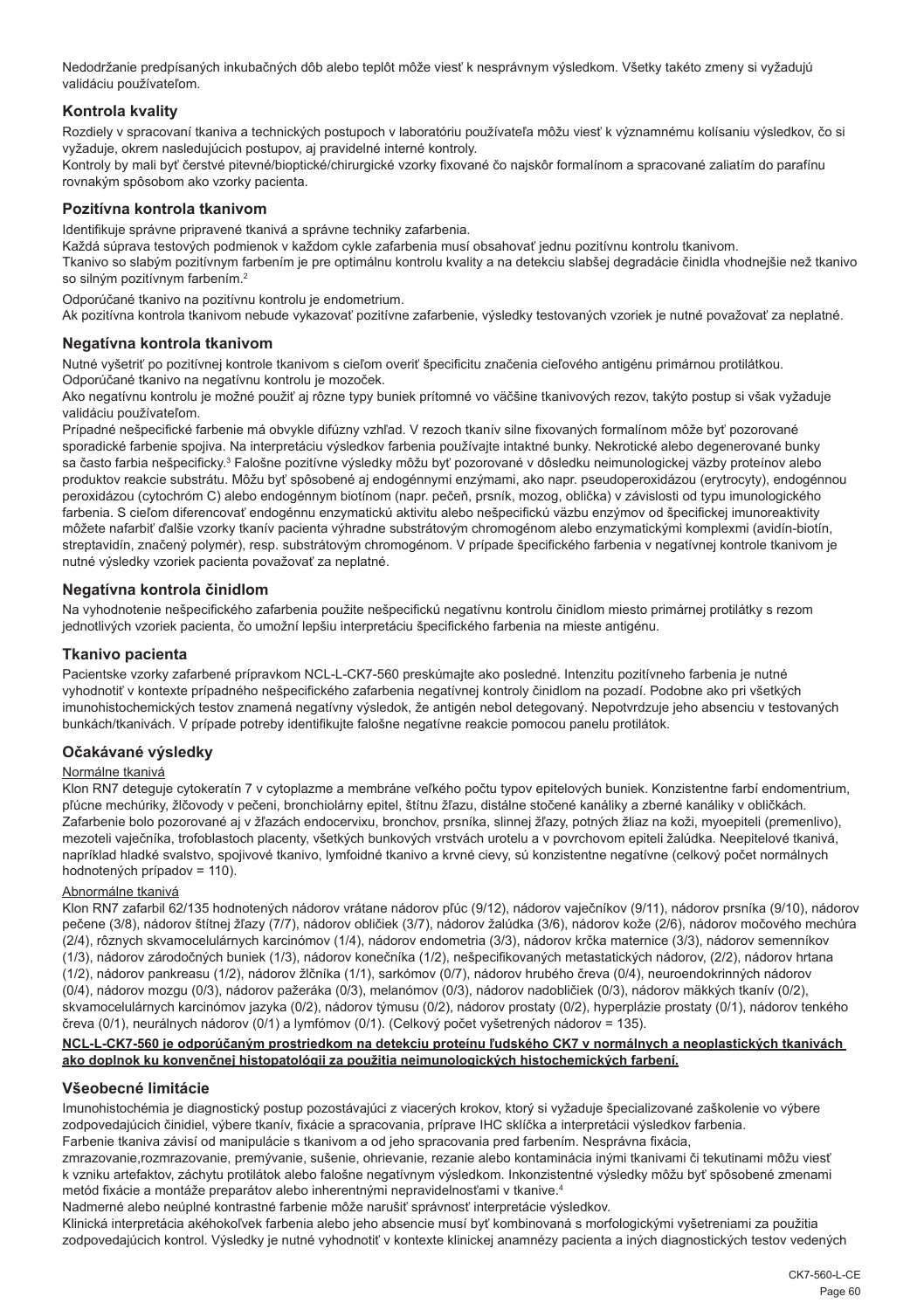kvalifikovaným patológom.

Protilátky spoločnosti Leica Biosystems Newcastle Ltd sú určené na použitie na zmrazených rezoch alebo rezoch zaliatych parafínom so špecifickými požiadavkami na fixáciu, ako uvádza tento dokument. Najmä pri neopláziách môže dôjsť k nečakanej expresii antigénov. Klinická interpretácia akýchkoľvek farbených tkanivových rezov musí zahŕňať morfologickú analýzu a vyhodnotenie zodpovedajúcich kontrol.

## **Bibliografia – všeobecne**

- 1. National Committee for Clinical Laboratory Standards (NCCLS). Protection of laboratory workers from infectious diseases transmitted by blood and tissue; proposed guideline. Villanova, P.A. 1991; 7(9). Order code M29-P.
- 2. Battifora H. Diagnostic uses of antibodies to keratins: a review and immunohistochemical comparison of seven monoclonal and three polyclonal antibodies. Progress in Surgical Pathology. 6:1–15. eds. Fenoglio-Preiser C, Wolff CM, Rilke F. Field & Wood, Inc., Philadelphia.
- 3. Nadji M, Morales AR. Immunoperoxidase, part I: the techniques and pitfalls. Laboratory Medicine. 1983; 14:767.
- 4. Omata M, Liew CT, Ashcavai M, Peters RL. Nonimmunologic binding of horseradish peroxidase to hepatitis B surface antigen: a possible source of error in immunohistochemistry. American Journal of Clinical Pathology. 1980; 73:626.
- 5. van de Molengraft FJJM, van Niekerk CC, Jap PHK, et al. OVTL 12/30 (keratin 7 antibody) is a marker of glandular differentiation in lung cancer. Histopathology. 1993; 22:35-38.
- 6. van Niekerk CC, Jap PH, Ramaekers FC, et al. Immunohistochemical demonstration of keratin 7 in routinely fixed paraffin-embedded human tissues. Journal of Pathology. 1991; 165(2):145-152.

## **Úpravy predchádzajúceho vydania**

Zloženie činidla, Celková koncentrácia proteínu, Odporúčania na použitie, Varovania a bezpečnostné opatrenia, Očakávané výsledky.

## **Dátum vydania**

03 október 2018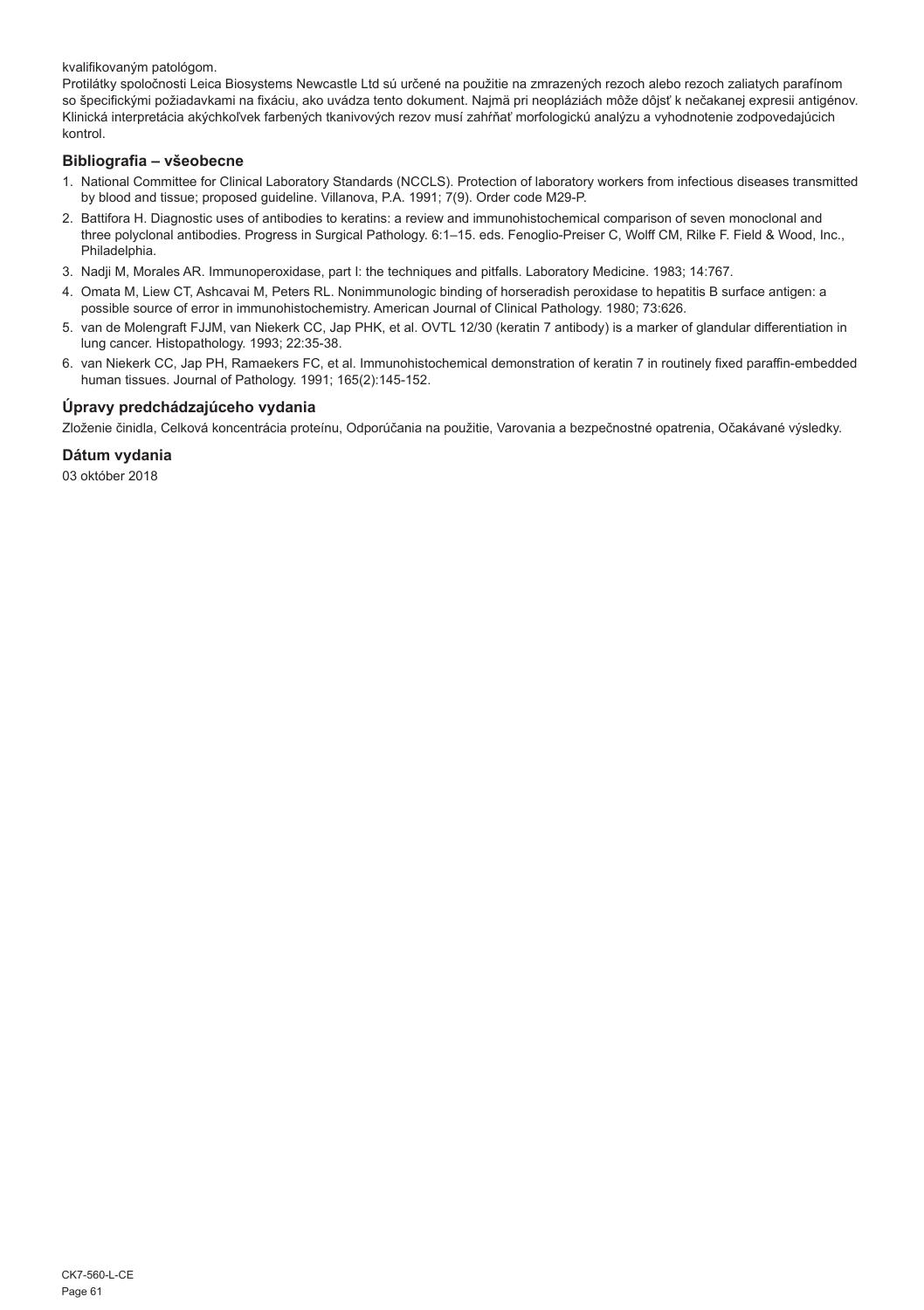CK7-560-L-CE Page 62